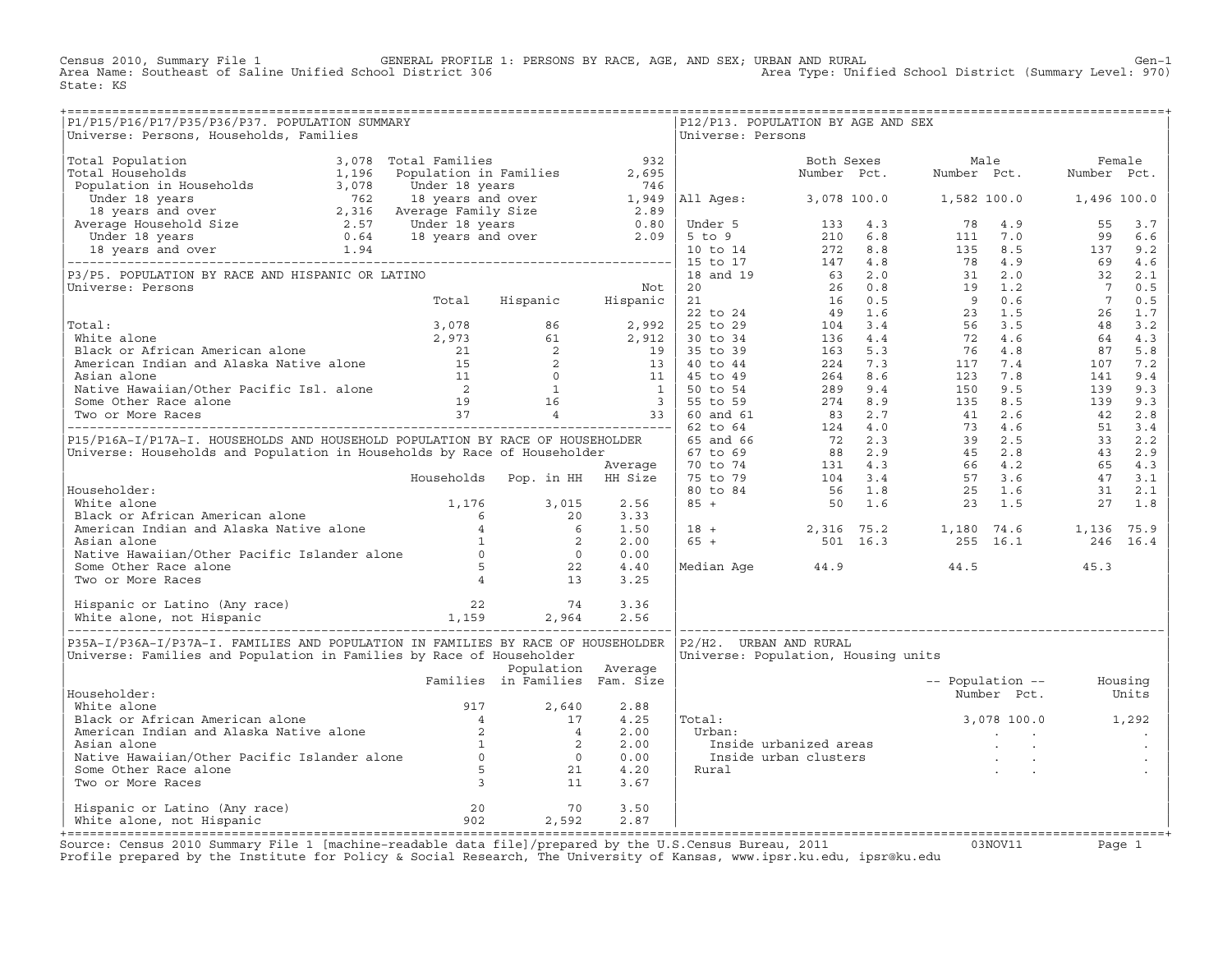Census 2010, Summary File 1 GENERAL PROFILE 2: HOUSEHOLDS & FAMILIES BY TYPE; HOUSEHOLD RELATIONSHIP BY AGE<br>Area Name: Southeast of Saline Unified School District 306 Area Type: Unified Scho State: KS

| P38/P39. FAMILY TYPE BY PRESENCE AND AGE OF OWN                                                                                                                                                                                                      |                          | P20. HOUSEHOLDS BY PRESENCE OF PEOPLE UNDER 18 BY                                                                                                                                                                                                |                         |   | P31. RELATIONSHIP BY HOUSEHOLD TYPE                                                                    |                                       |                            |
|------------------------------------------------------------------------------------------------------------------------------------------------------------------------------------------------------------------------------------------------------|--------------------------|--------------------------------------------------------------------------------------------------------------------------------------------------------------------------------------------------------------------------------------------------|-------------------------|---|--------------------------------------------------------------------------------------------------------|---------------------------------------|----------------------------|
| AND RELATED CHILDREN (*)                                                                                                                                                                                                                             |                          | HOUSEHOLD TYPE BY AGE OF PEOPLE UNDER 18 (*)                                                                                                                                                                                                     |                         |   |                                                                                                        | FOR THE POPULATION UNDER 18 (*)       |                            |
| Universe: Families                                                                                                                                                                                                                                   |                          | Universe: Households                                                                                                                                                                                                                             |                         |   | Universe: Persons under 18                                                                             |                                       |                            |
|                                                                                                                                                                                                                                                      | Presence Presence        |                                                                                                                                                                                                                                                  |                         |   |                                                                                                        |                                       |                            |
|                                                                                                                                                                                                                                                      | of Own of Related Total: |                                                                                                                                                                                                                                                  | $1,196$ $ Total:$       |   |                                                                                                        |                                       | 762                        |
|                                                                                                                                                                                                                                                      | Children Children        | Households with one or more people                                                                                                                                                                                                               |                         |   | In households:                                                                                         |                                       | 762                        |
|                                                                                                                                                                                                                                                      |                          |                                                                                                                                                                                                                                                  |                         |   | Householder or spouse                                                                                  |                                       | $\overline{0}$             |
| Total Families:                                                                                                                                                                                                                                      |                          |                                                                                                                                                                                                                                                  |                         |   | Related child:                                                                                         |                                       | 746                        |
|                                                                                                                                                                                                                                                      |                          |                                                                                                                                                                                                                                                  |                         |   | Own child:                                                                                             |                                       | 701                        |
|                                                                                                                                                                                                                                                      |                          |                                                                                                                                                                                                                                                  |                         |   | In husband-wife families                                                                               |                                       | 580                        |
|                                                                                                                                                                                                                                                      |                          |                                                                                                                                                                                                                                                  |                         |   | own chird.<br>In husband-wife families<br>In other families,<br>no spouse present:<br>Male householder |                                       |                            |
|                                                                                                                                                                                                                                                      |                          |                                                                                                                                                                                                                                                  |                         |   |                                                                                                        |                                       | 121                        |
|                                                                                                                                                                                                                                                      |                          |                                                                                                                                                                                                                                                  |                         |   |                                                                                                        |                                       | 39                         |
|                                                                                                                                                                                                                                                      |                          | dial:<br>Households with one or more people<br>under 18:<br>Tamily households:<br>Husband-wife families:<br>Under 6 years and 6 to 17 years<br>Under 6 years and 6 to 17 years<br>6 to 17 years<br>6 6 to 17 years only<br>Other families, no sp |                         |   | Female householder                                                                                     |                                       | 82                         |
|                                                                                                                                                                                                                                                      |                          |                                                                                                                                                                                                                                                  |                         |   | Other relatives:<br>Grandchild<br>Juner<br>Grandchild<br>Other relatives                               |                                       | 45                         |
|                                                                                                                                                                                                                                                      |                          |                                                                                                                                                                                                                                                  |                         |   |                                                                                                        |                                       | 34<br>11                   |
|                                                                                                                                                                                                                                                      |                          |                                                                                                                                                                                                                                                  |                         |   | Nonrelatives                                                                                           |                                       | 16                         |
|                                                                                                                                                                                                                                                      |                          |                                                                                                                                                                                                                                                  |                         |   |                                                                                                        |                                       |                            |
|                                                                                                                                                                                                                                                      |                          |                                                                                                                                                                                                                                                  |                         |   |                                                                                                        |                                       |                            |
|                                                                                                                                                                                                                                                      |                          |                                                                                                                                                                                                                                                  |                         |   | In group quarters<br>Institutional                                                                     |                                       | $\mathbb O$<br>$\mathsf 0$ |
|                                                                                                                                                                                                                                                      |                          |                                                                                                                                                                                                                                                  |                         |   | Noninstitutional                                                                                       |                                       | $\Omega$                   |
|                                                                                                                                                                                                                                                      |                          |                                                                                                                                                                                                                                                  |                         |   |                                                                                                        |                                       |                            |
|                                                                                                                                                                                                                                                      |                          | Under 6 years only                                                                                                                                                                                                                               |                         | 2 |                                                                                                        |                                       |                            |
|                                                                                                                                                                                                                                                      |                          |                                                                                                                                                                                                                                                  | $\Omega$                |   |                                                                                                        |                                       |                            |
|                                                                                                                                                                                                                                                      |                          |                                                                                                                                                                                                                                                  | $\overline{\mathbf{3}}$ |   | * Responses of "same-sex spouse" were                                                                  |                                       |                            |
|                                                                                                                                                                                                                                                      |                          |                                                                                                                                                                                                                                                  | $\overline{4}$          |   | edited during processing to "unmarried                                                                 |                                       |                            |
|                                                                                                                                                                                                                                                      |                          |                                                                                                                                                                                                                                                  | $\overline{\mathbf{1}}$ |   | partner".                                                                                              |                                       |                            |
|                                                                                                                                                                                                                                                      |                          | Summer 6 years and 6 to 17 years<br>6 to 17 years only<br>Female householder:<br>Under 6 years only<br>Under 6 years and 6 to 17                                                                                                                 | $\overline{0}$          |   |                                                                                                        |                                       |                            |
|                                                                                                                                                                                                                                                      |                          | 6 to 17 years only                                                                                                                                                                                                                               | $\overline{\mathbf{3}}$ |   |                                                                                                        |                                       |                            |
|                                                                                                                                                                                                                                                      |                          | Bould your complement of the Bird of Contraction of the Bird of Contraction of the Bird of Contraction of the Contraction of the Contraction of the Contraction of the Contraction of the Contraction of the Contraction of th                   |                         |   | P41. AGE OF GRANDCHILDREN UNDER 18 YEARS                                                               |                                       |                            |
| P19. HOUSEHOLD SIZE, HOUSEHOLD TYPE, AND PRESENCE                                                                                                                                                                                                    |                          |                                                                                                                                                                                                                                                  |                         |   |                                                                                                        | LIVING WITH A GRANDPARENT HOUSEHOLDER |                            |
| OF OWN CHILDREN (*)                                                                                                                                                                                                                                  |                          |                                                                                                                                                                                                                                                  |                         |   |                                                                                                        |                                       |                            |
| Universe: Households                                                                                                                                                                                                                                 |                          | Family nouseholds.<br>Husband-wife families: 524<br>Other families, no spouse present: 38                                                                                                                                                        |                         |   |                                                                                                        | with a grandparent householder        |                            |
|                                                                                                                                                                                                                                                      |                          |                                                                                                                                                                                                                                                  |                         |   |                                                                                                        |                                       |                            |
| Total:                                                                                                                                                                                                                                               | 1,196                    | Male householder                                                                                                                                                                                                                                 |                         |   | $16$  Total:                                                                                           |                                       | 34                         |
| 1-person households:                                                                                                                                                                                                                                 | 205                      |                                                                                                                                                                                                                                                  |                         |   | Under 3 years                                                                                          |                                       | $\overline{9}$             |
| Male householder                                                                                                                                                                                                                                     | 108                      |                                                                                                                                                                                                                                                  |                         |   | 3 and 4 years                                                                                          |                                       | $\overline{4}$             |
| Female householder                                                                                                                                                                                                                                   | 97                       |                                                                                                                                                                                                                                                  |                         |   | 5 years                                                                                                |                                       | $\overline{1}$             |
|                                                                                                                                                                                                                                                      |                          | mare nouseholder<br>Female householder<br>Monfamily households:<br>Male householder<br>Female householder<br>Temale householder<br>113                                                                                                           |                         |   | 6 to 11 years<br>12 to 17 vears                                                                        |                                       | 12                         |
| 2-or-more-person households:                                                                                                                                                                                                                         | 991                      |                                                                                                                                                                                                                                                  |                         |   | 12 to 17 years                                                                                         |                                       | 8                          |
| Family households:                                                                                                                                                                                                                                   | 932                      |                                                                                                                                                                                                                                                  |                         |   |                                                                                                        |                                       |                            |
| Nusband-wife families:<br>With own children under 18<br>No own children under 18<br>Other families, no spouse present:                                                                                                                               | 822                      |                                                                                                                                                                                                                                                  |                         |   |                                                                                                        |                                       |                            |
|                                                                                                                                                                                                                                                      |                          | 279   P40. OWN CHILDREN UNDER 18 YEARS BY FAMILY TYPE AND AGE $(*)$                                                                                                                                                                              |                         |   |                                                                                                        |                                       |                            |
|                                                                                                                                                                                                                                                      |                          | 543   Universe: Own Children Under 18 Years                                                                                                                                                                                                      |                         |   |                                                                                                        |                                       |                            |
|                                                                                                                                                                                                                                                      | 110                      |                                                                                                                                                                                                                                                  |                         |   | In Male                                                                                                | In Female                             |                            |
| Male householder:                                                                                                                                                                                                                                    | 42                       |                                                                                                                                                                                                                                                  |                         |   | In Husband Pct. Householder Pct. Householder Pct.                                                      |                                       |                            |
|                                                                                                                                                                                                                                                      |                          |                                                                                                                                                                                                                                                  |                         |   |                                                                                                        |                                       |                            |
|                                                                                                                                                                                                                                                      |                          |                                                                                                                                                                                                                                                  |                         |   |                                                                                                        |                                       |                            |
|                                                                                                                                                                                                                                                      |                          |                                                                                                                                                                                                                                                  |                         |   |                                                                                                        |                                       |                            |
|                                                                                                                                                                                                                                                      |                          |                                                                                                                                                                                                                                                  |                         |   |                                                                                                        |                                       |                            |
|                                                                                                                                                                                                                                                      |                          |                                                                                                                                                                                                                                                  |                         |   |                                                                                                        |                                       |                            |
|                                                                                                                                                                                                                                                      |                          |                                                                                                                                                                                                                                                  |                         |   |                                                                                                        |                                       |                            |
|                                                                                                                                                                                                                                                      |                          |                                                                                                                                                                                                                                                  |                         |   |                                                                                                        |                                       |                            |
|                                                                                                                                                                                                                                                      |                          |                                                                                                                                                                                                                                                  |                         |   |                                                                                                        |                                       |                            |
| Male householder:<br>Male householder:<br>Male householder:<br>Male householder:<br>Male householder:<br>Male householder:<br>Male householder:<br>Male householder:<br>Male householder:<br>Male householder:<br>Male householder:<br>Male househol |                          |                                                                                                                                                                                                                                                  |                         |   |                                                                                                        |                                       |                            |

+===================================================================================================================================================+Source: Census 2010 Summary File 1 [machine−readable data file]/prepared by the U.S.Census Bureau, 2011 03NOV11 Page 2 Profile prepared by the Institute for Policy & Social Research, The University of Kansas, www.ipsr.ku.edu, ipsr@ku.edu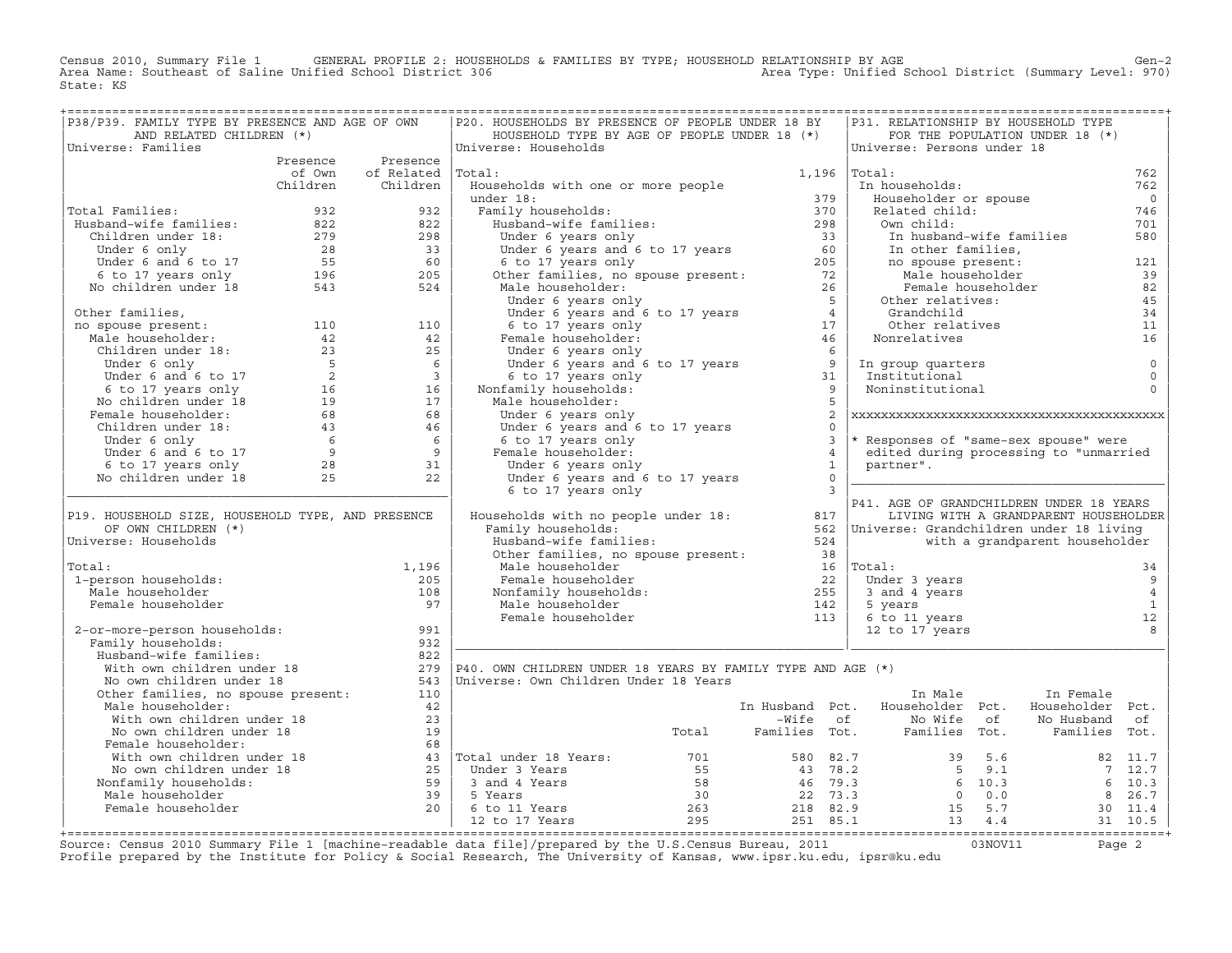Census 2010, Summary File 1 GENERAL PROFILE 3: POPULATION UNDER 20; RELATIONSHIP BY AGE (UNDER 18) Gen−3<br>Area Name: Southeast of Saline Unified School District 306 area Type: Unified School District (Summary Level: 970) Area Name: Southeast of Saline Unified School District 306 State: KS

| P14. SEX BY AGE FOR THE POPULATION UNDER 20 YEARS |            |           |                   |           |             |           | P21. HOUSEHOLDS BY AGE OF HOUSEHOLDER BY HOUSEHOLD TYPE BY PRESENCE OF      |            |                         |             |
|---------------------------------------------------|------------|-----------|-------------------|-----------|-------------|-----------|-----------------------------------------------------------------------------|------------|-------------------------|-------------|
| Universe: Population Under 20 Years               |            |           |                   |           |             |           | RELATED CHILDREN (*)                                                        |            |                         |             |
|                                                   |            |           |                   |           |             |           | Universe: Households                                                        |            |                         |             |
|                                                   | Total Pct. |           |                   | Male Pct. | Female Pct. |           |                                                                             | Total      | Householder Householder |             |
|                                                   |            |           |                   |           |             |           |                                                                             | Households | 15 to 64                | 65 and Over |
| Total:                                            |            | 825 100.0 |                   | 433 100.0 |             | 392 100.0 |                                                                             |            |                         |             |
| Under 1                                           | 19         | 2.3       |                   | 2.1       | 10          | 2.6       | Total:                                                                      | 1,196      | 879                     | 317         |
| 1 year                                            | 20         | 2.4       | $12 \overline{ }$ | 2.8       | 8           | 2.0       | Family households:                                                          | 932        | 708                     | 224         |
| 2 years                                           | 27         | 3.3       | 15                | 3.5       | 12          | 3.1       | Husband-wife families:                                                      | 822        | 615                     | 207         |
| 3 years                                           | 37         | 4.5       | 23                | 5.3       | 14          | 3.6       | With related children under 18                                              | 298        | 290                     |             |
| 4 years                                           | 30         | 3.6       | 19                | 4.4       | 11          | 2.8       | No related children under 18                                                | 524        | 325                     | 199         |
| 5 years                                           | 31         | 3.8       | 18                | 4.2       | 13          | 3.3       | Other families, no spouse present:                                          | 110        | 93                      | 17          |
| 6 years                                           | 53         | 6.4       | 30                | 6.9       | 23          | 5.9       | Male householder:                                                           | 42         | 37                      |             |
| 7 years                                           | 43         | 5.2       | 19                | 4.4       | 24          | 6.1       | With related children under 18                                              | 25         | 24                      |             |
| 8 years                                           | 40         | 4.8       | 22                | 5.1       | 18          | 4.6       | No related children under 18                                                | 17         | 13                      |             |
| 9 years                                           | 43         | 5.2       | 22                | 5.1       | 21          | 5.4       | Female householder:                                                         | 68         | 56                      | 12          |
| 10 years                                          | 45         | 5.5       | 18                | 4.2       | 27          | 6.9       | With related children under 18                                              | 46         | 46                      |             |
| 11 years                                          | 60         | 7.3       | 33                | 7.6       | 27          | 6.9       | No related children under 18                                                | 22         | 10                      | 12          |
| 12 years                                          | 52         | 6.3       | 24                | 5.5       | 28          | 7.1       |                                                                             |            |                         |             |
| 13 years                                          | 46         | 5.6       | 22                | 5.1       | 24          | 6.1       | Nonfamily households:                                                       | 264        | 171                     | 93          |
| 14 years                                          | 69         | 8.4       | 38                | 8.8       | 31          | 7.9       | Householder living alone                                                    | 205        | 123                     | 82          |
| 15 years                                          | 43         | 5.2       | 23                | 5.3       | 20          | 5.1       | Householder not living alone                                                | 59         | 48                      | 11          |
| 16 years                                          | 44         | 5.3       | 22                | 5.1       | 22          | 5.6       |                                                                             |            |                         |             |
| 17 years                                          | 60         | 7.3       | 33                | 7.6       | 27          | 6.9       | * Same-sex couple households are included in the family households category |            |                         |             |
| 18 years                                          | 39         | 4.7       | 19                | 4.4       | 20          | 5.1       | if there is at least one additional person related to the householder       |            |                         |             |
| 19 years                                          | 24         | 2.9       | 12                | 2.8       | 12          | 3.1       | by birth or adoption. Same-sex couple households with no relatives of the   |            |                         |             |
|                                                   |            |           |                   |           |             |           | householder present are tabulated in nonfamily households. Responses of     |            |                         |             |
|                                                   |            |           |                   |           |             |           | "same-sex spouse" were edited during processing to "unmarried partner."     |            |                         |             |

| P32. RELATIONSHIP BY AGE FOR THE POPULATION UNDER 18 YEARS (\*\*) | Universe: Population Under 18 Years

|                   |                  |                              |             | -----Related Child----- |           |              |           |                   | ----------Group Quarters--------- |
|-------------------|------------------|------------------------------|-------------|-------------------------|-----------|--------------|-----------|-------------------|-----------------------------------|
|                   |                  | Excluding Householder/Spouse | Householder |                         | Other     |              |           |                   | Institution- Noninstitution-      |
|                   |                  | Total In Households          | or Spouse   | Own Child               | Relatives | Nonrelatives |           | Total alized Pop. | alized Pop.                       |
| Under 18:         | 762              | 762                          | $\Omega$    | 701                     | 45        | 16           |           |                   |                                   |
| Under 3           | 66               | 66                           |             | 55                      | 10        |              |           |                   |                                   |
| 3 and 4 years     | 67               | 67                           |             | 58                      |           |              |           |                   |                                   |
| 5 years           | 31               | 31                           |             | 30                      |           |              |           |                   |                                   |
| 6 to 11 years     | 284              | 284                          |             | 263                     | 18        |              |           |                   |                                   |
| 12 and 13 years   | 98               | 98                           |             | 94                      |           |              |           |                   |                                   |
| 14 years          | 69               | 69                           |             | 66                      |           |              |           |                   |                                   |
| 15 to 17 years    | 147              | 147                          |             | 135                     |           |              |           |                   |                                   |
| % Under 3         | 8.7%             | 8.7%                         |             | 7.8%                    | 22.2%     | 6.3%         |           | . 응               | . .                               |
| % 3 and 4 years   | 8.8 <sup>8</sup> | 8.8 <sup>°</sup>             |             | 8.3%                    | 11.1%     | 25.0%        | $. \circ$ |                   | . 응                               |
| % 5 years         | 4.1%             | 4.1%                         |             | 4.3%                    | 2.2%      | 0.0%         | . 응       | . 응               |                                   |
| % 6 to 11 years   | 37.3%            | 37.3%                        |             | 37.5%                   | 40.0%     | 18.8%        | . 응       | . 응               |                                   |
| % 12 and 13 years | 12.9%            | 12.9%                        |             | 13.4%                   | 6.7%      | 6.3%         |           |                   | . 응                               |
| % 14 years        | 9.1%             | 9.1%                         |             | 9.4%                    | 4.4%      | 6.3%         | . 응       |                   | . 응                               |
| % 15 to 17 years  | 19.3%            | 19.3%                        |             | 19.3%                   | 13.3%     | 37.5%        |           |                   |                                   |

|\_\_\_\_\_\_\_\_\_\_\_\_\_\_\_\_\_\_\_\_\_\_\_\_\_\_\_\_\_\_\_\_\_\_\_\_\_\_\_\_\_\_\_\_\_\_\_\_\_\_\_\_\_\_\_\_\_\_\_\_\_\_\_\_\_\_\_\_\_\_\_\_\_\_\_\_\_\_\_\_\_\_\_\_\_\_\_\_\_\_\_\_\_\_\_\_\_\_\_\_\_\_\_\_\_\_\_\_\_\_\_\_\_\_\_\_\_\_\_\_\_\_\_\_\_\_\_\_\_\_\_\_\_\_\_\_\_\_\_\_\_\_\_\_\_\_\_| | |

|\*\* "Spouse" represents spouse of the householder. It does not reflect all spouses in a household. Responses of "same−sex spouse" were edited during| processing to "unmarried partner." Nonrelatives include any household member not related to the householder. This includes unmarried partners. +===================================================================================================================================================+ Source: Census 2010 Summary File 1 [machine−readable data file]/prepared by the U.S.Census Bureau, 2011 03NOV11 Page 3 Profile prepared by the Institute for Policy & Social Research, The University of Kansas, www.ipsr.ku.edu, ipsr@ku.edu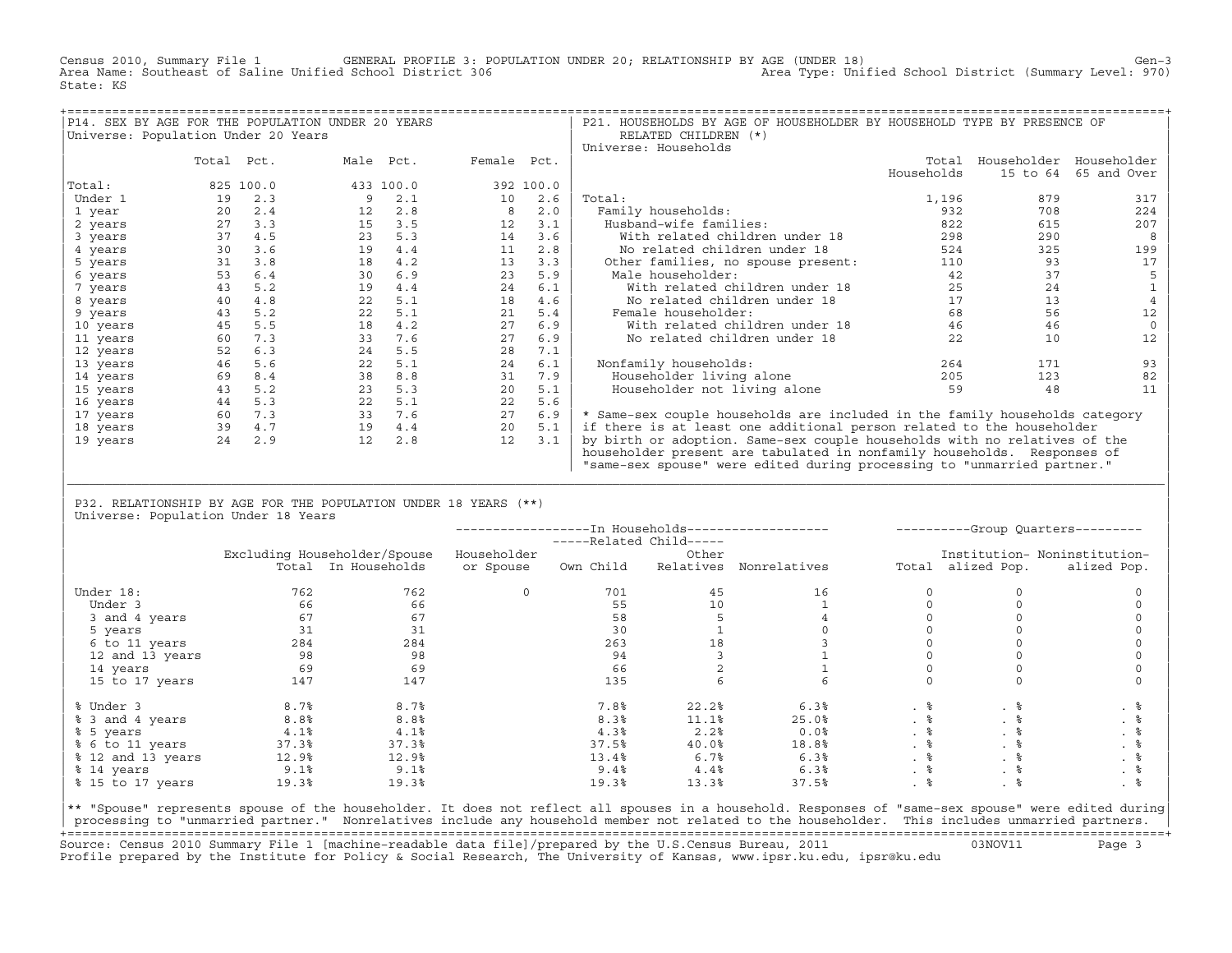Census 2010, Summary File 1 GENERAL PROFILE 4: HOUSEHOLDS & FAMILIES BY TYPE, SIZE, AND AGE OF HOUSEHOLD MEMBERS<br>Area Name: Southeast of Saline Unified School District 306 Area Type: Unifi State: KS

| P29/P34. RELATIONSHIP BY HOUSEHOLD TYPE (*)                                                                                                                               |                                                |                                                                        | P28/H13. HOUSEHOLD SIZE BY HOUSEHOLD TYPE (*)                                                                                  |                        |             |                                                                                                                                         |           |                 |           |
|---------------------------------------------------------------------------------------------------------------------------------------------------------------------------|------------------------------------------------|------------------------------------------------------------------------|--------------------------------------------------------------------------------------------------------------------------------|------------------------|-------------|-----------------------------------------------------------------------------------------------------------------------------------------|-----------|-----------------|-----------|
| Universe: Persons                                                                                                                                                         |                                                |                                                                        | Universe: Households                                                                                                           |                        |             |                                                                                                                                         |           |                 |           |
|                                                                                                                                                                           | Total                                          | 65 and Over                                                            |                                                                                                                                | Total                  |             | Family                                                                                                                                  |           | Nonfamily       |           |
|                                                                                                                                                                           |                                                |                                                                        |                                                                                                                                | Households             | Pct.        | Households                                                                                                                              | Pct.      | Households      | Pct.      |
| Population in households: 3,078<br>In family households: 2,740                                                                                                            |                                                | 501                                                                    |                                                                                                                                |                        |             |                                                                                                                                         |           |                 |           |
|                                                                                                                                                                           |                                                | 401                                                                    | Total:                                                                                                                         |                        | 1,196 100.0 |                                                                                                                                         | 932 100.0 |                 | 264 100.0 |
| Householder:                                                                                                                                                              | 932<br>777                                     | 224                                                                    | 1-person                                                                                                                       |                        |             |                                                                                                                                         |           |                 | 205 77.7  |
| Male                                                                                                                                                                      |                                                | 201                                                                    | 2-person                                                                                                                       |                        |             |                                                                                                                                         |           |                 | 18.2      |
| Female                                                                                                                                                                    | 155                                            | $\begin{array}{c} 23 \\ 163 \end{array}$                               | 3-person                                                                                                                       |                        |             |                                                                                                                                         |           |                 | 3.0       |
| Spouse                                                                                                                                                                    | 822                                            |                                                                        | 4-person                                                                                                                       |                        |             |                                                                                                                                         |           |                 | 0.8       |
| Parent                                                                                                                                                                    | 10                                             | 9                                                                      | 5-person                                                                                                                       |                        |             |                                                                                                                                         |           |                 | 0.4       |
| Parent-in-law                                                                                                                                                             | $\overline{\phantom{a}}$ 2                     | $\overline{2}$                                                         | 6-person                                                                                                                       |                        |             | 205 17.1<br>205 17.1<br>545 45.6<br>185 15.5 177 19.0 8<br>141 11.8 139 14.9 2<br>77 6.4 76 8.2 1<br>29 2.4 29 3.1 0<br>14 1.2 14 1.5 0 |           |                 | 0.0       |
| Biological child                                                                                                                                                          | 756                                            |                                                                        | 7-or-more person                                                                                                               |                        |             |                                                                                                                                         |           |                 | 0.0       |
| Adopted child                                                                                                                                                             | 42                                             |                                                                        |                                                                                                                                |                        |             |                                                                                                                                         |           |                 |           |
| Stepchild                                                                                                                                                                 | 54                                             |                                                                        |                                                                                                                                |                        |             |                                                                                                                                         |           |                 |           |
| Grandchild                                                                                                                                                                | 42                                             |                                                                        | P24/P25/P26. HOUSEHOLDS BY PRESENCE OF PEOPLE (60/65/75) YEARS AND OVER, HOUSEHOLD SIZE                                        |                        |             |                                                                                                                                         |           |                 |           |
| Brother or sister                                                                                                                                                         | 10                                             |                                                                        | AND HOUSEHOLD TYPE (*)                                                                                                         |                        |             |                                                                                                                                         |           |                 |           |
| Son-in-law/daughter-in-law                                                                                                                                                | $\begin{array}{c}\n10 \\ 3 \\ 22\n\end{array}$ |                                                                        | Universe: Households (Total: 1,196)                                                                                            |                        |             |                                                                                                                                         |           |                 |           |
| Other relatives                                                                                                                                                           | 22                                             | 2                                                                      |                                                                                                                                |                        | Pct.        |                                                                                                                                         | Pct.      |                 | Pct.      |
| Nonrelatives                                                                                                                                                              | 45                                             | $\mathbf{1}$                                                           |                                                                                                                                |                        | of          |                                                                                                                                         | of        |                 | of        |
|                                                                                                                                                                           |                                                |                                                                        |                                                                                                                                | 60+ Years Total        |             | 65+ Years Total                                                                                                                         |           | 75+ Years Total |           |
|                                                                                                                                                                           |                                                | 100                                                                    | Households with one or more                                                                                                    |                        |             |                                                                                                                                         |           |                 |           |
| In nonfamily households: 338<br>Male householder: 147                                                                                                                     |                                                | 35                                                                     |                                                                                                                                |                        |             | 331                                                                                                                                     | 27.7      | 154             | 12.9      |
|                                                                                                                                                                           |                                                | 29                                                                     |                                                                                                                                |                        |             | 82                                                                                                                                      |           | 50              |           |
|                                                                                                                                                                           |                                                | 6                                                                      |                                                                                                                                |                        |             | 249                                                                                                                                     |           | 104             |           |
|                                                                                                                                                                           |                                                | 58                                                                     | people 60/65/75 years & over:<br>1-person households 104<br>2-or-more person households: 350<br>Family households 337          |                        |             | 238                                                                                                                                     |           | 98              |           |
|                                                                                                                                                                           |                                                | 53                                                                     | Nonfamily households 13                                                                                                        |                        |             | 11                                                                                                                                      |           | 6               |           |
|                                                                                                                                                                           |                                                | -5                                                                     |                                                                                                                                |                        |             |                                                                                                                                         |           |                 |           |
| Male households:<br>Male householder:<br>Living alone 108<br>Not living alone 108<br>Female householder: 117<br>Living alone 97<br>Not living alone 20<br>Nonrelatives 74 |                                                | $\overline{7}$                                                         | Households with no people                                                                                                      |                        |             |                                                                                                                                         |           |                 |           |
|                                                                                                                                                                           |                                                |                                                                        | Households with no people<br>$60/65/75$ years & over:<br>1-person households<br>2-or-more person households:<br>$641$<br>$641$ |                        | 742 62.0    | 865                                                                                                                                     | 72.3      | 1,042           | 87.1      |
| Pop. in group quarters: 0                                                                                                                                                 |                                                | $\overline{0}$                                                         |                                                                                                                                |                        |             | 123                                                                                                                                     |           | 155             |           |
| Institutional                                                                                                                                                             | $\overline{0}$                                 | $\circ$                                                                |                                                                                                                                |                        |             | 742                                                                                                                                     |           | 887             |           |
| Noninstitutional                                                                                                                                                          | $\Omega$                                       | $\Omega$                                                               | Family households                                                                                                              | 595                    |             | 694                                                                                                                                     |           | 834             |           |
|                                                                                                                                                                           |                                                |                                                                        | Nonfamily households 46                                                                                                        |                        |             | 48                                                                                                                                      |           | 53              |           |
|                                                                                                                                                                           |                                                |                                                                        |                                                                                                                                |                        |             |                                                                                                                                         |           |                 |           |
|                                                                                                                                                                           |                                                |                                                                        |                                                                                                                                |                        |             |                                                                                                                                         |           |                 |           |
| P22. HOUSEHOLD TYPE BY AGE OF HOUSEHOLDER (*)                                                                                                                             |                                                |                                                                        | P23. HOUSEHOLDS BY PRESENCE OF PEOPLE 60 YEARS                                                                                 |                        |             | P27. PRESENCE OF NONRELATIVES (*)                                                                                                       |           |                 |           |
| Universe: Households                                                                                                                                                      |                                                |                                                                        | AND OVER BY HOUSEHOLD TYPE (*)                                                                                                 |                        |             | Universe: Households                                                                                                                    |           |                 |           |
|                                                                                                                                                                           |                                                |                                                                        | Universe: Households                                                                                                           |                        |             |                                                                                                                                         |           |                 |           |
| Family                                                                                                                                                                    |                                                | Nonfamily                                                              | With One or                                                                                                                    |                        | With No     | Total:                                                                                                                                  |           |                 | 1,196     |
| Households<br>Householder Age:                                                                                                                                            |                                                | Households                                                             | More People                                                                                                                    | People                 |             | Households with one or                                                                                                                  |           |                 |           |
|                                                                                                                                                                           |                                                |                                                                        |                                                                                                                                | 60+ Years<br>60+ Years |             | more nonrelatives                                                                                                                       |           |                 | 98        |
| 15 to 24                                                                                                                                                                  | 12                                             | 12                                                                     |                                                                                                                                |                        |             | Households with no                                                                                                                      |           |                 |           |
| 25 to 34                                                                                                                                                                  | 79                                             | 25                                                                     | Total:                                                                                                                         | 454                    | 742         | nonrelatives                                                                                                                            |           |                 | 1,098     |
| 35 to 44<br>168                                                                                                                                                           |                                                |                                                                        |                                                                                                                                |                        | 595         |                                                                                                                                         |           |                 |           |
| 45 to 54                                                                                                                                                                  | 239                                            |                                                                        |                                                                                                                                |                        | 507         |                                                                                                                                         |           |                 |           |
| 55 to 59                                                                                                                                                                  | 111                                            |                                                                        |                                                                                                                                |                        |             |                                                                                                                                         |           |                 |           |
| 99<br>60 to 64                                                                                                                                                            |                                                |                                                                        |                                                                                                                                |                        |             | PCT14. PRESENCE OF MULTIGENERATIONAL                                                                                                    |           |                 |           |
| 139<br>65 to 74                                                                                                                                                           |                                                |                                                                        |                                                                                                                                | $88$<br>$34$           |             | HOUSEHOLDS                                                                                                                              |           |                 |           |
| 67<br>75 to 84                                                                                                                                                            |                                                | $\begin{array}{r} -29 \\ 52 \\ 30 \\ 23 \\ 38 \\ 37 \\ 18 \end{array}$ | Husband-wife families 315<br>Other families, 22<br>no spouse present: 22<br>Male householder 8<br>Female householder 14        |                        | 54          | Universe: Households                                                                                                                    |           |                 |           |
| $85 +$                                                                                                                                                                    | 18                                             |                                                                        | Nonfamily households                                                                                                           |                        | 147         |                                                                                                                                         |           |                 |           |
|                                                                                                                                                                           |                                                |                                                                        |                                                                                                                                |                        |             | Total:                                                                                                                                  |           |                 | 1,196     |
| * Same-sex couple households are included in the family households category if there is at least one                                                                      |                                                |                                                                        |                                                                                                                                |                        |             | Household has three                                                                                                                     |           |                 |           |
|                                                                                                                                                                           |                                                |                                                                        | additional person related to the householder by birth or adoption. Same-sex couple couple households                           |                        |             | or more generations                                                                                                                     |           |                 | 22        |
|                                                                                                                                                                           |                                                |                                                                        | with no relatives of the householder present are tabulated in nonfamily households. Responses of                               |                        |             | Household does not have                                                                                                                 |           |                 |           |
|                                                                                                                                                                           |                                                |                                                                        |                                                                                                                                |                        |             |                                                                                                                                         |           |                 |           |
|                                                                                                                                                                           |                                                |                                                                        |                                                                                                                                |                        |             |                                                                                                                                         |           |                 |           |
| Source: Census 2010 Summary File 1 [machine-readable data file]/prepared by the U.S.Census Bureau, 2011                                                                   |                                                |                                                                        |                                                                                                                                |                        |             |                                                                                                                                         |           |                 |           |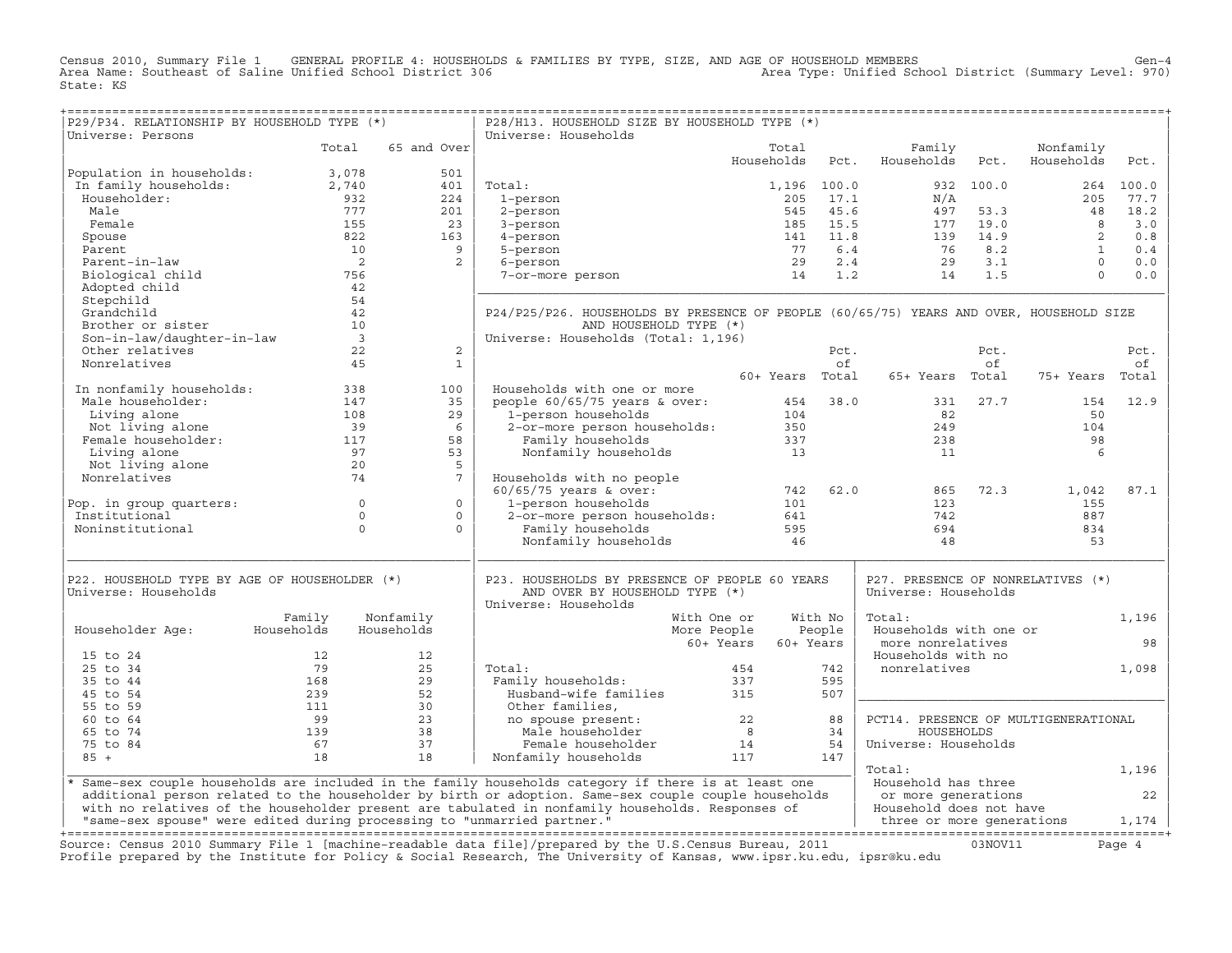CENERAL PROFILE 5: HUSBAND-WIFE AND UNMARRIED-PARTNER HOUSEHOLDS<br>School District 306 Gen−5<br>Area Type: Unified School District (Summary Level: 970) Area Name: Southeast of Saline Unified School District 306 Area Name: Southeast of Saline Unified School District 306 State: KS

| PCT15. HUSBAND-WIFE AND UNMARRIED-PARTNER HOUSEHOLDS BY SEX                                                                                                                                                                                  |             | PCT17. PRESENCE OF UNMARRIED PARTNER OF HOUSEHOLDER BY HOUSEHOLD TYPE                                                                                                                                                                                           |                                            |        |                |
|----------------------------------------------------------------------------------------------------------------------------------------------------------------------------------------------------------------------------------------------|-------------|-----------------------------------------------------------------------------------------------------------------------------------------------------------------------------------------------------------------------------------------------------------------|--------------------------------------------|--------|----------------|
| OF PARTNERS BY PRESENCE OF RELATED AND OWN CHILDREN                                                                                                                                                                                          |             | FOR THE POPULATION UNDER 18 YEARS IN HOUSEHOLDS                                                                                                                                                                                                                 |                                            |        |                |
| UNDER 18 YEARS $(**)$                                                                                                                                                                                                                        |             | Universe: Population under 18 years in households (excluding householders,                                                                                                                                                                                      |                                            |        |                |
| Universe: Households                                                                                                                                                                                                                         |             | spouses, and unmarried partners) (**)                                                                                                                                                                                                                           |                                            |        |                |
|                                                                                                                                                                                                                                              |             |                                                                                                                                                                                                                                                                 |                                            |        |                |
| Total:                                                                                                                                                                                                                                       | 1,196 100.0 | Total:                                                                                                                                                                                                                                                          |                                            |        |                |
| Husband-wife households:                                                                                                                                                                                                                     | 822 68.7    |                                                                                                                                                                                                                                                                 |                                            |        |                |
| Male householder:                                                                                                                                                                                                                            |             |                                                                                                                                                                                                                                                                 |                                            |        |                |
|                                                                                                                                                                                                                                              |             |                                                                                                                                                                                                                                                                 |                                            |        |                |
|                                                                                                                                                                                                                                              |             |                                                                                                                                                                                                                                                                 |                                            |        |                |
|                                                                                                                                                                                                                                              |             |                                                                                                                                                                                                                                                                 |                                            |        |                |
|                                                                                                                                                                                                                                              |             |                                                                                                                                                                                                                                                                 |                                            |        |                |
| Female householder:                                                                                                                                                                                                                          |             |                                                                                                                                                                                                                                                                 |                                            |        |                |
|                                                                                                                                                                                                                                              |             |                                                                                                                                                                                                                                                                 |                                            |        |                |
|                                                                                                                                                                                                                                              |             |                                                                                                                                                                                                                                                                 |                                            |        |                |
|                                                                                                                                                                                                                                              |             |                                                                                                                                                                                                                                                                 |                                            |        |                |
|                                                                                                                                                                                                                                              |             |                                                                                                                                                                                                                                                                 |                                            |        |                |
| % Board-wife households:<br>lale householder: 82268.7<br>With related children under 18 years<br>With related children under 18 years<br>No own children under 18 years<br>No related children under 18 years<br>17<br>No related children u |             |                                                                                                                                                                                                                                                                 |                                            |        |                |
| No related children under 18 years<br>Manarried-partner households:<br>Male householder and male partner:<br>With we children under 18 years<br>With we children under 18 years<br>No com children under 18 years<br>No com children under   |             | No unmarried partner of householder present: 721 94.6<br>In family households: 717 94.1<br>Husband-wife families 613 80.4<br>Male householder, no wife present 30 3.9<br>Female householder, no husband present 74 9.7<br>The part of th                        |                                            |        |                |
|                                                                                                                                                                                                                                              |             |                                                                                                                                                                                                                                                                 |                                            |        |                |
|                                                                                                                                                                                                                                              |             |                                                                                                                                                                                                                                                                 |                                            |        |                |
|                                                                                                                                                                                                                                              |             |                                                                                                                                                                                                                                                                 |                                            |        |                |
|                                                                                                                                                                                                                                              |             |                                                                                                                                                                                                                                                                 |                                            |        |                |
|                                                                                                                                                                                                                                              |             |                                                                                                                                                                                                                                                                 |                                            |        |                |
|                                                                                                                                                                                                                                              |             |                                                                                                                                                                                                                                                                 |                                            |        |                |
|                                                                                                                                                                                                                                              |             |                                                                                                                                                                                                                                                                 |                                            |        |                |
|                                                                                                                                                                                                                                              |             |                                                                                                                                                                                                                                                                 |                                            |        |                |
|                                                                                                                                                                                                                                              |             |                                                                                                                                                                                                                                                                 |                                            |        |                |
|                                                                                                                                                                                                                                              |             | PCT16. HOUSEHOLD TYPE BY NUMBER OF PEOPLE UNDER 18 YEARS (EXCLUDING HOUSEHOLDERS,                                                                                                                                                                               |                                            |        |                |
|                                                                                                                                                                                                                                              |             | SPOUSES, AND UNMARRIED PARTNERS (*) (**)                                                                                                                                                                                                                        |                                            |        |                |
|                                                                                                                                                                                                                                              |             | Universe: Households (Total: 1,196)                                                                                                                                                                                                                             |                                            |        |                |
|                                                                                                                                                                                                                                              |             |                                                                                                                                                                                                                                                                 |                                            |        |                |
|                                                                                                                                                                                                                                              |             |                                                                                                                                                                                                                                                                 | $------$ Family Households $------$        |        |                |
|                                                                                                                                                                                                                                              |             |                                                                                                                                                                                                                                                                 | Male                                       | Female |                |
|                                                                                                                                                                                                                                              |             |                                                                                                                                                                                                                                                                 | Householder Householder Nonfamily          |        |                |
|                                                                                                                                                                                                                                              |             |                                                                                                                                                                                                                                                                 | Husband/Wife No Wife No Husband Households |        |                |
|                                                                                                                                                                                                                                              |             |                                                                                                                                                                                                                                                                 |                                            |        |                |
|                                                                                                                                                                                                                                              |             | Total:                                                                                                                                                                                                                                                          |                                            |        | 264            |
|                                                                                                                                                                                                                                              |             |                                                                                                                                                                                                                                                                 |                                            |        | 255            |
|                                                                                                                                                                                                                                              |             |                                                                                                                                                                                                                                                                 |                                            |        | $\overline{7}$ |
|                                                                                                                                                                                                                                              |             |                                                                                                                                                                                                                                                                 |                                            |        | 2              |
| All other households:                                                                                                                                                                                                                        | 310 25.9    |                                                                                                                                                                                                                                                                 |                                            |        | $\mathsf 0$    |
|                                                                                                                                                                                                                                              |             | Total:<br>With no children under 18<br>With one child under 18<br>With two children under 18<br>Total:<br>With two children under 18<br>With three children under 18<br>With four or more children under 18<br>24<br>24<br>24<br>25<br>25<br>24<br>25<br>26<br> |                                            |        | $\Omega$       |
|                                                                                                                                                                                                                                              |             |                                                                                                                                                                                                                                                                 |                                            |        |                |
| P33. HOUSEHOLD TYPE FOR THE POPULATION UNDER 18 YEARS IN                                                                                                                                                                                     |             | * "Families" do not include same-sex married couples even if the marriage was                                                                                                                                                                                   |                                            |        |                |
| HOUSEHOLDS (**)                                                                                                                                                                                                                              |             | performed in a state issuing marriage certificates for same-sex couples.                                                                                                                                                                                        |                                            |        |                |
| Universe: Population under 18 years in households excluding                                                                                                                                                                                  |             |                                                                                                                                                                                                                                                                 |                                            |        |                |
| householders, spouses, and unmarried partners                                                                                                                                                                                                |             |                                                                                                                                                                                                                                                                 |                                            |        |                |
|                                                                                                                                                                                                                                              |             |                                                                                                                                                                                                                                                                 |                                            |        |                |
| Total:                                                                                                                                                                                                                                       |             | ** Same-sex couple households are included in the family households category                                                                                                                                                                                    |                                            |        |                |
| In family households:                                                                                                                                                                                                                        |             | if there is at least one additional person related to the householder by                                                                                                                                                                                        |                                            |        |                |
|                                                                                                                                                                                                                                              |             | birth or adoption. Same-sex couple households with no relatives of the                                                                                                                                                                                          |                                            |        |                |
|                                                                                                                                                                                                                                              |             | householder present are tabulated in nonfamily households. Responses of                                                                                                                                                                                         |                                            |        |                |
|                                                                                                                                                                                                                                              |             | "same-sex spouse" were edited during processing to "unmarried partner."                                                                                                                                                                                         |                                            |        |                |
|                                                                                                                                                                                                                                              |             |                                                                                                                                                                                                                                                                 |                                            |        |                |
|                                                                                                                                                                                                                                              |             |                                                                                                                                                                                                                                                                 |                                            |        |                |
| al:<br>n family households:<br>To families<br>To ther families<br>In other families:<br>Male householder, no spouse present<br>Temale householder, no spouse present<br>Temale householder, no spouse present<br>91                          |             |                                                                                                                                                                                                                                                                 |                                            |        |                |
|                                                                                                                                                                                                                                              |             |                                                                                                                                                                                                                                                                 |                                            |        |                |

Source: Census 2010 Summary File 1 [machine-readable data file]/prepared by the U.S.Census Bureau, 2011 Page 5<br>Profile prepared by the Institute for Policy & Social Research, The University of Kansas, www.i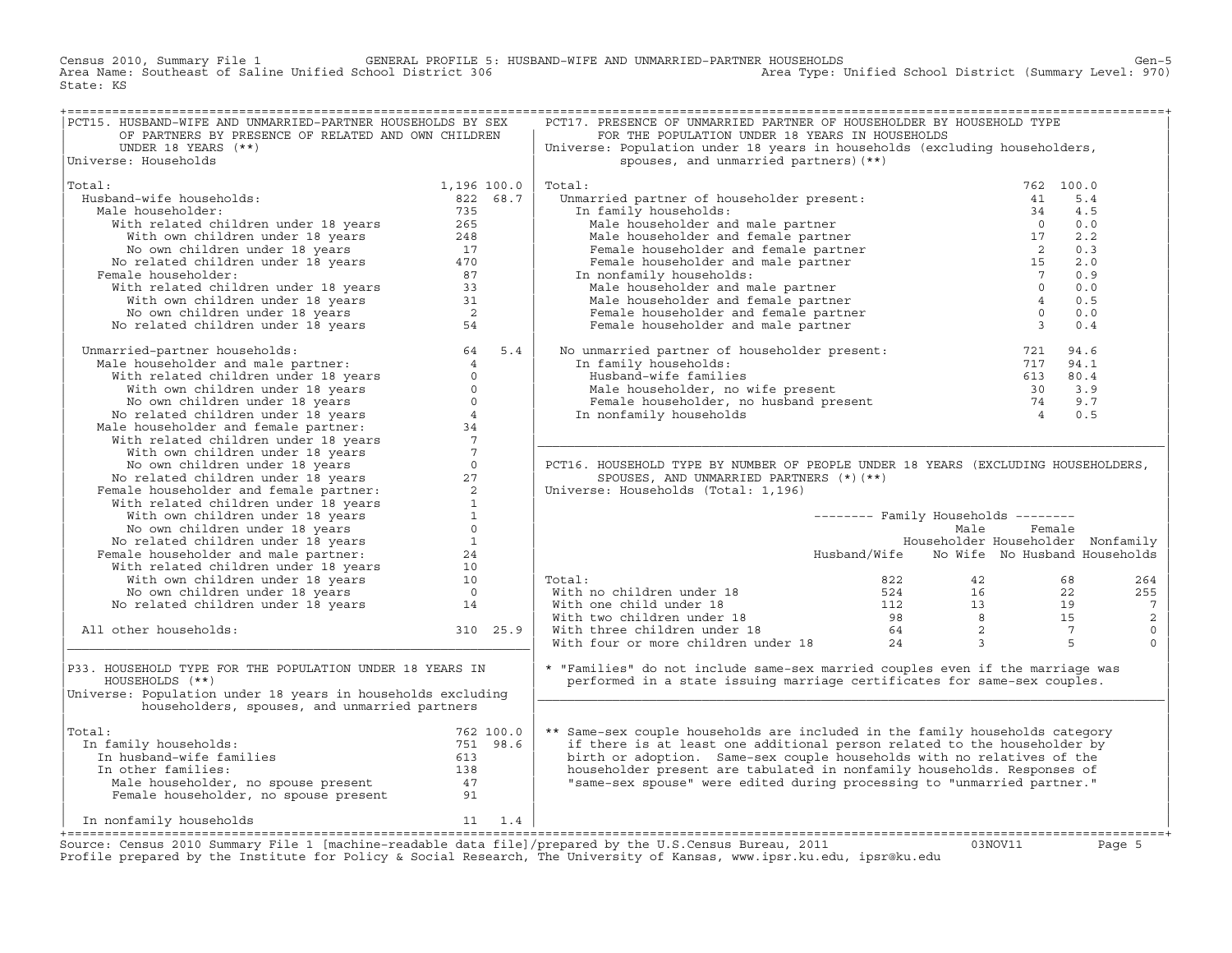Census 2010, Summary File 1 GENERAL PROFILE 6: HOUSING UNIT, TENURE, VACANCY TYPE, HOUSEHOLD SIZE, HOUSEHOLDER RACE/AGE<br>Area Name: Southeast of Saline Unified School District 306 State: KS

| H1/H3/H4/H5/H10/H11/H12. HOUSING UNITS AND HOUSEHOLD POPULATION<br>BY TENURE; VACANCY STATUS BY TYPE                                                                                                                                                                                                                                                              |                                                                |      |                      |                                |                                           |                     |                                                                                                                                                                                                                                                                                                                          |                     | H13/H16. TENURE BY HOUSEHOLD SIZE<br>Universe: Occupied Housing Units                                                                                                                                                                                                                                   |                                                        |            |                           |                                       |
|-------------------------------------------------------------------------------------------------------------------------------------------------------------------------------------------------------------------------------------------------------------------------------------------------------------------------------------------------------------------|----------------------------------------------------------------|------|----------------------|--------------------------------|-------------------------------------------|---------------------|--------------------------------------------------------------------------------------------------------------------------------------------------------------------------------------------------------------------------------------------------------------------------------------------------------------------------|---------------------|---------------------------------------------------------------------------------------------------------------------------------------------------------------------------------------------------------------------------------------------------------------------------------------------------------|--------------------------------------------------------|------------|---------------------------|---------------------------------------|
| Universe: Housing Units and Population                                                                                                                                                                                                                                                                                                                            |                                                                |      |                      |                                |                                           |                     |                                                                                                                                                                                                                                                                                                                          |                     |                                                                                                                                                                                                                                                                                                         |                                                        |            |                           |                                       |
|                                                                                                                                                                                                                                                                                                                                                                   | Units                                                          | Pct. |                      | Population HH Size             | Average                                   |                     |                                                                                                                                                                                                                                                                                                                          |                     | Total                                                                                                                                                                                                                                                                                                   | Owner Occupied<br>Number Pct.                          |            | Renter Occupied           | Number Pct.                           |
| Total:                                                                                                                                                                                                                                                                                                                                                            | 1,292 100.0                                                    |      |                      |                                |                                           |                     | Total Occupied Units:                                                                                                                                                                                                                                                                                                    |                     | 1,196                                                                                                                                                                                                                                                                                                   |                                                        | 1,031 86.2 |                           | 165 13.8                              |
| Occupied:                                                                                                                                                                                                                                                                                                                                                         | 1,196                                                          | 92.6 |                      | 3,078                          | 2.57                                      |                     |                                                                                                                                                                                                                                                                                                                          |                     |                                                                                                                                                                                                                                                                                                         |                                                        |            |                           |                                       |
|                                                                                                                                                                                                                                                                                                                                                                   |                                                                |      |                      | 2,640                          | 2.56                                      |                     |                                                                                                                                                                                                                                                                                                                          |                     |                                                                                                                                                                                                                                                                                                         |                                                        |            |                           |                                       |
|                                                                                                                                                                                                                                                                                                                                                                   |                                                                |      |                      |                                |                                           |                     |                                                                                                                                                                                                                                                                                                                          |                     |                                                                                                                                                                                                                                                                                                         |                                                        |            |                           |                                       |
|                                                                                                                                                                                                                                                                                                                                                                   |                                                                |      |                      |                                |                                           |                     |                                                                                                                                                                                                                                                                                                                          |                     |                                                                                                                                                                                                                                                                                                         |                                                        |            |                           |                                       |
| Occupied: 1,196 92.6<br>Owner occupied: 1,031 79.8<br>Owned with a mortgage/loan 623 48.2<br>Owned free and clear 408 31.6<br>Renter occupied 165 12.8                                                                                                                                                                                                            |                                                                |      |                      | 2, 040<br>1, 798<br>842<br>438 |                                           |                     |                                                                                                                                                                                                                                                                                                                          |                     |                                                                                                                                                                                                                                                                                                         |                                                        |            |                           |                                       |
|                                                                                                                                                                                                                                                                                                                                                                   |                                                                |      |                      |                                | 2.65                                      |                     |                                                                                                                                                                                                                                                                                                                          |                     |                                                                                                                                                                                                                                                                                                         |                                                        |            |                           |                                       |
| Vacant:                                                                                                                                                                                                                                                                                                                                                           |                                                                |      |                      |                                |                                           |                     |                                                                                                                                                                                                                                                                                                                          |                     |                                                                                                                                                                                                                                                                                                         |                                                        |            |                           |                                       |
|                                                                                                                                                                                                                                                                                                                                                                   |                                                                |      |                      |                                |                                           |                     |                                                                                                                                                                                                                                                                                                                          |                     |                                                                                                                                                                                                                                                                                                         |                                                        |            |                           |                                       |
|                                                                                                                                                                                                                                                                                                                                                                   |                                                                |      |                      |                                |                                           |                     |                                                                                                                                                                                                                                                                                                                          |                     |                                                                                                                                                                                                                                                                                                         |                                                        |            |                           |                                       |
|                                                                                                                                                                                                                                                                                                                                                                   |                                                                |      |                      |                                |                                           |                     |                                                                                                                                                                                                                                                                                                                          |                     |                                                                                                                                                                                                                                                                                                         |                                                        |            |                           |                                       |
|                                                                                                                                                                                                                                                                                                                                                                   |                                                                |      |                      |                                |                                           |                     |                                                                                                                                                                                                                                                                                                                          |                     |                                                                                                                                                                                                                                                                                                         |                                                        |            |                           |                                       |
|                                                                                                                                                                                                                                                                                                                                                                   |                                                                |      |                      |                                |                                           |                     |                                                                                                                                                                                                                                                                                                                          |                     |                                                                                                                                                                                                                                                                                                         |                                                        |            |                           |                                       |
|                                                                                                                                                                                                                                                                                                                                                                   |                                                                |      |                      |                                |                                           |                     |                                                                                                                                                                                                                                                                                                                          |                     |                                                                                                                                                                                                                                                                                                         |                                                        |            |                           |                                       |
|                                                                                                                                                                                                                                                                                                                                                                   |                                                                |      |                      |                                |                                           |                     |                                                                                                                                                                                                                                                                                                                          |                     |                                                                                                                                                                                                                                                                                                         |                                                        |            |                           |                                       |
| For seasonal, recreational,<br>or occasional use 12 0.9<br>For migrant workers 1 0.1<br>Other 54 4.2                                                                                                                                                                                                                                                              |                                                                |      |                      |                                |                                           |                     |                                                                                                                                                                                                                                                                                                                          |                     |                                                                                                                                                                                                                                                                                                         |                                                        |            |                           |                                       |
| Universe: Occupied Housing Units<br>Number Pct.<br>Race of Householder<br>Total:<br>Total:<br>White alone<br>White alone<br>White alone<br>Black/African American alone<br>American Ind./Alaska Native alone<br>American Ind./Alaska Native alone<br>American Ind./Alaska Native alone<br>Asian alone<br>Asian alone<br>Asian alone<br>A<br>Native Hawaiian/Other |                                                                |      | Total<br>of<br>Total |                                | Owner Occupied<br>Number Pct.             | of<br>Race<br>Group | Renter Occupied<br>Number Pct.                                                                                                                                                                                                                                                                                           | of<br>Race<br>Group | Universe: Occupied Housing Units<br>Total:                                                                                                                                                                                                                                                              | With children under 18 313<br>No children under 18 718 | Occupied   | Owner<br>1,031            | Renter<br>Occupied<br>165<br>66<br>99 |
|                                                                                                                                                                                                                                                                                                                                                                   |                                                                |      |                      |                                |                                           |                     |                                                                                                                                                                                                                                                                                                                          | $\sim 10^{-1}$      | H17. TENURE BY AGE OF HOUSEHOLDER                                                                                                                                                                                                                                                                       |                                                        |            |                           |                                       |
| water in the same particle is lander alone<br>Some Other Race alone by the same by the same of the same of the same of the same of the same of the same of the same of the same of the same of the same of the same of the same<br>Some Other Race alone                                                                                                          |                                                                |      |                      |                                |                                           |                     | $\begin{matrix}0\\0\end{matrix}$                                                                                                                                                                                                                                                                                         | 0.0                 | Universe: Occupied Housing Units                                                                                                                                                                                                                                                                        |                                                        |            |                           |                                       |
| Two or More Races                                                                                                                                                                                                                                                                                                                                                 |                                                                |      |                      |                                |                                           |                     | $\overline{\phantom{a}}$ 2                                                                                                                                                                                                                                                                                               | 50.0                |                                                                                                                                                                                                                                                                                                         |                                                        |            |                           |                                       |
|                                                                                                                                                                                                                                                                                                                                                                   |                                                                |      |                      |                                |                                           |                     |                                                                                                                                                                                                                                                                                                                          |                     | Age of<br>Householder                                                                                                                                                                                                                                                                                   | Owner Occupied<br>Number Pct.                          |            | Renter Occupied<br>Number | Pct.                                  |
|                                                                                                                                                                                                                                                                                                                                                                   |                                                                |      |                      |                                |                                           |                     |                                                                                                                                                                                                                                                                                                                          |                     |                                                                                                                                                                                                                                                                                                         |                                                        |            |                           |                                       |
| Hispanic or Latino                                                                                                                                                                                                                                                                                                                                                |                                                                | 22   | 1.8                  |                                | 21 95.5                                   |                     | 1 4.5                                                                                                                                                                                                                                                                                                                    |                     | Total:<br>15 to 24                                                                                                                                                                                                                                                                                      | 1,031 100.0<br>$\overline{7}$                          | 0.7        | 17                        | 165 100.0<br>10.3                     |
| Not Hispanic or Latino: 1,174<br>White alone 1,159<br>Black/African American alone 6<br>American Ind./Alaska Native alone 4<br>Anian alone 1                                                                                                                                                                                                                      |                                                                |      | 98.2                 |                                |                                           |                     | $\begin{array}{cccccc} 98.2 & \phantom{0}1,010 & 86.0 & \phantom{0}164 & 14.0 \\ 96.9 & \phantom{0}1,003 & 86.5 & \phantom{0}156 & \phantom{0}13.5 \\ 0.5 & \phantom{0}3 & 50.0 & \phantom{0}3 & 50.0 \\ 0.3 & \phantom{0}2 & 50.0 & \phantom{0}2 & 50.0 \\ 0.1 & \phantom{0}0 & 0.0 & \phantom{0}1 & 100.0 \end{array}$ |                     | 15 to 24<br>25 to 34<br>35 to 44<br>45 to 54<br>45 to 54<br>55 to 59<br>126<br>126<br>126<br>127<br>139<br>23.6<br>260<br>25.2<br>31<br>18.8<br>23.0<br>31<br>18.8<br>55 to 59<br>126<br>12.2<br>15<br>9.1<br>67<br>55 to 84<br>11<br>10.8<br>11<br>67<br>55 to 84<br>99<br>9.6<br>55<br>9.5<br>9.5<br> |                                                        |            |                           |                                       |
|                                                                                                                                                                                                                                                                                                                                                                   |                                                                |      | 96.9                 |                                |                                           |                     |                                                                                                                                                                                                                                                                                                                          |                     |                                                                                                                                                                                                                                                                                                         |                                                        |            |                           |                                       |
|                                                                                                                                                                                                                                                                                                                                                                   |                                                                |      |                      |                                |                                           |                     |                                                                                                                                                                                                                                                                                                                          |                     |                                                                                                                                                                                                                                                                                                         |                                                        |            |                           |                                       |
|                                                                                                                                                                                                                                                                                                                                                                   |                                                                |      |                      |                                |                                           |                     |                                                                                                                                                                                                                                                                                                                          |                     |                                                                                                                                                                                                                                                                                                         |                                                        |            |                           |                                       |
|                                                                                                                                                                                                                                                                                                                                                                   |                                                                |      | 0.1                  |                                |                                           |                     |                                                                                                                                                                                                                                                                                                                          |                     |                                                                                                                                                                                                                                                                                                         |                                                        |            |                           |                                       |
| Native Hawaiian/Other                                                                                                                                                                                                                                                                                                                                             |                                                                |      |                      |                                |                                           |                     |                                                                                                                                                                                                                                                                                                                          |                     |                                                                                                                                                                                                                                                                                                         |                                                        |            |                           |                                       |
|                                                                                                                                                                                                                                                                                                                                                                   |                                                                |      |                      |                                |                                           |                     |                                                                                                                                                                                                                                                                                                                          |                     |                                                                                                                                                                                                                                                                                                         |                                                        |            |                           |                                       |
| Pacific Islander alone                                                                                                                                                                                                                                                                                                                                            | $\begin{array}{ccc} 0 & 0.0 \\ 1 & 0.1 \\ 3 & 0.3 \end{array}$ |      |                      |                                | $\begin{matrix}0&. \ 1&100.0\end{matrix}$ |                     | $\overline{0}$                                                                                                                                                                                                                                                                                                           |                     |                                                                                                                                                                                                                                                                                                         |                                                        |            |                           |                                       |
| Some Other Race alone                                                                                                                                                                                                                                                                                                                                             |                                                                |      |                      |                                | 1 100.0                                   |                     | $\overline{0}$                                                                                                                                                                                                                                                                                                           | 0.0                 |                                                                                                                                                                                                                                                                                                         |                                                        |            |                           |                                       |
| Two or More Races                                                                                                                                                                                                                                                                                                                                                 |                                                                |      |                      |                                | $1 \t33.3$                                |                     |                                                                                                                                                                                                                                                                                                                          | 2 66.7              |                                                                                                                                                                                                                                                                                                         |                                                        |            |                           |                                       |

+===================================================================================================================================================+Source: Census 2010 Summary File 1 [machine-readable data file]/prepared by the U.S.Census Bureau, 2011 Page 6<br>Profile prepared by the Institute for Policy & Social Research, The University of Kansas, www.ip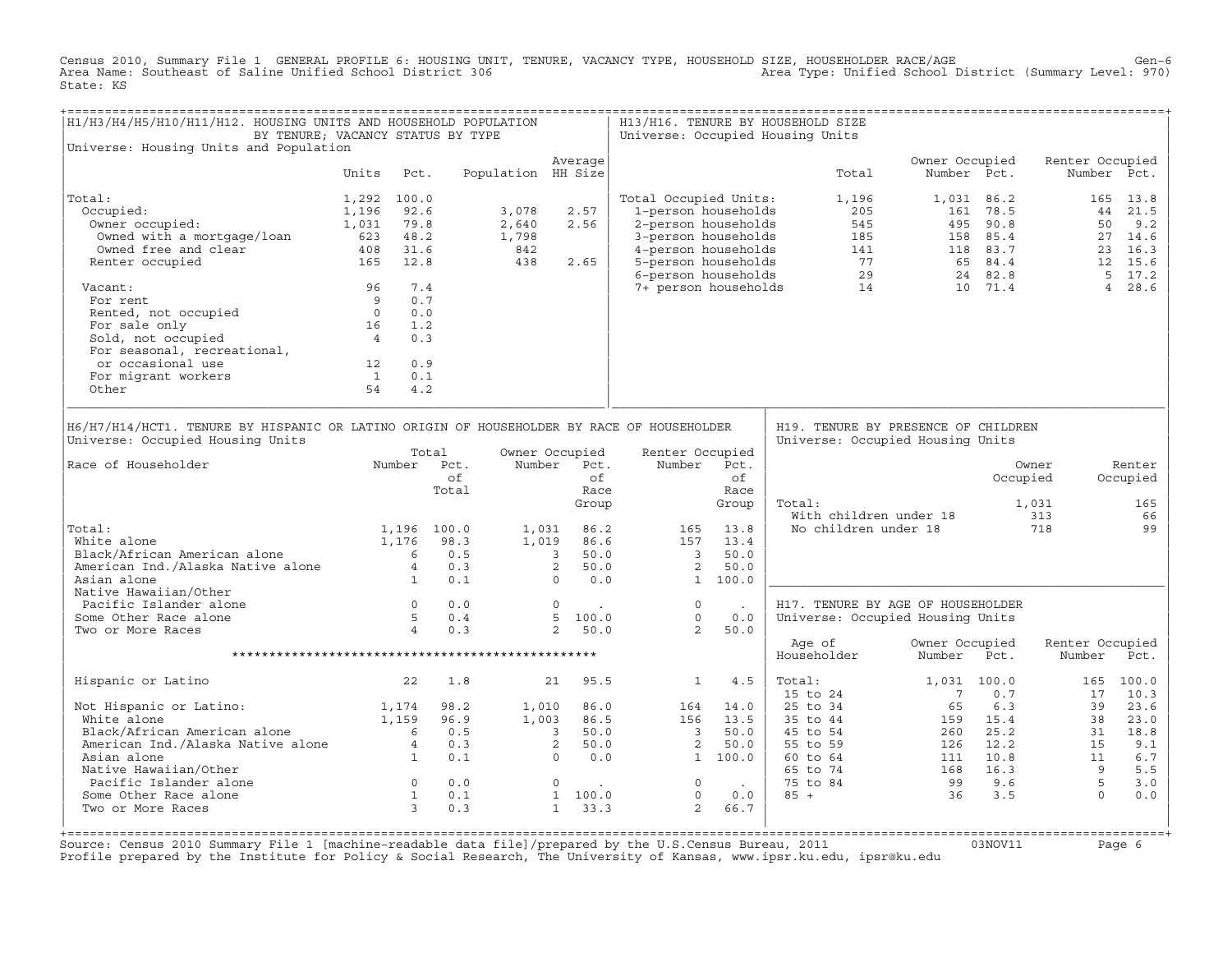Census 2010, Summary File 1 GENERAL PROFILE 7: TENURE BY HOUSEHOLD TYPE BY AGE; NONFAMILY HOUSEHOLDS; NONRELATIVES Gen−7<br>Area Name: Southeast of Saline Unified School District 306 Area Type: Unified School District (Summary Level: 970) State: KS

| H18. TENURE BY HOUSEHOLD TYPE BY AGE OF HOUSEHOLDER (*)<br>Universe: Occupied Housing Units                                                                                                                                       |                 |                     |                    |                                                                                |        |                                                       |               |                                           |                                                                                                                                                      |                 |                                                                                                           |                                |
|-----------------------------------------------------------------------------------------------------------------------------------------------------------------------------------------------------------------------------------|-----------------|---------------------|--------------------|--------------------------------------------------------------------------------|--------|-------------------------------------------------------|---------------|-------------------------------------------|------------------------------------------------------------------------------------------------------------------------------------------------------|-----------------|-----------------------------------------------------------------------------------------------------------|--------------------------------|
|                                                                                                                                                                                                                                   |                 |                     |                    |                                                                                |        |                                                       |               |                                           |                                                                                                                                                      |                 |                                                                                                           |                                |
|                                                                                                                                                                                                                                   |                 |                     |                    |                                                                                |        |                                                       |               |                                           |                                                                                                                                                      |                 | Householder Householder Householder Householder Pct. Householder Householder Householder Householder Pct. |                                |
|                                                                                                                                                                                                                                   |                 | Any Age             | 15 to 34 35 to 64  |                                                                                |        |                                                       | $65+ 65+$     |                                           | Any Age 15 to 34 35 to 64                                                                                                                            |                 | $65+$                                                                                                     | 65+                            |
| Family households:<br>% 335<br>Husband-wife families: 835<br>Other families, no spouse present: 72<br>11<br>128<br>23<br>20<br>25<br>25<br>25<br>25                                                                               |                 |                     |                    |                                                                                |        | 562                                                   | 216 25.9      | 97                                        |                                                                                                                                                      | 34              |                                                                                                           | 8<br>8.2                       |
|                                                                                                                                                                                                                                   |                 |                     |                    |                                                                                |        | 517<br>$45$<br>$16$<br>$22.2$<br>$17$<br>$17$<br>$17$ | $200 \t 26.2$ |                                           |                                                                                                                                                      |                 |                                                                                                           | 7 11.9                         |
|                                                                                                                                                                                                                                   |                 |                     |                    |                                                                                |        |                                                       |               |                                           |                                                                                                                                                      |                 |                                                                                                           | 2.6<br>$\mathbf{1}$            |
|                                                                                                                                                                                                                                   |                 |                     |                    |                                                                                |        |                                                       |               |                                           |                                                                                                                                                      |                 |                                                                                                           | $\circ$<br>0.0                 |
|                                                                                                                                                                                                                                   |                 |                     |                    |                                                                                |        |                                                       |               |                                           | 200 26.2<br>16 22.2<br>16 22.2<br>5 17.9<br>17.9<br>14<br>6 8<br>11 25.0<br>24<br>10<br>13                                                           |                 |                                                                                                           | $\mathbf{1}$<br>4.2            |
| Nonfamily households:                                                                                                                                                                                                             |                 |                     | 196 15 94          |                                                                                |        |                                                       | 87 44.4       |                                           | $\begin{array}{cccc} 68 & & 22 & & 40 \\ 48 & & 19 & & 26 \\ 28 & & 7 & & 18 \\ 20 & & 12 & & 8 \\ 20 & & 3 & & 14 \\ 16 & & & 0 & & 13 \end{array}$ |                 |                                                                                                           | 6<br>8.8                       |
| Male householder:                                                                                                                                                                                                                 |                 | 99                  |                    | $\begin{array}{ccc} 12 & & 55 \\ 9 & & 45 \\ 3 & & 10 \\ 3 & & 39 \end{array}$ |        | 32 32.3<br>26 32.5                                    |               |                                           |                                                                                                                                                      |                 |                                                                                                           | $\overline{\mathbf{3}}$<br>6.3 |
| Living alone                                                                                                                                                                                                                      |                 | 80                  | 9                  |                                                                                |        |                                                       |               |                                           |                                                                                                                                                      |                 |                                                                                                           | 3, 10.7                        |
| Not living alone                                                                                                                                                                                                                  |                 | 19                  |                    |                                                                                |        |                                                       |               |                                           |                                                                                                                                                      |                 |                                                                                                           | $\circ$<br>0.0                 |
| Female householder:                                                                                                                                                                                                               |                 | 97                  |                    |                                                                                |        | $6\quad 31.6$<br>55 56.7                              |               |                                           |                                                                                                                                                      |                 |                                                                                                           | 3, 15.0                        |
| Living alone                                                                                                                                                                                                                      |                 | 81                  | $\mathbf{1}$       |                                                                                | 30     | 50 61.7                                               |               |                                           |                                                                                                                                                      |                 |                                                                                                           | 3 18.8                         |
| Not living alone                                                                                                                                                                                                                  |                 | 16                  | $\overline{2}$     |                                                                                | 9      |                                                       | 5 31.3        | $\overline{4}$                            | $\overline{3}$                                                                                                                                       |                 | $\overline{1}$                                                                                            | $\Omega$<br>0.0                |
| SPOUSES, AND UNMARRIED PARTNERS)<br>Universe: Occupied Housing Units                                                                                                                                                              |                 |                     |                    |                                                                                |        | Universe: Nonfamily Households                        |               | Total                                     | Male                                                                                                                                                 | Pct.<br>οf      | Female                                                                                                    | Pct.<br>оf                     |
|                                                                                                                                                                                                                                   | Own<br>Children | Related<br>Children | Children           | Total                                                                          |        |                                                       |               |                                           | Householder Householder Total Householder                                                                                                            |                 |                                                                                                           | Total                          |
|                                                                                                                                                                                                                                   |                 |                     |                    |                                                                                | Total: |                                                       |               |                                           | 264                                                                                                                                                  | 55.7<br>147     | 117                                                                                                       | 44.3                           |
| Total:                                                                                                                                                                                                                            |                 |                     | $1,196$<br>$1,031$ | 1,196                                                                          |        | Living alone:                                         |               |                                           | 205                                                                                                                                                  | 108 52.7        |                                                                                                           | 97 47.3                        |
| otal: 1,196<br>Owner occupied: 1,031                                                                                                                                                                                              |                 |                     |                    | 1,031                                                                          |        | Householder 15 to 64                                  |               |                                           |                                                                                                                                                      | 79 64.2         | 44                                                                                                        | 35.8                           |
| With children under 18:<br>With children under 18:<br>Under 6 only<br>$\begin{array}{ccc}\n\text{Under 6 and 6 to 17} & 53 & 57 \\ \text{6 to 17 years only} & 209 & 218 \\ \text{No children under 18} & 741 & 724\n\end{array}$ |                 |                     |                    | 313                                                                            |        | Householder 65 and over                               |               |                                           | $\begin{array}{ccc}\n 123 & 79 \\  82 & 29\n\end{array}$                                                                                             | 35.4            | $44$<br>53                                                                                                | 64.6                           |
|                                                                                                                                                                                                                                   |                 |                     |                    | 33                                                                             |        |                                                       |               |                                           |                                                                                                                                                      |                 |                                                                                                           |                                |
|                                                                                                                                                                                                                                   |                 |                     |                    | 58                                                                             |        | Not living alone:                                     |               |                                           | Not living alone: 59 39 66.1<br>Householder 15 to 64 48 33 68.8<br>Householder 65 and over 11 6 54.5                                                 |                 | 20                                                                                                        | 33.9                           |
|                                                                                                                                                                                                                                   | 209<br>741      |                     |                    | 222                                                                            |        |                                                       |               |                                           |                                                                                                                                                      |                 |                                                                                                           | 15 31.3                        |
|                                                                                                                                                                                                                                   |                 |                     |                    | 718                                                                            |        |                                                       |               |                                           |                                                                                                                                                      |                 | 5 <sup>1</sup>                                                                                            | 45.5                           |
| Renter occupied:                                                                                                                                                                                                                  |                 |                     |                    | 165                                                                            |        |                                                       |               |                                           |                                                                                                                                                      |                 |                                                                                                           |                                |
|                                                                                                                                                                                                                                   |                 |                     |                    | 66                                                                             |        |                                                       |               | PCT19. NONRELATIVES BY HOUSEHOLD TYPE (*) |                                                                                                                                                      |                 |                                                                                                           |                                |
|                                                                                                                                                                                                                                   |                 |                     |                    | 14                                                                             |        | Universe: Nonrelatives                                |               |                                           |                                                                                                                                                      |                 |                                                                                                           |                                |
|                                                                                                                                                                                                                                   |                 |                     |                    | 15                                                                             |        |                                                       |               |                                           |                                                                                                                                                      | Pct.            |                                                                                                           | Pct.                           |
|                                                                                                                                                                                                                                   |                 |                     |                    | 37                                                                             |        |                                                       |               | In Total                                  | In Family                                                                                                                                            |                 | of In Nonfamily                                                                                           | оf                             |
|                                                                                                                                                                                                                                   |                 |                     |                    | 99                                                                             |        |                                                       |               |                                           |                                                                                                                                                      |                 | Households Households Total Households Total                                                              |                                |
|                                                                                                                                                                                                                                   |                 |                     |                    |                                                                                | Total: |                                                       |               |                                           | 119                                                                                                                                                  | $45 \quad 37.8$ | 74                                                                                                        | 62.2                           |
|                                                                                                                                                                                                                                   |                 |                     |                    |                                                                                |        | Roomer or boarder                                     |               |                                           |                                                                                                                                                      |                 |                                                                                                           | 2 28.6                         |
|                                                                                                                                                                                                                                   |                 |                     |                    |                                                                                |        | Housemate or roommate                                 |               |                                           |                                                                                                                                                      |                 |                                                                                                           | 66.7                           |
|                                                                                                                                                                                                                                   |                 |                     |                    |                                                                                |        | Unmarried partner                                     |               |                                           |                                                                                                                                                      |                 |                                                                                                           | 67.2                           |
|                                                                                                                                                                                                                                   |                 |                     |                    |                                                                                |        | Other nonrelatives                                    |               |                                           | 27<br>12 <sup>°</sup>                                                                                                                                | 44.4            | 15                                                                                                        | 55.6                           |

design to the control of the control of the control of the control of the control of the control of the control of the control of the control of the control of the control of the control of the control of the control of th |\* Same−sex couple households are included in the family households category if there is at least one additional person related to the householder | | by birth or adoption. Same−sex couple households with no relatives of the householder present are tabulated in nonfamily households. | | "Nonfamily households" consist of people living alone and households which do not have any members related to the householder. Nonrelatives | include any household member not related to the householder by birth, marriage, or adoption. This includes unmarried partners. Responses of | "same−sex spouse" were edited during processing to "unmarried partner." |

|\_\_\_\_\_\_\_\_\_\_\_\_\_\_\_\_\_\_\_\_\_\_\_\_\_\_\_\_\_\_\_\_\_\_\_\_\_\_\_\_\_\_\_\_\_\_\_\_\_\_\_\_\_\_\_\_\_\_\_\_\_\_\_\_|\_\_\_\_\_\_\_\_\_\_\_\_\_\_\_\_\_\_\_\_\_\_\_\_\_\_\_\_\_\_\_\_\_\_\_\_\_\_\_\_\_\_\_\_\_\_\_\_\_\_\_\_\_\_\_\_\_\_\_\_\_\_\_\_\_\_\_\_\_\_\_\_\_\_\_\_\_\_\_\_\_\_|

+===================================================================================================================================================+ Source: Census 2010 Summary File 1 [machine−readable data file]/prepared by the U.S.Census Bureau, 2011 03NOV11 Page 7 Profile prepared by the Institute for Policy & Social Research, The University of Kansas, www.ipsr.ku.edu, ipsr@ku.edu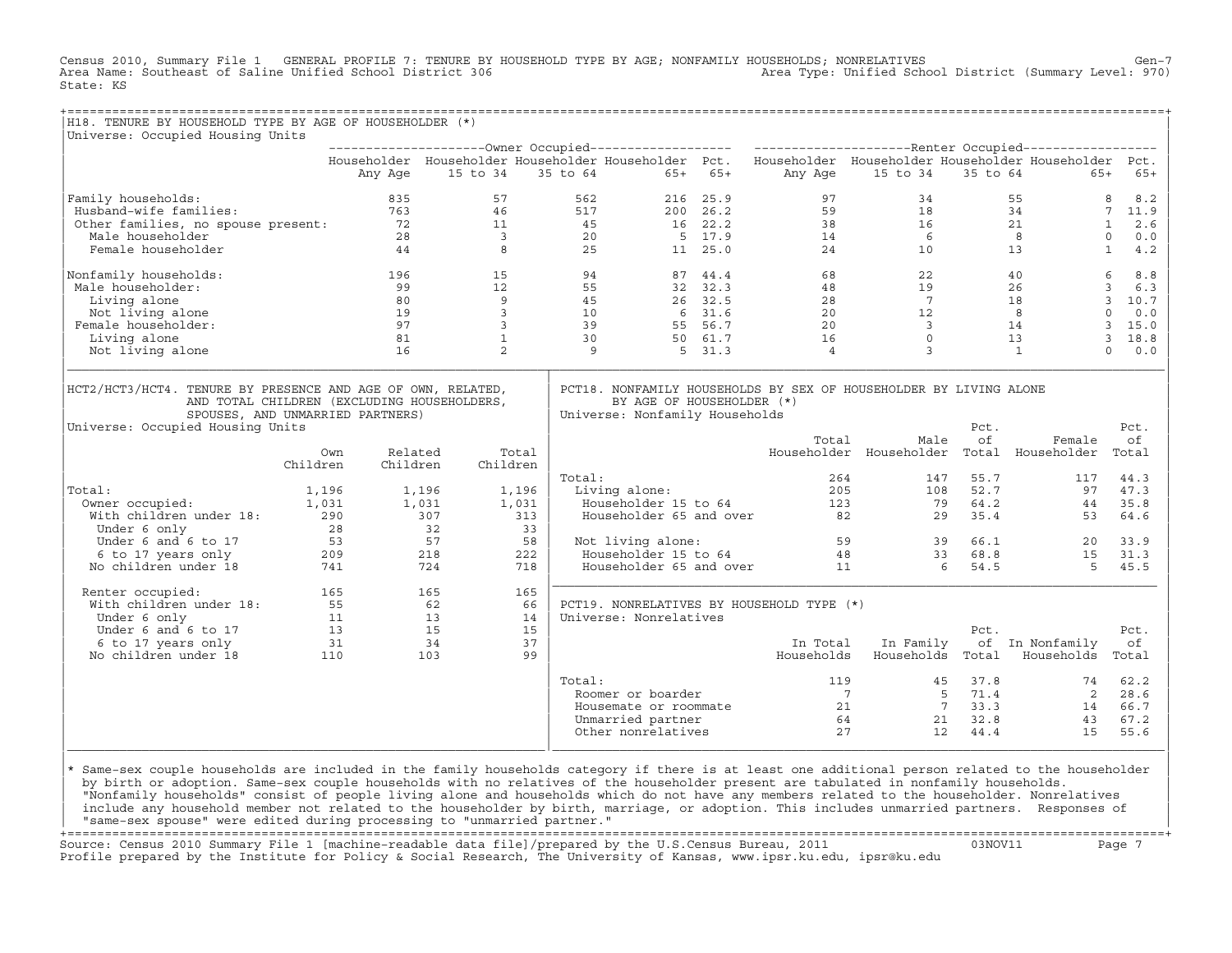CENERAL PROFILE 8: GROUP QUARTERS POPULATION BY SEX BY AGE BY DETAILED TYPE<br>2010, ied School District 1970, Steed School District (Summary Level: 970 Census 2010, Summary File 1 GENERAL PROFILE 8: GROU Area Name: Southeast of Saline Unified School District 306 State: KS

## +===================================================================================================================================================+ |PCT20/PCT21. GROUP QUARTERS POPULATION BY SEX BY AGE BY GROUP QUARTERS TYPE |

| Universe: Population in Group Quarters                               |                         |                              |                          |                                                                      |                         |                          |                     |
|----------------------------------------------------------------------|-------------------------|------------------------------|--------------------------|----------------------------------------------------------------------|-------------------------|--------------------------|---------------------|
|                                                                      |                         |                              | Total 18 to 64 65 & Over |                                                                      |                         | Total 18 to 64 65 & Over |                     |
| Total:                                                               | $\Omega$                | $\Omega$                     |                          | $0$   Male:                                                          | $\Omega$                | $\Omega$                 | $\circ$             |
| Institutionalized population:                                        | $\Omega$                | $\Omega$                     | $\circ$                  | Institutionalized population:                                        | $\Omega$                | $\Omega$                 | $\circ$             |
| Correctional facilities for adults:                                  | $\Omega$                | $\Omega$                     | $\Omega$                 | Correctional facilities for adults:                                  | $\Omega$                | $\Omega$                 | $\Omega$            |
| Federal detention centers                                            | $\Omega$                | $\Omega$                     | $\Omega$                 | Federal detention centers                                            | $\Omega$                | $\Omega$                 | $\circ$             |
| Federal prisons                                                      | $\mathbf{0}$            | $\Omega$                     | $\circ$                  | Federal prisons                                                      | $\Omega$                | $\Omega$                 | $\circ$             |
| State prisons                                                        | $\Omega$                | $\Omega$                     | $\Omega$                 | State prisons                                                        | $\Omega$                | $\Omega$                 | $\mathbf{0}$        |
| Local jails and other municipal                                      |                         |                              |                          | Local jails and other municipal                                      |                         |                          |                     |
| confinement facilities                                               | $\Omega$                | $\Omega$                     | $\Omega$                 | confinement facilities                                               | $\Omega$                | $\Omega$                 | $\mathbf 0$         |
| Correctional residential facilities                                  | $\Omega$                | $\Omega$                     | $\Omega$                 | Correctional residential facilities                                  | $\Omega$                | $\Omega$                 | $\mathbf{0}$        |
| Military disciplinary barracks & jails                               | $\Omega$                | $\Omega$                     | $\Omega$                 | Military disciplinary barracks & jails                               | $\Omega$                | $\Omega$                 | $\Omega$            |
| Juvenile facilities:                                                 | $\circ$                 | $\Omega$                     | $\Omega$                 | Juvenile facilities:                                                 | $\Omega$                | $\Omega$                 | $\mathbf{0}$        |
| Group homes for juveniles                                            |                         |                              |                          | Group homes for juveniles                                            |                         |                          |                     |
| (non-correctional)                                                   | $\Omega$                | $\Omega$                     | $\Omega$                 | (non-correctional)                                                   | $\Omega$                | $\Omega$                 | $\circ$             |
| Residential treatment centers for                                    |                         |                              |                          | Residential treatment centers for                                    |                         |                          |                     |
| juveniles (non-correctional)<br>Correctional facilities intended for | $\Omega$                | $\Omega$                     | $\Omega$                 | juveniles (non-correctional)<br>Correctional facilities intended for | $\Omega$                | $\Omega$                 | $\Omega$            |
| iuveniles                                                            | $\circ$                 | $\Omega$                     | $\Omega$                 | iuveniles                                                            | $\Omega$                | $\Omega$                 | $\circ$             |
|                                                                      |                         |                              |                          |                                                                      |                         |                          |                     |
| Nursing facilities/Skilled-nursing fac.                              | $\circ$                 | $\Omega$                     | $\circ$                  | Nursing facilities/Skilled-nursing fac.                              | $\Omega$                | $\Omega$                 | $\circ$             |
| Other institutional facilities:                                      | $\mathbf{0}$            | $\Omega$                     | $\circ$                  | Other institutional facilities:                                      | $\Omega$                | $\Omega$                 | $\circ$             |
| Mental (Psychiatric) hospitals and                                   |                         |                              |                          | Mental (Psychiatric) hospitals and                                   |                         |                          |                     |
| psychiatric units in other hospitals                                 | $\mathbf{0}$            | $\Omega$                     | $\Omega$                 | psychiatric units in other hospitals                                 | $\mathbf{0}$            | $\Omega$                 | $\circ$             |
| Hospitals with patients who have no                                  |                         |                              |                          | Hospitals with patients who have no                                  |                         |                          |                     |
| usual home elsewhere                                                 | $\circ$                 | $\Omega$                     | $\circ$                  | usual home elsewhere                                                 | $\Omega$                | $\Omega$<br>$\Omega$     | $\circ$             |
| In-patient hospice facilities<br>Military treatment facilities with  | $\circ$                 | $\Omega$                     | $\Omega$                 | In-patient hospice facilities<br>Military treatment facilities with  | $\Omega$                |                          | $\Omega$            |
| assigned patients                                                    | $\Omega$                | $\Omega$                     | $\Omega$                 | assigned patients                                                    | $\Omega$                | $\Omega$                 | $\Omega$            |
| Residential schools for people with                                  |                         |                              |                          | Residential schools for people with                                  |                         |                          |                     |
| disabilities                                                         | $\circ$                 | $\Omega$                     | $\circ$                  | disabilities                                                         | $\Omega$                | $\Omega$                 | $\mathbf{0}$        |
|                                                                      |                         |                              |                          |                                                                      |                         |                          |                     |
| Noninstitutionalized population:                                     | $\mathbf{0}$            | $\mathbf{0}$                 | $\circ$                  | Noninstitutionalized population:                                     | $\circ$                 | $\mathbf{0}$             | $\circ$             |
| College/University student housing                                   | $\Omega$                | $\Omega$                     | $\Omega$                 | College/University student housing                                   | $\Omega$                | $\Omega$                 | $\Omega$            |
|                                                                      | $\mathbf{0}$            | $\Omega$                     | $\Omega$                 |                                                                      | $\Omega$                | $\Omega$                 | $\mathbf{0}$        |
| Military quarters:<br>Military barracks and dormitories              |                         |                              |                          | Military quarters:<br>Military barracks and dormitories              |                         |                          |                     |
| (non-disciplinary)                                                   | $\mathbf{0}$            | $\circ$                      | $\circ$                  | (non-disciplinary)                                                   | $\mathbf{0}$            | $\mathbf{0}$             | $\mathbf{0}$        |
| Military ships                                                       | $\Omega$                | $\Omega$                     | $\circ$                  | Military ships                                                       | $\Omega$                | $\Omega$                 | $\Omega$            |
|                                                                      |                         |                              |                          |                                                                      |                         |                          |                     |
| Other noninstitutional facilities:                                   | $\Omega$                | $\Omega$                     | $\Omega$                 | Other noninstitutional facilities:                                   | $\Omega$                | $\Omega$                 | $\Omega$            |
| Emergency and transitional shelters                                  |                         |                              |                          | Emergency and transitional shelters                                  |                         |                          |                     |
| (with sleeping facilities) for people                                |                         |                              |                          | (with sleeping facilities) for people                                |                         |                          |                     |
| experiencing homelessness                                            | $\Omega$                | $\Omega$                     | $\Omega$                 | experiencing homelessness                                            | $\Omega$                | $\Omega$                 | $\circ$             |
| Group homes intended for adults                                      | $\mathbf{0}$            | $\circ$                      | $\mathbf{0}$             | Group homes intended for adults                                      | $\Omega$                | $\Omega$                 | $\circ$             |
| Residential treatment centers, adults                                | $\mathbf{0}$            | $\mathbf{0}$                 | $\circ$                  | Residential treatment centers, adults                                | $\mathbf{0}$            | $\Omega$                 | $\mathbb O$         |
| Maritime/merchant vessels                                            | $\circ$                 | $\Omega$                     | $\circ$                  | Maritime/merchant vessels                                            | $\mathbf{0}$            | $\Omega$                 | $\mathbf 0$         |
| Workers group living quarters and                                    |                         |                              |                          | Workers group living quarters and                                    |                         |                          |                     |
| Job Corps centers<br>Other noninstitutional facilities               | $\mathbf 0$<br>$\Omega$ | $\mathbf{0}$<br>$\mathbf{0}$ | $\circ$                  | Job Corps centers<br>Other noninstitutional facilities               | $\mathbf 0$<br>$\Omega$ | $\Omega$<br>$\Omega$     | $\circ$<br>$\Omega$ |
|                                                                      |                         |                              | $\circ$                  |                                                                      |                         |                          |                     |
|                                                                      |                         |                              |                          |                                                                      |                         |                          |                     |

+===================================================================================================================================================+Source: Census 2010 Summary File 1 [machine−readable data file]/prepared by the U.S.Census Bureau, 2011 03NOV11 Page 8 Profile prepared by the Institute for Policy & Social Research, The University of Kansas, www.ipsr.ku.edu, ipsr@ku.edu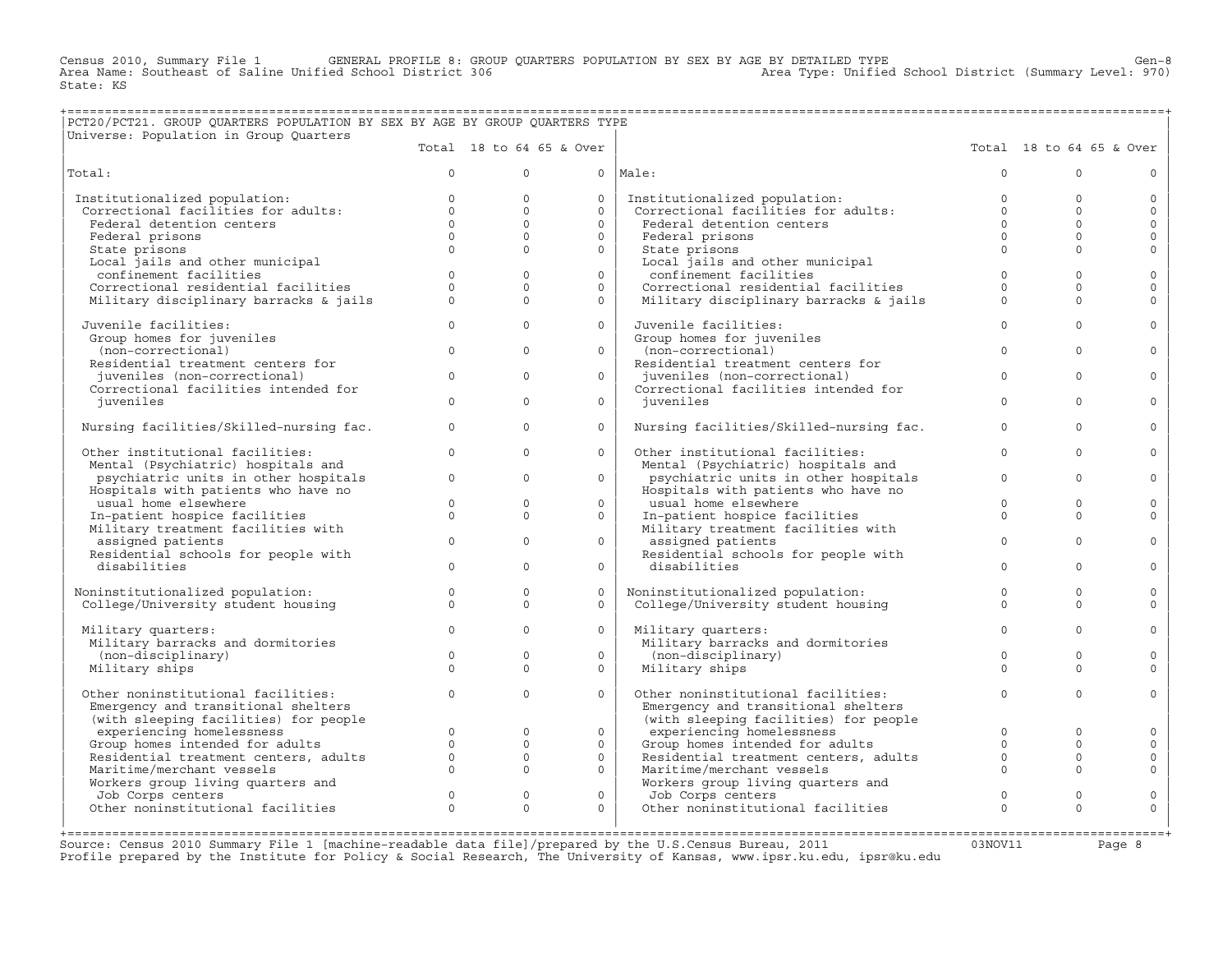Census 2010, Summary File 1 GENERAL PROFILE 9: GROUP QUARTERS POPULATION BY SEX BY DETAILED AGE Gen−9 Area Name: Southeast of Saline Unified School District 306 Area Type: Unified School District (Summary Level: 970) State: KS

| PCO1-PCO10/PCT21/P12. GROUP QUARTERS POPULATION BY SEX BY AGE BY GROUP QUARTERS TYPE (*** % OF TOTAL POPULATION IN THIS AGE GROUP) |                |             |          |                                                   |             |             |             |                                                                                                          |             |                     |                     |
|------------------------------------------------------------------------------------------------------------------------------------|----------------|-------------|----------|---------------------------------------------------|-------------|-------------|-------------|----------------------------------------------------------------------------------------------------------|-------------|---------------------|---------------------|
| Universe: Population in Group Quarters                                                                                             |                |             |          |                                                   |             |             |             | -------------- Institutionalized Population ------------- - ----- Noninstitutionalized Population ------ |             |                     |                     |
|                                                                                                                                    |                | $***$       |          |                                                   |             |             |             |                                                                                                          | College/    |                     |                     |
|                                                                                                                                    |                | Group Pct.  |          | Correctional                                      |             |             |             |                                                                                                          | University  |                     |                     |
|                                                                                                                                    | Quarters Total |             |          | Facilities                                        | Juvenile    | Nursing     | Other       |                                                                                                          | Student     | Military            | Other               |
|                                                                                                                                    | Total          | Pop.        |          | Total for Adults Facilities Facilities Facilities |             |             |             | Total                                                                                                    | Housing     |                     | Quarters Facilities |
| Total:                                                                                                                             |                |             |          |                                                   |             |             |             |                                                                                                          |             |                     |                     |
| Under 5 years                                                                                                                      |                |             |          |                                                   |             |             |             |                                                                                                          |             |                     |                     |
| 5 to 9 years                                                                                                                       |                |             |          |                                                   |             |             |             |                                                                                                          |             |                     |                     |
| 10 to 14 years                                                                                                                     |                |             |          |                                                   |             |             |             |                                                                                                          |             |                     |                     |
| 15 to 19 years                                                                                                                     |                |             |          |                                                   |             |             |             |                                                                                                          |             |                     |                     |
| 20 to 24 years                                                                                                                     |                |             |          |                                                   |             |             |             |                                                                                                          |             |                     |                     |
| 25 to 29 years                                                                                                                     |                |             |          |                                                   |             |             |             |                                                                                                          |             |                     |                     |
| 30 to 34 years                                                                                                                     |                |             |          |                                                   |             |             |             |                                                                                                          |             |                     |                     |
| 35 to 39 years                                                                                                                     |                |             |          |                                                   |             |             |             |                                                                                                          |             |                     |                     |
| 40 to 44 years                                                                                                                     |                |             |          |                                                   |             |             |             |                                                                                                          |             |                     |                     |
| 45 to 49 years                                                                                                                     |                |             |          |                                                   |             |             |             |                                                                                                          |             |                     |                     |
| 50 to 54 years                                                                                                                     |                |             |          |                                                   |             |             |             |                                                                                                          |             |                     |                     |
| 55 to 59 years                                                                                                                     |                |             |          |                                                   |             |             |             |                                                                                                          |             |                     |                     |
| 60 to 64 years                                                                                                                     |                |             |          |                                                   |             |             |             |                                                                                                          |             |                     |                     |
| 65 to 69 years                                                                                                                     |                |             |          |                                                   |             |             |             |                                                                                                          |             |                     |                     |
| 70 to 74 years                                                                                                                     |                |             |          |                                                   |             |             |             |                                                                                                          |             |                     |                     |
| 75 to 79 years                                                                                                                     |                |             |          |                                                   |             |             |             |                                                                                                          |             |                     |                     |
| 80 to 84 years                                                                                                                     |                |             |          |                                                   |             |             |             |                                                                                                          |             |                     |                     |
| 85 years & over                                                                                                                    |                |             |          |                                                   |             |             |             |                                                                                                          |             |                     |                     |
|                                                                                                                                    |                |             |          |                                                   |             |             |             |                                                                                                          |             |                     |                     |
| Under 18 years                                                                                                                     |                | 0 0.00      | $\circ$  | $\mathbf 0$                                       | $\circ$     | $\circ$     | $\mathsf O$ | $\circ$                                                                                                  | $\Omega$    | $\Omega$            | $\Omega$            |
| 18 to 64 years                                                                                                                     |                | 0 0.00      | $\circ$  | $\circ$                                           | $\circ$     | $\mathsf O$ | $\mathsf O$ | $\mathsf O$                                                                                              | $\circ$     | $\mathsf{O}\xspace$ | $\mathsf O$         |
| 65 years & over                                                                                                                    |                | 0 0.00      | $\Omega$ | $\Omega$                                          | $\Omega$    | $\Omega$    | $\Omega$    | $\Omega$                                                                                                 | $\Omega$    | $\Omega$            | $\Omega$            |
|                                                                                                                                    |                |             |          |                                                   |             |             |             |                                                                                                          |             |                     |                     |
| Male:                                                                                                                              |                |             |          |                                                   |             |             |             |                                                                                                          |             |                     |                     |
| Under 5 years                                                                                                                      |                |             |          |                                                   |             |             |             |                                                                                                          |             |                     |                     |
| 5 to 9 years                                                                                                                       |                |             |          |                                                   |             |             |             |                                                                                                          |             |                     |                     |
| 10 to 14 years                                                                                                                     |                |             |          |                                                   |             |             |             |                                                                                                          |             |                     |                     |
| 15 to 19 years                                                                                                                     |                |             |          |                                                   |             |             |             |                                                                                                          |             |                     |                     |
| 20 to 24 years                                                                                                                     |                |             |          |                                                   |             |             |             |                                                                                                          |             |                     |                     |
| 25 to 29 years                                                                                                                     |                |             |          |                                                   |             |             |             |                                                                                                          |             |                     |                     |
| 30 to 34 years                                                                                                                     |                |             |          |                                                   |             |             |             |                                                                                                          |             |                     |                     |
| 35 to 39 years                                                                                                                     |                |             |          |                                                   |             |             |             |                                                                                                          |             |                     |                     |
| 40 to 44 years                                                                                                                     |                |             |          |                                                   |             |             |             |                                                                                                          |             |                     |                     |
| 45 to 49 years                                                                                                                     |                |             |          |                                                   |             |             |             |                                                                                                          |             |                     |                     |
| 50 to 54 years                                                                                                                     |                |             |          |                                                   |             |             |             |                                                                                                          |             |                     |                     |
| 55 to 59 years                                                                                                                     |                |             |          |                                                   |             |             |             |                                                                                                          |             |                     |                     |
| 60 to 64 years                                                                                                                     |                |             |          |                                                   |             |             |             |                                                                                                          |             |                     |                     |
| 65 to 69 years                                                                                                                     |                |             |          |                                                   |             |             |             |                                                                                                          |             |                     |                     |
| 70 to 74 years                                                                                                                     |                |             |          |                                                   |             |             |             |                                                                                                          |             |                     |                     |
| 75 to 79 years                                                                                                                     |                |             |          |                                                   |             |             |             |                                                                                                          |             |                     |                     |
| 80 to 84 years                                                                                                                     |                |             |          |                                                   |             |             |             |                                                                                                          |             |                     |                     |
| 85 years & over                                                                                                                    |                |             |          |                                                   |             |             |             |                                                                                                          |             |                     |                     |
| Under 18 years                                                                                                                     | $\overline{0}$ | 0.00        | $\circ$  | $\mathbf{0}$                                      | $\mathbf 0$ | $\circ$     | $\mathbf 0$ | $\circ$                                                                                                  | $\mathbf 0$ | $\circ$             | $\mathsf{O}\xspace$ |
| 18 to 64 years                                                                                                                     |                | $0 \t 0.00$ | $\circ$  | $\mathbf 0$                                       | $\circ$     | $\circ$     | $\circ$     | $\circ$                                                                                                  | $\Omega$    | $\Omega$            | $\mathsf{O}\xspace$ |
| 65 years & over                                                                                                                    |                | $0 \t 0.00$ | $\Omega$ | $\Omega$                                          | $\Omega$    | $\Omega$    | $\Omega$    | $\circ$                                                                                                  | $\Omega$    | $\Omega$            | $\Omega$            |
|                                                                                                                                    |                |             |          |                                                   |             |             |             |                                                                                                          |             |                     |                     |

+===================================================================================================================================================+Source: Census 2010 Summary File 1 [machine−readable data file]/prepared by the U.S.Census Bureau, 2011 03NOV11 Page 9 Profile prepared by the Institute for Policy & Social Research, The University of Kansas, www.ipsr.ku.edu, ipsr@ku.edu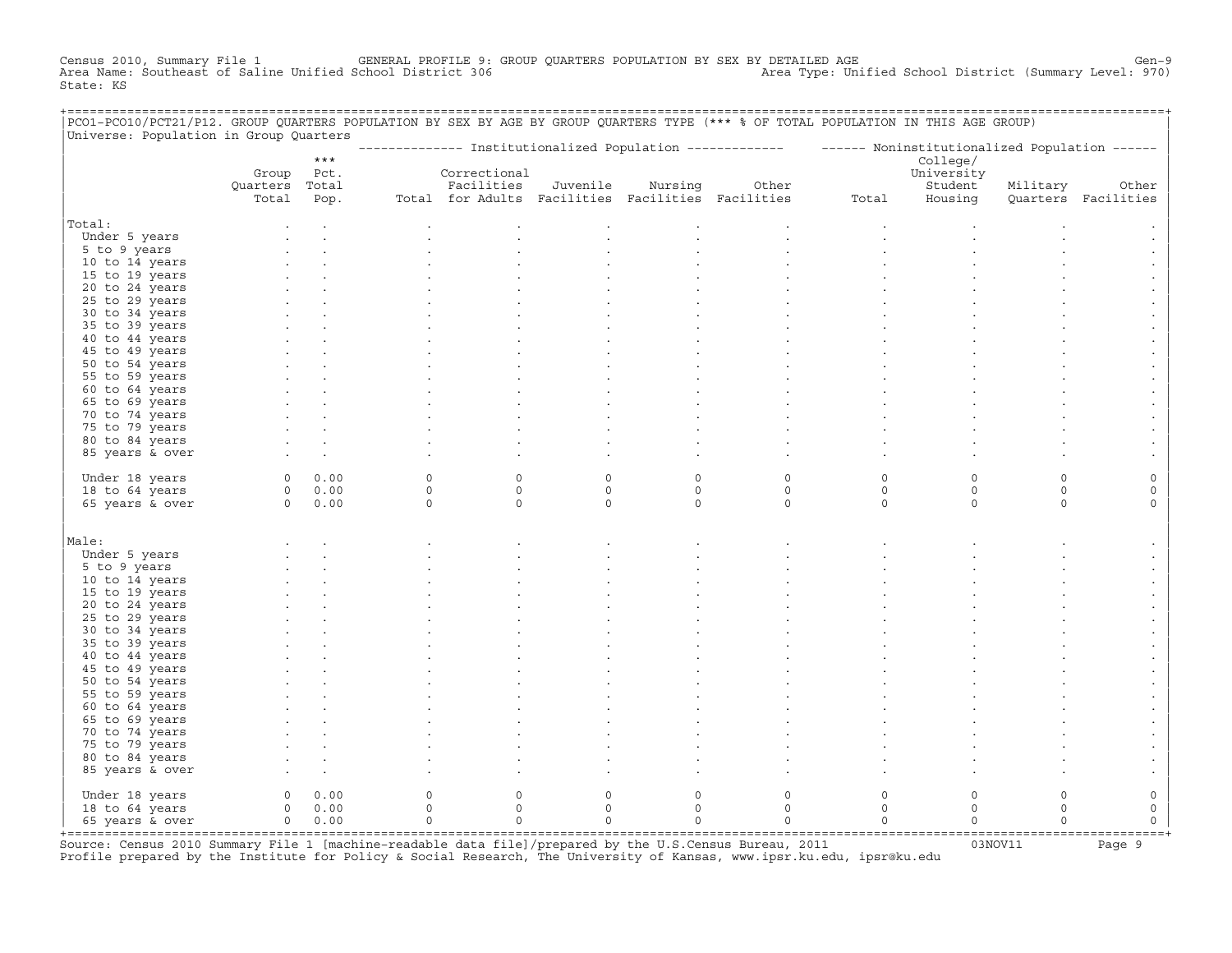Census 2010, Summary File 1 AGE PROFILE 1: AGE BY SEX FOR PERSONS IN HOUSEHOLDS AND PERSONS IN GROUP QUARTERS Age−1 Area Name: Southeast of Saline Unified School District 306 Area Type: Unified School District (Summary Level: 970) State: KS

+===================================================================================================================================================+

|P12/PCT13. AGE BY SEX BY RESIDENCE TYPE (PERSONS IN HOUSEHOLDS AND PERSONS IN GROUP QUARTERS) | |Universe: Total Population (3,078; 100.0% in households and 0.0% in group quarters) | | | | −−−−−−−−−−−−−−−−−All Persons−−−−−−−−−−−−−−−−−− | −−−−−−−−−−Persons in Households−−−−−−−−−− | −−−−−−−−Persons in Group Quarters−−−−−−−− | | Total Pct. Male Female %Fem | Total Pct. Male Female | Total Pct. Male Female %Fem | | | | | |All Ages: 3,078 100.0 1,582 1,496 48.6 | 3,078 100.0 1,582 1,496 | 0 . 0 0 . | |0 to 4 133 4.3 78 55 41.4 | 133 4.3 78 55 | 0 . 0 0 0 . | |5 to 9 210 6.8 111 99 47.1 | 210 6.8 111 99 | 0 . 0 0 . | |10 to 14 272 8.8 135 137 50.4 | 272 8.8 135 137 | 0 . 0 0 . | |15 to 17 147 4.8 78 69 46.9 | 147 4.8 78 69 | 0 . 0 0 0 . |18 and 19  $\begin{array}{cccccccccccc} 63 & 2.0 & 31 & 32 & 50.8 & \end{array}$   $\begin{array}{cccccccc} 63 & 2.0 & 31 & 32 & \end{array}$   $\begin{array}{cccccccc} 0 & . & 0 & 0 & . \end{array}$  $|20$  26 0.8 19 7 26.9 | 26 0.8 19 7 | 0 . 0 0 . |  $|21$  16 0.5 9 7 43.8 16 0.5 9 7 0 0 0 0 .  $|22 \text{ to } 24$  49 1.6 23 26 53.1 49 1.6 23 26 0 . 0 0 . |25 to 29 104 3.4 56 48 46.2 | 104 3.4 56 48 | 0 . 0 0 0 . |30 to 34 136 4.4 72 64 47.1 | 136 4.4 72 64 | 0 . 0 0 . | |35 to 39 163 5.3 76 87 53.4 | 163 5.3 76 87 | 0 . 0 0 . | |40 to 44 224 7.3 117 107 47.8 | 224 7.3 117 107 | 0 . 0 0 0 . | |45 to 49 264 8.6 123 141 53.4 | 264 8.6 123 141 | 0 . 0 0 . | |50 to 54 289 9.4 150 139 48.1 | 289 9.4 150 139 | 0 . 0 0 . | |55 to 59 274 8.9 135 139 50.7 | 274 8.9 135 139 | 0 . 0 0 . |  $|\,$  60 and 61  $|$  83  $|$  2.7  $|$  41  $|$  42  $|$  50.6  $|$  83  $|$  2.7  $|$  41  $|$  42  $|$  0  $|$  0  $|$  0  $|$  0  $|$  0  $|$ |62 to 64 124 4.0 73 51 41.1 | 124 4.0 73 51 | 0 . 0 0 . | |65 and 66 72 2.3 39 33 45.8 | 72 2.3 39 33 | 0 . 0 0 . | |67 to 69 88 2.9 45 43 48.9 | 88 2.9 45 43 | 0 . 0 0 . | |70 to 74 131 4.3 66 65 49.6 | 131 4.3 66 65 | 0 . 0 0 . | |75 to 79 104 3.4 57 47 45.2 | 104 3.4 57 47 | 0 . 0 0 . |  $|\,80\,$  to 84 56 1.8 25 31 55.4  $|\,$  56 1.8 25 31  $|\,$  0 . 0 0 .  $|\,$ |85 & over 50 1.6 23 27 54.0 | 50 1.6 23 27 | 0 . 0 0 . | | | | | | | | | |Additional Aggregations: | | | |0 to 14 615 20.0 324 291 47.3 | 615 20.0 324 291 | 0 . 0 0 . | |5 to 14 482 15.7 246 236 49.0 | 482 15.7 246 236 | 0 . 0 0 . | |0 to 17 762 24.8 402 360 47.2 | 762 24.8 402 360 | 0 . 0 0 . | |5 to 17 629 20.4 324 305 48.5 | 629 20.4 324 305 | 0 . 0 0 . | |0 to 20 851 27.6 452 399 46.9 | 851 27.6 452 399 | 0 . 0 0 . | |18 to 21 105 3.4 59 46 43.8 | 105 3.4 59 46 | 0 . 0 0 0 . |18 to 24 154 5.0 82 72 46.8 | 154 5.0 82 72 | 0 . 0 0 . | |18 to 64 1,815 59.0 925 890 49.0 | 1,815 59.0 925 890 | 0 . 0 0 . | |25 to 64 1,661 54.0 843 818 49.2 | 1,661 54.0 843 818 | 0 . 0 0 . | |60 & over 708 23.0 369 339 47.9 | 708 23.0 369 339 | 0 . 0 0 . | |65 & over 501 16.3 255 246 49.1 | 501 16.3 255 246 | 0 . 0 0 . | |70 & over 341 11.1 171 170 49.9 | 341 11.1 171 170 | 0 . 0 0 . | |75 & over 210 6.8 105 105 50.0 | 210 6.8 105 105 | 0 . 0 0 . | | | | | |P13/PCT13. MEDIAN AGE BY SEX BY RESIDENCE TYPE (PERSONS IN HOUSEHOLDS AND PERSONS IN GROUP QUARTERS) | Universe: Total Population (3,078)

| | | −−−−−−−−−−−−−−−−All Persons−−−−−−−−−−−−−−− | −−−−−−−−−−Persons in Households−−−−−−−−−− | −−−−−−−−Persons in Group Quarters−−−−−−−− | | Both Sexes Male Female | Both Sexes Male Female | Both Sexes Male Female | | | | | |Median Age 44.9 44.5 45.3 | 44.9 44.4 45.4 | . . . | | | | | +===================================================================================================================================================+

Source: Census 2010 Summary File 1 [machine−readable data file]/prepared by the U.S.Census Bureau, 2011 03NOV11 Page 10 Profile prepared by the Institute for Policy & Social Research, The University of Kansas, www.ipsr.ku.edu, ipsr@ku.edu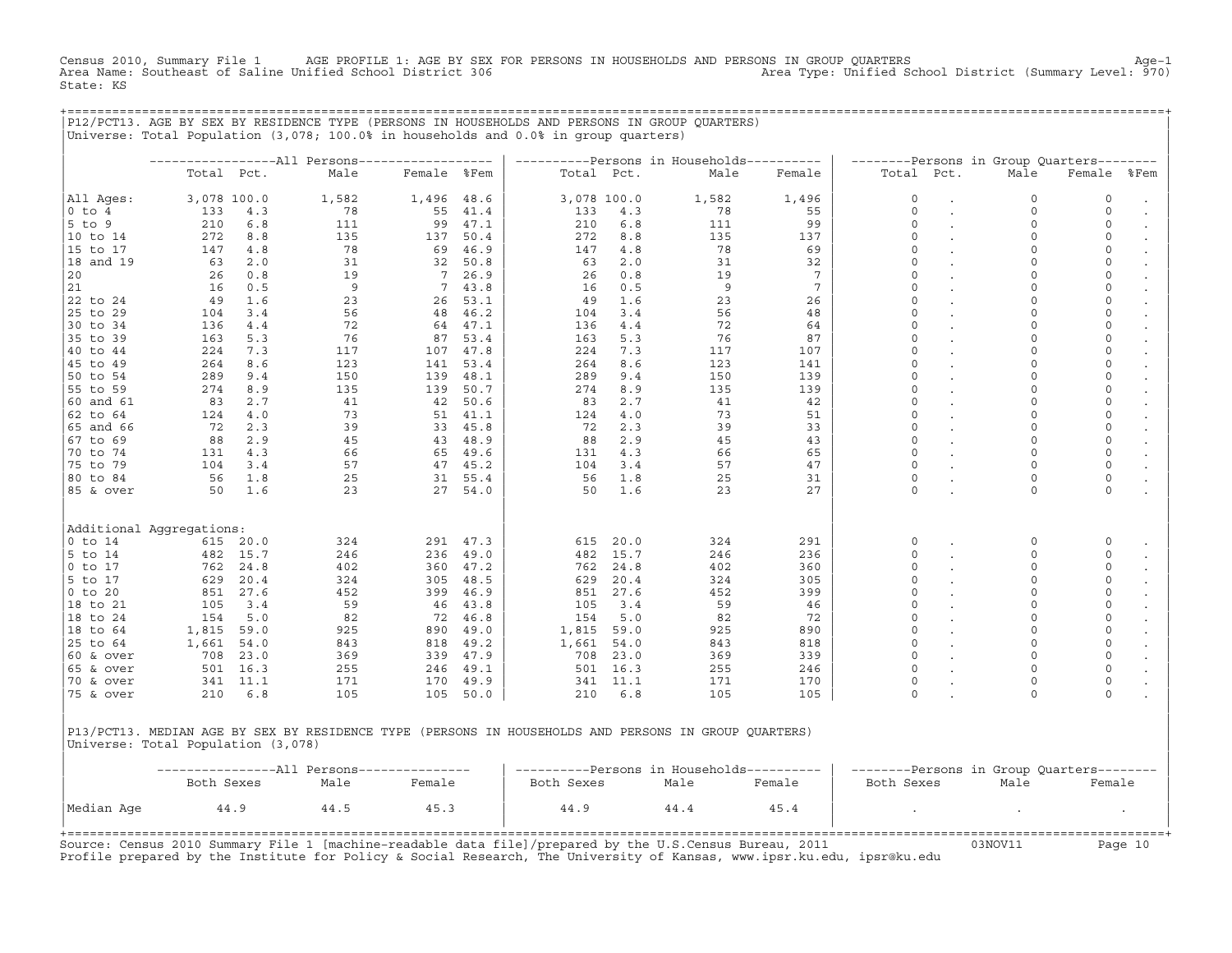Census 2010, Summary File 1 AGE PROFILE 2: FULL AGE DETAIL (ALL AGES) BY SEX, WITH MEDIANS AND ADDITIONAL AGGREGATIONS<br>Area Name: Southeast of Saline Unified School District 306 Area Type: Unifi State: KS

|                |            |            | P12/P13/PCT12. DETAILED AGE BY SEX (INCLUDING MEDIANS): ALL RACES COMBINED<br>Universe: Persons of all races combined (3,078 or 100.0% of Total Population: 3,078) |                 |          |            |            |          |          |                 |                    |              |                      |                            |
|----------------|------------|------------|--------------------------------------------------------------------------------------------------------------------------------------------------------------------|-----------------|----------|------------|------------|----------|----------|-----------------|--------------------|--------------|----------------------|----------------------------|
|                | Total Pct. |            | Male                                                                                                                                                               | Female          |          | Total Pct. |            | Male     | Female   |                 | Total Pct.         |              | Male                 | Female                     |
| $0$ to $4$     | 133        | 4.3        | 78                                                                                                                                                                 | 55              | 40 to 44 | 224        | 7.3        | 117      | 107      | 80 to 84        | 56                 | 1.8          | 25                   | 31                         |
| $\Omega$       | 19         | 0.6        | 9                                                                                                                                                                  | 10              | 40       | 45         | 1.5        | 18       | 27       | 80              | 11                 | 0.4          | 6                    | 5                          |
| 1              | 20         | 0.6        | 12                                                                                                                                                                 | 8               | 41       | 38         | 1.2        | 18       | 20       | 81              | 21                 | 0.7          | 8                    | 13                         |
| 2              | 27         | 0.9        | 15                                                                                                                                                                 | 12              | 42       | 49         | 1.6        | 25       | 24       | 82              | 6                  | 0.2          | $\overline{4}$       | 2                          |
| 3              | 37         | 1.2        | 23                                                                                                                                                                 | 14              | 43       | 45         | 1.5        | 29       | 16       | 83              | 11                 | 0.4          | $\overline{4}$       | $\overline{7}$             |
| $\overline{4}$ | 30         | 1.0        | 19                                                                                                                                                                 | 11              | 44       | 47         | 1.5        | 27       | 20       | 84              | 7                  | 0.2          | 3                    | $\overline{4}$             |
| $5$ to $9$     | 210        | 6.8        | 111                                                                                                                                                                | 99              | 45 to 49 | 264        | 8.6        | 123      | 141      | 85 to 89        | 38                 | 1.2          | 18                   | 20                         |
| 5              | 31         | 1.0        | 18                                                                                                                                                                 | 13              | 45       | 51         | 1.7        | 21       | 30       | 85              | 10                 | 0.3          | 5                    | 5                          |
| 6              | 53         | 1.7        | 30                                                                                                                                                                 | 23              | 46       | 35         | 1.1        | 17       | 18       | 86              | 9                  | 0.3          | 5                    | 4                          |
| 7              | 43         | 1.4        | 19                                                                                                                                                                 | 24              | 47       | 58         | 1.9        | 26       | 32       | 87              | 10                 | 0.3          | 6                    | 4                          |
| 8              | 40         | 1.3        | 22                                                                                                                                                                 | 18              | 48       | 61         | 2.0        | 29       | 32       | 88              | 5                  | 0.2          | $\overline{2}$       | 3                          |
| 9              | 43         | 1.4        | 22                                                                                                                                                                 | 21              | 49       | 59         | 1.9        | 30       | 29       | 89              | $\overline{4}$     | 0.1          | $\cap$               | 4                          |
| 10 to 14       | 272        | 8.8        | 135                                                                                                                                                                | 137             | 50 to 54 | 289        | 9.4        | 150      | 139      | 90 to 94        | 11                 | 0.4          | 5                    | 6                          |
| 10             | 45         | 1.5        | 18                                                                                                                                                                 | 27              | 50       | 60         | 1.9        | 38       | 22       | 90              | 3                  | 0.1          | $\mathbf{1}$         | $\sqrt{2}$                 |
| 11             | 60         | 1.9        | 33                                                                                                                                                                 | 27              | 51       | 55         | 1.8        | 29       | 26       | 91              | 3                  | 0.1          | $\mathbf{1}$         | $\overline{c}$             |
| 12             | 52         | 1.7        | 24                                                                                                                                                                 | 28              | 52       | 55         | 1.8        | 31       | 24       | 92              | 3                  | 0.1          | $\overline{a}$       | $\mathbf 1$                |
| 13             | 46         | 1.5        | 22                                                                                                                                                                 | 24              | 53       | 59         | 1.9        | 24       | 35       | 93              | $\mathbf{1}$       | 0.0          | $\mathbf{1}$         | $\mathsf{O}\xspace$        |
| 14             | 69         | 2.2        | 38                                                                                                                                                                 | 31              | 54       | 60         | 1.9        | 28       | 32       | 94              | $\mathbf{1}$       | 0.0          | $\Omega$             | $\mathbf{1}$               |
| 15 to 19       | 210        | 6.8        | 109                                                                                                                                                                | 101             | 55 to 59 | 274        | 8.9        | 135      | 139      | 95 to 99        | $\Omega$           | 0.0          | $\Omega$<br>$\Omega$ | $\mathbf 0$                |
| 15             | 43         | 1.4        | 23                                                                                                                                                                 | 20<br>22        | 55       | 50         | 1.6        | 23<br>30 | 27       | 95<br>96        | $\circ$<br>$\circ$ | $0.0$<br>0.0 | $\Omega$             | $\mathbf 0$<br>$\mathbf 0$ |
| 16<br>17       | 44<br>60   | 1.4<br>1.9 | 22<br>33                                                                                                                                                           | 27              | 56<br>57 | 58<br>55   | 1.9<br>1.8 | 25       | 28<br>30 | 97              | $\Omega$           | 0.0          | $\Omega$             | $\mathbf 0$                |
| 18             | 39         | 1.3        | 19                                                                                                                                                                 | 20              | 58       | 59         | 1.9        | 28       | 31       | 98              | $\Omega$           | 0.0          | $\Omega$             | $\mathbf 0$                |
| 19             | 24         | 0.8        | 12                                                                                                                                                                 | 12              | 59       | 52         | 1.7        | 29       | 23       | 99              | $\Omega$           | 0.0          | $\Omega$             | $\mathbf 0$                |
| 20 to 24       | 91         | 3.0        | 51                                                                                                                                                                 | 40              | 60 to 64 | 207        | 6.7        | 114      | 93       | 100-104         | 1                  | 0.0          | $\cap$               | $1\,$                      |
| 20             | 26         | 0.8        | 19                                                                                                                                                                 | 7               | 60       | 42         | 1.4        | 21       | 21       | 105-109         | $\Omega$           | 0.0          | $\Omega$             | $\mathbf 0$                |
| 21             | 16         | 0.5        | 9                                                                                                                                                                  | $7\phantom{.0}$ | 61       | 41         | 1.3        | 20       | 21       | 110 plus        | $\Omega$           | 0.0          | $\circ$              | $\Omega$                   |
| 22             | 16         | 0.5        | 6                                                                                                                                                                  | 10              | 62       | 49         | 1.6        | 28       | 21       |                 |                    |              |                      |                            |
| 23             | 18         | 0.6        | 9                                                                                                                                                                  | 9               | 63       | 45         | 1.5        | 24       | 21       |                 |                    |              |                      |                            |
| 24             | 15         | 0.5        | 8                                                                                                                                                                  | $7\phantom{.0}$ | 64       | 30         | 1.0        | 21       | 9        | $0$ to $14$     | 615                | 20.0         | 324                  | 291                        |
| 25 to 29       | 104        | 3.4        | 56                                                                                                                                                                 | 48              | 65 to 69 | 160        | 5.2        | 84       | 76       | 5 to 17         | 629                | 20.4         | 324                  | 305                        |
| 25             | 20         | 0.6        | 10                                                                                                                                                                 | 10              | 65       | 32         | 1.0        | 17       | 15       | 18 to 21        | 105                | 3.4          | 59                   | 46                         |
| 26             | 16         | 0.5        | 11                                                                                                                                                                 | 5               | 66       | 40         | 1.3        | 22       | 18       | 18 to 24        | 154                | 5.0          | 82                   | 72                         |
| 27             | 18         | 0.6        | 12                                                                                                                                                                 | 6               | 67       | 34         | 1.1        | 17       | 17       | 18 to 64        | 1,815              | 59.0         | 925                  | 890                        |
| 28             | 28         | 0.9        | 12                                                                                                                                                                 | 16              | 68       | 27         | 0.9        | 13       | 14       | 25 to 64        | 1,661              | 54.0         | 843                  | 818                        |
| 29             | 22         | 0.7        | 11                                                                                                                                                                 | 11              | 69       | 27         | 0.9        | 15       | 12       | 60 plus         | 708                | 23.0         | 369                  | 339                        |
| 30 to 34       | 136        | 4.4        | 72                                                                                                                                                                 | 64              | 70 to 74 | 131        | 4.3        | 66       | 65       | 65 plus         | 501                | 16.3         | 255                  | 246                        |
| 30             | 21         | 0.7        | 10                                                                                                                                                                 | 11              | 70       | 23         | 0.7        | 8        | 15       | 70 plus         | 341                | 11.1         | 171                  | 170                        |
| 31             | 30         | 1.0        | 19                                                                                                                                                                 | 11              | 71       | 25         | 0.8        | 16       | 9        | 75 plus         | 210                | 6.8          | 105                  | 105                        |
| 32             | 25         | 0.8        | 11                                                                                                                                                                 | 14              | 72       | 27         | 0.9        | 15       | 12       | 80 plus         | 106                | 3.4          | 48                   | 58                         |
| 33             | 32         | 1.0        | 18                                                                                                                                                                 | 14              | 73       | 26         | 0.8        | 11       | 15       | 85 plus         | 50                 | 1.6          | 23                   | 27                         |
| 34             | 28         | 0.9        | 14                                                                                                                                                                 | 14              | 74       | 30         | 1.0        | 16       | 14       | 90 plus         | 12                 | 0.4          | 5                    |                            |
| 35 to 39       | 163        | 5.3        | 76                                                                                                                                                                 | 87              | 75 to 79 | 104        | 3.4        | 57       | 47       |                 |                    |              |                      |                            |
| 35             | 29         | 0.9        | 13                                                                                                                                                                 | 16              | 75       | 23         | 0.7        | 14       | 9        |                 |                    |              |                      |                            |
| 36             | 29         | 0.9        | 14                                                                                                                                                                 | 15              | 76       | 20         | 0.6        | 10       | 10       | All Ages        | 3,078 100.0        |              | 1,582                | 1,496                      |
| 37             | 27         | 0.9        | 13                                                                                                                                                                 | 14              | 77       | 17         | 0.6        | 11       | 6        |                 |                    |              |                      |                            |
| 38             | 27         | 0.9        | 9                                                                                                                                                                  | 18              | 78       | 24         | 0.8        | 12       |          | 12   Median Age | Both Sexes         |              | Male                 | Female                     |

| | +===================================================================================================================================================+ Source: Census 2010 Summary File 1 [machine−readable data file]/prepared by the U.S.Census Bureau, 2011 03NOV11 Page 11 Profile prepared by the Institute for Policy & Social Research, The University of Kansas, www.ipsr.ku.edu, ipsr@ku.edu

| 39 51 1.7 27 24 | 79 20 0.6 10 10 | By Sex 44.9 44.5 45.3 | | | | | | | | |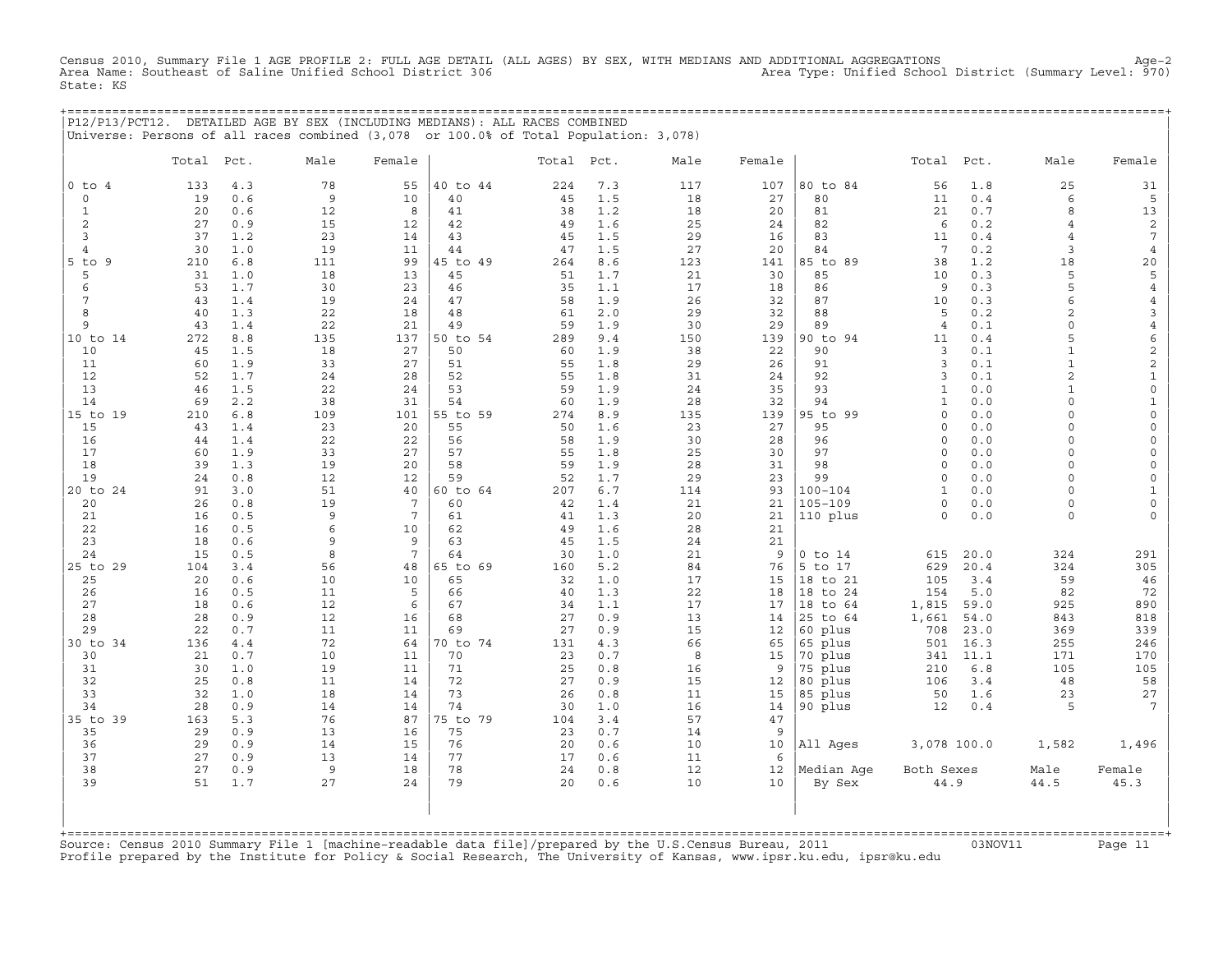Census 2010, Summary File 1 AGE/SEX PROFILE FOR SPECIFIC RACE/ETHNIC GROUP A: WHITE ALONE AgeRace−A Area Name: Southeast of Saline Unified School District 306 Area Type: Unified School District (Summary Level: 970) State: KS

+===================================================================================================================================================+ |P12A/P13A/PCT12A. DETAILED AGE BY SEX (INCLUDING MEDIANS): WHITE ALONE | |Universe: White Alone Persons (2,973 or 96.6% of Total Population: 3,078) |

|                      | Total    | Pct.       | Male            | Female   |          | Total Pct. |            | Male     | Female          |             | Total           | Pct.       | Male                | Female              |
|----------------------|----------|------------|-----------------|----------|----------|------------|------------|----------|-----------------|-------------|-----------------|------------|---------------------|---------------------|
| $0$ to $4$           | 119      | 4.0        | 70              | 49       | 40 to 44 | 216        | 7.3        | 113      | 103             | 80 to 84    | 56              | 1.9        | 25                  | 31                  |
| $\circ$              | 17       | 0.6        | $7\phantom{.0}$ | 10       | 40       | 43         | 1.4        | 17       | 26              | 80          | 11              | 0.4        | 6                   | 5                   |
| $\mathbf{1}$         | 17       | 0.6        | 10              | 7        | 41       | 38         | 1.3        | 18       | 20              | 81          | 21              | 0.7        | 8                   | 13                  |
| 2                    | 27       | 0.9        | 15              | 12       | 42       | 44         | 1.5        | 23       | 21              | 82          | 6               | 0.2        | $\overline{4}$      | $\overline{c}$      |
| 3                    | 32       | 1.1        | 20              | 12       | 43       | 44         | 1.5        | 28       | 16              | 83          | 11              | 0.4        | $\overline{4}$      | $7\phantom{.0}$     |
| $\overline{4}$       | 26       | 0.9        | 18              | 8        | 44       | 47         | 1.6        | 27       | 20              | 84          | $7\phantom{.0}$ | 0.2        | 3                   | $\overline{4}$      |
| $5$ to<br>9          | 199      | 6.7        | 105             | 94       | 45 to 49 | 259        | 8.7        | 121      | 138             | 85 to 89    | 38              | 1.3        | 18                  | $20$                |
| 5                    | 27       | 0.9        | 17              | 10       | 45       | 49         | 1.6        | 21       | 28              | 85          | 10              | 0.3        | 5                   | 5                   |
| 6                    | 49       | 1.6        | 27              | 22       | 46       | 34         | 1.1        | 16       | 18              | 86          | 9               | 0.3        | 5                   | $\overline{4}$      |
| $7\phantom{.0}$<br>8 | 43<br>38 | 1.4<br>1.3 | 19              | 24<br>18 | 47<br>48 | 57<br>61   | 1.9<br>2.1 | 25<br>29 | 32              | 87<br>88    | 10<br>5         | 0.3<br>0.2 | 6<br>$\overline{2}$ | $\overline{4}$      |
| 9                    | 42       | 1.4        | 20<br>22        | 20       | 49       | 58         | 2.0        | 30       | 32<br>28        | 89          | $\overline{4}$  | 0.1        | $\circ$             | 3<br>$\,4$          |
| 10 to 14             | 256      | 8.6        | 127             | 129      | 50 to 54 | 283        | 9.5        | 147      | 136             | 90 to 94    | 11              | 0.4        | 5                   | 6                   |
| 10                   | 41       | 1.4        | 16              | 25       | 50       | 58         | 2.0        | 37       | 21              | 90          | $\overline{3}$  | 0.1        | $\mathbf{1}$        | $\overline{c}$      |
| 11                   | 58       | 2.0        | 32              | 26       | 51       | 55         | 1.8        | 29       | 26              | 91          | $\overline{3}$  | 0.1        | $\mathbf{1}$        | $\overline{c}$      |
| 12                   | 50       | 1.7        | 24              | 26       | 52       | 53         | 1.8        | 29       | 24              | 92          | 3               | 0.1        | $\overline{a}$      | $\mathbf 1$         |
| 13                   | 43       | 1.4        | 20              | 23       | 53       | 58         | 2.0        | 24       | 34              | 93          | $\mathbf{1}$    | 0.0        | $\mathbf{1}$        | $\mathsf{O}\xspace$ |
| 14                   | 64       | 2.2        | 35              | 29       | 54       | 59         | $2.0$      | 28       | 31              | 94          | $\mathbf{1}$    | 0.0        | $\circ$             | $\mathbf{1}$        |
| 15 to 19             | 200      | 6.7        | 102             | 98       | 55 to 59 | 271        | 9.1        | 132      | 139             | 95 to 99    | $\Omega$        | 0.0        | $\circ$             | $\mathsf{O}$        |
| 15                   | 41       | 1.4        | 21              | 20       | 55       | 50         | 1.7        | 23       | 27              | 95          | $\Omega$        | 0.0        | $\Omega$            | $\mathsf{O}\xspace$ |
| 16                   | 42       | 1.4        | 21              | 21       | 56       | 56         | 1.9        | 28       | 28              | 96          | $\circ$         | 0.0        | $\circ$             | $\mathsf{O}\xspace$ |
| 17                   | 57       | 1.9        | 30              | 27       | 57       | 54         | 1.8        | 24       | 30              | 97          | $\Omega$        | 0.0        | $\circ$             | $\mathsf{O}\xspace$ |
| 18                   | 37       | 1.2        | 18              | 19       | 58       | 59         | 2.0        | 28       | 31              | 98          | $\circ$         | 0.0        | $\circ$             | $\mathsf{O}\xspace$ |
| 19                   | 23       | 0.8        | 12              | 11       | 59       | 52         | 1.7        | 29       | 23              | 99          | $\circ$         | 0.0        | 0                   | $\mathsf{O}$        |
| 20 to 24             | 84       | 2.8        | 47              | 37       | 60 to 64 | 205        | 6.9        | 113      | 92              | $100 - 104$ | $\mathbf{1}$    | 0.0        | $\Omega$            | $\mathbf{1}$        |
| 20                   | 25       | 0.8        | 18              | 7        | 60       | 41         | 1.4        | 21       | 20              | $105 - 109$ | $\circ$         | 0.0        | $\circ$             | $\mathsf{O}\xspace$ |
| 21                   | 12       | 0.4        | $7\phantom{.0}$ | 5        | 61       | 41         | 1.4        | 20       | 21              | 110 plus    | $\Omega$        | 0.0        | $\circ$             | $\mathbf 0$         |
| 22                   | 15       | 0.5        | 6               | 9        | 62       | 48         | 1.6        | 27       | 21              |             |                 |            |                     |                     |
| 23<br>24             | 18<br>14 | 0.6<br>0.5 | 9<br>7          | 9<br>7   | 63<br>64 | 45<br>30   | 1.5<br>1.0 | 24       | 21<br>9         | $0$ to $14$ | 574             | 19.3       | 302                 | 272                 |
| 25 to 29             | 96       | 3.2        | 51              | 45       | 65 to 69 | 159        | 5.3        | 21<br>84 | 75              | 5 to 17     | 595             | 20.0       | 304                 | 291                 |
| 25                   | 16       | 0.5        | $7\overline{ }$ | 9        | 65       | 32         | 1.1        | 17       | 15              | 18 to 21    | 97              | 3.3        | 55                  | $4\sqrt{2}$         |
| 26                   | 16       | 0.5        | 11              | 5        | 66       | 40         | 1.3        | 22       | 18              | 18 to 24    | 144             | 4.8        | 77                  | 67                  |
| 27                   | 18       | 0.6        | 12              | 6        | 67       | 34         | 1.1        | 17       | 17              | 18 to 64    | 1,761           | 59.2       | 897                 | 864                 |
| 28                   | 27       | 0.9        | 11              | 16       | 68       | 26         | 0.9        | 13       | 13              | 25 to 64    | 1,617           | 54.4       | 820                 | 797                 |
| 29                   | 19       | 0.6        | 10              | 9        | 69       | 27         | 0.9        | 15       | 12              | 60 plus     | 703             | 23.6       | 367                 | 336                 |
| 30 to 34             | 130      | 4.4        | 70              | 60       | 70 to 74 | 129        | 4.3        | 65       | 64              | 65 plus     | 498             | 16.8       | 254                 | 244                 |
| 30                   | 21       | 0.7        | 10              | 11       | 70       | 23         | 0.8        | 8        | 15              | 70 plus     | 339             | 11.4       | 170                 | 169                 |
| 31                   | 27       | 0.9        | 18              | 9        | 71       | 25         | 0.8        | 16       | 9               | 75 plus     | 210             | 7.1        | 105                 | 105                 |
| 32                   | 24       | 0.8        | 10              | 14       | 72       | 27         | 0.9        | 15       | 12              | 80 plus     | 106             | 3.6        | 48                  | 58                  |
| 33                   | 31       | 1.0        | 18              | 13       | 73       | 26         | 0.9        | 11       | 15              | 85 plus     | 50              | 1.7        | 23                  | 27                  |
| 34                   | 27       | 0.9        | 14              | 13       | 74       | 28         | 0.9        | 15       | 13              | 90 plus     | 12              | 0.4        | 5                   | $7\phantom{.0}$     |
| 35 to 39             | 157      | 5.3        | 73              | 84       | 75 to 79 | 104        | 3.5        | 57       | 47              |             |                 |            |                     |                     |
| 35                   | 27       | 0.9        | 12              | 15       | 75       | 23         | 0.8        | 14       | 9               |             |                 |            |                     |                     |
| 36<br>37             | 29<br>26 | 1.0<br>0.9 | 14              | 15<br>13 | 76<br>77 | 20<br>17   | 0.7<br>0.6 | 10<br>11 | 10<br>6         | All Ages    | 2,973 100.0     |            | 1,525               | 1,448               |
| 38                   | 26       | 0.9        | 13<br>8         | 18       | 78       | 24         | 0.8        | 12       | 12 <sup>°</sup> | Median Age  | Both Sexes      |            | Male                | Female              |
| 39                   | 49       | 1.6        | 26              | 23       | 79       | 20         | 0.7        | 10       | 10              | By Sex      |                 | 45.6       | 45.2                | 45.9                |
|                      |          |            |                 |          |          |            |            |          |                 |             |                 |            |                     |                     |

+===================================================================================================================================================+Source: Census 2010 Summary File 1 [machine−readable data file]/prepared by the U.S.Census Bureau, 2011 03NOV11 Page 12 Profile prepared by the Institute for Policy & Social Research, The University of Kansas, www.ipsr.ku.edu, ipsr@ku.edu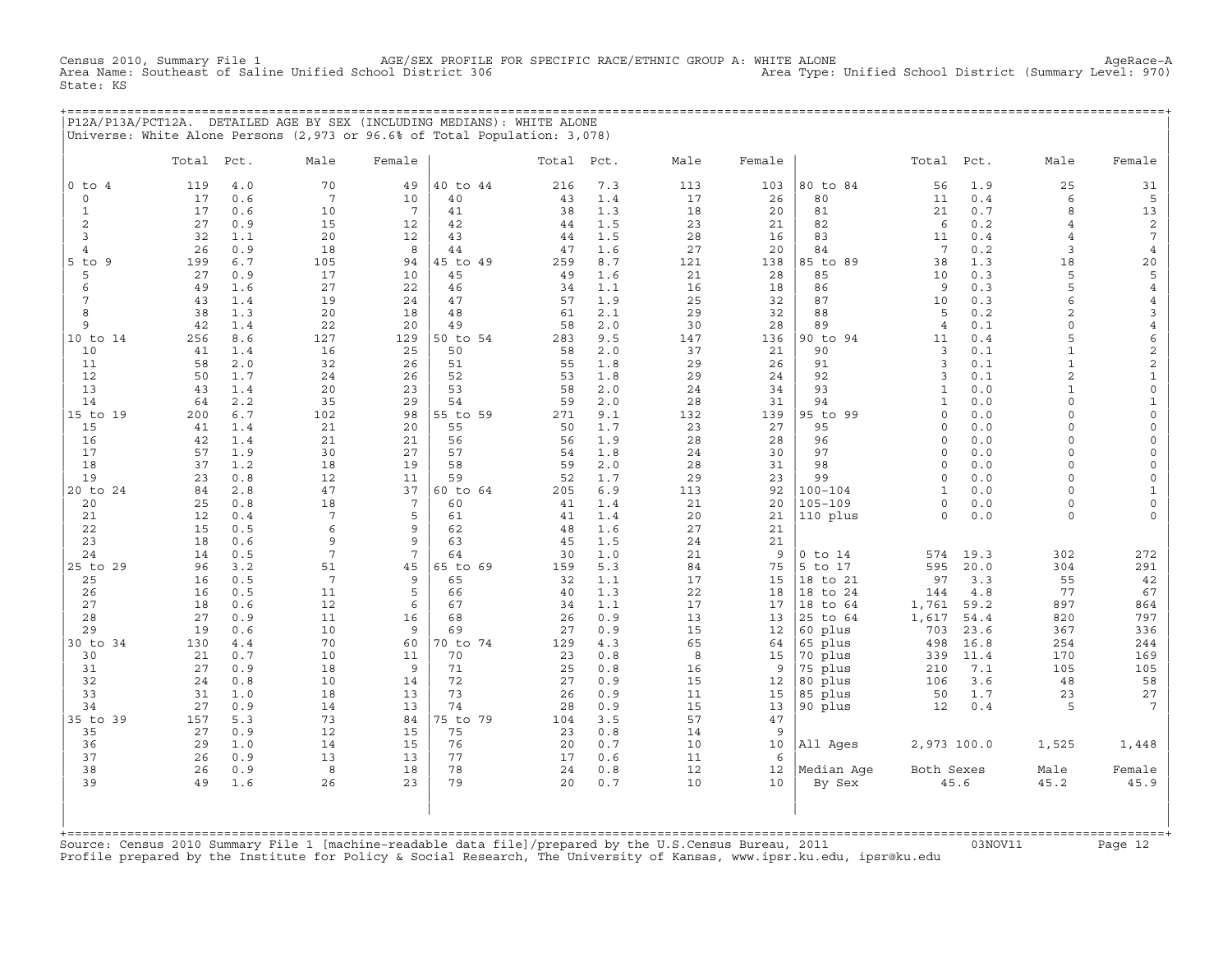Census 2010, Summary File 1 AGE/SEX PROFILE FOR SPECIFIC RACE/ETHNIC GROUP B: BLACK OR AFRICAN AMERICAN ALONE AgeRace−B Area Name: Southeast of Saline Unified School District 306 Area Type: Unified School District (Summary Level: 970) State: KS

+===================================================================================================================================================+

|                | P12B/P13B/PCT12B. DETAILED AGE BY SEX (INCLUDING MEDIANS): BLACK OR AFRICAN AMERICAN ALONE<br>Universe: Black or African American Alone Persons (21 or 0.7% of Total Population: 3,078) |                      |                            |                |                |            |                          |                                    |                    |                                |            |                      |                                     |
|----------------|-----------------------------------------------------------------------------------------------------------------------------------------------------------------------------------------|----------------------|----------------------------|----------------|----------------|------------|--------------------------|------------------------------------|--------------------|--------------------------------|------------|----------------------|-------------------------------------|
|                | Total Pct.                                                                                                                                                                              | Male                 | Female                     |                | Total          | Pct.       | Male                     | Female                             |                    | Total                          | Pct.       | Male                 | Female                              |
| $0$ to $4$     | 19.0<br>4                                                                                                                                                                               | 3                    | $\mathbf{1}$               | 40 to 44       | 1              | $4.8$      | $\mathbf{1}$             | $\mathbf 0$                        | 80 to 84           | $\mathbf 0$                    | $0.0$      | $\circ$              | $\mathsf{O}$                        |
| 0              | 0.0<br>$\Omega$                                                                                                                                                                         | $\Omega$             | $\mathbf 0$                | 40             | 0              | 0.0        | $\circ$                  | $\mathbf 0$                        | 80                 | $\mathsf{O}\xspace$            | 0.0        | $\circ$              | $\mathsf{O}\xspace$                 |
| $\mathbf{1}$   | 0.0<br>$\Omega$                                                                                                                                                                         | $\Omega$             | $\mathbf 0$                | 41             | 0              | 0.0        | $\mathbf 0$              | $\mathbf 0$                        | 81                 | $\circ$                        | 0.0        | $\circ$              | $\mathsf{O}\xspace$                 |
| 2              | 0.0<br>0                                                                                                                                                                                | $\Omega$             | $\mathbf 0$                | 42             | 0              | 0.0        | $\Omega$                 | $\mathbf 0$                        | 82                 | $\circ$                        | 0.0        | $\Omega$             | $\mathbf 0$                         |
| 3              | 19.0<br>4                                                                                                                                                                               | 3                    | $\mathbf{1}$               | 43             | $\mathbf{1}$   | 4.8        | $\mathbf{1}$             | $\mathbf 0$                        | 83                 | $\circ$                        | 0.0        | $\Omega$             | 0                                   |
| $\overline{4}$ | 0.0<br>$\Omega$                                                                                                                                                                         | $\Omega$             | $\mathbf 0$                | 44             | 0              | 0.0        | $\Omega$                 | $\mathsf O$                        | 84                 | $\mathbf 0$                    | 0.0        | $\Omega$             | $\mathsf{O}\xspace$                 |
| 5 to 9         | 0.0<br>$\Omega$                                                                                                                                                                         | $\Omega$             | 0                          | 45 to 49       | $\mathbf{1}$   | $4.8$      | $\Omega$                 | $1\,$                              | 85 to 89           | $\Omega$                       | $0.0$      | $\Omega$             | $\mathsf{O}\xspace$                 |
| 5<br>6         | 0.0<br>$\Omega$<br>$\mathbf 0$                                                                                                                                                          | $\Omega$<br>$\Omega$ | $\mathbf 0$<br>$\mathbf 0$ | 45             | 1              | 4.8<br>0.0 | $\Omega$<br>$\Omega$     | $\mathbf{1}$<br>$\mathbf 0$        | 85<br>86           | $\circ$<br>$\circ$             | 0.0        | $\Omega$<br>$\Omega$ | 0                                   |
| 7              | 0.0<br>0.0<br>$\Omega$                                                                                                                                                                  | $\Omega$             | $\Omega$                   | 46<br>47       | 0<br>0         | 0.0        | $\Omega$                 | $\mathsf{O}\xspace$                | 87                 | $\Omega$                       | 0.0<br>0.0 | $\Omega$             | $\mathsf{O}$<br>$\mathsf{O}\xspace$ |
| 8              | $\Omega$<br>0.0                                                                                                                                                                         | $\Omega$             | $\mathbf 0$                | 48             | 0              | 0.0        | $\Omega$                 | $\mathbf 0$                        | 88                 | $\circ$                        | 0.0        | $\Omega$             | 0                                   |
| 9              | $\mathbf 0$<br>0.0                                                                                                                                                                      | $\Omega$             | $\mathsf{O}\xspace$        | 49             | 0              | 0.0        | $\mathbf 0$              | $\mathsf{O}$                       | 89                 | $\circ$                        | 0.0        | $\circ$              | $\mathsf{O}\xspace$                 |
| 10 to 14       | 14.3<br>3                                                                                                                                                                               | $\mathbf{1}$         | 2                          | 50 to 54       | 4              | 19.0       | $\overline{a}$           | $\sqrt{2}$                         | 90 to 94           | $\Omega$                       | $0.0$      | $\Omega$             | $\mathsf{O}\xspace$                 |
| 10             | $\Omega$<br>0.0                                                                                                                                                                         | $\Omega$             | $\Omega$                   | 50             | 2              | 9.5        | $\mathbf{1}$             | $\mathbf{1}$                       | 90                 | $\Omega$                       | 0.0        | $\Omega$             | 0                                   |
| 11             | 0.0<br>$\mathsf{O}$                                                                                                                                                                     | $\Omega$             | $\mathsf{O}\xspace$        | 51             | 0              | 0.0        | $\mathbf 0$              | $\mathsf{O}\xspace$                | 91                 | $\mathsf{O}\xspace$            | 0.0        | $\Omega$             | $\mathsf{O}\xspace$                 |
| 12             | 9.5<br>2                                                                                                                                                                                | 0                    | 2                          | 52             | $\mathbf{1}$   | 4.8        | $\mathbf{1}$             | $\mathsf{O}\xspace$                | 92                 | $\Omega$                       | 0.0        | $\Omega$             | $\mathsf{O}\xspace$                 |
| 13             | 0.0<br>$\Omega$                                                                                                                                                                         | $\Omega$             | $\Omega$                   | 53             | $\Omega$       | 0.0        | $\Omega$                 | $\mathbf 0$                        | 93                 | $\Omega$                       | 0.0        | $\Omega$             | 0                                   |
| 14             | 4.8<br>$\mathbf{1}$                                                                                                                                                                     | $\mathbf{1}$         | $\mathbf 0$                | 54             | $\mathbf{1}$   | $4.8$      | $\mathbf 0$              | $\mathbf{1}$                       | 94                 | $\Omega$                       | 0.0        | $\circ$              | $\mathsf{O}\xspace$                 |
| 15 to 19       | 0.0<br>$\Omega$                                                                                                                                                                         | $\Omega$             | 0                          | 55 to 59       | $\overline{a}$ | 9.5        | $\overline{c}$           | $\mathsf O$                        | 95 to 99           | $\circ$                        | 0.0        | $\Omega$             | $\mathsf{O}\xspace$                 |
| 15             | 0.0<br>$\Omega$                                                                                                                                                                         | $\Omega$             | $\Omega$                   | 55             | 0              | 0.0        | $\Omega$                 | $\mathbf 0$                        | 95                 | $\Omega$                       | 0.0        | $\Omega$             | 0                                   |
| 16             | $\Omega$<br>0.0                                                                                                                                                                         | $\Omega$             | $\mathsf{O}\xspace$        | 56             | $\mathbf{1}$   | 4.8        | $\mathbf 1$              | $\mathsf{O}\xspace$                | 96                 | $\circ$                        | 0.0        | $\circ$              | $\mathsf{O}\xspace$                 |
| 17<br>18       | $\Omega$<br>0.0<br>$\Omega$                                                                                                                                                             | $\Omega$<br>$\Omega$ | $\mathsf{O}\xspace$        | 57<br>58       | $\mathbf{1}$   | 4.8<br>0.0 | $\mathbf{1}$<br>$\Omega$ | $\mathsf{O}\xspace$                | 97<br>98           | $\circ$                        | 0.0        | $\Omega$             | 0                                   |
| 19             | 0.0<br>0.0<br>$\Omega$                                                                                                                                                                  | $\Omega$             | $\mathbf 0$<br>$\mathbf 0$ | 59             | 0<br>0         | 0.0        | $\mathbf 0$              | $\mathbf 0$<br>$\mathsf{O}\xspace$ | 99                 | $\circ$<br>$\circ$             | 0.0<br>0.0 | $\circ$<br>$\Omega$  | $\mathsf O$<br>$\mathsf{O}\xspace$  |
| 20 to 24       | 2<br>9.5                                                                                                                                                                                | 2                    | 0                          | 60 to 64       | $\mathbf{1}$   | 4.8        | $\mathbf{1}$             | $\mathsf{O}$                       | $100 - 104$        | $\circ$                        | 0.0        | $\Omega$             | 0                                   |
| 20             | 0.0<br>0                                                                                                                                                                                | $\Omega$             | $\mathbf 0$                | 60             | 0              | 0.0        | $\Omega$                 | $\mathbf 0$                        | $105 - 109$        | $\circ$                        | 0.0        | $\circ$              | 0                                   |
| 21             | 4.8<br>$\mathbf{1}$                                                                                                                                                                     | $\mathbf{1}$         | $\mathbf 0$                | 61             | $\circ$        | 0.0        | $\Omega$                 | $\mathsf{O}\xspace$                | 110 plus           | $\circ$                        | $0.0$      | $\circ$              | $\mathsf{O}\xspace$                 |
| 22             | $\Omega$<br>0.0                                                                                                                                                                         | $\Omega$             | 0                          | 62             | $\mathbf{1}$   | 4.8        | $\mathbf{1}$             | $\mathbf 0$                        |                    |                                |            |                      |                                     |
| 23             | 0.0<br>$\Omega$                                                                                                                                                                         | $\Omega$             | $\Omega$                   | 63             | 0              | 0.0        | $\Omega$                 | $\mathbf 0$                        |                    |                                |            |                      |                                     |
| 24             | 4.8<br>$\mathbf{1}$                                                                                                                                                                     | $\mathbf{1}$         | $\Omega$                   | 64             | $\circ$        | 0.0        | $\Omega$                 | $\mathbf 0$                        | $0$ to $14$        | 7                              | 33.3       | $\overline{4}$       | $\mathbf{3}$                        |
| 25 to 29       | 2<br>9.5                                                                                                                                                                                | $\mathbf{1}$         | $\mathbf{1}$               | 65 to 69       | $\mathbf{1}$   | $4.8$      | $\Omega$                 | $\mathbf 1$                        | 5 to 17            | 3                              | 14.3       | $\mathbf{1}$         | $\overline{c}$                      |
| 25             | $\mathbf{1}$<br>4.8                                                                                                                                                                     | $\Omega$             | $\mathbf{1}$               | 65             | 0              | 0.0        | $\Omega$                 | $\mathbf 0$                        | 18 to 21           | $\mathbf{1}$                   | 4.8        | $\mathbf{1}$         | $\circ$                             |
| 26             | $\circ$<br>0.0                                                                                                                                                                          | $\Omega$             | $\mathbf 0$                | 66             | $\circ$        | 0.0        | $\Omega$                 | $\Omega$                           | 18 to 24           | $\overline{2}$                 | 9.5        | $\overline{a}$       | $\circ$                             |
| 27             | 0<br>0.0                                                                                                                                                                                | $\Omega$             | $\mathsf{O}\xspace$        | 67             | 0              | 0.0        | $\Omega$                 | $\mathsf{O}$                       | 18 to 64           | 13                             | 61.9       | 9                    | $\overline{4}$                      |
| 28             | 4.8<br>1                                                                                                                                                                                | 1<br>$\Omega$        | 0<br>$\Omega$              | 68             | $\mathbf{1}$   | 4.8        | $\Omega$<br>$\Omega$     | 1                                  | 25 to 64           | 11                             | 52.4       | 7                    | $\overline{4}$                      |
| 29<br>30 to 34 | 0.0<br>$\Omega$<br>0<br>0.0                                                                                                                                                             | $\Omega$             | 0                          | 69<br>70 to 74 | 0<br>0         | 0.0<br>0.0 | $\Omega$                 | $\mathbf 0$<br>$\mathsf{O}$        | 60 plus<br>65 plus | $\overline{2}$<br>$\mathbf{1}$ | 9.5<br>4.8 | $\mathbf{1}$<br>0    | $\mathbf{1}$<br>$\mathbf{1}$        |
| 30             | 0.0<br>$\Omega$                                                                                                                                                                         | $\Omega$             | $\mathbf 0$                | 70             | 0              | 0.0        | $\Omega$                 | $\Omega$                           | 70 plus            | $\circ$                        | 0.0        | $\Omega$             | $\mathsf{O}\xspace$                 |
| 31             | 0.0<br>$\Omega$                                                                                                                                                                         | $\Omega$             | $\Omega$                   | 71             | 0              | 0.0        | $\Omega$                 | $\mathbf 0$                        | 75 plus            | $\circ$                        | 0.0        | $\Omega$             | $\mathsf{O}\xspace$                 |
| 32             | 0<br>0.0                                                                                                                                                                                | $\Omega$             | $\mathsf{O}\xspace$        | 72             | 0              | 0.0        | $\mathbf 0$              | $\mathsf{O}$                       | 80 plus            | $\circ$                        | 0.0        | $\circ$              | $\mathsf{O}\xspace$                 |
| 33             | 0.0<br>$\Omega$                                                                                                                                                                         | 0                    | $\mathbf 0$                | 73             | 0              | 0.0        | $\Omega$                 | $\mathbf 0$                        | 85 plus            | $\mathsf{O}$                   | 0.0        | $\circ$              | 0                                   |
| 34             | 0.0<br>$\Omega$                                                                                                                                                                         | $\Omega$             | $\mathbf 0$                | 74             | 0              | 0.0        | $\Omega$                 | $\mathbf 0$                        | 90 plus            | $\circ$                        | 0.0        | $\circ$              | $\mathsf{O}\xspace$                 |
| 35 to 39       | $\mathbf 0$<br>0.0                                                                                                                                                                      | $\Omega$             | 0                          | 75 to 79       | 0              | 0.0        | $\mathbf 0$              | $\mathsf{O}\xspace$                |                    |                                |            |                      |                                     |
| 35             | $\circ$<br>0.0                                                                                                                                                                          | $\Omega$             | $\mathbf 0$                | 75             | 0              | 0.0        | $\Omega$                 | $\mathbf 0$                        |                    |                                |            |                      |                                     |
| 36             | 0.0<br>$\circ$                                                                                                                                                                          | $\Omega$             | $\mathbf 0$                | 76             | $\circ$        | 0.0        | $\Omega$                 | $\mathbf 0$                        | All Ages           |                                | 21 100.0   | 13                   | 8                                   |
| 37             | $\Omega$<br>0.0                                                                                                                                                                         | $\Omega$             | $\mathbf 0$                | 77             | 0              | 0.0        | $\mathbf 0$              | $\mathbf 0$                        |                    |                                |            |                      |                                     |
| 38             | $\circ$<br>0.0                                                                                                                                                                          | $\Omega$             | $\Omega$                   | 78             | 0              | 0.0        | $\Omega$                 | $\Omega$                           | Median Age         | Both Sexes                     |            | Male                 | Female                              |
| 39             | 0.0<br>$\circ$                                                                                                                                                                          | $\Omega$             | $\circ$                    | 79             | $\circ$        | 0.0        | $\Omega$                 | $\Omega$                           | By Sex             |                                | 28.5       | 28.5                 | 35.5                                |
|                |                                                                                                                                                                                         |                      |                            |                |                |            |                          |                                    |                    |                                |            |                      |                                     |
|                |                                                                                                                                                                                         |                      |                            |                |                |            |                          |                                    |                    |                                |            |                      |                                     |
|                | +=============================                                                                                                                                                          |                      |                            |                |                |            |                          |                                    |                    |                                |            |                      |                                     |

+===================================================================================================================================================+Source: Census 2010 Summary File 1 [machine−readable data file]/prepared by the U.S.Census Bureau, 2011 03NOV11 Page 13 Profile prepared by the Institute for Policy & Social Research, The University of Kansas, www.ipsr.ku.edu, ipsr@ku.edu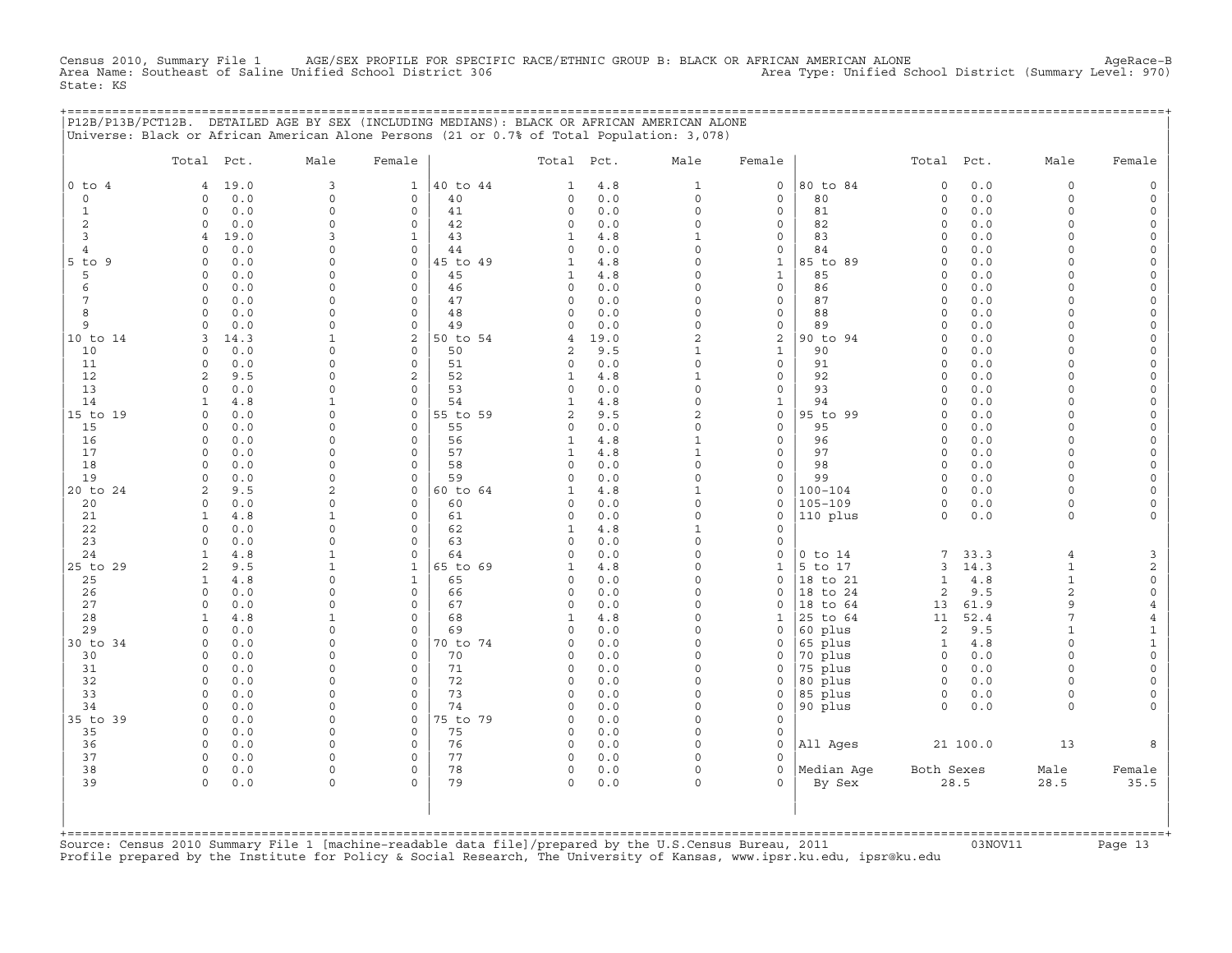Census 2010, Summary File 1 AGE/SEX PROFILE FOR SPECIFIC RACE/ETHNIC GROUP C: AMERICAN INDIAN AND ALASKA NATIVE ALONE AgeRace−C Area Name: Southeast of Saline Unified School District 306 Area Type: Unified School District (Summary Level: 970) State: KS

|                     | P12C/P13C/PCT12C. DETAILED AGE BY SEX (INCLUDING MEDIANS): AMERICAN INDIAN AND ALASKA NATIVE ALONE<br>Universe: American Indian and Alaska Native Alone Persons (15 or 0.5% of Total Population: 3,078) |                      |                     |                |                     |             |                     |                             | ============================ |                     |              |                      |                      |
|---------------------|---------------------------------------------------------------------------------------------------------------------------------------------------------------------------------------------------------|----------------------|---------------------|----------------|---------------------|-------------|---------------------|-----------------------------|------------------------------|---------------------|--------------|----------------------|----------------------|
|                     | Total Pct.                                                                                                                                                                                              | Male                 | Female              |                | Total Pct.          |             | Male                | Female                      |                              | Total Pct.          |              | Male                 | Female               |
| $0$ to $4$          | $\circ$<br>0.0                                                                                                                                                                                          | $\mathsf{O}\xspace$  | 0                   | 40 to 44       | 3                   | 20.0        | 0                   | $\overline{3}$              | 80 to 84                     | $\circ$             | 0.0          | $\mathbf 0$          | $\Omega$             |
| $\mathsf{O}$        | 0.0<br>$\Omega$                                                                                                                                                                                         | $\mathbf 0$          | 0                   | 40             | 1                   | 6.7         | $\circ$             | $\mathbf{1}$                | 80                           | $\circ$             | $0.0$        | $\circ$              | $\Omega$             |
| 1<br>$\overline{c}$ | $\circ$<br>0.0<br>$\circ$                                                                                                                                                                               | $\Omega$             | $\mathbf 0$         | 41             | 0                   | 0.0         | $\Omega$            | 0<br>$\mathbf{2}$           | 81                           | $\Omega$<br>$\circ$ | 0.0<br>0.0   | $\Omega$<br>$\Omega$ | $\Omega$<br>$\Omega$ |
| 3                   | 0.0<br>$\circ$<br>0.0                                                                                                                                                                                   | 0<br>$\Omega$        | 0<br>$\mathbf 0$    | 42<br>43       | 2<br>0              | 13.3<br>0.0 | 0<br>0              | 0                           | 82<br>83                     | $\circ$             | 0.0          | $\Omega$             | $\Omega$             |
| 4                   | 0.0<br>$\circ$                                                                                                                                                                                          | $\Omega$             | $\mathbf 0$         | 44             | $\Omega$            | 0.0         | $\Omega$            | 0                           | 84                           | $\Omega$            | 0.0          | $\Omega$             |                      |
| $5$ to<br>9         | $\Omega$<br>0.0                                                                                                                                                                                         | $\Omega$             | $\mathbf 0$         | 45 to 49       | 1                   | 6.7         | 1                   | 0                           | 85 to 89                     | $\Omega$            | 0.0          | $\Omega$             | $\Omega$             |
| 5                   | $\circ$<br>0.0                                                                                                                                                                                          | 0                    | 0                   | 45             | 0                   | 0.0         | $\Omega$            | 0                           | 85                           | $\Omega$            | 0.0          | $\Omega$             | $\Omega$             |
| 6                   | 0.0<br>0                                                                                                                                                                                                | 0                    | 0                   | 46             | $\circ$             | 0.0         | $\Omega$            | 0                           | 86                           | $\circ$             | 0.0          | $\Omega$             |                      |
| 7                   | $\circ$<br>0.0                                                                                                                                                                                          | $\mathbf 0$          | $\mathbf 0$         | 47             | 1                   | 6.7         | 1                   | 0                           | 87                           | $\circ$             | 0.0          | $\Omega$             |                      |
| 8                   | $\circ$<br>0.0                                                                                                                                                                                          | $\mathbf 0$          | $\mathbf 0$         | 48             | $\circ$             | 0.0         | $\mathbf 0$         | 0                           | 88                           | $\circ$             | 0.0          | $\Omega$             | $\Omega$             |
| 9                   | 0.0<br>$\Omega$                                                                                                                                                                                         | $\Omega$             | $\mathbf 0$         | 49             | $\Omega$            | 0.0         | $\Omega$            | 0                           | 89                           | $\Omega$            | 0.0          | $\Omega$<br>$\Omega$ | $\Omega$             |
| 10 to 14<br>10      | 2<br>13.3<br>6.7<br>1                                                                                                                                                                                   | $\Omega$<br>0        | 2<br>$\mathbf{1}$   | 50 to 54<br>50 | $\Omega$<br>$\circ$ | 0.0<br>0.0  | $\Omega$<br>$\circ$ | $\mathbf 0$<br>$\mathbf{0}$ | 90 to 94<br>90               | $\Omega$<br>$\circ$ | 0.0<br>$0.0$ | $\Omega$             | $\Omega$             |
| 11                  | $\mathbf{1}$<br>6.7                                                                                                                                                                                     | 0                    | $\mathbf{1}$        | 51             | $\mathbf 0$         | 0.0         | 0                   | 0                           | 91                           | $\circ$             | 0.0          | $\Omega$             | $\Omega$             |
| 12                  | $\circ$<br>0.0                                                                                                                                                                                          | $\mathbf 0$          | $\mathbf 0$         | 52             | $\Omega$            | 0.0         | $\Omega$            | 0                           | 92                           | $\circ$             | 0.0          | $\Omega$             | $\Omega$             |
| 13                  | 0.0<br>$\mathbf 0$                                                                                                                                                                                      | 0                    | $\mathbf 0$         | 53             | $\mathbf 0$         | 0.0         | $\circ$             | $\mathbf 0$                 | 93                           | $\circ$             | 0.0          | $\Omega$             | $\Omega$             |
| 14                  | 0.0<br>$\Omega$                                                                                                                                                                                         | 0                    | 0                   | 54             | <sup>0</sup>        | 0.0         | $\Omega$            | 0                           | 94                           | $\Omega$            | 0.0          | $\Omega$             | $\Omega$             |
| 15 to 19            | 0.0<br>$\circ$                                                                                                                                                                                          | $\Omega$             | 0                   | 55 to 59       | <sup>0</sup>        | 0.0         | $\Omega$            | 0                           | 95 to 99                     | $\Omega$            | 0.0          | $\Omega$             | $\Omega$             |
| 15                  | $\circ$<br>0.0                                                                                                                                                                                          | $\mathbf 0$          | $\mathsf{O}\xspace$ | 55             | $\mathbf 0$         | 0.0         | 0                   | 0                           | 95                           | $\circ$             | 0.0          | $\Omega$             | $\Omega$             |
| 16                  | $\circ$<br>0.0                                                                                                                                                                                          | $\Omega$             | 0                   | 56             | $\Omega$            | 0.0         | 0                   | 0                           | 96                           | $\circ$             | 0.0          | $\Omega$             | $\Omega$             |
| 17                  | 0.0<br>$\Omega$                                                                                                                                                                                         | $\Omega$             | 0                   | 57             | $\Omega$            | 0.0         | $\Omega$            | 0                           | 97                           | $\Omega$            | 0.0          | $\Omega$             |                      |
| 18                  | 0.0<br>$\Omega$                                                                                                                                                                                         | $\Omega$             | $\mathbf 0$         | 58             | $\Omega$            | 0.0         | $\Omega$            | 0                           | 98                           | $\Omega$            | 0.0          | $\Omega$             |                      |
| 19<br>20 to 24      | 0.0<br>$\Omega$<br>0.0<br>$\circ$                                                                                                                                                                       | 0<br>$\mathbf 0$     | $\mathbf 0$<br>0    | 59<br>60 to 64 | $\Omega$<br>1       | 0.0<br>6.7  | $\Omega$<br>0       | 0<br>$\mathbf{1}$           | 99<br>$100 - 104$            | $\Omega$<br>$\circ$ | 0.0<br>0.0   | $\Omega$<br>$\Omega$ | $\Omega$<br>$\Omega$ |
| 20                  | 0.0<br>$\circ$                                                                                                                                                                                          | $\mathbf 0$          | $\circ$             | 60             | 1                   | 6.7         | 0                   | 1                           | $105 - 109$                  | $\circ$             | $0.0$        | $\circ$              |                      |
| 21                  | 0.0<br>$\Omega$                                                                                                                                                                                         | $\Omega$             | $\Omega$            | 61             | 0                   | 0.0         | 0                   | 0                           | 110 plus                     | $\Omega$            | 0.0          | $\Omega$             |                      |
| 22                  | 0.0<br>$\mathbf 0$                                                                                                                                                                                      | 0                    | 0                   | 62             | 0                   | 0.0         | $\Omega$            | 0                           |                              |                     |              |                      |                      |
| 23                  | 0.0<br>$\Omega$                                                                                                                                                                                         | $\Omega$             | $\mathbf 0$         | 63             | $\Omega$            | 0.0         | $\Omega$            | 0                           |                              |                     |              |                      |                      |
| 24                  | $\circ$<br>0.0                                                                                                                                                                                          | $\mathbf 0$          | 0                   | 64             | $\circ$             | 0.0         | 0                   | 0                           | $0$ to $14$                  | 2                   | 13.3         | $\circ$              | $\overline{2}$       |
| 25 to 29            | 20.0<br>3                                                                                                                                                                                               | 3                    | 0                   | 65 to 69       | $\Omega$            | 0.0         | 0                   | 0                           | 5 to 17                      | 2                   | 13.3         | $\circ$              | $\sqrt{2}$           |
| 25                  | 2<br>13.3                                                                                                                                                                                               | 2                    | $\mathbf 0$         | 65             | 0                   | 0.0         | $\Omega$            | 0                           | 18 to 21                     | $\circ$             | 0.0          | $\circ$              | $\mathsf O$          |
| 26                  | $\mathbf 0$<br>0.0                                                                                                                                                                                      | 0                    | $\mathbf 0$         | 66             | $\circ$             | 0.0         | 0                   | 0                           | 18 to 24                     | $\circ$             | 0.0          | $\Omega$             | $\mathsf O$          |
| 27<br>28            | 0.0<br>$\circ$<br>0.0<br>$\circ$                                                                                                                                                                        | $\Omega$<br>$\Omega$ | 0<br>$\mathbf 0$    | 67<br>68       | 0                   | 0.0         | $\circ$<br>$\Omega$ | 0<br>$\Omega$               | 18 to 64<br>25 to 64         | 11                  | 73.3<br>73.3 | 5<br>5               | 6                    |
| 29                  | $\mathbf{1}$<br>6.7                                                                                                                                                                                     | $\mathbf{1}$         | 0                   | 69             | 0<br>0              | 0.0<br>0.0  | 0                   | 0                           | 60 plus                      | 11<br>3             | 20.0         | $\mathbf{1}$         | 6<br>$\sqrt{2}$      |
| 30 to 34            | 3<br>20.0                                                                                                                                                                                               | 1                    | 2                   | 70 to 74       | 2                   | 13.3        | 1                   | 1                           | 65 plus                      | 2                   | 13.3         | $\mathbf{1}$         | $\mathbf{1}$         |
| 30                  | 0.0<br>$\circ$                                                                                                                                                                                          | $\mathbf 0$          | $\mathbf 0$         | 70             | $\Omega$            | 0.0         | $\circ$             | 0                           | 70 plus                      | 2                   | 13.3         | $\mathbf{1}$         | $\mathbf{1}$         |
| 31                  | 6.7<br>1                                                                                                                                                                                                | $\Omega$             | $\mathbf{1}$        | 71             | 0                   | 0.0         | $\Omega$            | $\Omega$                    | 75 plus                      | $\circ$             | 0.0          | $\Omega$             | $\Omega$             |
| 32                  | 6.7<br>$\mathbf{1}$                                                                                                                                                                                     | $\mathbf{1}$         | $\mathbf 0$         | 72             | 0                   | 0.0         | 0                   | 0                           | 80 plus                      | $\circ$             | 0.0          | $\Omega$             | $\Omega$             |
| 33                  | 6.7<br>$\mathbf{1}$                                                                                                                                                                                     | $\mathbf 0$          | $\mathbf{1}$        | 73             | $\circ$             | 0.0         | 0                   | 0                           | 85 plus                      | $\mathsf{O}$        | 0.0          | $\circ$              | $\Omega$             |
| 34                  | $\circ$<br>0.0                                                                                                                                                                                          | $\mathbf 0$          | $\mathbf 0$         | 74             | 2                   | 13.3        | 1                   | 1                           | 90 plus                      | $\Omega$            | 0.0          | $\Omega$             |                      |
| 35 to 39            | 0.0<br>$\circ$                                                                                                                                                                                          | $\mathbf 0$          | $\mathbf 0$         | 75 to 79       | $\circ$             | 0.0         | $\circ$             | 0                           |                              |                     |              |                      |                      |
| 35                  | $\mathbf 0$<br>0.0                                                                                                                                                                                      | 0                    | 0                   | 75             | $\circ$             | 0.0         | $\mathbf 0$         | 0                           |                              |                     |              |                      |                      |
| 36                  | $\circ$<br>0.0                                                                                                                                                                                          | $\mathbf 0$          | $\mathbf 0$         | 76             | $\circ$             | 0.0         | $\Omega$            | 0<br>0                      | All Ages                     |                     | 15 100.0     | 6                    | 9                    |
| 37<br>38            | $\circ$<br>0.0<br>$\circ$<br>0.0                                                                                                                                                                        | 0<br>0               | 0<br>0              | 77<br>78       | 0<br>0              | 0.0<br>0.0  | 0<br>0              | 0                           | Median Age                   | Both Sexes          |              | Male                 | Female               |
| 39                  | $\Omega$<br>0.0                                                                                                                                                                                         | $\Omega$             | $\Omega$            | 79             | $\Omega$            | 0.0         | $\Omega$            | $\Omega$                    | By Sex                       | 33.5                |              | 31.0                 | 40.5                 |
|                     |                                                                                                                                                                                                         |                      |                     |                |                     |             |                     |                             |                              |                     |              |                      |                      |

+===================================================================================================================================================+Source: Census 2010 Summary File 1 [machine−readable data file]/prepared by the U.S.Census Bureau, 2011 03NOV11 Page 14 Profile prepared by the Institute for Policy & Social Research, The University of Kansas, www.ipsr.ku.edu, ipsr@ku.edu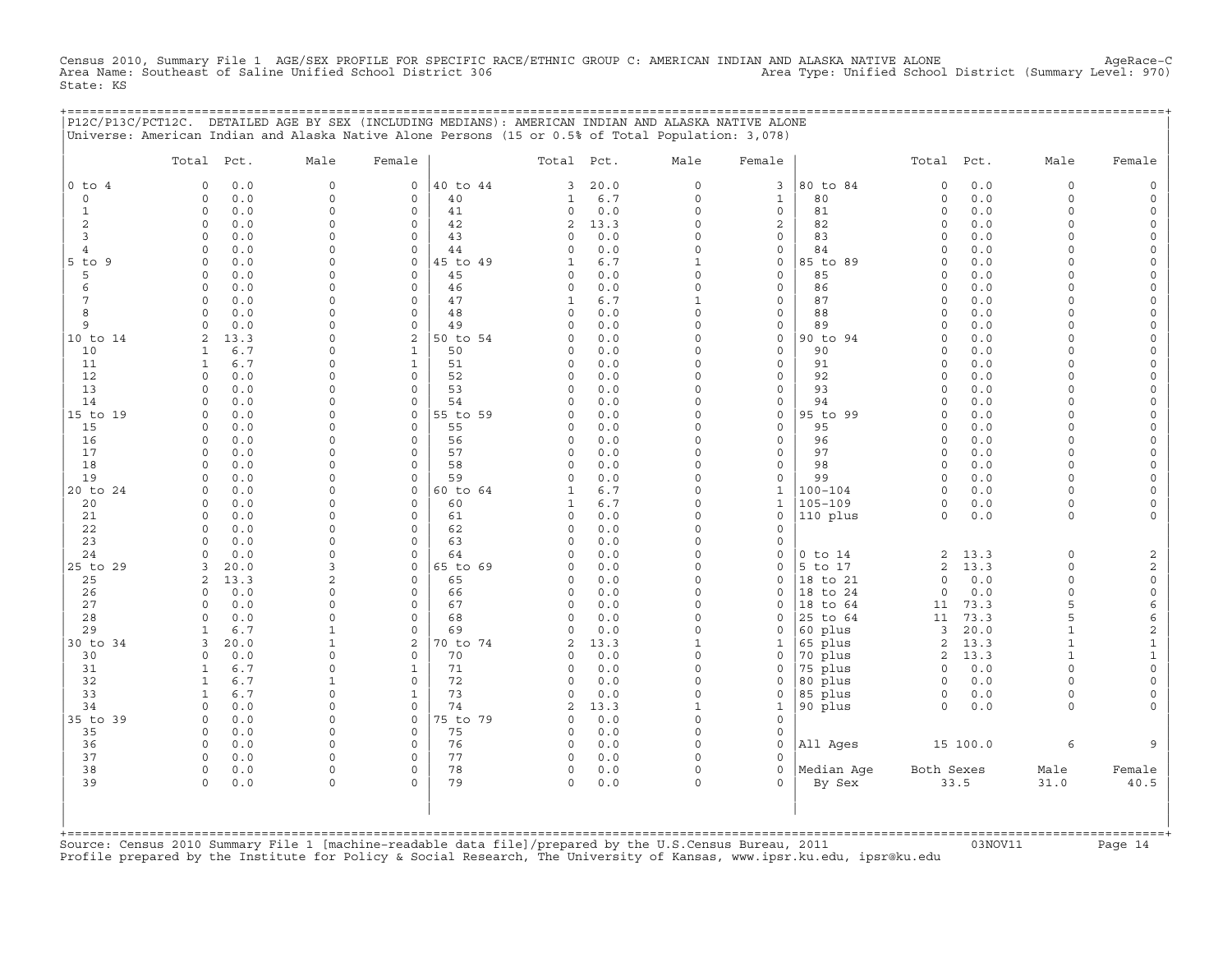Census 2010, Summary File 1 AGE/SEX PROFILE FOR SPECIFIC RACE/ETHNIC GROUP D: ASIAN ALONE AgeRace−D Area Name: Southeast of Saline Unified School District 306 Area Type: Unified School District (Summary Level: 970) State: KS

|  | P12D/P13D/PCT12D. DETAILED AGE BY SEX (INCLUDING MEDIANS): ASIAN ALONE |  |  |  |
|--|------------------------------------------------------------------------|--|--|--|
|  | Universe: Asian Alone Persons (11 or 0.4% of Total Population: 3,078)  |  |  |  |

|                 | Total Pct.               |              | Male                         | Female                         |                | Total Pct.                 |            | Male                 | Female                              |                     | Total Pct.           |             | Male                 | Female                                     |
|-----------------|--------------------------|--------------|------------------------------|--------------------------------|----------------|----------------------------|------------|----------------------|-------------------------------------|---------------------|----------------------|-------------|----------------------|--------------------------------------------|
| $0$ to $4$      | $\mathbf{1}$             | 9.1          | $\mathbf{0}$                 | $\mathbf{1}$                   | 40 to 44       | $\mathbf 0$                | 0.0        | $\circ$              | $\mathbf 0$                         | 80 to 84            | $\circ$              | 0.0         | $\circ$              | $\mathbb O$                                |
| $\mathbf 0$     | $\circ$                  | 0.0          | $\circ$                      | $\mathbf 0$                    | 40             | $\mathbf 0$                | 0.0        | $\mathbf 0$          | $\mathbf 0$                         | 80                  | $\circ$              | 0.0         | $\circ$              | $\mathsf{O}\xspace$                        |
| $\mathbf{1}$    | $\mathbf 0$              | 0.0          | $\Omega$                     | $\mathbf 0$                    | 41             | $\circ$                    | 0.0        | $\mathbf 0$          | $\mathbf 0$                         | 81                  | $\mathbf 0$          | 0.0         | $\circ$              | $\mathsf{O}\xspace$                        |
| 2               | $\circ$                  | 0.0          | 0                            | $\mathbf 0$                    | 42             | $\circ$                    | 0.0        | $\mathsf O$          | $\mathsf{O}\xspace$                 | 82                  | $\mathbf 0$          | 0.0         | $\circ$              | $\mathsf{O}\xspace$                        |
| $\overline{3}$  | $\mathbf{1}$             | 9.1          | 0                            | $\mathbf{1}$                   | 43             | $\mathbf 0$                | 0.0        | $\Omega$             | $\mathbf 0$                         | 83                  | $\Omega$             | 0.0         | $\Omega$             | $\mathsf{O}\xspace$                        |
| $\overline{4}$  | $\Omega$                 | $0.0$        | $\Omega$                     | $\Omega$                       | 44             | $\Omega$                   | 0.0        | $\Omega$             | $\mathbf 0$                         | 84                  | $\Omega$             | 0.0         | $\Omega$             | $\mathsf{O}\xspace$                        |
| $5$ to $9$      | 5                        | 45.5         | $\overline{a}$               | 3                              | 45 to 49       | 2                          | 18.2       | $\Omega$<br>$\Omega$ | 2                                   | 85 to 89            | $\mathbf 0$          | 0.0         | $\Omega$             | $\mathsf{O}$                               |
| 5<br>6          | 2<br>2                   | 18.2<br>18.2 | 0<br>$\mathbf{1}$            | $\overline{a}$<br>$\mathbf{1}$ | 45<br>46       | 1<br>$\mathbf 0$           | 9.1<br>0.0 | $\Omega$             | $\mathbf{1}$<br>$\mathsf{O}\xspace$ | 85<br>86            | $\circ$<br>$\Omega$  | 0.0<br>0.0  | $\Omega$<br>$\Omega$ | $\mathsf{O}\xspace$<br>$\mathsf{O}\xspace$ |
| $7\phantom{.0}$ | $\circ$                  | 0.0          | 0                            | $\Omega$                       | 47             | $\mathsf{O}$               | $0.0$      | $\Omega$             | $\mathbf{0}$                        | 87                  | $\circ$              | 0.0         | $\Omega$             | $\mathsf{O}\xspace$                        |
| 8               | $\mathbf{1}$             | 9.1          | $\mathbf{1}$                 | $\Omega$                       | 48             | $\Omega$                   | 0.0        | $\Omega$             | $\mathbf 0$                         | 88                  | $\Omega$             | 0.0         | $\Omega$             | $\mathsf{O}\xspace$                        |
| 9               | $\Omega$                 | 0.0          | $\Omega$                     | $\Omega$                       | 49             | $\mathbf{1}$               | 9.1        | $\Omega$             | $\mathbf{1}$                        | 89                  | $\Omega$             | 0.0         | $\Omega$             | $\circ$                                    |
| 10 to 14        | $\Omega$                 | 0.0          | 0                            | $\mathbf 0$                    | 50 to 54       | $\Omega$                   | 0.0        | $\Omega$             | $\circ$                             | 90 to 94            | $\Omega$             | 0.0         | $\circ$              | $\circ$                                    |
| 10              | $\Omega$                 | 0.0          | $\Omega$                     | $\Omega$                       | 50             | $\Omega$                   | 0.0        | $\Omega$             | $\mathbf 0$                         | 90                  | $\Omega$             | 0.0         | $\Omega$             | $\mathsf{O}\xspace$                        |
| 11              | $\circ$                  | 0.0          | $\Omega$                     | $\circ$                        | 51             | $\mathbf 0$                | 0.0        | $\Omega$             | $\mathsf{O}\xspace$                 | 91                  | $\mathbf 0$          | 0.0         | $\circ$              | $\mathsf{O}\xspace$                        |
| 12              | $\circ$                  | 0.0          | 0                            | $\circ$                        | 52             | $\mathsf O$                | 0.0        | $\Omega$             | $\mathsf O$                         | 92                  | $\circ$              | 0.0         | $\Omega$             | $\mathsf{O}$                               |
| 13              | $\Omega$                 | 0.0          | $\Omega$                     | $\circ$                        | 53             | $\mathbf 0$                | 0.0        | $\Omega$             | $\mathbf{0}$                        | 93                  | $\Omega$             | 0.0         | $\Omega$             | $\mathsf{O}\xspace$                        |
| 14              | $\Omega$                 | 0.0          | $\Omega$                     | $\Omega$                       | 54             | $\Omega$                   | 0.0        | $\Omega$             | $\mathbf 0$                         | 94                  | $\Omega$             | 0.0         | $\Omega$             | $\mathsf{O}\xspace$                        |
| 15 to 19        | $\mathbf{1}$             | 9.1          | $\mathbf{1}$<br>$\mathbf{1}$ | $\circ$                        | 55 to 59       | $\circ$                    | 0.0        | $\Omega$<br>$\Omega$ | $\circ$                             | 95 to 99            | $\Omega$             | 0.0         | $\Omega$             | $\mathsf{O}\xspace$                        |
| 15<br>16        | $\mathbf{1}$<br>$\Omega$ | 9.1<br>0.0   | $\Omega$                     | $\Omega$<br>$\Omega$           | 55<br>56       | $\Omega$<br>$\mathbf 0$    | 0.0<br>0.0 | $\Omega$             | $\circ$<br>$\mathbf{0}$             | 95<br>96            | $\Omega$<br>$\Omega$ | 0.0<br>0.0  | $\Omega$<br>$\Omega$ | $\circ$<br>$\mathsf{O}\xspace$             |
| 17              | $\Omega$                 | 0.0          | $\Omega$                     | $\Omega$                       | 57             | $\circ$                    | 0.0        | $\Omega$             | $\mathbf{0}$                        | 97                  | $\circ$              | 0.0         | $\circ$              | $\mathsf{O}\xspace$                        |
| 18              | $\circ$                  | 0.0          | $\Omega$                     | $\circ$                        | 58             | $\mathbf 0$                | 0.0        | $\Omega$             | $\mathsf{O}\xspace$                 | 98                  | $\circ$              | 0.0         | $\circ$              | $\circ$                                    |
| 19              | $\circ$                  | 0.0          | 0                            | $\circ$                        | 59             | $\mathbf 0$                | 0.0        | $\Omega$             | $\mathsf{O}$                        | 99                  | $\circ$              | 0.0         | $\circ$              | $\mathsf{O}\xspace$                        |
| 20 to 24        | $\mathbf{1}$             | 9.1          | $\Omega$                     | $\mathbf{1}$                   | 60 to 64       | $\Omega$                   | 0.0        | $\Omega$             | $\Omega$                            | $100 - 104$         | $\Omega$             | 0.0         | $\Omega$             | $\mathsf{O}\xspace$                        |
| 20              | $\circ$                  | 0.0          | $\Omega$                     | $\circ$                        | 60             | $\circ$                    | 0.0        | $\Omega$             | $\mathbf 0$                         | 105-109             | $\mathbf 0$          | 0.0         | $\circ$              | $\mathsf{O}\xspace$                        |
| 21              | $\mathbf{1}$             | 9.1          | $\Omega$                     | $\mathbf{1}$                   | 61             | $\mathbf 0$                | 0.0        | $\Omega$             | $\circ$                             | 110 plus            | $\circ$              | 0.0         | $\circ$              | $\circ$                                    |
| 22              | $\Omega$                 | 0.0          | $\mathsf{O}$                 | $\Omega$                       | 62             | $\mathbf 0$                | 0.0        | $\Omega$             | $\mathbf 0$                         |                     |                      |             |                      |                                            |
| 23              | $\Omega$                 | 0.0          | $\Omega$                     | $\Omega$                       | 63             | $\mathbf 0$                | 0.0        | $\Omega$             | $\mathbf 0$                         |                     |                      |             |                      |                                            |
| 24              | $\circ$                  | 0.0          | $\Omega$                     | $\circ$                        | 64             | $\mathbf 0$                | 0.0        | $\Omega$             | $\mathsf{O}$                        | $0$ to $14$         | 6                    | 54.5        | 2                    | $\overline{4}$                             |
| 25 to 29        | $\mathbf{1}$<br>$\Omega$ | 9.1<br>0.0   | $\Omega$<br>$\Omega$         | $\mathbf 1$<br>$\Omega$        | 65 to 69<br>65 | $\mathbf 0$<br>$\mathbf 0$ | 0.0<br>0.0 | $\Omega$<br>$\Omega$ | $\mathsf O$<br>$\mathbf 0$          | 5 to 17<br>18 to 21 | 6<br>$\mathbf{1}$    | 54.5<br>9.1 | 3<br>$\Omega$        | $\mathbf{3}$<br>$\mathbf{1}$               |
| 25<br>26        | $\Omega$                 | 0.0          | $\Omega$                     | $\Omega$                       | 66             | $\Omega$                   | 0.0        | $\Omega$             | $\Omega$                            | 18 to 24            | $\mathbf{1}$         | 9.1         | $\Omega$             | $\mathbf 1$                                |
| 27              | $\circ$                  | 0.0          | $\Omega$                     | $\Omega$                       | 67             | $\mathbf 0$                | 0.0        | $\Omega$             | $\circ$                             | 18 to 64            | $\overline{4}$       | 36.4        | $\Omega$             | $\overline{4}$                             |
| 28              | $\Omega$                 | 0.0          | $\Omega$                     | $\circ$                        | 68             | $\circ$                    | 0.0        | $\Omega$             | $\mathbf 0$                         | 25 to 64            | 3                    | 27.3        | $\Omega$             | 3                                          |
| 29              | $\mathbf{1}$             | 9.1          | 0                            | $\mathbf{1}$                   | 69             | $\mathbf 0$                | 0.0        | $\Omega$             | $\mathbf 0$                         | 60 plus             | $\circ$              | 0.0         | $\circ$              | $\circ$                                    |
| 30 to 34        | $\circ$                  | 0.0          | $\Omega$                     | $\mathbf 0$                    | 70 to 74       | $\mathbf 0$                | 0.0        | $\Omega$             | $\mathsf{O}$                        | 65 plus             | $\circ$              | 0.0         | $\circ$              | $\mathsf{O}\xspace$                        |
| 30              | $\circ$                  | 0.0          | 0                            | $\mathbf 0$                    | 70             | $\mathsf O$                | 0.0        | $\Omega$             | $\mathsf{O}$                        | 70 plus             | $\circ$              | 0.0         | $\circ$              | $\mathsf{O}\xspace$                        |
| 31              | $\Omega$                 | 0.0          | $\Omega$                     | $\Omega$                       | 71             | $\mathbf 0$                | 0.0        | $\Omega$             | $\mathbf 0$                         | 75 plus             | $\Omega$             | 0.0         | $\Omega$             | $\mathsf{O}\xspace$                        |
| 32              | $\Omega$                 | 0.0          | $\Omega$                     | $\mathbf 0$                    | 72             | $\mathbf 0$                | 0.0        | $\Omega$             | $\mathsf O$                         | 80 plus             | $\Omega$             | 0.0         | $\Omega$             | $\mathsf{O}\xspace$                        |
| 33              | $\Omega$                 | 0.0          | $\Omega$                     | $\Omega$                       | 73             | $\Omega$                   | 0.0        | $\Omega$             | $\mathbf 0$                         | 85 plus             | $\circ$              | 0.0         | $\Omega$             | $\mathsf{O}\xspace$                        |
| 34              | $\circ$                  | 0.0          | $\Omega$                     | $\mathbf 0$<br>$\mathbf 0$     | 74             | $\mathbf 0$<br>$\mathbf 0$ | 0.0        | $\Omega$<br>$\Omega$ | $\mathsf{O}$<br>$\mathbf 0$         | 90 plus             | $\circ$              | 0.0         | $\Omega$             | $\circ$                                    |
| 35 to 39<br>35  | $\mathbf 0$<br>$\Omega$  | 0.0<br>0.0   | 0<br>$\Omega$                | $\circ$                        | 75 to 79<br>75 | $\mathbf 0$                | 0.0<br>0.0 | $\Omega$             | $\mathsf{O}$                        |                     |                      |             |                      |                                            |
| 36              | $\circ$                  | 0.0          | $\Omega$                     | $\circ$                        | 76             | $\circ$                    | 0.0        | $\Omega$             | $\mathbb O$                         | All Ages            |                      | 11 100.0    | 3                    | 8                                          |
| 37              | $\Omega$                 | 0.0          | $\Omega$                     | $\Omega$                       | 77             | $\circ$                    | 0.0        | $\Omega$             | $\Omega$                            |                     |                      |             |                      |                                            |
| 38              | $\Omega$                 | 0.0          | $\mathsf{O}$                 | $\circ$                        | 78             | $\circ$                    | 0.0        | $\Omega$             | $\Omega$                            | Median Age          | Both Sexes           |             | Male                 | Female                                     |
| 39              | $\Omega$                 | 0.0          | 0                            | $\Omega$                       | 79             | $\mathbf 0$                | 0.0        | $\Omega$             | $\Omega$                            | By Sex              |                      | 8.5         | 8.5                  | 14.0                                       |
|                 |                          |              |                              |                                |                |                            |            |                      |                                     |                     |                      |             |                      |                                            |

+===================================================================================================================================================+Source: Census 2010 Summary File 1 [machine−readable data file]/prepared by the U.S.Census Bureau, 2011 03NOV11 Page 15 Profile prepared by the Institute for Policy & Social Research, The University of Kansas, www.ipsr.ku.edu, ipsr@ku.edu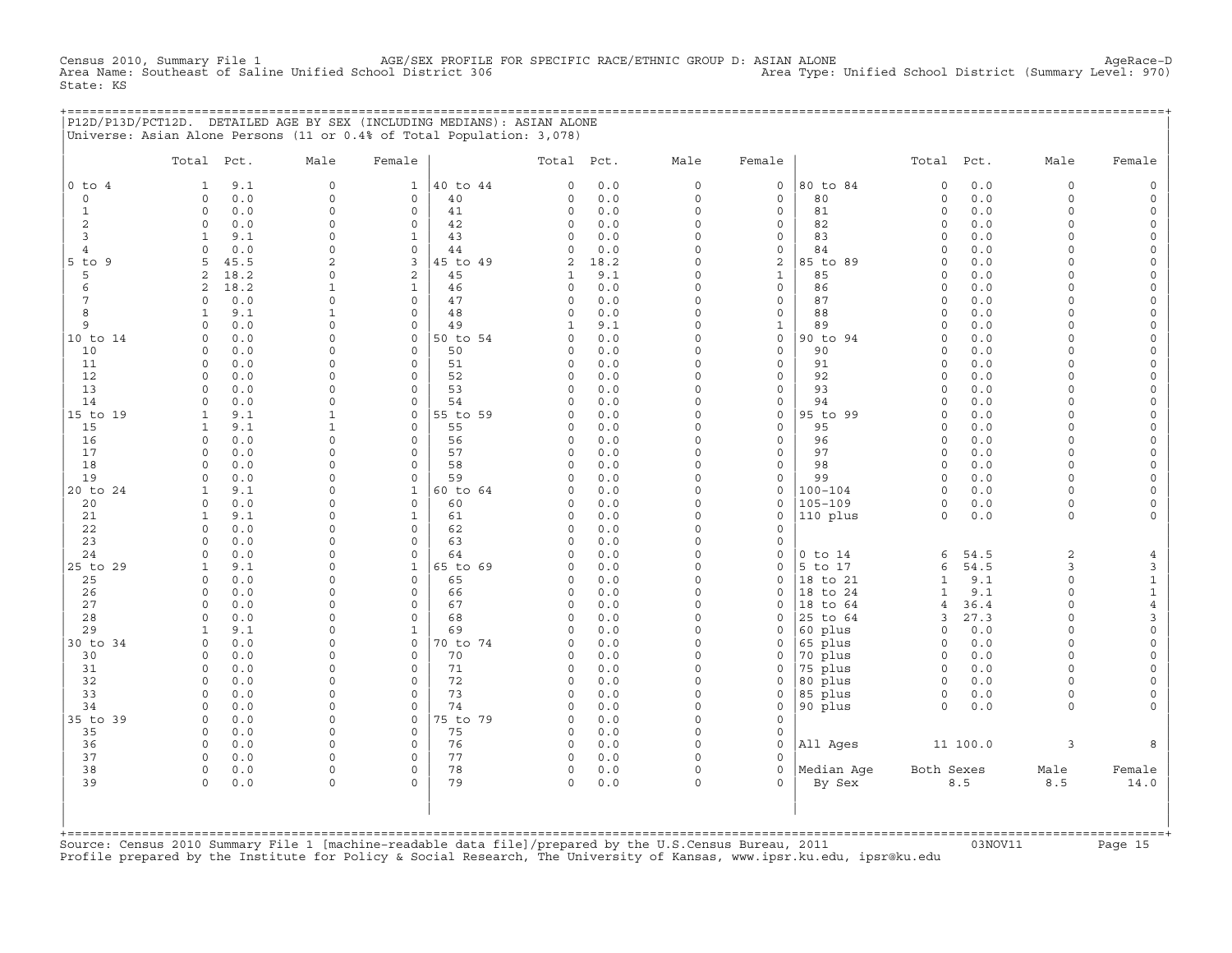Census 2010, Summary File 1 AGE/SEX PROFILE FOR SPECIFIC RACE/ETHNIC GROUP E: NAT HAWAIIAN/OTH. PACIFIC ISLANDER ALONE AgeRace-E<br>Area Name: Southeast of Saline Unified School District 306 State: KS

|                | P12E/P13E/PCT12E. DETAILED AGE BY SEX (INCLUDING MEDIANS): NAT HAWAIIAN/OTH. PACIFIC ISLANDER ALONE |                      |                                               |                          |             |                      |                            | ================================ |                      |              |                      |          |
|----------------|-----------------------------------------------------------------------------------------------------|----------------------|-----------------------------------------------|--------------------------|-------------|----------------------|----------------------------|----------------------------------|----------------------|--------------|----------------------|----------|
|                | Universe: Nat Hawaiian/Oth. Pacific Islander Alone Persons (2 or 0.1% of Total Population: 3,078)   |                      |                                               |                          |             |                      |                            |                                  |                      |              |                      |          |
|                | Total Pct.                                                                                          | Male                 | Female                                        | Total Pct.               |             | Male                 | Female                     |                                  | Total Pct.           |              | Male                 | Female   |
| $0$ to $4$     | 0.0<br>$\circ$                                                                                      | $\mathbf 0$          | $\mathsf{O}$<br>40 to 44                      | $\mathbf{1}$             | 50.0        | $\mathbf{1}$         | 0                          | 80 to 84                         | $\mathsf{O}\xspace$  | 0.0          | $\circ$              |          |
| $\mathbf 0$    | 0.0<br>$\circ$                                                                                      | $\mathbf 0$          | 40<br>0                                       | $\circ$                  | 0.0         | $\circ$              | 0                          | 80                               | $\mathsf O$          | 0.0          | $\circ$              | $\Omega$ |
| 1              | $\circ$<br>0.0                                                                                      | $\Omega$             | $\mathbf 0$<br>41                             | $\mathsf{O}$             | 0.0         | $\Omega$             | 0                          | 81                               | $\circ$              | 0.0          | $\Omega$             | $\Omega$ |
| 2<br>3         | $\Omega$<br>0.0<br>$\Omega$<br>0.0                                                                  | $\Omega$<br>$\Omega$ | $\mathsf{O}$<br>42<br>$\Omega$<br>43          | $\mathbf{1}$<br>$\Omega$ | 50.0<br>0.0 | $\mathbf{1}$<br>0    | 0<br>0                     | 82<br>83                         | 0<br>$\Omega$        | 0.0<br>0.0   | $\cap$<br>$\cap$     |          |
| $\overline{4}$ | 0.0<br>$\Omega$                                                                                     | $\Omega$             | $\mathbf 0$<br>44                             | $\Omega$                 | 0.0         | $\Omega$             | 0                          | 84                               | $\Omega$             | 0.0          | $\cap$               |          |
| 5 to 9         | 0.0<br>$\Omega$                                                                                     | $\Omega$             | $\mathbf 0$<br>45 to 49                       | 0                        | 0.0         | $\Omega$             | 0                          | 85 to 89                         | $\Omega$             | 0.0          |                      |          |
| 5              | $\Omega$<br>0.0                                                                                     | $\Omega$             | $\mathbf 0$<br>45                             | 0                        | 0.0         | $\Omega$             | $\mathbf 0$                | 85                               | $\circ$              | 0.0          | $\Omega$             |          |
| 6              | $\circ$<br>0.0                                                                                      | $\Omega$             | $\mathbf 0$<br>46                             | 0                        | 0.0         | $\Omega$             | 0                          | 86                               | $\circ$              | 0.0          | $\Omega$             | $\Omega$ |
| 7              | 0.0<br>$\circ$                                                                                      | $\Omega$             | $\mathbf 0$<br>47                             | $\mathsf{O}$             | 0.0         | $\Omega$             | 0                          | 87                               | $\mathbf 0$          | 0.0          | $\cap$               |          |
| 8              | $\Omega$<br>0.0                                                                                     | $\Omega$             | $\Omega$<br>48                                | $\Omega$                 | 0.0         | $\Omega$             | 0                          | 88                               | $\Omega$             | 0.0          | $\Omega$             |          |
| 9<br>10 to 14  | 0.0<br>$\Omega$<br>50.0<br>$\mathbf{1}$                                                             | $\Omega$<br>1        | 49<br>0<br>$\mathbf 0$<br>50 to 54            | $\Omega$<br>$\Omega$     | 0.0<br>0.0  | $\Omega$<br>$\Omega$ | 0<br>$\mathbf 0$           | 89<br>90 to 94                   | $\Omega$<br>$\Omega$ | $0.0$<br>0.0 | $\Omega$<br>$\cap$   | $\Omega$ |
| 10             | 0.0<br>0                                                                                            | $\Omega$             | $\mathbf 0$<br>50                             | 0                        | 0.0         | $\Omega$             | $\circ$                    | 90                               | $\circ$              | 0.0          | $\Omega$             |          |
| 11             | 50.0<br>1                                                                                           |                      | $\mathbf 0$<br>51                             | 0                        | 0.0         | $\Omega$             | 0                          | 91                               | $\circ$              | 0.0          | $\Omega$             |          |
| 12             | $\Omega$<br>0.0                                                                                     | $\Omega$             | $\mathbf 0$<br>52                             | 0                        | 0.0         | $\Omega$             | $\mathbf 0$                | 92                               | $\Omega$             | 0.0          | $\Omega$             | $\Omega$ |
| 13             | 0.0<br>$\circ$                                                                                      | $\Omega$             | $\mathbf 0$<br>53                             | 0                        | 0.0         | $\mathbf 0$          | 0                          | 93                               | $\circ$              | 0.0          | $\cap$               | $\cap$   |
| 14             | $\Omega$<br>0.0                                                                                     | $\Omega$             | $\Omega$<br>54                                | $\Omega$                 | 0.0         | $\Omega$             | 0                          | 94                               | $\Omega$             | 0.0          | $\cap$               |          |
| 15 to 19       | 0.0<br>$\Omega$                                                                                     | $\Omega$             | 55 to 59<br>$\mathbf 0$                       | $\Omega$                 | 0.0         | $\Omega$             | $\mathbf 0$                | 95 to 99                         | $\Omega$             | 0.0          | $\Omega$             |          |
| 15<br>16       | 0.0<br>$\Omega$<br>$\Omega$<br>0.0                                                                  | $\Omega$<br>$\Omega$ | $\Omega$<br>55<br>$\mathbf 0$<br>56           | 0<br>$\circ$             | 0.0<br>0.0  | $\Omega$<br>$\Omega$ | 0<br>$\mathbf 0$           | 95<br>96                         | $\Omega$<br>$\circ$  | 0.0<br>0.0   | $\Omega$<br>$\Omega$ | $\Omega$ |
| 17             | $\circ$<br>0.0                                                                                      | $\Omega$             | $\mathbf 0$<br>57                             | $\circ$                  | 0.0         | $\Omega$             | 0                          | 97                               | $\circ$              | 0.0          | $\Omega$             | $\Omega$ |
| 18             | 0.0<br>$\Omega$                                                                                     | $\Omega$             | $\mathbf 0$<br>58                             | 0                        | 0.0         | $\Omega$             | $\mathbf 0$                | 98                               | $\circ$              | 0.0          | $\Omega$             |          |
| 19             | $\circ$<br>0.0                                                                                      | $\Omega$             | $\mathbf 0$<br>59                             | 0                        | 0.0         | $\Omega$             | 0                          | 99                               | $\circ$              | 0.0          | $\Omega$             |          |
| 20 to 24       | 0.0<br>$\Omega$                                                                                     | $\Omega$             | 60 to 64<br>$\mathbf{0}$                      | $\Omega$                 | 0.0         | $\Omega$             | 0                          | 100-104                          | $\Omega$             | 0.0          | $\Omega$             |          |
| 20             | 0.0<br>$\Omega$                                                                                     | $\Omega$             | $\Omega$<br>60                                | $\Omega$                 | 0.0         | $\Omega$             | 0                          | $105 - 109$                      | $\Omega$             | 0.0          | $\Omega$             |          |
| 21             | $\circ$<br>0.0                                                                                      | $\Omega$             | $\mathbf 0$<br>61                             | 0                        | 0.0         | $\Omega$             | $\mathbf 0$                | 110 plus                         | $\mathbf 0$          | 0.0          | $\circ$              |          |
| 22<br>23       | 0.0<br>$\Omega$<br>$\Omega$<br>0.0                                                                  | $\Omega$<br>$\Omega$ | 62<br>$\mathbf 0$<br>$\mathbf 0$<br>63        | $\mathbf 0$<br>0         | 0.0<br>0.0  | $\Omega$<br>$\Omega$ | O.<br>0                    |                                  |                      |              |                      |          |
| 24             | $\Omega$<br>0.0                                                                                     | $\Omega$             | $\mathbf 0$<br>64                             | $\circ$                  | 0.0         | $\mathbf 0$          | 0                          | $0$ to $14$                      | $\mathbf{1}$         | 50.0         | $\mathbf{1}$         |          |
| 25 to 29       | $\circ$<br>0.0                                                                                      | $\Omega$             | 65 to 69<br>$\mathsf{O}$                      | 0                        | 0.0         | $\Omega$             | 0                          | 5 to 17                          | $\mathbf{1}$         | 50.0         | $\mathbf{1}$         |          |
| 25             | 0.0<br>$\Omega$                                                                                     | $\Omega$             | $\Omega$<br>65                                | 0                        | 0.0         | $\Omega$             | $\Omega$                   | 18 to 21                         | $\Omega$             | 0.0          | $\Omega$             |          |
| 26             | 0.0<br>$\Omega$                                                                                     | $\Omega$             | $\mathbf 0$<br>66                             | 0                        | 0.0         | $\Omega$             | 0                          | 18 to 24                         | $\mathbf 0$          | 0.0          | $\Omega$             |          |
| 27             | 0.0<br>$\Omega$                                                                                     | $\Omega$             | $\mathbf 0$<br>67                             | 0                        | 0.0         | $\Omega$             | 0                          | 18 to 64                         | 1                    | 50.0         | 1                    | $\Omega$ |
| 28             | 0.0<br>$\Omega$                                                                                     | $\Omega$             | 68<br>$\mathbf 0$                             | $\mathbf 0$              | 0.0         | $\Omega$             | 0                          | 25 to 64                         | $\mathbf{1}$         | 50.0         | $\mathbf{1}$         | $\Omega$ |
| 29<br>30 to 34 | 0.0<br>$\Omega$<br>$\circ$<br>0.0                                                                   | $\Omega$<br>$\Omega$ | $\mathbf 0$<br>69<br>$\mathsf{O}$<br>70 to 74 | $\mathbf 0$<br>0         | 0.0<br>0.0  | $\Omega$<br>0        | $\mathbf 0$<br>0           | 60 plus<br>65 plus               | $\circ$<br>0         | 0.0<br>0.0   | $\Omega$<br>$\Omega$ |          |
| 30             | 0.0<br>$\Omega$                                                                                     | $\Omega$             | 70<br>0                                       | $\Omega$                 | 0.0         | $\Omega$             | 0                          | 70 plus                          | $\Omega$             | 0.0          | $\Omega$             |          |
| 31             | 0.0<br>$\Omega$                                                                                     | $\Omega$             | $\Omega$<br>71                                | $\Omega$                 | 0.0         | $\Omega$             | 0                          | 75 plus                          | $\Omega$             | 0.0          | $\cap$               |          |
| 32             | $\circ$<br>0.0                                                                                      | $\Omega$             | $\mathbf 0$<br>72                             | $\circ$                  | 0.0         | 0                    | 0                          | 80 plus                          | $\circ$              | 0.0          | $\Omega$             |          |
| 33             | 0.0<br>$\Omega$                                                                                     | $\Omega$             | 73<br>$\mathbf 0$                             | 0                        | 0.0         | 0                    | 0                          | 85 plus                          | $\circ$              | 0.0          | $\Omega$             |          |
| 34             | 0.0<br>$\Omega$                                                                                     | $\Omega$             | $\mathbf 0$<br>74                             | 0                        | 0.0         | $\Omega$             | $\mathbf 0$                | 90 plus                          | $\Omega$             | 0.0          | $\Omega$             |          |
| 35 to 39<br>35 | $\circ$<br>0.0<br>$\circ$<br>0.0                                                                    | $\Omega$<br>0        | 0<br>75 to 79<br>75<br>$\mathbf 0$            | $\circ$<br>$\circ$       | 0.0<br>0.0  | $\Omega$<br>$\Omega$ | $\mathbf 0$<br>$\mathbf 0$ |                                  |                      |              |                      |          |
| 36             | 0.0<br>$\Omega$                                                                                     | $\Omega$             | $\mathsf{O}$<br>76                            | 0                        | 0.0         | $\Omega$             | $\Omega$                   | All Ages                         |                      | 2 100.0      | 2                    |          |
| 37             | 0.0<br>$\Omega$                                                                                     | $\Omega$             | $\mathbf 0$<br>77                             | $\circ$                  | 0.0         | $\Omega$             | $\Omega$                   |                                  |                      |              |                      |          |
| 38             | 0<br>0.0                                                                                            | $\Omega$             | $\Omega$<br>78                                | $\circ$                  | 0.0         | $\Omega$             | $\mathbf 0$                | Median Age                       | Both Sexes           |              | Male                 | Female   |
| 39             | $\Omega$<br>0.0                                                                                     | $\Omega$             | 79<br>$\Omega$                                | $\Omega$                 | 0.0         | $\Omega$             | $\Omega$                   | By Sex                           |                      | 27.0         | 27.0                 | 0.0      |
|                |                                                                                                     |                      |                                               |                          |             |                      |                            |                                  |                      |              |                      |          |
|                |                                                                                                     |                      |                                               |                          |             |                      |                            |                                  |                      |              |                      |          |
|                |                                                                                                     |                      |                                               |                          |             |                      |                            |                                  |                      |              |                      |          |

+===================================================================================================================================================+Source: Census 2010 Summary File 1 [machine−readable data file]/prepared by the U.S.Census Bureau, 2011 03NOV11 Page 16 Profile prepared by the Institute for Policy & Social Research, The University of Kansas, www.ipsr.ku.edu, ipsr@ku.edu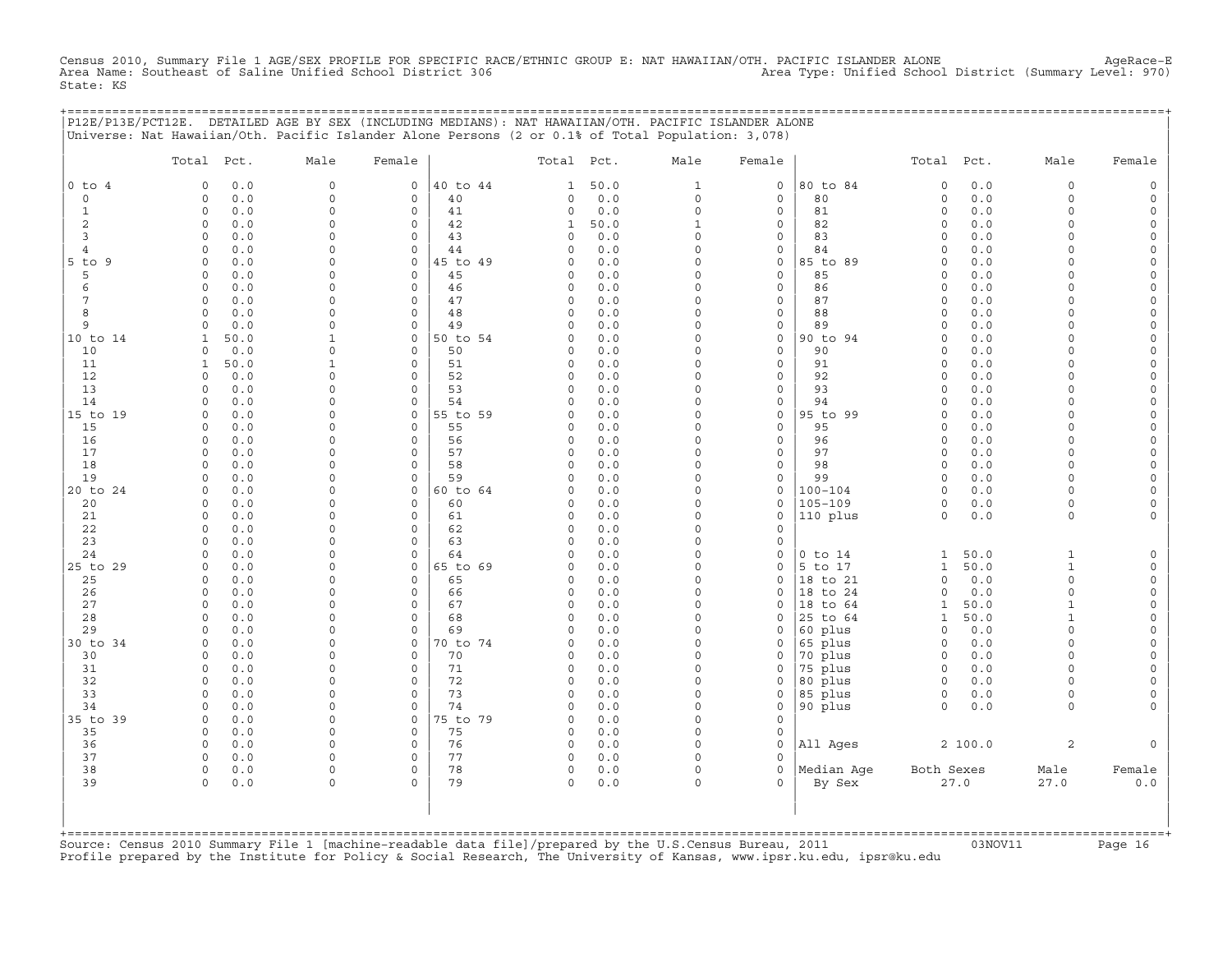Census 2010, Summary File 1 AGE/SEX PROFILE FOR SPECIFIC RACE/ETHNIC GROUP F: SOME OTHER RACE ALONE AgeRace−F<br>Area Name: Southeast of Saline Unified School District 306 Area Type: Unified School District (Summary Level: 9 Area Name: Southeast of Saline Unified School District 306 State: KS

|                |                |      | P12F/P13F/PCT12F. DETAILED AGE BY SEX (INCLUDING MEDIANS): SOME OTHER RACE ALONE |              |          |              |     |              |              |                |              |          |                |        |
|----------------|----------------|------|----------------------------------------------------------------------------------|--------------|----------|--------------|-----|--------------|--------------|----------------|--------------|----------|----------------|--------|
|                |                |      | Universe: Some Other Race Alone Persons (19 or 0.6% of Total Population: 3,078)  |              |          |              |     |              |              |                |              |          |                |        |
|                |                |      |                                                                                  |              |          |              |     |              |              |                |              |          |                |        |
|                | Total Pct.     |      | Male                                                                             | Female       |          | Total Pct.   |     | Male         | Female       |                | Total Pct.   |          | Male           | Female |
|                |                |      |                                                                                  |              |          |              |     |              |              |                |              |          |                |        |
| $0$ to $4$     |                | 5.3  | $\mathbf{1}$                                                                     | $\mathbf{0}$ | 40 to 44 | $\mathbf{1}$ | 5.3 | $\mathbf{1}$ | 0            | 80 to 84       | $\Omega$     | 0.0      | $\Omega$       |        |
| $\circ$        | $\Omega$       | 0.0  | $\Omega$                                                                         | $\mathbf 0$  | 40       | $\mathbf{1}$ | 5.3 | $\mathbf{1}$ | $\mathbf{0}$ | 80             | $\circ$      | 0.0      | $\cap$         |        |
| 1              | $\mathbf{1}$   | 5.3  | $\mathbf{1}$                                                                     | $\Omega$     | 41       | $\Omega$     | 0.0 | $\Omega$     | $\mathbf{0}$ | 81             | $\Omega$     | 0.0      |                |        |
| 2              | $\Omega$       | 0.0  | $\cap$                                                                           | $\Omega$     | 42       | $\Omega$     | 0.0 | $\Omega$     | $\mathbf{0}$ | 82             | $\Omega$     | 0.0      |                |        |
| 3              | $\Omega$       | 0.0  | $\Omega$                                                                         | $\Omega$     | 43       | $\Omega$     | 0.0 | $\Omega$     | $\mathbf{0}$ | 83             | $\Omega$     | 0.0      |                |        |
| $\overline{4}$ | $\Omega$       | 0.0  | $\Omega$                                                                         | $\Omega$     | 44       | $\cap$       | 0.0 | $\Omega$     | $\Omega$     | 84             | $\Omega$     | $0.0$    |                |        |
| $5$ to $9$     | $\Omega$       | 0.0  | $\Omega$                                                                         | $\mathbf 0$  | 45 to 49 | $\mathbf{1}$ | 5.3 | $\mathbf{1}$ | $\circ$      | 85 to 89       | $\Omega$     | 0.0      |                |        |
| 5              | $\Omega$       | 0.0  | $\Omega$                                                                         | $\Omega$     | 45       | $\Omega$     | 0.0 | $\Omega$     | $\circ$      | 85             | $\Omega$     | 0.0      | $\cap$         |        |
| 6              | $\Omega$       | 0.0  | $\Omega$                                                                         | $\Omega$     | 46       | $\mathbf{1}$ | 5.3 | $\mathbf{1}$ | $\circ$      | 86             | $\Omega$     | 0.0      | $\cap$         |        |
| 7              | $\Omega$       | 0.0  | $\Omega$                                                                         | $\Omega$     | 47       | $\Omega$     | 0.0 | $\Omega$     | $\circ$      | 87             | $\Omega$     | 0.0      |                |        |
|                | $\Omega$       |      | $\Omega$                                                                         | $\Omega$     | 48       | $\Omega$     | 0.0 | $\Omega$     |              | 88             | $\Omega$     | 0.0      |                |        |
| 8              |                | 0.0  |                                                                                  |              |          |              |     |              | $\mathbf{0}$ |                |              |          |                |        |
| 9              |                | 0.0  | $\Omega$                                                                         | $\Omega$     | 49       |              | 0.0 | $\Omega$     | $\mathbf{0}$ | 89             | $\Omega$     | 0.0      |                |        |
| 10 to 14       | $\overline{4}$ | 21.1 |                                                                                  | $\mathbf{1}$ | 50 to 54 | O            | 0.0 | $\Omega$     | $\mathbf{0}$ | 90 to 94       | $\Omega$     | 0.0      |                |        |
| 10             |                | 5.3  |                                                                                  | $\mathbf{0}$ | 50       | O            | 0.0 | $\Omega$     | $\mathbf{0}$ | 90             | $\Omega$     | 0.0      |                |        |
| 11             | $\Omega$       | 0.0  | $\Omega$                                                                         | $\mathbf 0$  | 51       | $\Omega$     | 0.0 | $\Omega$     | $\mathbf{0}$ | 91             | $\Omega$     | 0.0      |                |        |
| 12             | $\Omega$       | 0.0  | $\Omega$                                                                         | 0            | 52       | $\Omega$     | 0.0 | $\Omega$     | $\mathbf{0}$ | 92             | $\Omega$     | 0.0      |                |        |
| 13             | 1              | 5.3  | $\mathbf{1}$                                                                     | $\Omega$     | 53       | $\Omega$     | 0.0 | $\Omega$     | $\circ$      | 93             | $\Omega$     | 0.0      |                |        |
| 14             |                | 10.5 | $\mathbf{1}$                                                                     | $\mathbf{1}$ | 54       | $\cap$       | 0.0 | $\Omega$     | $\mathbf{0}$ | 94             | $\Omega$     | 0.0      |                |        |
| 15 to 19       | 3              | 15.8 |                                                                                  | $\mathbf{1}$ | 55 to 59 |              | 5.3 | $\mathbf{1}$ | $\circ$      | 95 to 99       | $\Omega$     | 0.0      |                |        |
| 15             |                | 5.3  |                                                                                  | $\mathbf{0}$ | 55       | $\Omega$     | 0.0 | $\Omega$     | $\mathbf{0}$ | 95             | $\Omega$     | 0.0      |                |        |
| 16             | $\mathbf{1}$   | 5.3  | $\Omega$                                                                         | $\mathbf{1}$ | 56       | $\mathbf{1}$ | 5.3 | $\mathbf{1}$ | $\mathbf{0}$ | 96             | $\Omega$     | 0.0      | $\Omega$       |        |
| 17             |                | 5.3  |                                                                                  | $\mathbf 0$  | 57       | $\Omega$     | 0.0 | $\Omega$     | $\mathbf{0}$ | 97             | $\mathbf 0$  | 0.0      | $\Omega$       |        |
| 18             | $\Omega$       | 0.0  | $\Omega$                                                                         | $\mathbf 0$  | 58       | $\Omega$     | 0.0 | $\Omega$     | $\mathbf{0}$ | 98             | $\Omega$     | 0.0      | $\Omega$       |        |
| 19             | $\Omega$       | 0.0  | $\Omega$                                                                         | $\Omega$     | 59       | $\Omega$     | 0.0 | $\Omega$     | $\mathbf{0}$ | 99             | $\circ$      | 0.0      | $\Omega$       |        |
| 20 to 24       | 2              | 10.5 |                                                                                  | $\mathbf{1}$ | 60 to 64 | $\cap$       | 0.0 | $\Omega$     | $\mathbf{0}$ | $100 - 104$    | $\Omega$     | 0.0      | $\cap$         |        |
| 20             |                | 5.3  |                                                                                  | 0            | 60       | $\Omega$     | 0.0 | $\Omega$     | $\mathbf{0}$ | $105 - 109$    | $\circ$      | 0.0      | $\Omega$       |        |
|                |                |      |                                                                                  |              |          |              |     |              |              |                |              |          |                |        |
| 21             | $\Omega$       | 0.0  | $\Omega$                                                                         | $\Omega$     | 61       | $\Omega$     | 0.0 | $\Omega$     | $\mathbf 0$  | 110 plus       | $\Omega$     | 0.0      | $\Omega$       |        |
| 22             |                | 5.3  | $\Omega$                                                                         | $\mathbf{1}$ | 62       | $\Omega$     | 0.0 | $\Omega$     | $\Omega$     |                |              |          |                |        |
| 23             | $\Omega$       | 0.0  | $\Omega$                                                                         | $\Omega$     | 63       | $\cap$       | 0.0 | $\cap$       | $\Omega$     |                |              |          |                |        |
| 24             | $\Omega$       | 0.0  | $\Omega$                                                                         | $\Omega$     | 64       | $\Omega$     | 0.0 | $\Omega$     | $\mathbf 0$  | $0$ to $14$    | 5            | 26.3     | $\overline{4}$ |        |
| 25 to 29       | $\Omega$       | 0.0  | $\Omega$                                                                         | $\Omega$     | 65 to 69 |              | 0.0 | $\Omega$     | $\Omega$     | 5 to 17        | 7            | 36.8     | 5              |        |
| 25             | $\Omega$       | 0.0  | $\Omega$                                                                         | $\mathbf 0$  | 65       | $\Omega$     | 0.0 | $\Omega$     | $\mathbf 0$  | 18 to 21       | $\mathbf{1}$ | 5.3      | $\mathbf{1}$   |        |
| 26             | $\Omega$       | 0.0  | $\Omega$                                                                         | $\mathbf 0$  | 66       | $\Omega$     | 0.0 | $\Omega$     | $\Omega$     | 18 to 24       | 2            | 10.5     |                |        |
| 27             | $\Omega$       | 0.0  |                                                                                  | $\Omega$     | 67       | $\Omega$     | 0.0 | $\Omega$     | $\mathbf 0$  | 18 to 64       | 11           | 57.9     |                |        |
| 28             | $\Omega$       | 0.0  | $\Omega$                                                                         | $\Omega$     | 68       | $\Omega$     | 0.0 | $\Omega$     | $\Omega$     | 25 to 64       | 9            | 47.4     | 5              |        |
| 29             | $\Omega$       | 0.0  | $\Omega$                                                                         | $\Omega$     | 69       | $\Omega$     | 0.0 | $\Omega$     | $\mathbf 0$  | 60 plus        | $\circ$      | 0.0      | $\Omega$       |        |
| 30 to 34       |                | 5.3  | $\Omega$                                                                         | $\mathbf{1}$ | 70 to 74 | $\Omega$     | 0.0 | $\Omega$     | 0            | 65 plus        | $\Omega$     | 0.0      | $\cap$         |        |
| 30             | $\Omega$       | 0.0  | $\Omega$                                                                         | $\mathbf{0}$ | 70       | $\Omega$     | 0.0 | $\Omega$     | $\mathbf{0}$ | 70 plus        | $\Omega$     | 0.0      | $\Omega$       |        |
| 31             | $\mathbf{1}$   | 5.3  | $\Omega$                                                                         | $\mathbf{1}$ | 71       | $\Omega$     | 0.0 | $\Omega$     | 0            | 75 plus        | $\Omega$     | 0.0      |                |        |
| 32             | $\Omega$       | 0.0  | $\Omega$                                                                         | $\mathbf{0}$ | 72       | $\Omega$     | 0.0 | $\Omega$     | 0            | 80 plus        | $\circ$      | 0.0      |                |        |
| 33             |                | 0.0  | $\Omega$                                                                         | $\mathbf 0$  | 73       | O            | 0.0 | $\Omega$     | 0            | 85 plus        | $\mathbf 0$  | 0.0      | $\Omega$       |        |
| 34             |                |      | $\cap$                                                                           | $\mathbf 0$  | 74       |              | 0.0 | $\Omega$     | $\mathbf 0$  | 90 plus        | $\circ$      | 0.0      | $\Omega$       |        |
|                |                | 0.0  |                                                                                  |              |          |              |     |              |              |                |              |          |                |        |
| 35 to 39       |                | 26.3 |                                                                                  | 3            | 75 to 79 |              | 0.0 |              | $\Omega$     |                |              |          |                |        |
| 35             |                | 10.5 |                                                                                  | $\mathbf{1}$ | 75       | $\Omega$     | 0.0 | $\Omega$     | 0            |                |              |          |                |        |
| 36             | $\Omega$       | 0.0  | $\Omega$                                                                         | $\Omega$     | 76       | $\Omega$     | 0.0 | $\Omega$     |              | $0$   All Ages |              | 19 100.0 | 12             | 7      |

| | +===================================================================================================================================================+ Source: Census 2010 Summary File 1 [machine-readable data file]/prepared by the U.S.Census Bureau, 2011 Page 17<br>Profile prepared by the Institute for Policy & Social Research, The University of Kansas, www

| 37 1 5.3 0 1 | 77 0 0.0 0 0 | | | 38 1 5.3 1 0 | 78 0 0.0 0 0 |Median Age Both Sexes Male Female | | 39 1 5.3 0 1 | 79 0 0.0 0 0 | By Sex 22.5 19.0 31.5 | | | | | | | | |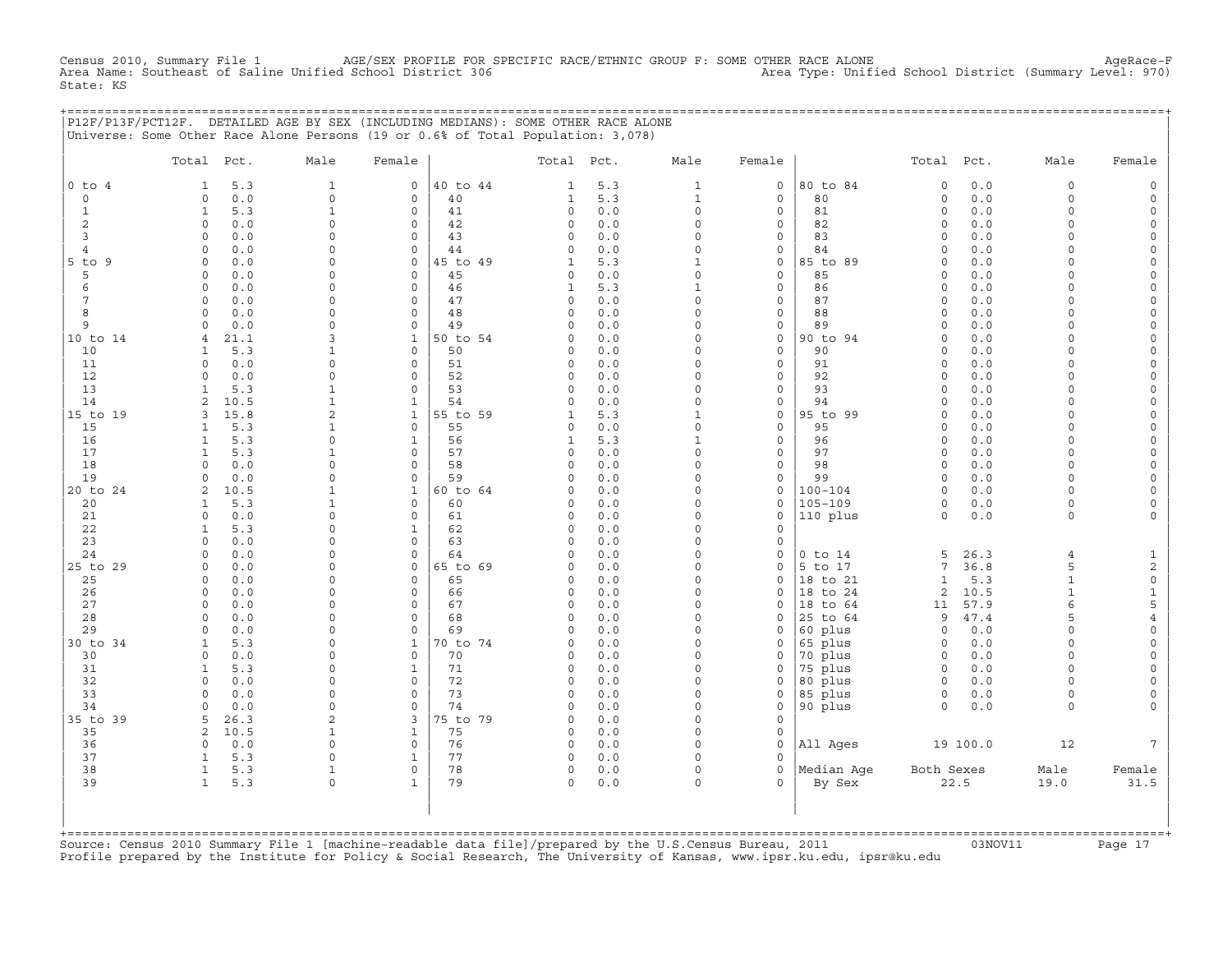CHE 1 AGE/SEX PROFILE FOR SPECIFIC RACE/ETHNIC GROUP G: TWO OR MORE RACES Achool District (Summary Level: 970<br>(970) Area Type: Unified School District (Summary Level: 970 Census 2010, Summary File 1 AGE/SEX PROFILE FOR<br>Area Name: Southeast of Saline Unified School District 306 State: KS

+===================================================================================================================================================+

|                | P12G/P13G/PCT12G. DETAILED AGE BY SEX (INCLUDING MEDIANS): TWO OR MORE RACES<br>Universe: Two or More Races Persons (37 or 1.2% of Total Population: 3,078) |                             |                              |                |                              |            |                          |                              |                        |                      |              |                            |                                 |
|----------------|-------------------------------------------------------------------------------------------------------------------------------------------------------------|-----------------------------|------------------------------|----------------|------------------------------|------------|--------------------------|------------------------------|------------------------|----------------------|--------------|----------------------------|---------------------------------|
|                | Total Pct.                                                                                                                                                  | Male                        | Female                       |                | Total                        | Pct.       | Male                     | Female                       |                        | Total Pct.           |              | Male                       | Female                          |
| $0$ to $4$     | 21.6<br>8                                                                                                                                                   | $\overline{4}$              | $\overline{4}$               | 40 to 44       | 2                            | 5.4        | $\mathbf{1}$             | $\mathbf{1}$                 | 80 to 84               | $\mathsf O$          | 0.0          | $\mathbf 0$                | $\mathbf 0$                     |
| $\circ$        | 5.4<br>2                                                                                                                                                    | $\overline{c}$              | 0                            | 40             | 0                            | 0.0        | 0                        | $\circ$                      | 80                     | $\circ$              | 0.0          | $\mathbf 0$                | $\circ$                         |
| $\mathbf{1}$   | 2<br>5.4                                                                                                                                                    | $\mathbf{1}$<br>$\Omega$    | $\mathbf{1}$<br>$\mathbf 0$  | 41             | $\circ$                      | 0.0        | 0                        | $\mathsf{O}\xspace$          | 81                     | 0<br>$\Omega$        | 0.0          | $\mathbf 0$<br>$\Omega$    | $\circ$<br>$\Omega$             |
| 2<br>3         | $\mathbf 0$<br>0.0<br>$\Omega$<br>0.0                                                                                                                       | $\Omega$                    | $\Omega$                     | 42<br>43       | $\overline{c}$<br>$\circ$    | 5.4<br>0.0 | $\mathbf{1}$<br>$\circ$  | $\mathbf 1$<br>$\mathbf{0}$  | 82<br>83               | $\Omega$             | 0.0<br>0.0   | $\Omega$                   | $\Omega$                        |
| $\overline{4}$ | 10.8<br>$\overline{4}$                                                                                                                                      | 1                           | 3                            | 44             | $\circ$                      | 0.0        | $\circ$                  | $\mathbf{0}$                 | 84                     | $\circ$              | 0.0          | $\Omega$                   | $\Omega$                        |
| $5$ to $9$     | 16.2<br>6                                                                                                                                                   | $\overline{4}$              | 2                            | 45 to 49       | $\Omega$                     | 0.0        | $\circ$                  | $\mathbf 0$                  | 85 to 89               | $\Omega$             | 0.0          | $\Omega$                   | $\Omega$                        |
| 5              | 5.4<br>2                                                                                                                                                    | $\mathbf{1}$                | $\mathbf{1}$                 | 45             | $\mathbf 0$                  | 0.0        | $\circ$                  | $\circ$                      | 85                     | $\Omega$             | 0.0          | $\Omega$                   | $\Omega$                        |
| 6              | 2<br>5.4                                                                                                                                                    | $\overline{\mathbf{c}}$     | $\mathbf 0$                  | 46             | 0                            | 0.0        | $\Omega$                 | $\circ$                      | 86                     | $\mathbf 0$          | 0.0          | $\Omega$                   | $\Omega$                        |
| 7<br>8         | $\Omega$<br>0.0<br>2.7<br>$\mathbf{1}$                                                                                                                      | $\Omega$<br>$\mathbf{1}$    | $\mathbf 0$<br>$\mathbf 0$   | 47<br>48       | $\mathbf 0$<br>$\Omega$      | 0.0<br>0.0 | $\circ$<br>$\circ$       | $\mathbf{0}$<br>$\mathbf{0}$ | 87<br>88               | $\Omega$<br>$\Omega$ | 0.0<br>0.0   | $\Omega$<br>$\Omega$       | $\circ$<br>$\Omega$             |
| 9              | $\mathbf{1}$<br>2.7                                                                                                                                         | $\mathbf 0$                 | $\mathbf{1}$                 | 49             | $\circ$                      | 0.0        | $\mathbf 0$              | $\circ$                      | 89                     | $\circ$              | 0.0          | $\Omega$                   | $\Omega$                        |
| 10 to 14       | 16.2<br>6                                                                                                                                                   | 3                           | 3                            | 50 to 54       | 2                            | $5.4$      | $\mathbf 1$              | $\mathbf{1}$                 | 90 to 94               | $\mathbf 0$          | 0.0          | $\Omega$                   | $\Omega$                        |
| 10             | 5.4<br>2                                                                                                                                                    | $\mathbf{1}$                | $\mathbf{1}$                 | 50             | 0                            | 0.0        | $\circ$                  | $\circ$                      | 90                     | $\Omega$             | 0.0          | $\cap$                     | $\Omega$                        |
| 11             | $\Omega$<br>0.0                                                                                                                                             | $\Omega$                    | $\mathbf 0$                  | 51             | $\circ$                      | 0.0        | $\circ$                  | $\circ$                      | 91                     | $\mathbf 0$          | 0.0          | $\Omega$                   | $\Omega$                        |
| 12<br>13       | 0.0<br>$\Omega$<br>2                                                                                                                                        | $\Omega$<br>$\mathbf{1}$    | $\Omega$<br>$\mathbf{1}$     | 52<br>53       | $\mathbf{1}$<br>$\mathbf{1}$ | 2.7<br>2.7 | $\mathbf{1}$<br>$\Omega$ | 0<br>$\mathbf 1$             | 92<br>93               | $\Omega$<br>$\Omega$ | 0.0<br>0.0   | $\Omega$<br>$\Omega$       | $\Omega$<br>$\Omega$            |
| 14             | 5.4<br>2<br>5.4                                                                                                                                             | $\mathbf{1}$                | $\mathbf{1}$                 | 54             | 0                            | 0.0        | 0                        | $\circ$                      | 94                     | $\Omega$             | 0.0          | $\Omega$                   | $\Omega$                        |
| 15 to 19       | 16.2<br>6                                                                                                                                                   | $\overline{4}$              | 2                            | 55 to 59       | $\Omega$                     | 0.0        | $\circ$                  | $\circ$                      | 95 to 99               | $\Omega$             | 0.0          | $\Omega$                   | $\circ$                         |
| 15             | 0.0<br>$\Omega$                                                                                                                                             | $\Omega$                    | $\Omega$                     | 55             | $\Omega$                     | 0.0        | $\Omega$                 | $\mathbf{0}$                 | 95                     | $\Omega$             | 0.0          | $\Omega$                   | $\Omega$                        |
| 16             | 2.7<br>1                                                                                                                                                    | 1                           | $\mathbf 0$                  | 56             | 0                            | 0.0        | $\Omega$                 | $\circ$                      | 96                     | $\Omega$             | 0.0          | $\Omega$                   | $\Omega$                        |
| 17             | 2<br>5.4                                                                                                                                                    | $\overline{\mathbf{c}}$     | $\Omega$                     | 57             | 0                            | 0.0        | $\circ$                  | $\circ$                      | 97                     | $\circ$              | 0.0          | $\Omega$                   | $\Omega$                        |
| 18<br>19       | 2<br>5.4<br>2.7<br>$\mathbf{1}$                                                                                                                             | $\mathbf{1}$<br>$\Omega$    | $\mathbf{1}$<br>$\mathbf{1}$ | 58<br>59       | $\Omega$<br>$\Omega$         | 0.0<br>0.0 | $\Omega$<br>$\Omega$     | $\circ$<br>$\mathbf{0}$      | 98<br>99               | $\Omega$<br>$\Omega$ | 0.0<br>0.0   | $\mathbf 0$<br>$\Omega$    | $\Omega$<br>$\Omega$            |
| 20 to 24       | 2<br>5.4                                                                                                                                                    | $\mathbf{1}$                | $\mathbf{1}$                 | 60 to 64       | $\Omega$                     | 0.0        | $\Omega$                 | 0                            | $100 - 104$            | $\Omega$             | 0.0          | $\Omega$                   | $\Omega$                        |
| 20             | $\Omega$<br>0.0                                                                                                                                             | $\Omega$                    | $\mathbf 0$                  | 60             | $\Omega$                     | 0.0        | $\Omega$                 | $\circ$                      | $105 - 109$            | $\circ$              | 0.0          | $\Omega$                   | $\Omega$                        |
| 21             | 2<br>5.4                                                                                                                                                    | $\mathbf{1}$                | $\mathbf{1}$                 | 61             | $\Omega$                     | 0.0        | $\circ$                  | $\circ$                      | 110 plus               | $\circ$              | 0.0          | $\Omega$                   | $\Omega$                        |
| 22             | $\mathbf 0$<br>0.0                                                                                                                                          | $\Omega$                    | $\mathbf 0$                  | 62             | 0                            | 0.0        | $\circ$                  | $\mathbf 0$                  |                        |                      |              |                            |                                 |
| 23<br>24       | 0.0<br>$\Omega$<br>$\Omega$                                                                                                                                 | $\Omega$<br>$\Omega$        | 0<br>$\Omega$                | 63<br>64       | 0<br>$\Omega$                | 0.0<br>0.0 | $\Omega$<br>$\Omega$     | 0                            |                        |                      |              | 11                         |                                 |
| 25 to 29       | 0.0<br>2<br>5.4                                                                                                                                             | $\mathbf{1}$                | $\mathbf{1}$                 | 65 to 69       | $\circ$                      | 0.0        | $\circ$                  | 0<br>$\mathsf{O}\xspace$     | $0$ to $14$<br>5 to 17 | 20<br>15             | 54.1<br>40.5 | 10                         | 9<br>5                          |
| 25             | 2.7<br>1                                                                                                                                                    | $\mathbf{1}$                | $\mathbf 0$                  | 65             | $\Omega$                     | 0.0        | $\Omega$                 | $\mathbf 0$                  | 18 to 21               | 5                    | 13.5         | $\sqrt{2}$                 | $\mathsf 3$                     |
| 26             | $\Omega$<br>0.0                                                                                                                                             | $\Omega$                    | $\Omega$                     | 66             | $\Omega$                     | 0.0        | $\Omega$                 | $\Omega$                     | 18 to 24               | 5                    | 13.5         | $\mathbf{2}$               | $\ensuremath{\mathsf{3}}$       |
| 27             | $\Omega$<br>0.0                                                                                                                                             | $\Omega$                    | $\Omega$                     | 67             | $\circ$                      | 0.0        | $\Omega$                 | 0                            | 18 to 64               | 14                   | 37.8         | $7\phantom{.0}$            | $\overline{7}$                  |
| 28             | $\Omega$<br>0.0                                                                                                                                             | $\mathbf 0$                 | $\mathbf 0$                  | 68             | $\mathbf 0$                  | 0.0        | $\circ$                  | 0                            | 25 to 64               | 9                    | 24.3         | 5                          | $\overline{4}$                  |
| 29<br>30 to 34 | 2.7<br>$\mathbf{1}$<br>2<br>5.4                                                                                                                             | $\Omega$<br>$\mathbf{1}$    | $\mathbf{1}$<br>$\mathbf{1}$ | 69<br>70 to 74 | $\Omega$<br>0                | 0.0<br>0.0 | $\circ$<br>$\circ$       | $\mathbf 0$<br>0             | 60 plus<br>65 plus     | $\circ$<br>$\circ$   | 0.0<br>0.0   | $\mathbf 0$<br>$\mathbf 0$ | $\mathsf{O}\xspace$<br>$\Omega$ |
| 30             | $\Omega$<br>0.0                                                                                                                                             | $\Omega$                    | $\Omega$                     | 70             | $\circ$                      | 0.0        | $\Omega$                 | $\mathbf 0$                  | 70 plus                | $\circ$              | 0.0          | $\Omega$                   | $\Omega$                        |
| 31             | 2.7<br>1                                                                                                                                                    | 1                           | $\circ$                      | 71             | $\Omega$                     | 0.0        | $\circ$                  | $\mathbf 0$                  | 75 plus                | $\circ$              | 0.0          | $\Omega$                   | $\Omega$                        |
| 32             | $\mathbf{0}$<br>0.0                                                                                                                                         | $\Omega$                    | $\mathbf 0$                  | 72             | $\Omega$                     | 0.0        | $\circ$                  | $\mathbf 0$                  | 80 plus                | $\circ$              | 0.0          | $\Omega$                   | $\Omega$                        |
| 33             | $\Omega$<br>0.0                                                                                                                                             | $\Omega$                    | $\mathbf 0$                  | 73             | $\circ$                      | 0.0        | $\Omega$                 | 0                            | 85 plus                | $\circ$              | $0.0$        | $\Omega$                   | $\Omega$                        |
| 34             | 2.7<br>1                                                                                                                                                    | $\mathbf 0$                 | $\mathbf{1}$                 | 74             | 0                            | 0.0        | 0                        | 0                            | 90 plus                | $\Omega$             | 0.0          | $\Omega$                   |                                 |
| 35 to 39<br>35 | $\mathbf{1}$<br>2.7<br>$\mathbf 0$<br>0.0                                                                                                                   | $\mathbf{1}$<br>$\mathbf 0$ | $\mathbf 0$<br>$\mathbf 0$   | 75 to 79<br>75 | $\Omega$<br>$\mathbf 0$      | 0.0<br>0.0 | $\Omega$<br>$\circ$      | $\circ$<br>$\mathbf 0$       |                        |                      |              |                            |                                 |
| 36             | $\mathbf 0$<br>0.0                                                                                                                                          | $\Omega$                    | 0                            | 76             | $\circ$                      | 0.0        | $\Omega$                 | $\circ$                      | All Ages               |                      | 37 100.0     | 21                         | 16                              |
| 37             | $\Omega$<br>0.0                                                                                                                                             | $\Omega$                    | $\mathbf 0$                  | 77             | $\circ$                      | 0.0        | $\Omega$                 | $\Omega$                     |                        |                      |              |                            |                                 |
| 38             | $\mathbf 0$<br>0.0                                                                                                                                          | $\mathbf 0$                 | $\mathbf 0$                  | 78             | $\mathbf 0$                  | 0.0        | $\circ$                  | $\circ$                      | Median Aqe             | Both Sexes           |              | Male                       | Female                          |
| 39             | 2.7<br>$\mathbf{1}$                                                                                                                                         | 1                           | $\Omega$                     | 79             | $\mathbf 0$                  | 0.0        | $\circ$                  | $\cap$                       | By Sex                 |                      | 14.3         | 14.5                       | 14.0                            |
|                |                                                                                                                                                             |                             |                              |                |                              |            |                          |                              |                        |                      |              |                            |                                 |
|                |                                                                                                                                                             |                             |                              |                |                              |            |                          |                              |                        |                      |              |                            |                                 |
|                |                                                                                                                                                             |                             |                              |                |                              |            |                          |                              |                        |                      |              |                            |                                 |

Source: Census 2010 Summary File 1 [machine-readable data file]/prepared by the U.S.Census Bureau, 2011 Page 18<br>Profile prepared by the Institute for Policy & Social Research, The University of Kansas, www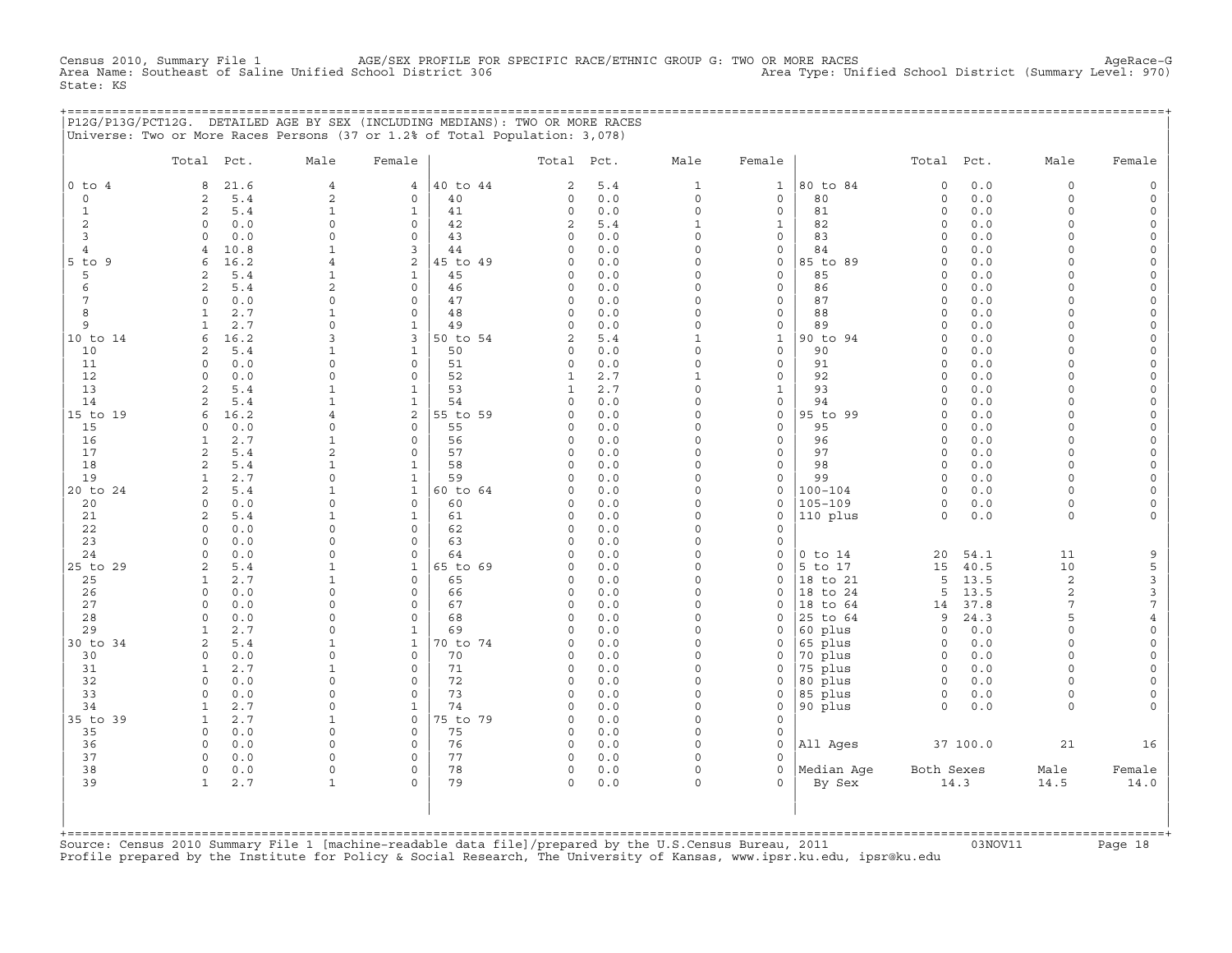Census 2010, Summary File 1 AGE/SEX PROFILE FOR SPECIFIC RACE/ETHNIC GROUP H: HISPANIC OR LATINO OF ANY RACE AgeRace−H Area Name: Southeast of Saline Unified School District 306 Area Type: Unified School District (Summary Level: 970) State: KS

+===================================================================================================================================================+

|                     | Universe: Hispanic or Latino of Any Race Persons (86 or 2.8% of Total Population: 3,078) |                                |                        |                |                     |            |                                     |                                     |                |                        |            |                      |                                     |
|---------------------|------------------------------------------------------------------------------------------|--------------------------------|------------------------|----------------|---------------------|------------|-------------------------------------|-------------------------------------|----------------|------------------------|------------|----------------------|-------------------------------------|
|                     | Total Pct.                                                                               | Male                           | Female                 |                | Total Pct.          |            | Male                                | Female                              |                | Total Pct.             |            | Male                 | Female                              |
| $0$ to $4$          | 10.5<br>9                                                                                | 6                              | 3                      | 40 to 44       | 5                   | $5.8$      | 3                                   | $\overline{c}$                      | 80 to 84       | $\circ$                | 0.0        | 0                    | $\mathsf{O}\xspace$                 |
| $\circ$             | $\mathbf{1}$<br>1.2                                                                      | $\circ$                        | $\mathbf{1}$           | 40             | 3                   | 3.5        | $\overline{c}$                      | $\mathbf{1}$                        | 80             | $\circ$                | 0.0        | $\circ$              | $\mathsf{O}\xspace$                 |
| $\mathbf{1}$        | $\overline{a}$<br>2.3                                                                    | $\mathbf{1}$                   | $\mathbf{1}$           | 41             | $\mathbf{1}$        | 1.2        | $\mathsf{O}\xspace$                 | $\mathbf{1}$                        | 81             | $\circ$                | 0.0        | 0                    | $\mathsf{O}$                        |
| $\mathbf{2}$        | 3<br>3.5                                                                                 | $\overline{2}$                 | $\mathbf{1}$           | 42             | 0                   | $0.0$      | $\mathsf{O}\xspace$                 | $\mathsf{O}\xspace$                 | 82             | $\circ$                | 0.0        | $\mathbf 0$          | $\mathsf O$                         |
| 3                   | $\Omega$<br>0.0                                                                          | $\Omega$                       | $\Omega$               | 43             | $\mathbf 1$         | 1.2        | $\mathbf{1}$                        | $\circ$                             | 83             | $\mathbf 0$            | 0.0        | $\Omega$             | $\mathsf O$                         |
| $\overline{4}$<br>9 | 3<br>3.5<br>6                                                                            | 3                              | $\mathsf{O}\xspace$    | 44<br>45 to 49 | 0                   | 0.0        | $\mathsf{O}\xspace$<br>$\mathbf{1}$ | $\mathsf{O}\xspace$                 | 84             | $\circ$                | 0.0        | $\Omega$<br>$\Omega$ | $\mathsf{O}\xspace$                 |
| $5$ to<br>5         | 7.0<br>1.2<br>1                                                                          | 4<br>$\Omega$                  | 2<br>$\mathbf{1}$      | 45             | 2<br>1              | 2.3<br>1.2 | $\circ$                             | $\mathbf{1}$<br>$\mathbf{1}$        | 85 to 89<br>85 | $\circ$<br>$\mathbf 0$ | 0.0<br>0.0 | $\Omega$             | $\mathsf{O}\xspace$<br>$\mathsf{O}$ |
| 6                   | 1.2<br>$\mathbf{1}$                                                                      | $\mathbf 0$                    | $\mathbf{1}$           | 46             | $\mathbf{1}$        | 1.2        | $\mathbf{1}$                        | $\mathsf{O}\xspace$                 | 86             | $\circ$                | 0.0        | $\Omega$             | $\mathsf{O}\xspace$                 |
| 7                   | $\mathbf{1}$<br>1.2                                                                      | $\mathbf{1}$                   | $\mathbf 0$            | 47             | 0                   | 0.0        | $\Omega$                            | 0                                   | 87             | $\circ$                | 0.0        | $\Omega$             | 0                                   |
| 8                   | $\mathbf{1}$<br>1.2                                                                      | $\mathbf{1}$                   | $\mathbf 0$            | 48             | $\Omega$            | 0.0        | $\Omega$                            | $\mathsf{O}\xspace$                 | 88             | $\circ$                | 0.0        | $\Omega$             | $\mathbb O$                         |
| 9                   | 2<br>2.3                                                                                 | 2                              | $\circ$                | 49             | $\Omega$            | 0.0        | $\Omega$                            | $\mathsf{O}\xspace$                 | 89             | $\circ$                | 0.0        | $\Omega$             | $\mathsf{O}\xspace$                 |
| 10 to 14            | 21<br>24.4                                                                               | 12                             | 9                      | 50 to 54       | 5                   | $5.8$      | 3                                   | $\overline{c}$                      | 90 to 94       | $\circ$                | 0.0        | $\Omega$             | $\mathsf{O}\xspace$                 |
| 10                  | 5<br>5.8                                                                                 | $\overline{4}$                 | $\mathbf{1}$           | 50             | $\mathbf{1}$        | 1.2        | $\circ$                             | $\mathbf{1}$                        | 90             | $\circ$                | 0.0        | $\Omega$             | $\mathsf O$                         |
| 11                  | 3<br>3.5                                                                                 | 2                              | $\mathbf{1}$           | 51             | $\mathbf{1}$        | 1.2        | $\mathbf{1}$                        | $\mathsf{O}\xspace$                 | 91             | $\circ$                | 0.0        | $\Omega$             | 0                                   |
| 12                  | 5<br>5.8                                                                                 | $\mathbf{1}$                   | $\overline{4}$         | 52             | $\mathbf{1}$        | 1.2        | $\mathbf{1}$                        | $\mathsf{O}\xspace$                 | 92             | $\circ$                | 0.0        | $\mathbf 0$          | $\mathsf{O}\xspace$                 |
| 13                  | 3<br>3.5                                                                                 | 2                              | $\mathbf{1}$           | 53             | 0                   | 0.0        | $\circ$                             | 0                                   | 93             | $\circ$                | 0.0        | $\Omega$             | 0                                   |
| 14                  | 5<br>5.8                                                                                 | 3                              | $\overline{c}$         | 54             | $\overline{c}$      | 2.3        | $\mathbf 1$                         | $\mathbf{1}$                        | 94             | $\circ$                | 0.0        | $\Omega$             | $\mathsf{O}\xspace$                 |
| 15 to 19            | 9<br>10.5                                                                                | 6                              | 3                      | 55 to 59       | $\overline{4}$      | 4.7        | 3                                   | $\mathbf{1}$                        | 95 to 99       | $\circ$                | 0.0        | $\Omega$             | $\mathsf{O}\xspace$                 |
| 15                  | 3<br>3.5                                                                                 | 3                              | $\mathbf 0$            | 55             | 0                   | 0.0        | $\circ$                             | 0                                   | 95             | $\circ$                | 0.0        | $\Omega$             | 0                                   |
| 16                  | $\overline{a}$<br>2.3                                                                    | $\mathbf{1}$                   | $\mathbf{1}$           | 56             | $\mathbf 1$         | 1.2        | $\mathbf{1}$                        | $\mathsf{O}\xspace$                 | 96             | $\circ$                | 0.0        | $\Omega$             | $\mathsf{O}\xspace$                 |
| 17                  | 2<br>2.3                                                                                 | $\mathbf{1}$                   | $\mathbf{1}$           | 57             | 2                   | 2.3        | $\sqrt{2}$                          | 0                                   | 97             | $\mathbf 0$            | 0.0        | $\Omega$             | 0                                   |
| 18                  | $\overline{a}$<br>2.3                                                                    | $\mathbf{1}$                   | $\mathbf{1}$           | 58             | $\mathbf{1}$        | 1.2        | $\mathsf{O}\xspace$                 | $\mathbf{1}$                        | 98             | $\circ$                | 0.0        | $\mathbf 0$          | $\mathsf{O}\xspace$                 |
| 19                  | 0.0<br>$\Omega$                                                                          | $\Omega$                       | $\mathbf 0$            | 59             | $\Omega$            | 0.0        | $\Omega$                            | $\mathsf{O}\xspace$                 | 99             | $\circ$                | 0.0        | $\Omega$             | $\mathsf{O}\xspace$                 |
| 20 to 24            | 3.5<br>3                                                                                 | $\overline{2}$<br>$\mathbf{1}$ | $\mathbf{1}$           | 60 to 64       | 3<br>$\overline{2}$ | 3.5        | $\sqrt{2}$                          | $\mathbf{1}$                        | $100 - 104$    | $\circ$<br>$\Omega$    | 0.0        | $\Omega$<br>$\Omega$ | $\mathsf O$                         |
| 20                  | 1.2<br>$\mathbf{1}$<br>$\circ$                                                           | $\Omega$                       | $\mathbf 0$<br>$\circ$ | 60             | 0                   | 2.3        | $\mathbf 1$<br>$\circ$              | $\mathbf{1}$<br>$\mathsf{O}\xspace$ | $105 - 109$    | $\circ$                | 0.0        | $\circ$              | $\mathsf{O}\xspace$                 |
| 21<br>22            | 0.0<br>$\mathbf{1}$<br>1.2                                                               | $\Omega$                       | $\mathbf 1$            | 61<br>62       | $\mathbf{1}$        | 0.0<br>1.2 | $\mathbf{1}$                        | $\mathsf{O}\xspace$                 | 110 plus       |                        | 0.0        |                      | 0                                   |
| 23                  | $\mathbf{1}$<br>1.2                                                                      | 1                              | $\mathbf 0$            | 63             | 0                   | 0.0        | $\Omega$                            | 0                                   |                |                        |            |                      |                                     |
| 24                  | 0.0<br>$\Omega$                                                                          | $\Omega$                       | $\circ$                | 64             | $\Omega$            | 0.0        | $\Omega$                            | $\mathbf 0$                         | $0$ to $14$    | 36                     | 41.9       | 22                   | 14                                  |
| 25 to 29            | 3.5<br>3                                                                                 | $\overline{2}$                 | $\mathbf{1}$           | 65 to 69       | $\overline{2}$      | 2.3        | $\mathbf{1}$                        | $\mathbf{1}$                        | 5 to 17        | 34                     | 39.5       | 21                   | 13                                  |
| 25                  | 1.2<br>1                                                                                 | 1                              | 0                      | 65             | 0                   | 0.0        | $\Omega$                            | 0                                   | 18 to 21       | 3                      | 3.5        | $\mathbf{2}$         | $\mathbf 1$                         |
| 26                  | $\Omega$<br>0.0                                                                          | $\Omega$                       | $\Omega$               | 66             | 1                   | 1.2        | $\mathbf{1}$                        | $\Omega$                            | 18 to 24       | 5                      | 5.8        | 3                    | $\sqrt{2}$                          |
| 27                  | $\circ$<br>0.0                                                                           | $\Omega$                       | $\circ$                | 67             | $\mathbf{1}$        | 1.2        | $\circ$                             | $\mathbf{1}$                        | 18<br>to 64    | 37                     | 43.0       | 20                   | 17                                  |
| 28                  | 1.2<br>$\mathbf{1}$                                                                      | $\mathbf{1}$                   | $\mathbf 0$            | 68             | 0                   | 0.0        | 0                                   | 0                                   | 25 to 64       | 32                     | 37.2       | 17                   | 15                                  |
| 29                  | 1.2<br>$\mathbf{1}$                                                                      | $\Omega$                       | $\mathbf{1}$           | 69             | $\Omega$            | 0.0        | $\Omega$                            | $\mathbf 0$                         | 60 plus        | 9                      | 10.5       | 6                    | $\mathbf{3}$                        |
| 30 to 34            | $\overline{a}$<br>2.3                                                                    | $\mathbf{1}$                   | $\mathbf{1}$           | 70 to 74       | 2                   | 2.3        | $\overline{c}$                      | 0                                   | 65 plus        | 6                      | 7.0        | $\overline{4}$       | $\sqrt{2}$                          |
| 30                  | 0.0<br>$\Omega$                                                                          | $\Omega$                       | $\mathbf 0$            | 70             | $\mathbf{1}$        | 1.2        | $\mathbf{1}$                        | 0                                   | 70 plus        | $\overline{4}$         | 4.7        | 3                    | $\mathbf 1$                         |
| 31                  | 0.0<br>0                                                                                 | $\Omega$                       | $\Omega$               | 71             | $\circ$             | 0.0        | $\Omega$                            | $\mathbf 0$                         | 75 plus        | 2                      | 2.3        | $\mathbf{1}$         | $1\,$                               |
| 32                  | $0.0$<br>$\circ$                                                                         | $\mathbf 0$                    | $\mathsf{O}\xspace$    | 72             | $\mathbf{1}$        | 1.2        | $\mathbf{1}$                        | 0                                   | 80 plus        | $\circ$                | 0.0        | 0                    | $\mathsf{O}$                        |
| 33                  | 1.2<br>$\mathbf{1}$                                                                      | $\mathbf{1}$                   | $\circ$                | 73             | 0                   | 0.0        | $\mathsf{O}\xspace$                 | 0                                   | 85 plus        | $\circ$                | 0.0        | $\circ$              | $\mathsf{O}$                        |
| 34                  | $\mathbf{1}$<br>1.2                                                                      | $\Omega$                       | $\mathbf{1}$           | 74             | $\Omega$            | 0.0        | $\circ$                             | $\mathsf{O}\xspace$                 | 90 plus        | $\circ$                | 0.0        | $\circ$              | $\mathsf O$                         |
| 35 to 39            | 9.3<br>8                                                                                 | $\overline{2}$                 | 6                      | 75 to 79       | 2                   | 2.3        | $\mathbf{1}$                        | $\mathbf{1}$                        |                |                        |            |                      |                                     |
| 35                  | 1.2<br>1                                                                                 | 0                              | 1                      | 75             | 1                   | 1.2        | 0                                   | $\mathbf{1}$                        |                |                        |            |                      |                                     |
| 36                  | $\mathbf{1}$<br>1.2                                                                      | $\Omega$                       | $\mathbf 1$            | 76             | $\mathbf{1}$        | 1.2        | $\mathbf{1}$                        | $\mathsf{O}\xspace$                 | All Ages       |                        | 86 100.0   | 51                   | 35                                  |
| 37                  | 2<br>2.3                                                                                 | $\Omega$                       | $\mathbf{2}$           | 77             | 0                   | 0.0        | $\circ$                             | $\Omega$                            |                |                        |            |                      |                                     |
| 38                  | 3<br>3.5                                                                                 | $\overline{2}$                 | $\mathbf{1}$           | 78             | 0                   | 0.0        | $\mathsf{O}\xspace$                 | $\mathbf 0$<br>$\Omega$             | Median Aqe     | Both Sexes             |            | Male                 | Female                              |
| 39                  | 1.2<br>$\mathbf{1}$                                                                      | $\Omega$                       | $\mathbf{1}$           | 79             | $\circ$             | 0.0        | $\circ$                             |                                     | By Sex         |                        | 18.0       | 16.5                 | 22.5                                |

+===================================================================================================================================================+Source: Census 2010 Summary File 1 [machine−readable data file]/prepared by the U.S.Census Bureau, 2011 03NOV11 Page 19 Profile prepared by the Institute for Policy & Social Research, The University of Kansas, www.ipsr.ku.edu, ipsr@ku.edu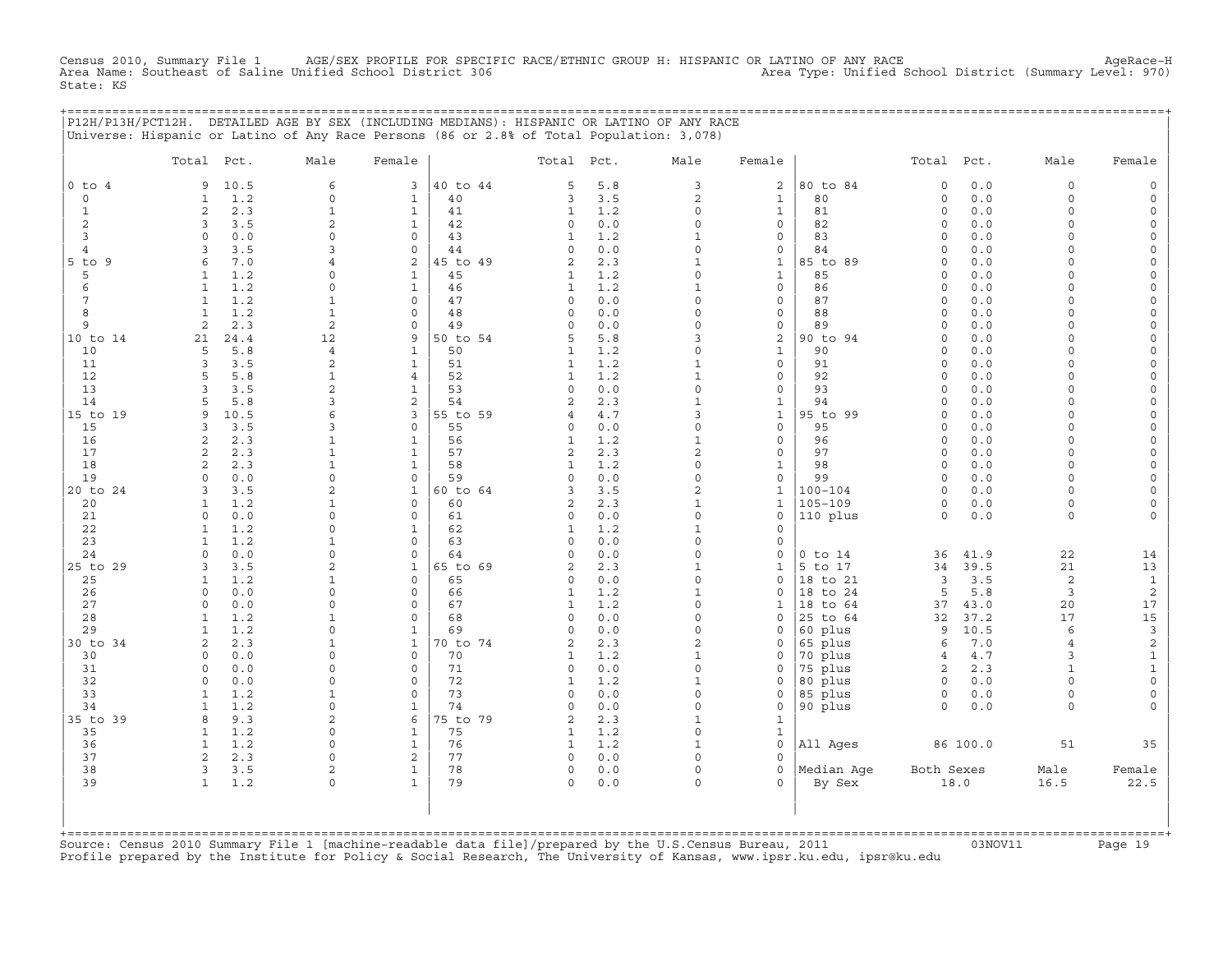Census 2010, Summary File 1 AGE/SEX PROFILE FOR SPECIFIC RACE/ETHNIC GROUP I: WHITE ALONE, NOT HISPANIC OR LATINO AgeRace-I<br>Area Name: Southeast of Saline Unified School District 306 Area Name: Southeast of Saline Unified School District 306 State: KS

+===================================================================================================================================================+ |P12I/P13I/PCT12I. DETAILED AGE BY SEX (INCLUDING MEDIANS): WHITE ALONE, NOT HISPANIC OR LATINO | |Universe: White Alone, Not Hispanic or Latino Persons (2,912 or 94.6% of Total Population: 3,078) |

|                | Total    | Pct.       | Male                  | Female   |                | Total Pct. |            | Male            | Female   |                        | Total           | Pct.         | Male                | Female                         |
|----------------|----------|------------|-----------------------|----------|----------------|------------|------------|-----------------|----------|------------------------|-----------------|--------------|---------------------|--------------------------------|
| $0$ to $4$     | 110      | 3.8        | 64                    | 46       | 40 to 44       | 212        | 7.3        | 111             | 101      | 80 to 84               | 56              | 1.9          | 25                  | 31                             |
| $\mathbf 0$    | 16       | 0.5        | $7\phantom{.0}$       | 9        | 40             | 41         | 1.4        | 16              | 25       | 80                     | 11              | 0.4          | 6                   | 5                              |
| $\mathbf 1$    | 15       | 0.5        | 9                     | 6        | 41             | 37         | 1.3        | 18              | 19       | 81                     | 21              | 0.7          | 8                   | 13                             |
| 2              | 24       | 0.8        | 13                    | 11       | 42             | 44         | 1.5        | 23              | 21       | 82                     | 6               | 0.2          | 4                   | $\overline{c}$                 |
| 3              | 32       | 1.1        | 20                    | 12       | 43             | 43         | 1.5        | 27              | 16       | 83                     | 11              | 0.4          | $\overline{4}$      | $7\phantom{.0}$                |
| $\overline{4}$ | 23       | 0.8        | 15                    | 8        | 44             | 47         | 1.6        | 27              | 20       | 84                     | $7\overline{ }$ | 0.2          | 3                   | $\overline{4}$                 |
| $5$ to<br>9    | 193      | 6.6        | 101                   | 92       | 45 to 49       | 258        | 8.9        | 121             | 137      | 85 to 89               | 38              | 1.3          | 18                  | 20                             |
| 5              | 26       | 0.9        | 17                    | 9        | 45             | 48         | 1.6        | 21              | 27       | 85                     | 10              | 0.3          | 5                   | 5                              |
| 6              | 48       | 1.6        | 27                    | 21       | 46             | 34         | 1.2        | 16              | 18       | 86                     | 9               | 0.3          | 5                   | $\,4$                          |
| 7<br>8         | 42<br>37 | 1.4<br>1.3 | 18                    | 24<br>18 | 47<br>48       | 57<br>61   | 2.0<br>2.1 | 25<br>29        | 32       | 87<br>88               | 10<br>5         | 0.3<br>0.2   | 6<br>$\overline{c}$ | $\overline{4}$                 |
| 9              | 40       | 1.4        | 19<br>20              | 20       | 49             | 58         | 2.0        | 30              | 32<br>28 | 89                     | $\overline{4}$  | 0.1          | $\circ$             | $\mathbf{3}$<br>$\overline{4}$ |
| 10 to 14       | 243      | 8.3        | 120                   | 123      | 50 to 54       | 279        | 9.6        | 144             | 135      | 90 to 94               | 11              | 0.4          | 5                   | 6                              |
| 10             | 39       | 1.3        | 14                    | 25       | 50             | 58         | 2.0        | 37              | 21       | 90                     | 3               | 0.1          | $\mathbf{1}$        | $\mathbf{2}$                   |
| 11             | 57       | 2.0        | 31                    | 26       | 51             | 54         | 1.9        | 28              | 26       | 91                     | $\overline{3}$  | $0.1$        | $\mathbf{1}$        | $\overline{c}$                 |
| 12             | 45       | 1.5        | 23                    | 22       | 52             | 52         | 1.8        | 28              | 24       | 92                     | 3               | 0.1          | $\overline{c}$      | $\mathtt 1$                    |
| 13             | 41       | 1.4        | 19                    | 22       | 53             | 58         | 2.0        | 24              | 34       | 93                     | $\mathbf{1}$    | 0.0          | $\mathbf{1}$        | $\mathsf{O}\xspace$            |
| 14             | 61       | 2.1        | 33                    | 28       | 54             | 57         | 2.0        | 27              | 30       | 94                     | $\mathbf{1}$    | 0.0          | 0                   | $\mathbf{1}$                   |
| 15 to 19       | 195      | 6.7        | 99                    | 96       | 55 to 59       | 268        | 9.2        | 130             | 138      | 95 to 99               | $\Omega$        | 0.0          | $\Omega$            | $\mathsf{O}\xspace$            |
| 15             | 39       | 1.3        | 19                    | 20       | 55             | 50         | 1.7        | 23              | 27       | 95                     | $\circ$         | 0.0          | $\circ$             | $\circ$                        |
| 16             | 42       | 1.4        | 21                    | 21       | 56             | 56         | 1.9        | 28              | 28       | 96                     | $\circ$         | 0.0          | $\circ$             | $\mathsf{O}\xspace$            |
| 17             | 56       | 1.9        | 30                    | 26       | 57             | 52         | 1.8        | 22              | 30       | 97                     | $\circ$         | 0.0          | $\circ$             | $\mathsf{O}\xspace$            |
| 18             | 35       | 1.2        | 17                    | 18       | 58             | 58         | 2.0        | 28              | 30       | 98                     | $\Omega$        | 0.0          | $\circ$             | $\mathsf O$                    |
| 19             | 23       | 0.8        | 12                    | 11       | 59             | 52         | 1.8        | 29              | 23       | 99                     | $\circ$         | 0.0          | $\circ$             | $\mathsf O$                    |
| 20 to 24       | 83       | 2.9        | 46                    | 37       | 60 to 64       | 202        | 6.9        | 111             | 91       | $100 - 104$            | $\mathbf{1}$    | 0.0          | $\circ$             | $\mathbf{1}$                   |
| 20             | 25       | 0.9        | 18                    | 7        | 60             | 39         | 1.3        | 20              | 19       | 105-109                | $\circ$         | 0.0          | 0                   | $\mathsf{O}\xspace$            |
| 21             | 12       | 0.4        | $7\phantom{.0}$       | 5        | 61             | 41         | 1.4        | 20              | 21       | 110 plus               | $\Omega$        | 0.0          | $\Omega$            | $\circ$                        |
| 22             | 15       | 0.5        | 6                     | 9        | 62             | 47         | 1.6        | 26              | 21       |                        |                 |              |                     |                                |
| 23             | 17       | 0.6        | 8                     | 9        | 63             | 45         | 1.5        | 24              | 21       |                        |                 |              |                     |                                |
| 24             | 14<br>95 | 0.5<br>3.3 | 7<br>50               | 7<br>45  | 64<br>65 to 69 | 30<br>157  | 1.0<br>5.4 | 21<br>83        | 9<br>74  | $0$ to $14$<br>5 to 17 | 546<br>573      | 18.8<br>19.7 | 285<br>291          | 261<br>282                     |
| 25 to 29<br>25 | 15       | 0.5        | 6                     | 9        | 65             | 32         | 1.1        | 17              | 15       | 18 to 21               | 95              | 3.3          | 54                  | 41                             |
| 26             | 16       | 0.5        | 11                    | 5        | 66             | 39         | 1.3        | 21              | 18       | 18 to 24               | 141             | $4.8\,$      | 75                  | 66                             |
| 27             | 18       | 0.6        | 12                    | 6        | 67             | 33         | 1.1        | 17              | 16       | 18 to 64               | 1,737           | 59.6         | 883                 | 854                            |
| 28             | 27       | 0.9        | 11                    | 16       | 68             | 26         | 0.9        | 13              | 13       | 25 to 64               | 1,596           | 54.8         | 808                 | 788                            |
| 29             | 19       | 0.7        | 10                    | 9        | 69             | 27         | 0.9        | 15              | 12       | 60 plus                | 694             | 23.8         | 361                 | 333                            |
| 30 to 34       | 129      | 4.4        | 69                    | 60       | 70 to 74       | 127        | 4.4        | 63              | 64       | 65 plus                | 492             | 16.9         | 250                 | 242                            |
| 30             | 21       | 0.7        | 10                    | 11       | 70             | 22         | 0.8        | $7\phantom{.0}$ | 15       | 70 plus                | 335             | 11.5         | 167                 | 168                            |
| 31             | 27       | 0.9        | 18                    | 9        | 71             | 25         | 0.9        | 16              | 9        | 75 plus                | 208             | 7.1          | 104                 | 104                            |
| 32             | 24       | 0.8        | 10                    | 14       | 72             | 26         | 0.9        | 14              | 12       | 80 plus                | 106             | 3.6          | 48                  | 58                             |
| 33             | 30       | 1.0        | 17                    | 13       | 73             | 26         | 0.9        | 11              | 15       | 85 plus                | 50              | 1.7          | 23                  | $2\,7$                         |
| 34             | 27       | 0.9        | 14                    | 13       | 74             | 28         | 1.0        | 15              | 13       | 90 plus                | 12              | 0.4          | 5                   | $7\overline{ }$                |
| 35 to 39       | 153      | 5.3        | 72                    | 81       | 75 to 79       | 102        | 3.5        | 56              | 46       |                        |                 |              |                     |                                |
| 35             | 27       | 0.9        | 12                    | 15       | 75             | 22         | 0.8        | 14              | 8        |                        |                 |              |                     |                                |
| 36             | 28       | 1.0        | 14                    | 14       | 76             | 19         | 0.7        | $\overline{9}$  | 10       | All Ages               | 2,912 100.0     |              | 1,488               | 1,424                          |
| 37<br>38       | 25       | 0.9        | 13                    | 12<br>17 | 77<br>78       | 17         | 0.6<br>0.8 | 11<br>12        | 6        |                        |                 |              |                     |                                |
| 39             | 24<br>49 | 0.8<br>1.7 | $7\phantom{.0}$<br>26 | 23       | 79             | 24<br>20   | 0.7        | 10              | 12<br>10 | Median Age             | Both Sexes      | 45.9         | Male<br>45.6        | Female<br>46.2                 |
|                |          |            |                       |          |                |            |            |                 |          | By Sex                 |                 |              |                     |                                |
|                |          |            |                       |          |                |            |            |                 |          |                        |                 |              |                     |                                |

+===================================================================================================================================================+Source: Census 2010 Summary File 1 [machine−readable data file]/prepared by the U.S.Census Bureau, 2011 03NOV11 Page 20 Profile prepared by the Institute for Policy & Social Research, The University of Kansas, www.ipsr.ku.edu, ipsr@ku.edu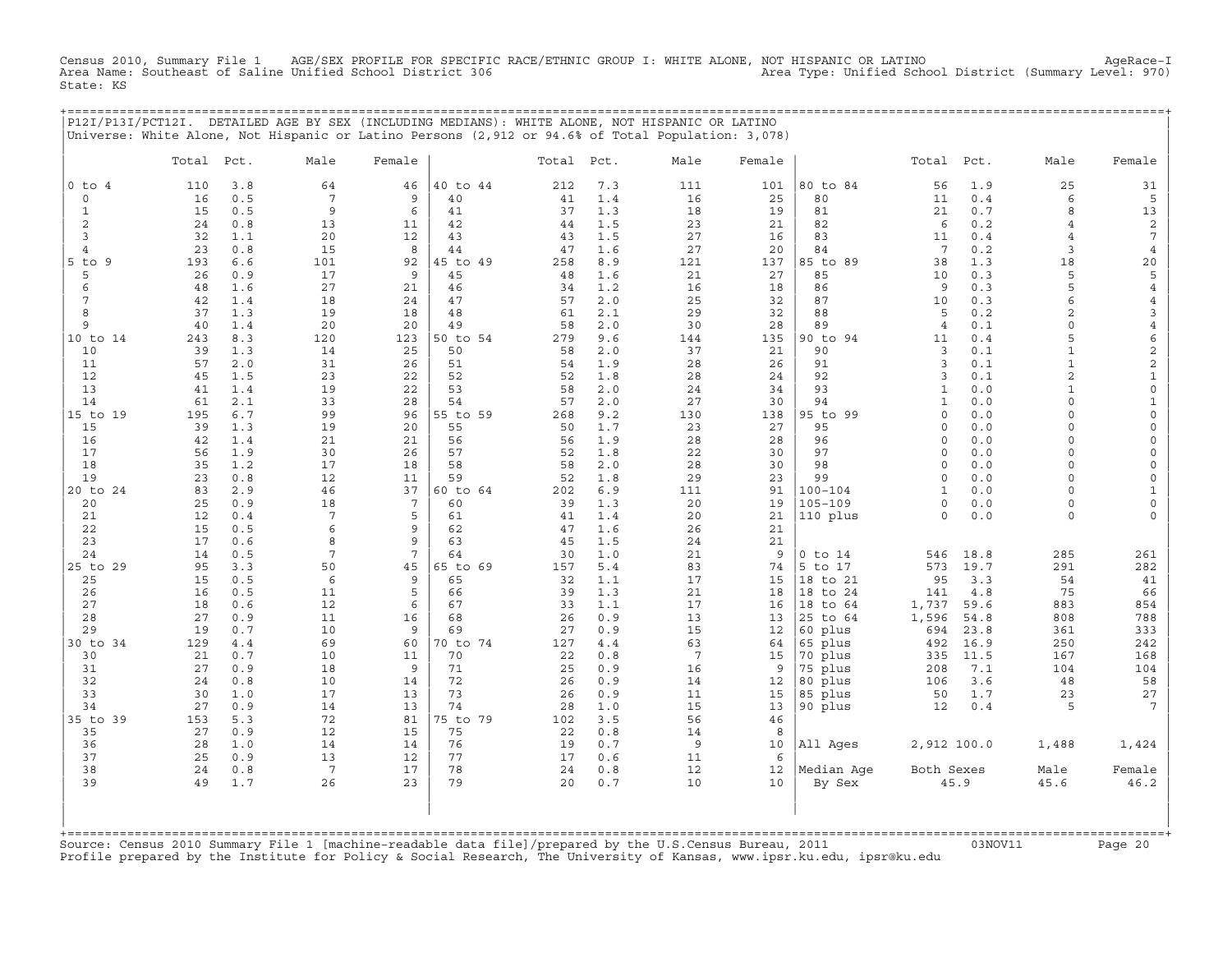Census 2010, Summary File 1 AGE/SEX PROFILE FOR SPECIFIC RACE/ETHNIC GROUP J: BLACK/AFRICAN AM ALONE, NOT HISP/LATINO AgeRace-J<br>Area Name: Southeast of Saline Unified School District 306 State: KS

+===================================================================================================================================================+

| $0$ to $4$<br>$\mathsf O$<br>$\mathbf{1}$<br>2<br>3<br>$\overline{4}$ | Total<br>Pct.<br>21.1<br>4<br>0.0<br>0<br>0.0<br>$\Omega$<br>$\circ$<br>0.0<br>$\overline{4}$<br>21.1<br>0.0<br>$\Omega$<br>0.0<br>$\Omega$<br>0.0<br>0<br>$\circ$<br>0.0<br>$\circ$<br>0.0 | Male<br>3<br>0<br>0<br>$\Omega$<br>3<br>0<br>$\Omega$<br>0 | Female<br>$\mathbf{1}$<br>$\mathsf{O}\xspace$<br>$\circ$<br>$\circ$<br>$\mathbf{1}$<br>0<br>$\circ$ | 40 to 44<br>40<br>41<br>42<br>43<br>44 | Total Pct.<br>$\mathbf{1}$<br>$\mathbf 0$<br>$\circ$<br>$\Omega$<br>$\mathbf{1}$ | 5.3<br>0.0<br>0.0<br>0.0 | Male<br>$\mathbf{1}$<br>$\mathbf 0$<br>$\Omega$ | Female<br>$\mathsf O$<br>$\mathsf O$ | 80 to 84           | Total<br>$\mathbf 0$ | Pct.<br>0.0 | Male<br>0                | Female                             |
|-----------------------------------------------------------------------|---------------------------------------------------------------------------------------------------------------------------------------------------------------------------------------------|------------------------------------------------------------|-----------------------------------------------------------------------------------------------------|----------------------------------------|----------------------------------------------------------------------------------|--------------------------|-------------------------------------------------|--------------------------------------|--------------------|----------------------|-------------|--------------------------|------------------------------------|
|                                                                       |                                                                                                                                                                                             |                                                            |                                                                                                     |                                        |                                                                                  |                          |                                                 |                                      |                    |                      |             |                          |                                    |
|                                                                       |                                                                                                                                                                                             |                                                            |                                                                                                     |                                        |                                                                                  |                          |                                                 |                                      |                    |                      |             |                          | $\mathsf{O}$                       |
|                                                                       |                                                                                                                                                                                             |                                                            |                                                                                                     |                                        |                                                                                  |                          |                                                 |                                      | 80                 | $\mathsf O$          | 0.0         | 0                        | $\mathsf{O}\xspace$                |
|                                                                       |                                                                                                                                                                                             |                                                            |                                                                                                     |                                        |                                                                                  |                          |                                                 | $\mathbf 0$                          | 81                 | $\circ$              | 0.0         | $\Omega$                 | $\mathbf 0$                        |
|                                                                       |                                                                                                                                                                                             |                                                            |                                                                                                     |                                        |                                                                                  |                          | $\Omega$                                        | $\mathbf 0$                          | 82                 | $\mathbf 0$          | 0.0         | $\Omega$                 | 0                                  |
|                                                                       |                                                                                                                                                                                             |                                                            |                                                                                                     |                                        |                                                                                  | 5.3                      | $\mathbf{1}$<br>$\Omega$                        | $\mathsf O$                          | 83                 | $\circ$              | 0.0         | $\Omega$                 | $\mathsf{O}\xspace$                |
| $5$ to $9$                                                            |                                                                                                                                                                                             |                                                            |                                                                                                     | 45 to 49                               | $\mathbf 0$<br>$\mathbf{1}$                                                      | 0.0<br>5.3               | $\Omega$                                        | $\mathsf{O}$<br>$\mathbf{1}$         | 84<br>85 to 89     | $\circ$<br>$\circ$   | 0.0<br>0.0  | $\circ$<br>$\Omega$      | $\mathsf{O}\xspace$<br>$\mathbf 0$ |
| 5                                                                     |                                                                                                                                                                                             |                                                            | $\Omega$                                                                                            | 45                                     | 1                                                                                | 5.3                      | $\mathbf 0$                                     | $\mathbf{1}$                         | 85                 | $\mathbf 0$          | 0.0         | $\Omega$                 | 0                                  |
| 6                                                                     |                                                                                                                                                                                             | 0                                                          | $\circ$                                                                                             | 46                                     | $\mathsf O$                                                                      | 0.0                      | $\Omega$                                        | $\mathsf O$                          | 86                 | $\circ$              | 0.0         | $\Omega$                 | $\mathsf{O}\xspace$                |
| 7                                                                     |                                                                                                                                                                                             | 0                                                          | 0                                                                                                   | 47                                     | $\mathbf 0$                                                                      | $0.0$                    | $\Omega$                                        | $\mathsf{O}$                         | 87                 | $\circ$              | 0.0         | $\Omega$                 | 0                                  |
| 8                                                                     | $\Omega$<br>0.0                                                                                                                                                                             | $\Omega$                                                   | $\circ$                                                                                             | 48                                     | $\Omega$                                                                         | 0.0                      | $\Omega$                                        | $\mathsf O$                          | 88                 | $\Omega$             | 0.0         | $\Omega$                 | 0                                  |
| 9                                                                     | $\circ$<br>0.0                                                                                                                                                                              | $\Omega$                                                   | $\mathbf 0$                                                                                         | 49                                     | $\mathbf 0$                                                                      | 0.0                      | $\mathbf 0$                                     | $\mathsf{O}$                         | 89                 | $\mathbf 0$          | 0.0         | 0                        | $\mathsf{O}$                       |
| 10 to 14                                                              | 3<br>15.8                                                                                                                                                                                   | $\mathbf{1}$                                               | $\mathbf{2}$                                                                                        | 50 to 54                               | 3                                                                                | 15.8                     | $\sqrt{2}$                                      | $\mathbf{1}$                         | 90 to 94           | $\mathbf 0$          | 0.0         | $\Omega$                 | $\mathsf{O}\xspace$                |
| 10                                                                    | $\Omega$<br>0.0                                                                                                                                                                             | $\Omega$                                                   | $\Omega$                                                                                            | 50                                     | $\mathbf{1}$                                                                     | 5.3                      | $\mathbf{1}$                                    | $\mathsf O$                          | 90                 | $\Omega$             | 0.0         | $\Omega$                 | 0                                  |
| 11                                                                    | $\circ$<br>0.0                                                                                                                                                                              | $\Omega$                                                   | $\mathbf 0$                                                                                         | 51                                     | $\mathbf 0$                                                                      | 0.0                      | $\mathbf 0$                                     | $\mathbf 0$                          | 91                 | $\circ$              | 0.0         | $\Omega$                 | $\mathsf{O}\xspace$                |
| 12                                                                    | 10.5<br>2                                                                                                                                                                                   | $\Omega$                                                   | 2                                                                                                   | 52                                     | $\mathbf{1}$                                                                     | 5.3                      | $\mathbf{1}$                                    | 0                                    | 92                 | $\circ$              | 0.0         | $\Omega$                 | 0                                  |
| 13                                                                    | $\Omega$<br>0.0                                                                                                                                                                             | $\Omega$                                                   | $\Omega$                                                                                            | 53                                     | $\Omega$                                                                         | 0.0                      | $\Omega$                                        | $\mathsf O$                          | 93                 | $\circ$              | 0.0         | $\Omega$                 | 0                                  |
| 14                                                                    | $\mathbf{1}$<br>5.3                                                                                                                                                                         | $\mathbf{1}$                                               | $\mathbf 0$                                                                                         | 54                                     | $\mathbf{1}$                                                                     | 5.3                      | $\mathbf 0$                                     | $\mathbf{1}$                         | 94                 | $\circ$              | 0.0         | $\Omega$                 | $\mathbf 0$                        |
| 15 to 19                                                              | $\circ$<br>0.0                                                                                                                                                                              | 0                                                          | $\mathbf 0$                                                                                         | 55 to 59                               | 2                                                                                | 10.5                     | 2                                               | $\mathsf O$                          | 95 to 99           | $\circ$              | 0.0         | 0                        | 0                                  |
| 15                                                                    | 0.0<br>$\Omega$                                                                                                                                                                             | $\Omega$                                                   | $\Omega$<br>$\mathbf 0$                                                                             | 55                                     | $\Omega$                                                                         | 0.0                      | $\mathbf 0$                                     | $\mathbf 0$                          | 95                 | $\circ$              | 0.0         | $\Omega$                 | $\mathsf{O}\xspace$                |
| 16<br>17                                                              | $\circ$<br>0.0<br>$\Omega$<br>0.0                                                                                                                                                           | 0<br>$\Omega$                                              | $\mathbf 0$                                                                                         | 56<br>57                               | $\mathbf{1}$<br>$\mathbf{1}$                                                     | 5.3<br>5.3               | $\mathbf{1}$<br>$\mathbf{1}$                    | $\mathsf O$<br>$\mathbf 0$           | 96<br>97           | $\circ$<br>$\circ$   | 0.0<br>0.0  | $\circ$<br>$\circ$       | $\mathsf{O}\xspace$<br>0           |
| 18                                                                    | $\Omega$<br>0.0                                                                                                                                                                             | $\Omega$                                                   | $\mathbf 0$                                                                                         | 58                                     | $\Omega$                                                                         | 0.0                      | $\mathbf 0$                                     | $\mathbf 0$                          | 98                 | $\circ$              | 0.0         | $\circ$                  | $\mathsf{O}$                       |
| 19                                                                    | 0.0<br>$\Omega$                                                                                                                                                                             | $\Omega$                                                   | $\mathbf 0$                                                                                         | 59                                     | $\Omega$                                                                         | 0.0                      | $\mathbf 0$                                     | $\mathsf O$                          | 99                 | $\circ$              | 0.0         | $\Omega$                 | $\mathsf{O}\xspace$                |
| 20 to 24                                                              | 2<br>10.5                                                                                                                                                                                   | 2                                                          | 0                                                                                                   | 60 to 64                               | $\mathbf{1}$                                                                     | 5.3                      | $\mathbf{1}$                                    | $\mathsf{O}$                         | $100 - 104$        | $\circ$              | 0.0         | 0                        | 0                                  |
| 20                                                                    | $\Omega$<br>0.0                                                                                                                                                                             | $\Omega$                                                   | $\mathbf 0$                                                                                         | 60                                     | $\Omega$                                                                         | 0.0                      | $\Omega$                                        | $\mathbf 0$                          | $105 - 109$        | $\circ$              | 0.0         | $\circ$                  | 0                                  |
| 21                                                                    | 5.3<br>1                                                                                                                                                                                    | $\mathbf{1}$                                               | $\mathbf 0$                                                                                         | 61                                     | $\Omega$                                                                         | 0.0                      | $\mathbf 0$                                     | $\circ$                              | 110 plus           | $\Omega$             | 0.0         | $\circ$                  | 0                                  |
| 22                                                                    | $\Omega$<br>0.0                                                                                                                                                                             | $\Omega$                                                   | $\mathbf 0$                                                                                         | 62                                     | $\mathbf{1}$                                                                     | 5.3                      | $\mathbf{1}$                                    | $\mathbf 0$                          |                    |                      |             |                          |                                    |
| 23                                                                    | $\circ$<br>0.0                                                                                                                                                                              | 0                                                          | 0                                                                                                   | 63                                     | $\mathbf 0$                                                                      | 0.0                      | $\Omega$                                        | $\circ$                              |                    |                      |             |                          |                                    |
| 24                                                                    | $\mathbf{1}$<br>5.3                                                                                                                                                                         | $\mathbf{1}$                                               | $\mathbf 0$                                                                                         | 64                                     | $\Omega$                                                                         | 0.0                      | $\Omega$                                        | $\mathbf 0$                          | $0$ to $14$        | 7                    | 36.8        | $\overline{4}$           | 3                                  |
| 25 to 29                                                              | $\mathbf{1}$<br>5.3                                                                                                                                                                         | $\Omega$                                                   | $\mathbf{1}$                                                                                        | 65 to 69                               | $\mathbf{1}$                                                                     | 5.3                      | $\Omega$                                        | $\mathbf{1}$                         | 5 to 17            | 3                    | 15.8        | $\mathbf{1}$             | 2                                  |
| 25                                                                    | 5.3<br>$\mathbf{1}$                                                                                                                                                                         | 0                                                          | $\mathbf{1}$                                                                                        | 65                                     | $\mathbf 0$                                                                      | 0.0                      | $\Omega$                                        | $\circ$                              | 18 to 21           | $\mathbf 1$          | 5.3         | $\mathbf 1$              | $\mathbb O$                        |
| 26                                                                    | $\Omega$<br>0.0                                                                                                                                                                             | $\Omega$                                                   | $\Omega$                                                                                            | 66                                     | $\Omega$                                                                         | 0.0                      | $\Omega$                                        | $\Omega$                             | 18 to 24           | 2                    | 10.5        | $\overline{2}$           | $\mathsf{O}\xspace$                |
| 27                                                                    | $\circ$<br>0.0                                                                                                                                                                              | $\Omega$                                                   | $\mathbf 0$                                                                                         | 67                                     | $\mathbf 0$                                                                      | 0.0                      | $\Omega$                                        | $\mathbf 0$                          | 18 to 64           | 11                   | 57.9        | 8                        | 3                                  |
| 28                                                                    | 0.0<br>$\circ$<br>$\Omega$                                                                                                                                                                  | 0<br>$\Omega$                                              | $\mathbf 0$<br>$\mathbf 0$                                                                          | 68                                     | $\mathbf{1}$<br>$\Omega$                                                         | 5.3                      | $\Omega$<br>$\Omega$                            | 1                                    | 25 to 64           | 9                    | 47.4        | 6                        | 3                                  |
| 29<br>30 to 34                                                        | 0.0<br>$\circ$<br>0.0                                                                                                                                                                       | $\Omega$                                                   | $\mathbf 0$                                                                                         | 69<br>70 to 74                         | $\Omega$                                                                         | 0.0<br>0.0               | $\Omega$                                        | $\mathbf 0$<br>$\mathbf 0$           | 60 plus<br>65 plus | $\overline{a}$<br>1  | 10.5<br>5.3 | $\mathbf{1}$<br>$\Omega$ | $\mathbf 1$<br>$\mathbf{1}$        |
| 30                                                                    | $\circ$<br>0.0                                                                                                                                                                              | $\Omega$                                                   | $\mathbf 0$                                                                                         | 70                                     | $\Omega$                                                                         | 0.0                      | $\Omega$                                        | 0                                    | 70 plus            | $\circ$              | 0.0         | $\circ$                  | $\mathsf{O}\xspace$                |
| 31                                                                    | 0.0<br>$\circ$                                                                                                                                                                              | $\Omega$                                                   | $\mathbf 0$                                                                                         | 71                                     | $\Omega$                                                                         | 0.0                      | $\Omega$                                        | $\mathbf 0$                          | 75 plus            | $\circ$              | 0.0         | $\Omega$                 | $\mathsf{O}\xspace$                |
| 32                                                                    | $\circ$<br>0.0                                                                                                                                                                              | 0                                                          | $\mathbf 0$                                                                                         | 72                                     | $\mathbf 0$                                                                      | 0.0                      | $\Omega$                                        | $\circ$                              | 80 plus            | $\circ$              | 0.0         | $\Omega$                 | 0                                  |
| 33                                                                    | $\Omega$<br>0.0                                                                                                                                                                             | $\Omega$                                                   | $\Omega$                                                                                            | 73                                     | $\circ$                                                                          | 0.0                      | $\Omega$                                        | $\mathbf 0$                          | 85 plus            | $\circ$              | 0.0         | $\circ$                  | $\mathbf 0$                        |
| 34                                                                    | 0.0<br>0                                                                                                                                                                                    | $\Omega$                                                   | $\mathbf 0$                                                                                         | 74                                     | $\Omega$                                                                         | 0.0                      | $\Omega$                                        | $\circ$                              | 90 plus            | $\circ$              | 0.0         | $\circ$                  | $\mathbf 0$                        |
| 35 to 39                                                              | $\circ$<br>0.0                                                                                                                                                                              | $\Omega$                                                   | $\mathbf 0$                                                                                         | 75 to 79                               | $\Omega$                                                                         | 0.0                      | $\Omega$                                        | $\mathbf 0$                          |                    |                      |             |                          |                                    |
| 35                                                                    | $\circ$<br>0.0                                                                                                                                                                              | 0                                                          | $\mathbf 0$                                                                                         | 75                                     | $\mathsf O$                                                                      | 0.0                      | $\Omega$                                        | $\circ$                              |                    |                      |             |                          |                                    |
| 36                                                                    | 0.0<br>0                                                                                                                                                                                    | $\Omega$                                                   | $\mathbf 0$                                                                                         | 76                                     | $\mathbf 0$                                                                      | 0.0                      | $\Omega$                                        | $\circ$                              | All Ages           |                      | 19 100.0    | 12                       | $7\phantom{.0}$                    |
| 37                                                                    | 0.0<br>0                                                                                                                                                                                    | 0                                                          | $\circ$                                                                                             | 77                                     | $\mathbf 0$                                                                      | 0.0                      | $\Omega$                                        | $\Omega$                             |                    |                      |             |                          |                                    |
| 38                                                                    | $\circ$<br>0.0                                                                                                                                                                              | 0                                                          | $\circ$                                                                                             | 78                                     | $\circ$                                                                          | 0.0                      | $\Omega$                                        | $\circ$                              | Median Age         | Both Sexes           |             | Male                     | Female                             |
| 39                                                                    | $\circ$<br>0.0                                                                                                                                                                              | 0                                                          | $\Omega$                                                                                            | 79                                     | $\Omega$                                                                         | 0.0                      | $\Omega$                                        | $\Omega$                             | By Sex             |                      | 27.5        | 25.0                     | 27.5                               |
|                                                                       |                                                                                                                                                                                             |                                                            |                                                                                                     |                                        |                                                                                  |                          |                                                 |                                      |                    |                      |             |                          |                                    |

+===================================================================================================================================================+Source: Census 2010 Summary File 1 [machine−readable data file]/prepared by the U.S.Census Bureau, 2011 03NOV11 Page 21 Profile prepared by the Institute for Policy & Social Research, The University of Kansas, www.ipsr.ku.edu, ipsr@ku.edu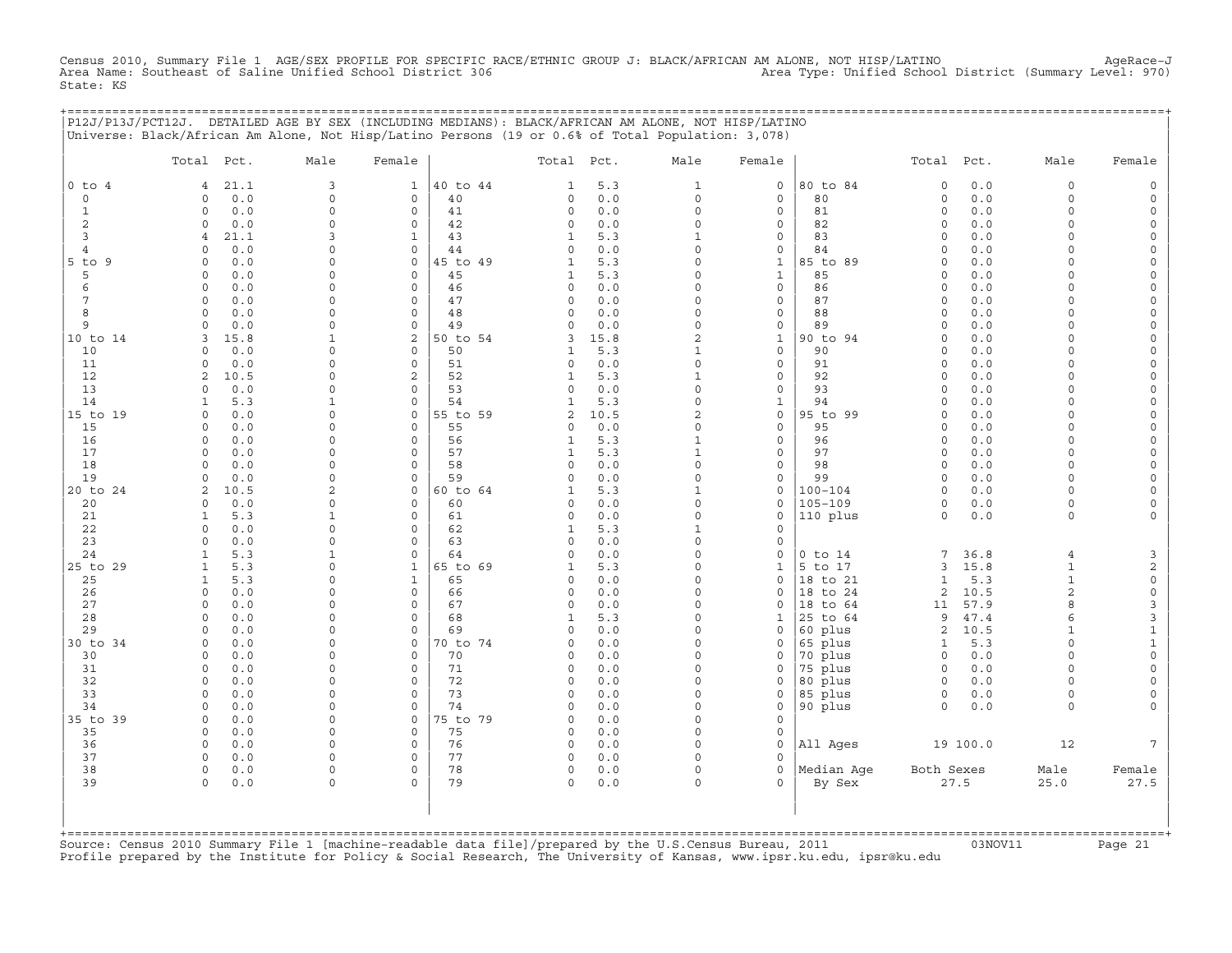Census 2010, Summary File 1 AGE/SEX PROFILE FOR SPECIFIC RACE/ETHNIC GROUP K: AM IND/ALASKA NAT ALONE, NOT HISP/LATINO AgeRace-K<br>Area Name: Southeast of Saline Unified School District 306 State: KS

|                                                                                                    |                              |              | P12K/P13K/PCT12K. DETAILED AGE BY SEX (INCLUDING MEDIANS): AM IND/ALASKA NAT ALONE, NOT HISP/LATINO |                             |                |                            |            |                  |               | =============================== |                            |            |                      |                      |
|----------------------------------------------------------------------------------------------------|------------------------------|--------------|-----------------------------------------------------------------------------------------------------|-----------------------------|----------------|----------------------------|------------|------------------|---------------|---------------------------------|----------------------------|------------|----------------------|----------------------|
| Universe: Am Ind/Alaska Nat Alone, Not Hisp/Latino Persons (13 or 0.4% of Total Population: 3,078) |                              |              |                                                                                                     |                             |                |                            |            |                  |               |                                 |                            |            |                      |                      |
|                                                                                                    | Total Pct.                   |              | Male                                                                                                | Female                      |                | Total Pct.                 |            | Male             | Female        |                                 | Total Pct.                 |            | Male                 | Female               |
| $0$ to $4$                                                                                         | 0                            | 0.0          | $\mathsf{O}\xspace$                                                                                 | 0                           | 40 to 44       | 3                          | 23.1       | 0                | 3             | 80 to 84                        | $\circ$                    | 0.0        | $\Omega$             |                      |
| $\circ$                                                                                            | $\circ$                      | 0.0          | $\mathbf 0$                                                                                         | 0                           | 40             | 1                          | 7.7        | 0                | 1             | 80                              | $\circ$                    | 0.0        | $\circ$              | $\Omega$             |
| 1                                                                                                  | 0                            | 0.0          | $\mathbf 0$                                                                                         | 0                           | 41             | 0                          | 0.0        | $\Omega$         | 0             | 81                              | $\circ$                    | 0.0        | $\Omega$             |                      |
| $\overline{c}$                                                                                     | $\circ$<br>$\circ$           | 0.0          | 0<br>$\Omega$                                                                                       | 0                           | 42<br>43       | $\overline{c}$<br>$\Omega$ | 15.4       | 0<br>0           | $\mathbf{2}$  | 82<br>83                        | $\circ$<br>$\circ$         | 0.0        | $\Omega$<br>$\Omega$ | $\Omega$             |
| 3<br>$\overline{4}$                                                                                | $\Omega$                     | 0.0<br>0.0   | $\Omega$                                                                                            | 0<br>$\Omega$               | 44             | $\Omega$                   | 0.0<br>0.0 | $\Omega$         | 0<br>$\Omega$ | 84                              | $\Omega$                   | 0.0<br>0.0 | $\Omega$             |                      |
| $5$ to<br>9                                                                                        | $\circ$                      | 0.0          | 0                                                                                                   | 0                           | 45 to 49       | 1                          | 7.7        | 1                | 0             | 85 to 89                        | $\circ$                    | 0.0        | $\Omega$             |                      |
| 5                                                                                                  | $\circ$                      | 0.0          | $\Omega$                                                                                            | 0                           | 45             | $\Omega$                   | 0.0        | 0                | 0             | 85                              | $\circ$                    | 0.0        | $\Omega$             |                      |
| 6                                                                                                  | $\circ$                      | 0.0          | $\mathbf 0$                                                                                         | 0                           | 46             | $\circ$                    | 0.0        | 0                | 0             | 86                              | $\circ$                    | 0.0        | $\Omega$             |                      |
| 7                                                                                                  | $\circ$                      | 0.0          | 0                                                                                                   | $\mathsf{O}\xspace$         | 47             | 1                          | 7.7        | 1                | 0             | 87                              | $\circ$                    | 0.0        | $\Omega$             |                      |
| 8                                                                                                  | $\Omega$                     | 0.0          | 0                                                                                                   | $\mathbf 0$                 | 48             | $\mathbf 0$                | 0.0        | $\Omega$         | 0             | 88                              | $\Omega$                   | 0.0        | $\Omega$             | $\Omega$             |
| 9                                                                                                  | $\circ$                      | 0.0          | 0                                                                                                   | 0                           | 49             | 0                          | 0.0        | 0                | 0             | 89                              | $\circ$                    | 0.0        | $\Omega$             | $\Omega$             |
| 10 to 14                                                                                           | $\circ$<br>$\mathbf 0$       | 0.0          | $\mathbf 0$<br>0                                                                                    | $\mathbf 0$<br>$\mathbf 0$  | 50 to 54<br>50 | $\Omega$                   | 0.0        | $\mathbf 0$<br>0 | 0<br>0        | 90 to 94<br>90                  | $\circ$                    | 0.0<br>0.0 | $\Omega$<br>$\Omega$ | $\Omega$             |
| 10<br>11                                                                                           | 0                            | 0.0<br>0.0   | 0                                                                                                   | 0                           | 51             | 0<br>0                     | 0.0<br>0.0 | 0                | 0             | 91                              | 0<br>$\circ$               | 0.0        | $\Omega$             | $\Omega$             |
| 12                                                                                                 | $\circ$                      | 0.0          | 0                                                                                                   | $\mathbf 0$                 | 52             | $\Omega$                   | 0.0        | $\Omega$         | 0             | 92                              | $\circ$                    | 0.0        | $\Omega$             |                      |
| 13                                                                                                 | $\mathbf 0$                  | 0.0          | 0                                                                                                   | 0                           | 53             | 0                          | 0.0        | 0                | 0             | 93                              | $\circ$                    | 0.0        | $\Omega$             |                      |
| 14                                                                                                 | $\Omega$                     | 0.0          | $\Omega$                                                                                            | $\mathsf O$                 | 54             | $\Omega$                   | 0.0        | 0                | 0             | 94                              | $\Omega$                   | 0.0        | $\Omega$             |                      |
| 15 to 19                                                                                           | $\circ$                      | 0.0          | $\Omega$                                                                                            | $\mathbf 0$                 | 55 to 59       | $\Omega$                   | 0.0        | $\Omega$         | 0             | 95 to 99                        | $\Omega$                   | 0.0        | $\Omega$             |                      |
| 15                                                                                                 | $\circ$                      | 0.0          | 0                                                                                                   | $\mathbf 0$                 | 55             | $\Omega$                   | 0.0        | $\Omega$         | $\mathbf{0}$  | 95                              | $\circ$                    | 0.0        | $\Omega$             |                      |
| 16                                                                                                 | $\circ$                      | 0.0          | $\Omega$                                                                                            | $\mathbf 0$                 | 56             | $\Omega$                   | 0.0        | $\Omega$         | 0             | 96                              | $\circ$                    | 0.0        | $\Omega$             |                      |
| 17                                                                                                 | $\circ$<br>$\circ$           | 0.0          | $\Omega$<br>$\mathbf 0$                                                                             | 0                           | 57<br>58       | $\Omega$<br>$\Omega$       | 0.0        | $\Omega$<br>0    | 0             | 97                              | $\circ$<br>$\circ$         | 0.0        | $\Omega$<br>$\Omega$ |                      |
| 18<br>19                                                                                           | $\circ$                      | 0.0<br>0.0   | 0                                                                                                   | 0<br>0                      | 59             | $\Omega$                   | 0.0<br>0.0 | 0                | 0<br>0        | 98<br>99                        | $\circ$                    | 0.0<br>0.0 | $\Omega$             | $\Omega$             |
| 20 to 24                                                                                           | $\circ$                      | 0.0          | 0                                                                                                   | 0                           | 60 to 64       | 1                          | 7.7        | $\Omega$         | $\mathbf{1}$  | $100 - 104$                     | $\circ$                    | 0.0        | $\Omega$             |                      |
| 20                                                                                                 | $\mathbf 0$                  | 0.0          | 0                                                                                                   | $\mathbf 0$                 | 60             | 1                          | 7.7        | $\Omega$         | 1             | $105 - 109$                     | $\circ$                    | 0.0        | $\circ$              |                      |
| 21                                                                                                 | $\circ$                      | 0.0          | $\mathbf 0$                                                                                         | $\mathbf 0$                 | 61             | $\mathsf O$                | 0.0        | 0                | 0             | 110 plus                        | $\circ$                    | $0.0$      | $\circ$              | $\Omega$             |
| 22                                                                                                 | $\circ$                      | 0.0          | $\mathbf 0$                                                                                         | 0                           | 62             | $\circ$                    | 0.0        | 0                | 0             |                                 |                            |            |                      |                      |
| 23                                                                                                 | $\circ$                      | 0.0          | 0                                                                                                   | 0                           | 63             | $\Omega$                   | 0.0        | 0                | 0             |                                 |                            |            |                      |                      |
| 24                                                                                                 | $\circ$                      | 0.0          | $\mathbf 0$                                                                                         | $\mathbf 0$                 | 64             | $\Omega$                   | 0.0        | $\Omega$         | 0             | $0$ to $14$                     | $\circ$                    | 0.0        | $\Omega$             |                      |
| 25 to 29<br>25                                                                                     | 3<br>2                       | 23.1<br>15.4 | 3<br>$\overline{2}$                                                                                 | 0<br>$\mathbf 0$            | 65 to 69<br>65 | $\Omega$<br>$\Omega$       | 0.0<br>0.0 | 0<br>$\Omega$    | 0<br>$\Omega$ | 5 to 17<br>18 to 21             | $\circ$<br>$\circ$         | 0.0<br>0.0 | $\circ$<br>$\Omega$  | $\Omega$             |
| 26                                                                                                 | $\circ$                      | 0.0          | 0                                                                                                   | 0                           | 66             | 0                          | 0.0        | 0                | 0             | 18 to 24                        | $\circ$                    | 0.0        | $\circ$              | $\mathbf 0$          |
| 27                                                                                                 | $\Omega$                     | 0.0          | $\Omega$                                                                                            | $\mathbf 0$                 | 67             | $\Omega$                   | 0.0        | $\Omega$         | 0             | 18 to 64                        | 11                         | 84.6       | 5                    | 6                    |
| 28                                                                                                 | $\Omega$                     | 0.0          | $\Omega$                                                                                            | $\mathbf 0$                 | 68             | $\Omega$                   | 0.0        | $\Omega$         | $\Omega$      | 25 to 64                        | 11                         | 84.6       | 5                    | 6                    |
| 29                                                                                                 | $\mathbf{1}$                 | 7.7          | $\mathbf{1}$                                                                                        | 0                           | 69             | 0                          | 0.0        | 0                | 0             | 60 plus                         | 3                          | 23.1       | 1                    | $\overline{c}$       |
| 30 to 34                                                                                           | 3                            | 23.1         | $\mathbf{1}$                                                                                        | 2                           | 70 to 74       | 2                          | 15.4       | 1                | 1             | 65 plus                         | 2                          | 15.4       | $\mathbf{1}$         | $\mathbf{1}$         |
| 30                                                                                                 | 0                            | 0.0          | $\mathbf 0$                                                                                         | 0                           | 70             | $\Omega$                   | 0.0        | 0                | 0             | 70 plus                         | 2                          | 15.4       | $\mathbf{1}$         | $\mathbf{1}$         |
| 31                                                                                                 | $\mathbf{1}$                 | 7.7          | 0                                                                                                   | $\mathbf{1}$                | 71             | 0                          | 0.0        | $\Omega$         | $\Omega$      | 75 plus                         | $\circ$                    | 0.0        | $\Omega$             | $\Omega$             |
| 32<br>33                                                                                           | $\mathbf{1}$<br>$\mathbf{1}$ | 7.7<br>7.7   | 1<br>$\circ$                                                                                        | $\mathbf 0$<br>$\mathbf{1}$ | 72<br>73       | 0<br>0                     | 0.0<br>0.0 | $\Omega$<br>0    | 0             | 80 plus<br>85 plus              | $\mathbf 0$<br>$\mathsf O$ | 0.0<br>0.0 | $\Omega$<br>$\circ$  | $\Omega$<br>$\Omega$ |
| 34                                                                                                 | $\circ$                      | 0.0          | $\mathbf 0$                                                                                         | $\mathbf 0$                 | 74             | 2                          | 15.4       | $\mathbf{1}$     | 0<br>1        | 90 plus                         | $\mathbf 0$                | $0.0$      | $\circ$              |                      |
| 35 to 39                                                                                           | 0                            | 0.0          | 0                                                                                                   | 0                           | 75 to 79       | $\mathbf 0$                | 0.0        | $\mathbf 0$      | 0             |                                 |                            |            |                      |                      |
| 35                                                                                                 | $\circ$                      | 0.0          | 0                                                                                                   | 0                           | 75             | 0                          | 0.0        | $\Omega$         | 0             |                                 |                            |            |                      |                      |
| 36                                                                                                 | $\circ$                      | 0.0          | 0                                                                                                   | $\mathbf 0$                 | 76             | 0                          | $0.0$      | $\Omega$         | 0             | All Ages                        |                            | 13 100.0   | 6                    | 7                    |
| 37                                                                                                 | $\circ$                      | 0.0          | $\mathbf 0$                                                                                         | 0                           | 77             | 0                          | 0.0        | 0                | 0             |                                 |                            |            |                      |                      |
| 38                                                                                                 | $\circ$                      | $0.0$        | 0                                                                                                   | 0                           | 78             | 0                          | 0.0        | 0                | 0             | Median Age                      | Both Sexes                 |            | Male                 | Female               |
| 39                                                                                                 | $\Omega$                     | 0.0          | $\cap$                                                                                              | $\Omega$                    | 79             | $\Omega$                   | 0.0        | $\Omega$         | $\Omega$      | By Sex                          |                            | $40.8$     | 30.0                 | 42.5                 |
|                                                                                                    |                              |              |                                                                                                     |                             |                |                            |            |                  |               |                                 |                            |            |                      |                      |
|                                                                                                    |                              |              |                                                                                                     |                             |                |                            |            |                  |               |                                 |                            |            |                      |                      |
|                                                                                                    |                              |              |                                                                                                     |                             |                |                            |            |                  |               |                                 |                            |            |                      |                      |

+===================================================================================================================================================+Source: Census 2010 Summary File 1 [machine−readable data file]/prepared by the U.S.Census Bureau, 2011 03NOV11 Page 22 Profile prepared by the Institute for Policy & Social Research, The University of Kansas, www.ipsr.ku.edu, ipsr@ku.edu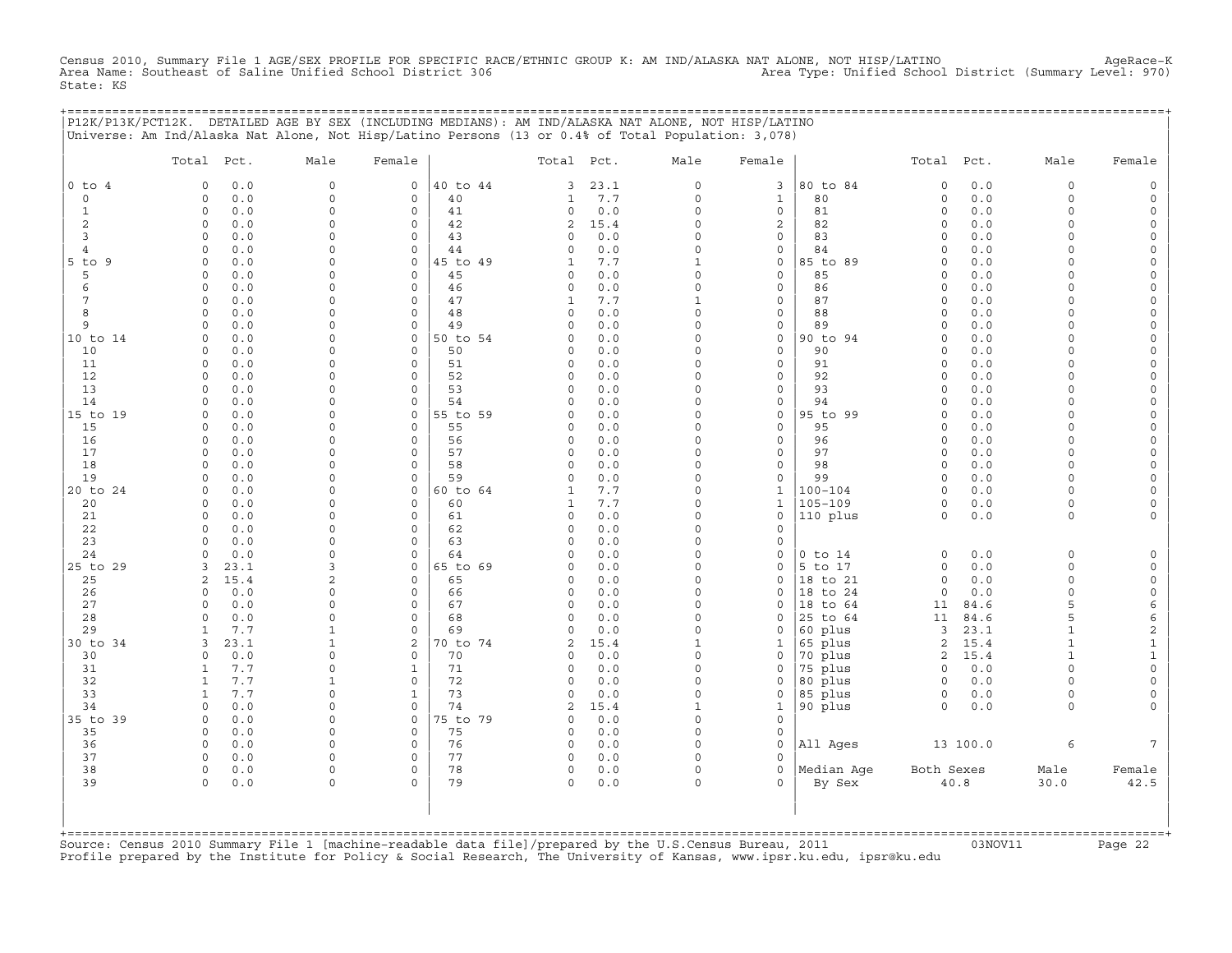Census 2010, Summary File 1 AGE/SEX PROFILE FOR SPECIFIC RACE/ETHNIC GROUP L: ASIAN ALONE, NOT HISPANIC OR LATINO<br>Area Name: Southeast of Saline Unified School District 306 Area Type: Unif State: KS

| P12L/P13L/PCT12L. DETAILED AGE BY SEX (INCLUDING MEDIANS): ASIAN ALONE, NOT HISPANIC OR LATINO |  |
|------------------------------------------------------------------------------------------------|--|
| Universe: Asian Alone, Not Hispanic or Latino Persons (11 or 0.4% of Total Population: 3,078)  |  |
|                                                                                                |  |

|                | Total                            | Pct.         | Male                               | Female                         |          | Total Pct.              |              | Male                    | Female                         |                      | Total Pct.                   |            | Male                 | Female                                     |
|----------------|----------------------------------|--------------|------------------------------------|--------------------------------|----------|-------------------------|--------------|-------------------------|--------------------------------|----------------------|------------------------------|------------|----------------------|--------------------------------------------|
| $0$ to $4$     | 1                                | 9.1          | $\mathbf 0$                        | $\mathbf{1}$                   | 40 to 44 | $\circ$                 | 0.0          | $\circ$                 | $\mathbf 0$                    | 80 to 84             | $\circ$                      | 0.0        | $\circ$              | $\mathbb O$                                |
| $\circ$        | $\circ$                          | 0.0          | $\circ$                            | 0                              | 40       | $\circ$                 | $0.0$        | $\circ$                 | $\mathbf 0$                    | 80                   | $\mathsf O$                  | 0.0        | 0                    | $\mathsf{O}\xspace$                        |
| $\mathbf{1}$   | $\Omega$                         | 0.0          | $\circ$                            | $\Omega$                       | 41       | $\Omega$                | 0.0          | $\Omega$                | $\mathbf 0$                    | 81                   | $\circ$                      | 0.0        | $\circ$              | $\mathsf{O}\xspace$                        |
| 2              | $\circ$                          | 0.0          | 0                                  | $\circ$                        | 42       | $\circ$                 | 0.0          | $\Omega$                | $\mathbf 0$                    | 82                   | $\mathbf 0$                  | 0.0        | $\circ$              | $\mathsf{O}\xspace$                        |
| 3              | 1                                | 9.1          | $\mathsf{O}\xspace$                | $\mathbf{1}$                   | 43       | $\circ$                 | 0.0          | $\Omega$                | $\mathbf 0$                    | 83                   | $\mathbf 0$                  | 0.0        | $\circ$              | $\mathsf{O}\xspace$                        |
| $\overline{4}$ | $\Omega$                         | 0.0          | 0                                  | $\circ$                        | 44       | $\Omega$                | 0.0          | $\Omega$                | 0                              | 84                   | $\Omega$                     | 0.0        | $\Omega$             | $\mathsf{O}\xspace$                        |
| $5$ to $9$     | 5                                | 45.5         | $\overline{2}$                     | 3                              | 45 to 49 | $\sqrt{2}$              | 18.2         | $\Omega$                | $\mathbf 2$                    | 85 to 89             | $\mathsf O$                  | 0.0        | $\Omega$             | $\mathsf O$                                |
| 5<br>6         | $\overline{2}$<br>$\overline{a}$ | 18.2<br>18.2 | 0<br>$\mathbf{1}$                  | $\overline{a}$<br>$\mathbf{1}$ | 45<br>46 | $\mathbf{1}$<br>$\circ$ | 9.1<br>0.0   | $\Omega$<br>$\Omega$    | $\mathbf{1}$<br>$\mathbf{0}$   | 85<br>86             | $\Omega$<br>$\Omega$         | 0.0<br>0.0 | $\Omega$<br>$\Omega$ | $\mathsf{O}$                               |
| 7              | $\Omega$                         | 0.0          | 0                                  | 0                              | 47       | $\circ$                 | 0.0          | $\Omega$                | $\mathbf 0$                    | 87                   | $\mathbf 0$                  | 0.0        | $\circ$              | $\mathsf{O}\xspace$<br>$\mathsf{O}\xspace$ |
| 8              | $\mathbf{1}$                     | 9.1          | $\mathbf{1}$                       | $\circ$                        | 48       | $\circ$                 | 0.0          | $\Omega$                | $\mathbf 0$                    | 88                   | $\circ$                      | 0.0        | $\circ$              | $\mathsf O$                                |
| 9              | $\circ$                          | 0.0          | 0                                  | 0                              | 49       | $\mathbf{1}$            | 9.1          | $\mathbf 0$             | $\mathbf{1}$                   | 89                   | $\mathbf 0$                  | 0.0        | $\Omega$             | $\mathsf{O}\xspace$                        |
| 10 to 14       | $\Omega$                         | 0.0          | $\Omega$                           | $\circ$                        | 50 to 54 | $\Omega$                | 0.0          | $\Omega$                | $\mathbf 0$                    | 90 to 94             | $\circ$                      | 0.0        | $\Omega$             | $\mathsf{O}\xspace$                        |
| 10             | $\Omega$                         | 0.0          | $\Omega$                           | $\Omega$                       | 50       | $\Omega$                | 0.0          | $\Omega$                | $\Omega$                       | 90                   | $\Omega$                     | 0.0        | $\Omega$             | $\mathsf{O}\xspace$                        |
| 11             | $\circ$                          | 0.0          | $\Omega$                           | $\Omega$                       | 51       | $\circ$                 | 0.0          | $\Omega$                | $\mathbf 0$                    | 91                   | $\circ$                      | 0.0        | $\circ$              | $\mathbb O$                                |
| 12             | 0                                | 0.0          | 0                                  | 0                              | 52       | $\circ$                 | 0.0          | $\Omega$                | 0                              | 92                   | $\mathbf 0$                  | 0.0        | $\Omega$             | $\mathsf{O}\xspace$                        |
| 13             | $\circ$                          | 0.0          | 0                                  | 0                              | 53       | $\circ$                 | 0.0          | $\Omega$                | $\mathsf{O}\xspace$            | 93                   | $\circ$                      | 0.0        | $\circ$              | $\mathsf{O}\xspace$                        |
| 14             | $\Omega$                         | 0.0          | $\Omega$                           | $\Omega$                       | 54       | $\Omega$                | $0.0$        | $\Omega$                | $\mathbf 0$                    | 94                   | $\circ$                      | 0.0        | $\Omega$             | $\mathsf{O}\xspace$                        |
| 15 to 19       | $\mathbf{1}$                     | 9.1          | $\mathbf{1}$                       | $\circ$                        | 55 to 59 | $\circ$                 | $0.0$        | $\Omega$                | $\mathbf 0$                    | 95 to 99             | $\Omega$                     | 0.0        | $\Omega$             | $\mathsf{O}$                               |
| 15             | $\mathbf{1}$                     | 9.1          | $\mathbf{1}$                       | 0                              | 55       | $\circ$                 | 0.0          | $\Omega$<br>$\Omega$    | $\mathbf 0$                    | 95                   | $\Omega$                     | 0.0        | $\Omega$             | $\mathsf{O}\xspace$                        |
| 16<br>17       | $\circ$<br>$\Omega$              | 0.0<br>0.0   | $\mathsf{O}\xspace$<br>0           | 0<br>0                         | 56<br>57 | $\circ$<br>$\Omega$     | 0.0<br>0.0   | $\Omega$                | $\mathsf{O}\xspace$<br>0       | 96<br>97             | $\circ$<br>$\mathbf 0$       | 0.0<br>0.0 | $\circ$<br>$\Omega$  | 0<br>$\mathsf{O}\xspace$                   |
| 18             | $\Omega$                         | 0.0          | $\Omega$                           | $\Omega$                       | 58       | $\circ$                 | 0.0          | $\Omega$                | $\mathbf 0$                    | 98                   | $\mathbf 0$                  | 0.0        | $\circ$              | $\mathsf{O}\xspace$                        |
| 19             | $\Omega$                         | 0.0          | 0                                  | 0                              | 59       | $\Omega$                | 0.0          | $\Omega$                | $\mathbf 0$                    | 99                   | $\circ$                      | 0.0        | $\Omega$             | $\mathsf{O}\xspace$                        |
| 20 to 24       | $\mathbf{1}$                     | 9.1          | $\Omega$                           | $\mathbf{1}$                   | 60 to 64 | $\Omega$                | 0.0          | $\Omega$                | $\mathbf 0$                    | $100 - 104$          | $\Omega$                     | 0.0        | $\Omega$             | $\circ$                                    |
| 20             | $\circ$                          | 0.0          | 0                                  | $\circ$                        | 60       | $\circ$                 | 0.0          | $\Omega$                | $\mathsf{O}\xspace$            | 105-109              | $\mathsf O$                  | 0.0        | 0                    | $\mathsf{O}\xspace$                        |
| 21             | 1                                | 9.1          | $\mathbf 0$                        | $\mathbf{1}$                   | 61       | $\circ$                 | 0.0          | $\mathbf 0$             | $\mathsf O$                    | 110 plus             | $\circ$                      | 0.0        | $\circ$              | 0                                          |
| 22             | $\Omega$                         | 0.0          | $\Omega$                           | $\Omega$                       | 62       | $\Omega$                | 0.0          | $\Omega$                | $\circ$                        |                      |                              |            |                      |                                            |
| 23             | $\Omega$                         | 0.0          | 0                                  | $\Omega$                       | 63       | $\circ$                 | 0.0          | $\Omega$                | $\mathbf 0$                    |                      |                              |            |                      |                                            |
| 24             | $\Omega$                         | 0.0          | $\Omega$                           | $\Omega$                       | 64       | $\Omega$                | $0.0$        | $\Omega$                | $\circ$                        | $0$ to $14$          | 6                            | 54.5       | $\overline{c}$       | $\overline{4}$                             |
| 25 to 29       | $\mathbf{1}$                     | 9.1          | 0                                  | $\mathbf{1}$                   | 65 to 69 | $\circ$                 | 0.0          | $\mathbf 0$             | $\mathsf O$                    | 5 to 17              | 6                            | 54.5       | 3                    | 3                                          |
| 25<br>26       | 0<br>$\Omega$                    | 0.0<br>0.0   | 0<br>$\Omega$                      | 0<br>$\Omega$                  | 65<br>66 | $\Omega$<br>$\Omega$    | $0.0$<br>0.0 | $\mathbf 0$<br>$\Omega$ | $\circ$<br>$\Omega$            | 18 to 21<br>18 to 24 | $\mathbf{1}$<br>$\mathbf{1}$ | 9.1<br>9.1 | $\circ$<br>$\circ$   | $\mathbf 1$                                |
| 27             | $\Omega$                         | 0.0          | $\Omega$                           | $\Omega$                       | 67       | $\circ$                 | $0.0$        | $\Omega$                | $\Omega$                       | 18 to 64             | $\overline{4}$               | 36.4       | $\Omega$             | $\mathtt 1$<br>$\bf 4$                     |
| 28             | $\Omega$                         | 0.0          | 0                                  | 0                              | 68       | $\circ$                 | 0.0          | $\Omega$                | $\circ$                        | 25 to 64             | 3                            | 27.3       | $\Omega$             | 3                                          |
| 29             | 1                                | 9.1          | 0                                  | $\mathbf{1}$                   | 69       | $\Omega$                | 0.0          | $\Omega$                | $\circ$                        | 60 plus              | $\mathbf 0$                  | 0.0        | $\Omega$             | $\mathsf{O}\xspace$                        |
| 30 to 34       | $\circ$                          | 0.0          | 0                                  | 0                              | 70 to 74 | $\circ$                 | 0.0          | $\Omega$                | $\mathbf 0$                    | 65 plus              | $\mathbf 0$                  | 0.0        | 0                    | 0                                          |
| 30             | $\Omega$                         | 0.0          | $\Omega$                           | $\Omega$                       | 70       | $\Omega$                | 0.0          | $\Omega$                | $\circ$                        | 70 plus              | $\Omega$                     | 0.0        | $\Omega$             | $\mathbb O$                                |
| 31             | $\circ$                          | 0.0          | 0                                  | $\circ$                        | 71       | $\circ$                 | 0.0          | $\Omega$                | $\mathsf O$                    | 75 plus              | $\circ$                      | 0.0        | $\circ$              | $\mathsf{O}\xspace$                        |
| 32             | $\Omega$                         | 0.0          | 0                                  | 0                              | 72       | $\circ$                 | 0.0          | $\Omega$                | $\mathsf O$                    | 80 plus              | $\circ$                      | $0.0$      | $\Omega$             | $\mathsf{O}\xspace$                        |
| 33             | $\Omega$                         | 0.0          | $\mathsf{O}\xspace$                | 0                              | 73       | $\circ$                 | 0.0          | $\Omega$                | $\mathsf O$                    | 85 plus              | $\circ$                      | 0.0        | $\circ$              | $\mathsf{O}\xspace$                        |
| 34             | $\Omega$                         | 0.0          | $\mathbf 0$                        | $\Omega$                       | 74       | $\Omega$                | 0.0          | $\Omega$                | $\circ$                        | 90 plus              | $\Omega$                     | 0.0        | $\Omega$             | $\mathbf{0}$                               |
| 35 to 39       | $\Omega$                         | 0.0          | $\mathsf{O}\xspace$                | $\circ$                        | 75 to 79 | $\circ$                 | 0.0          | $\Omega$                | $\mathbf 0$                    |                      |                              |            |                      |                                            |
| 35             | $\circ$                          | 0.0          | 0                                  | $\Omega$                       | 75       | $\circ$                 | 0.0          | $\mathbf 0$             | $\mathbf 0$                    |                      |                              |            |                      |                                            |
| 36<br>37       | $\circ$<br>$\circ$               | 0.0<br>0.0   | $\mathsf{O}\xspace$<br>$\mathbf 0$ | 0<br>0                         | 76<br>77 | $\circ$<br>$\circ$      | 0.0<br>0.0   | $\mathbf 0$<br>$\Omega$ | $\mathsf{O}\xspace$<br>$\circ$ | All Ages             |                              | 11 100.0   | 3                    | 8                                          |
| 38             | $\circ$                          | 0.0          | $\mathbf 0$                        | 0                              | 78       | $\circ$                 | 0.0          | $\Omega$                | $\Omega$                       | Median Age           | Both Sexes                   |            | Male                 | Female                                     |
| 39             | $\Omega$                         | 0.0          | $\mathbf 0$                        | $\Omega$                       | 79       | $\circ$                 | 0.0          | $\Omega$                | $\Omega$                       | By Sex               |                              | 9.5        | $8.8\,$              | 10.0                                       |
| +============= |                                  |              |                                    |                                |          |                         |              |                         |                                |                      |                              |            |                      |                                            |

+===================================================================================================================================================+Source: Census 2010 Summary File 1 [machine−readable data file]/prepared by the U.S.Census Bureau, 2011 03NOV11 Page 23 Profile prepared by the Institute for Policy & Social Research, The University of Kansas, www.ipsr.ku.edu, ipsr@ku.edu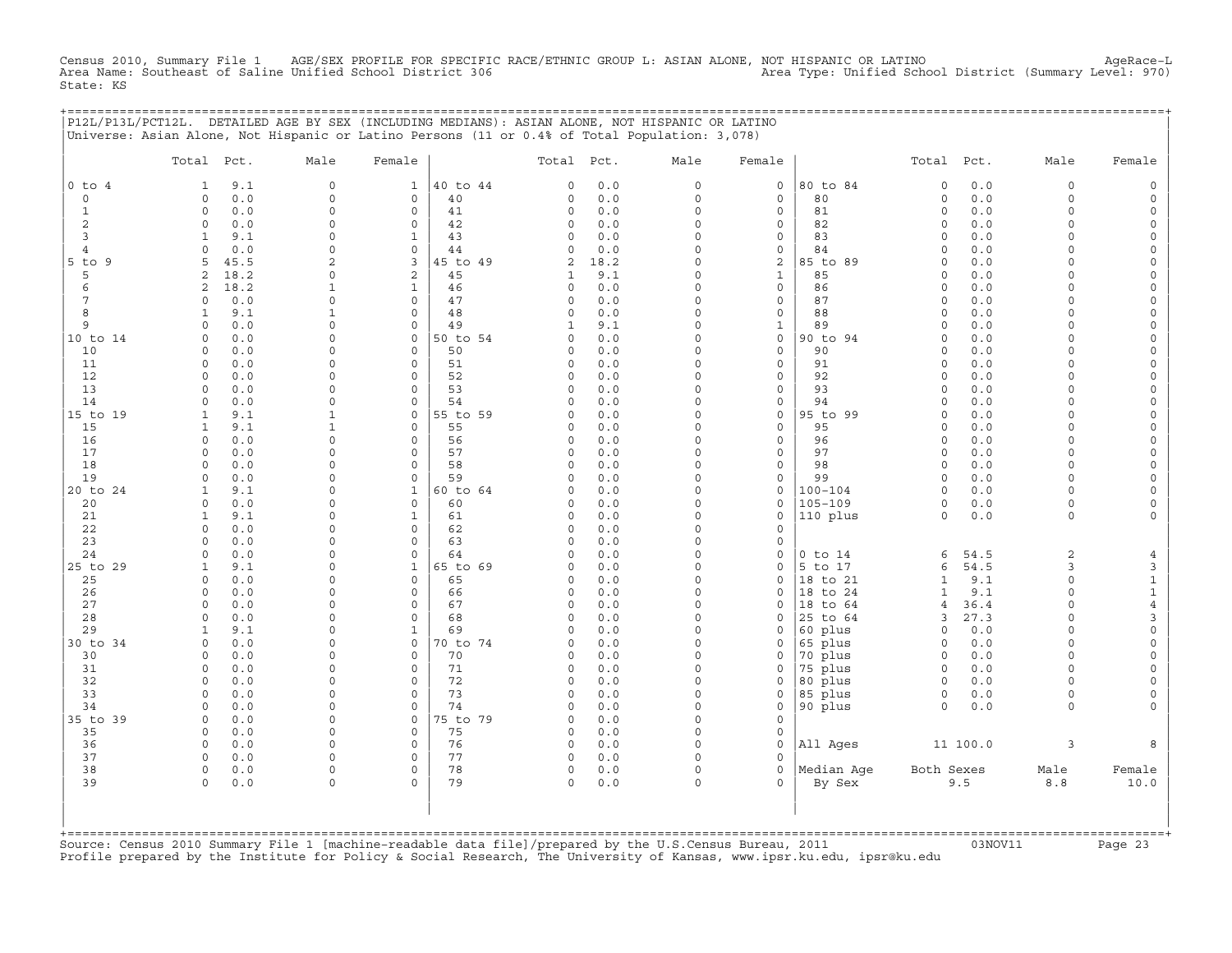Census 2010, Summary File 1 AGE/SEX PROFILE FOR SPECIFIC RACE/ETHNIC GROUP M: NAT HAWAIIAN/OPI ALONE, NOT HISP/LATINO<br>Area Name: Southeast of Saline Unified School District 306 Area Type: Unif State: KS

+===================================================================================================================================================+

|                     |                                   |                     |               |                | P12M/P13M/PCT12M. DETAILED AGE BY SEX (INCLUDING MEDIANS): NAT HAWAIIAN/OPI ALONE, NOT HISP/LATINO<br>Universe: Nat Hawaiian/OPI Alone, Not Hisp/Latino Persons (1 or 0.0% of Total Population: 3,078) |                          |                            |                    |                                          |                      |                                    |
|---------------------|-----------------------------------|---------------------|---------------|----------------|--------------------------------------------------------------------------------------------------------------------------------------------------------------------------------------------------------|--------------------------|----------------------------|--------------------|------------------------------------------|----------------------|------------------------------------|
|                     | Total Pct.                        | Male                | Female        |                | Total Pct.                                                                                                                                                                                             | Male                     | Female                     |                    | Total<br>Pct.                            | Male                 | Female                             |
| $0$ to $4$          | 0.0<br>$\Omega$                   | 0                   | 0             | 40 to 44       | 1 100.0                                                                                                                                                                                                | $\mathbf{1}$             | $\mathsf O$                | 80 to 84           | 0.0<br>$\circ$                           | 0                    | $\mathsf{O}$                       |
| $\circ$             | 0<br>0.0                          | $\mathsf{O}\xspace$ | $\circ$       | 40             | $\circ$<br>0.0                                                                                                                                                                                         | $\circ$                  | $\mathsf{O}\xspace$        | 80                 | $\circ$<br>0.0                           | 0                    | $\mathsf O$                        |
| $\mathbf{1}$        | $\mathbf 0$<br>0.0                | 0                   | 0             | 41             | $0.0$<br>$\circ$                                                                                                                                                                                       | $\mathbf 0$              | $\mathsf O$                | 81                 | $0.0$<br>$\mathsf O$                     | $\Omega$             | $\mathsf{O}$                       |
| 2                   | $\Omega$<br>0.0<br>0.0<br>$\circ$ | 0<br>0              | $\Omega$<br>0 | 42<br>43       | 1 100.0<br>0.0<br>$\circ$                                                                                                                                                                              | $\mathbf{1}$<br>$\Omega$ | $\circ$<br>$\circ$         | 82<br>83           | 0.0<br>$\mathbf 0$<br>0.0<br>$\mathbf 0$ | $\Omega$<br>0        | 0<br>0                             |
| 3<br>$\overline{4}$ | 0.0<br>$\Omega$                   | 0                   | 0             | 44             | 0.0<br>$\Omega$                                                                                                                                                                                        | $\Omega$                 | $\mathsf O$                | 84                 | 0.0<br>$\mathbf 0$                       | $\circ$              | $\mathsf{O}\xspace$                |
| $5$ to $9$          | $\circ$<br>0.0                    | 0                   | 0             | 45 to 49       | 0.0<br>$\Omega$                                                                                                                                                                                        | $\Omega$                 | $\mathsf{O}\xspace$        | 85 to 89           | 0.0<br>$\Omega$                          | $\Omega$             | $\mathsf{O}\xspace$                |
| 5                   | 0.0<br>$\Omega$                   | 0                   | $\Omega$      | 45             | 0.0<br>$\circ$                                                                                                                                                                                         | $\Omega$                 | $\circ$                    | 85                 | 0.0<br>$\mathbf 0$                       | $\Omega$             | $\mathbf 0$                        |
| 6                   | 0.0<br>$\Omega$                   | 0                   | 0             | 46             | $\circ$<br>0.0                                                                                                                                                                                         | $\Omega$                 | $\circ$                    | 86                 | 0.0<br>$\mathbf 0$                       | $\Omega$             | 0                                  |
| 7                   | 0.0<br>$\circ$                    | 0                   | $\circ$       | 47             | $\circ$<br>0.0                                                                                                                                                                                         | $\Omega$                 | $\mathsf{O}\xspace$        | 87                 | 0.0<br>$\Omega$                          | $\Omega$             | $\mathsf{O}\xspace$                |
| 8                   | $\Omega$<br>0.0                   | 0                   | 0             | 48             | 0.0<br>$\Omega$                                                                                                                                                                                        | $\Omega$                 | $\mathsf{O}\xspace$        | 88                 | 0.0<br>$\Omega$                          | $\Omega$             | 0                                  |
| 9                   | 0.0<br>$\Omega$                   | $\Omega$<br>0       | $\Omega$      | 49             | $\Omega$<br>0.0<br>$\Omega$                                                                                                                                                                            | $\Omega$<br>$\Omega$     | $\circ$                    | 89                 | 0.0<br>$\mathbf 0$<br>$\Omega$           | $\Omega$<br>$\Omega$ | 0<br>$\mathbf 0$                   |
| 10 to 14<br>10      | 0.0<br>0<br>0.0<br>$\circ$        | $\Omega$            | 0<br>$\circ$  | 50 to 54<br>50 | 0.0<br>0.0<br>$\Omega$                                                                                                                                                                                 | $\Omega$                 | $\mathsf O$<br>$\circ$     | 90 to 94<br>90     | 0.0<br>0.0<br>$\Omega$                   | $\Omega$             | $\mathsf{O}\xspace$                |
| 11                  | $\circ$<br>0.0                    | 0                   | $\circ$       | 51             | 0.0<br>$\circ$                                                                                                                                                                                         | $\Omega$                 | $\mathsf{O}\xspace$        | 91                 | $\mathsf O$<br>0.0                       | $\Omega$             | $\mathsf{O}\xspace$                |
| 12                  | 0.0<br>0                          | 0                   | 0             | 52             | $\circ$<br>0.0                                                                                                                                                                                         | $\Omega$                 | $\circ$                    | 92                 | $\mathbf 0$<br>0.0                       | $\Omega$             | $\mathbf 0$                        |
| 13                  | 0.0<br>$\Omega$                   | $\Omega$            | $\Omega$      | 53             | $\Omega$<br>0.0                                                                                                                                                                                        | $\Omega$                 | $\mathbf 0$                | 93                 | 0.0<br>$\Omega$                          | $\Omega$             | 0                                  |
| 14                  | $\circ$<br>0.0                    | 0                   | $\circ$       | 54             | $\circ$<br>0.0                                                                                                                                                                                         | $\Omega$                 | $\mathsf{O}\xspace$        | 94                 | $\mathsf O$<br>0.0                       | $\circ$              | $\mathsf{O}\xspace$                |
| 15 to 19            | 0.0<br>$\Omega$                   | 0                   | 0             | 55 to 59       | $\Omega$<br>0.0                                                                                                                                                                                        | $\Omega$                 | $\mathsf O$                | 95 to 99           | $0.0$<br>$\mathsf O$                     | $\Omega$             | 0                                  |
| 15                  | $\Omega$<br>0.0                   | 0                   | $\Omega$      | 55             | $0.0$<br>$\Omega$                                                                                                                                                                                      | $\Omega$<br>$\Omega$     | $\Omega$                   | 95                 | $\Omega$<br>0.0                          | $\Omega$             | $\mathbf 0$                        |
| 16<br>17            | 0.0<br>$\circ$<br>0.0<br>$\Omega$ | 0<br>0              | 0<br>0        | 56<br>57       | 0.0<br>0<br>$\circ$<br>0.0                                                                                                                                                                             | $\Omega$                 | $\mathbf 0$<br>$\mathsf O$ | 96<br>97           | 0.0<br>$\mathbf 0$<br>0.0<br>$\mathsf O$ | 0<br>$\circ$         | $\mathbf 0$<br>$\mathsf{O}\xspace$ |
| 18                  | $\circ$<br>0.0                    | $\Omega$            | $\circ$       | 58             | 0.0<br>$\Omega$                                                                                                                                                                                        | $\Omega$                 | $\mathsf O$                | 98                 | 0.0<br>$\mathbf 0$                       | $\Omega$             | $\mathsf{O}\xspace$                |
| 19                  | 0.0<br>$\Omega$                   | 0                   | 0             | 59             | $\Omega$<br>0.0                                                                                                                                                                                        | $\Omega$                 | $\circ$                    | 99                 | $\mathbf 0$<br>0.0                       | $\Omega$             | $\mathbf 0$                        |
| 20 to 24            | 0.0<br>$\Omega$                   | 0                   | 0             | 60 to 64       | 0.0<br>$\Omega$                                                                                                                                                                                        | $\Omega$                 | 0                          | $100 - 104$        | $\mathbf 0$<br>0.0                       | $\Omega$             | 0                                  |
| 20                  | 0.0<br>$\circ$                    | 0                   | $\circ$       | 60             | 0.0<br>$\Omega$                                                                                                                                                                                        | $\Omega$                 | $\mathsf{O}\xspace$        | $105 - 109$        | 0.0<br>0                                 | $\circ$              | $\mathsf{O}\xspace$                |
| 21                  | $\Omega$<br>0.0                   | 0                   | $\circ$       | 61             | 0.0<br>$\circ$                                                                                                                                                                                         | $\Omega$                 | $\mathsf O$                | 110 plus           | $\mathbf 0$<br>0.0                       | $\circ$              | $\mathsf{O}\xspace$                |
| 22                  | $\Omega$<br>0.0                   | 0                   | $\Omega$      | 62             | $\Omega$<br>0.0                                                                                                                                                                                        | $\Omega$<br>$\Omega$     | $\Omega$                   |                    |                                          |                      |                                    |
| 23<br>24            | 0.0<br>0<br>0.0<br>$\circ$        | 0<br>0              | 0<br>$\circ$  | 63<br>64       | $\circ$<br>0.0<br>0.0<br>$\Omega$                                                                                                                                                                      | $\Omega$                 | $\circ$<br>$\circ$         | $0$ to $14$        | $\mathsf O$<br>0.0                       | $\circ$              | $\mathsf O$                        |
| 25 to 29            | $\circ$<br>0.0                    | 0                   | $\circ$       | 65 to 69       | 0.0<br>$\circ$                                                                                                                                                                                         | $\Omega$                 | $\mathsf O$                | 5 to 17            | $\circ$<br>0.0                           | $\circ$              | $\mathsf O$                        |
| 25                  | 0.0<br>0                          | 0                   | 0             | 65             | $\circ$<br>0.0                                                                                                                                                                                         | $\Omega$                 | $\circ$                    | 18 to 21           | $\Omega$<br>0.0                          | $\Omega$             | 0                                  |
| 26                  | 0.0<br>$\Omega$                   | 0                   | $\Omega$      | 66             | 0.0<br>$\Omega$                                                                                                                                                                                        | $\Omega$                 | $\Omega$                   | 18 to 24           | $\Omega$<br>0.0                          | $\Omega$             | 0                                  |
| 27                  | $\mathsf O$<br>0.0                | $\mathbf 0$         | $\circ$       | 67             | $\mathsf{O}\xspace$<br>0.0                                                                                                                                                                             | $\Omega$                 | $\circ$                    | 18 to 64           | 100.0<br>$\mathbf{1}$                    | $\mathbf{1}$         | $\mathsf{O}\xspace$                |
| 28                  | 0.0<br>$\Omega$                   | 0                   | 0             | 68             | $\circ$<br>0.0                                                                                                                                                                                         | $\Omega$                 | $\Omega$                   | 25 to 64           | 100.0<br>1                               | $\mathbf{1}$         | $\mathsf{O}\xspace$                |
| 29<br>30 to 34      | 0.0<br>$\Omega$<br>0.0<br>$\circ$ | 0<br>0              | $\Omega$<br>0 | 69             | $0.0$<br>$\cap$<br>0.0<br>$\circ$                                                                                                                                                                      | $\Omega$<br>$\Omega$     | $\Omega$<br>$\circ$        | 60 plus            | $\Omega$<br>0.0<br>0.0                   | $\Omega$<br>0        | $\mathbf 0$<br>$\mathbf 0$         |
| 30                  | 0.0<br>$\Omega$                   | 0                   | 0             | 70 to 74<br>70 | 0.0<br>$\circ$                                                                                                                                                                                         | $\Omega$                 | $\mathsf O$                | 65 plus<br>70 plus | 0<br>0.0<br>$\circ$                      | $\circ$              | $\mathsf{O}\xspace$                |
| 31                  | $\circ$<br>0.0                    | 0                   | $\circ$       | 71             | 0.0<br>$\Omega$                                                                                                                                                                                        | $\Omega$                 | $\circ$                    | 75 plus            | 0.0<br>$\circ$                           | $\Omega$             | $\mathsf{O}\xspace$                |
| 32                  | $\circ$<br>0.0                    | 0                   | $\Omega$      | 72             | $\circ$<br>0.0                                                                                                                                                                                         | $\Omega$                 | $\circ$                    | 80 plus            | $\circ$<br>0.0                           | $\Omega$             | $\mathbf 0$                        |
| 33                  | $\Omega$<br>0.0                   | $\mathbf 0$         | 0             | 73             | $\Omega$<br>0.0                                                                                                                                                                                        | $\Omega$                 | $\circ$                    | 85 plus            | $\circ$<br>0.0                           | $\circ$              | 0                                  |
| 34                  | 0.0<br>$\circ$                    | 0                   | $\circ$       | 74             | 0.0<br>$\Omega$                                                                                                                                                                                        | $\Omega$                 | $\mathsf{O}\xspace$        | 90 plus            | 0.0<br>$\circ$                           | $\circ$              | $\mathbf 0$                        |
| 35 to 39            | 0.0<br>$\circ$                    | 0                   | 0             | 75 to 79       | 0.0<br>$\Omega$                                                                                                                                                                                        | $\Omega$                 | $\circ$                    |                    |                                          |                      |                                    |
| 35                  | $\Omega$<br>0.0                   | 0                   | 0             | 75             | $\Omega$<br>0.0                                                                                                                                                                                        | $\Omega$                 | $\Omega$                   |                    |                                          |                      |                                    |
| 36<br>37            | 0.0<br>0<br>$\circ$<br>0.0        | 0<br>$\mathbf 0$    | 0<br>0        | 76<br>77       | $\circ$<br>0.0<br>0.0<br>$\circ$                                                                                                                                                                       | $\Omega$<br>$\Omega$     | $\circ$<br>$\Omega$        | All Ages           | 1 100.0                                  | $\mathbf{1}$         | $\mathbf 0$                        |
| 38                  | $\circ$<br>0.0                    | 0                   | $\circ$       | 78             | $\mathsf{O}\xspace$<br>0.0                                                                                                                                                                             | $\Omega$                 | $\circ$                    | Median Age         | Both Sexes                               | Male                 | Female                             |
| 39                  | 0.0<br>$\Omega$                   | 0                   | $\Omega$      | 79             | $\Omega$<br>0.0                                                                                                                                                                                        | $\Omega$                 | $\cap$                     | By Sex             | 42.5                                     | 42.5                 |                                    |
|                     |                                   |                     |               |                |                                                                                                                                                                                                        |                          |                            |                    |                                          |                      |                                    |

+===================================================================================================================================================+Source: Census 2010 Summary File 1 [machine−readable data file]/prepared by the U.S.Census Bureau, 2011 03NOV11 Page 24 Profile prepared by the Institute for Policy & Social Research, The University of Kansas, www.ipsr.ku.edu, ipsr@ku.edu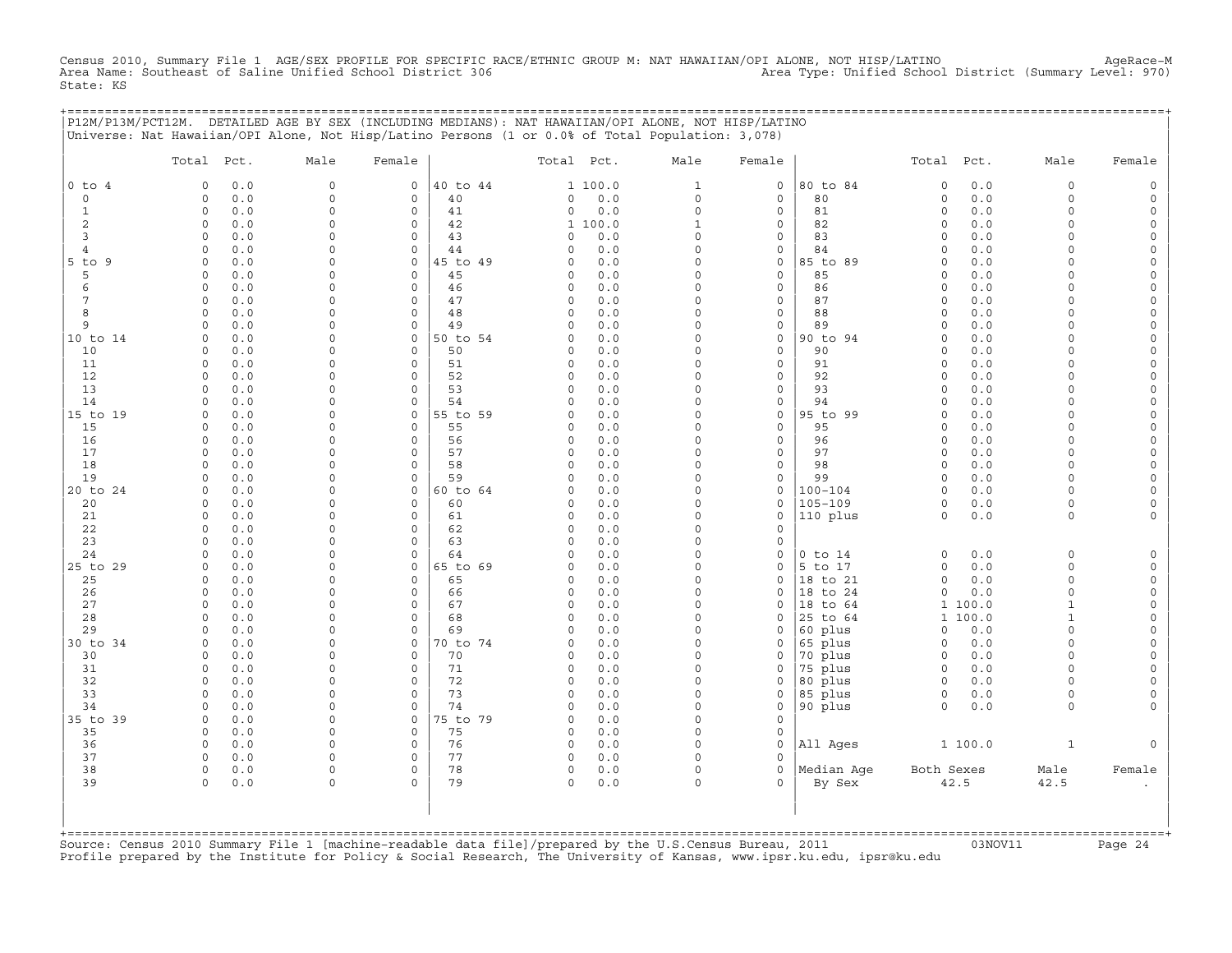Census 2010, Summary File 1 AGE/SEX PROFILE FOR SPECIFIC RACE/ETHNIC GROUP N: SOME OTHER RACE ALONE, NOT HISP/LATINO<br>Area Name: Southeast of Saline Unified School District 306 Area Type: Unifi State: KS

+===================================================================================================================================================+

|                              | P12N/P13N/PCT12N. DETAILED AGE BY SEX (INCLUDING MEDIANS): SOME OTHER RACE ALONE, NOT HISP/LATINO<br>Universe: Some Other Race Alone, Not Hisp/Latino Persons (3 or 0.1% of Total Population: 3,078) |                                |                     |                |                                               |                         |                                            |                      |                                          |                            |                                            |
|------------------------------|------------------------------------------------------------------------------------------------------------------------------------------------------------------------------------------------------|--------------------------------|---------------------|----------------|-----------------------------------------------|-------------------------|--------------------------------------------|----------------------|------------------------------------------|----------------------------|--------------------------------------------|
|                              | Total Pct.                                                                                                                                                                                           | Male                           | Female              |                | Total Pct.                                    | Male                    | Female                                     |                      | Total<br>Pct.                            | Male                       | Female                                     |
| $0$ to $4$                   | 33.3<br>$\mathbf{1}$                                                                                                                                                                                 | $\mathbf{1}$                   | $\circ$             | 40 to 44       | $0.0$<br>$\circ$                              | $\circ$                 | $\circ$                                    | 80 to 84             | $0.0$<br>$\mathbf 0$                     | $\circ$                    | $\circ$                                    |
| $\circ$                      | 0.0<br>$\circ$                                                                                                                                                                                       | $\mathbf 0$                    | $\circ$             | 40             | $\circ$<br>0.0                                | $\circ$                 | $\circ$                                    | 80                   | $\mathbf 0$<br>0.0                       | $\circ$                    | $\mathsf{O}\xspace$                        |
| $\mathbf 1$                  | 33.3<br>$\mathbf{1}$                                                                                                                                                                                 | $\mathbf 1$                    | 0                   | 41             | $\mathsf{O}\xspace$<br>0.0                    | $\mathbf 0$             | $\mathsf{O}\xspace$                        | 81                   | $\mathsf O$<br>0.0                       | $\circ$                    | $\mathsf{O}\xspace$                        |
| 2                            | $\Omega$<br>0.0                                                                                                                                                                                      | $\mathbf 0$                    | $\Omega$            | 42             | 0.0<br>$\Omega$                               | $\Omega$                | $\mathbf 0$                                | 82                   | $\mathbf 0$<br>0.0                       | $\Omega$                   | 0                                          |
| 3                            | $\circ$<br>0.0                                                                                                                                                                                       | 0                              | 0                   | 43             | $\circ$<br>0.0                                | $\Omega$                | $\mathbf 0$                                | 83                   | $\mathsf O$<br>0.0                       | $\circ$                    | 0                                          |
| $\overline{4}$<br>$5$ to $9$ | 0.0<br>$\Omega$<br>0.0<br>$\Omega$                                                                                                                                                                   | 0<br>$\Omega$                  | 0<br>$\Omega$       | 44<br>45 to 49 | 0.0<br>$\circ$<br>0.0<br>$\Omega$             | $\mathbf 0$<br>$\Omega$ | $\mathsf O$<br>$\circ$                     | 84<br>85 to 89       | $\mathsf O$<br>0.0<br>$\mathbf 0$        | 0.0<br>$\circ$<br>$\Omega$ | $\mathsf{O}\xspace$<br>$\mathsf{O}\xspace$ |
| 5                            | 0.0<br>0                                                                                                                                                                                             | 0                              | 0                   | 45             | 0.0<br>0                                      | $\Omega$                | $\mathsf O$                                | 85                   | 0.0<br>0                                 | 0                          | 0                                          |
| 6                            | 0.0<br>$\Omega$                                                                                                                                                                                      | 0                              | $\circ$             | 46             | $\mathsf{O}\xspace$<br>0.0                    | $\Omega$                | $\mathsf{O}\xspace$                        | 86                   | $\mathsf O$                              | 0.0<br>$\circ$             | $\mathsf{O}\xspace$                        |
| 7                            | 0.0<br>$\Omega$                                                                                                                                                                                      | $\Omega$                       | $\Omega$            | 47             | $\Omega$<br>0.0                               | $\Omega$                | $\mathbf 0$                                | 87                   | $\mathbf 0$                              | 0.0<br>$\Omega$            | $\mathsf{O}\xspace$                        |
| 8                            | $\circ$<br>0.0                                                                                                                                                                                       | 0                              | 0                   | 48             | $\circ$<br>0.0                                | $\Omega$                | $\circ$                                    | 88                   | $\mathbf 0$<br>0.0                       | $\circ$                    | 0                                          |
| 9                            | 0.0<br>$\Omega$                                                                                                                                                                                      | 0                              | 0                   | 49             | $\circ$<br>0.0                                | $\circ$                 | $\mathsf{O}\xspace$                        | 89                   | $\mathsf O$<br>0.0                       | $\circ$                    | $\mathsf{O}\xspace$                        |
| 10 to 14                     | 0.0<br>$\circ$                                                                                                                                                                                       | $\Omega$                       | $\circ$             | 50 to 54       | 0.0<br>$\circ$                                | $\Omega$                | $\circ$                                    | 90 to 94             | $\Omega$                                 | 0.0<br>$\Omega$            | $\mathsf{O}\xspace$                        |
| 10<br>11                     | 0.0<br>$\Omega$<br>$\circ$                                                                                                                                                                           | 0<br>$\mathsf{O}\xspace$       | $\circ$<br>$\circ$  | 50<br>51       | 0.0<br>$\Omega$<br>$\mathsf{O}\xspace$<br>0.0 | $\Omega$<br>$\Omega$    | $\mathsf{O}\xspace$<br>$\mathsf{O}\xspace$ | 90<br>91             | $\mathsf O$<br>0.0<br>$\mathsf O$<br>0.0 | $\circ$                    | $\mathsf{O}\xspace$<br>$\circ$             |
| 12                           | 0.0<br>0.0<br>$\circ$                                                                                                                                                                                | $\mathbf 0$                    | $\circ$             | 52             | $\circ$<br>0.0                                | $\Omega$                | $\circ$                                    | 92                   | $\circ$                                  | 0<br>0.0<br>$\circ$        | $\mathsf{O}\xspace$                        |
| 13                           | 0.0<br>$\circ$                                                                                                                                                                                       | $\mathbf 0$                    | $\circ$             | 53             | $\circ$<br>0.0                                | $\Omega$                | $\mathsf{O}\xspace$                        | 93                   | $\circ$                                  | 0.0<br>$\circ$             | $\mathsf{O}\xspace$                        |
| 14                           | 0.0<br>$\Omega$                                                                                                                                                                                      | $\mathsf{O}\xspace$            | $\circ$             | 54             | $\circ$<br>$0.0$                              | $\mathbf 0$             | $\mathsf{O}\xspace$                        | 94                   | $\mathsf O$<br>0.0                       | $\circ$                    | $\mathsf{O}\xspace$                        |
| 15 to 19                     | 0.0<br>0                                                                                                                                                                                             | $\mathbf 0$                    | 0                   | 55 to 59       | 0.0<br>$\circ$                                | $\Omega$                | $\circ$                                    | 95 to 99             | $\Omega$                                 | 0.0<br>$\circ$             | 0                                          |
| 15                           | 0.0<br>$\Omega$                                                                                                                                                                                      | $\Omega$                       | $\circ$             | 55             | $\circ$<br>0.0                                | $\Omega$                | $\circ$                                    | 95                   | $\Omega$                                 | 0.0<br>$\circ$             | $\mathsf{O}\xspace$                        |
| 16                           | $\circ$<br>0.0                                                                                                                                                                                       | $\mathbf 0$                    | $\Omega$            | 56             | $\circ$<br>0.0                                | $\Omega$                | $\circ$                                    | 96                   | $\mathbf 0$<br>0.0                       | $\Omega$                   | $\mathsf{O}\xspace$                        |
| 17                           | 0.0<br>$\Omega$                                                                                                                                                                                      | 0                              | 0                   | 57             | $\circ$<br>0.0                                | $\Omega$                | 0                                          | 97                   | $\mathbf 0$                              | 0.0<br>$\circ$             | 0                                          |
| 18                           | 0.0<br>$\Omega$<br>$\Omega$                                                                                                                                                                          | 0                              | $\circ$<br>$\Omega$ | 58<br>59       | $\circ$<br>0.0<br>0.0<br>$\Omega$             | $\Omega$<br>$\Omega$    | $\mathsf{O}\xspace$                        | 98<br>99             | $\circ$                                  | 0.0<br>$\circ$             | $\circ$                                    |
| 19<br>20 to 24               | 0.0<br>0.0<br>$\Omega$                                                                                                                                                                               | $\mathbf 0$<br>0               | 0                   | 60 to 64       | $\Omega$<br>0.0                               | $\Omega$                | $\circ$<br>$\mathsf O$                     | $100 - 104$          | $\mathbf 0$<br>0.0<br>$\mathsf O$<br>0.0 | $\Omega$<br>$\Omega$       | $\mathsf{O}\xspace$<br>$\mathsf{O}\xspace$ |
| 20                           | 0.0<br>$\Omega$                                                                                                                                                                                      | $\Omega$                       | $\Omega$            | 60             | $\circ$<br>0.0                                | $\Omega$                | $\circ$                                    | $105 - 109$          | $\Omega$<br>$0.0$                        | $\circ$                    | $\circ$                                    |
| 21                           | $\circ$<br>0.0                                                                                                                                                                                       | $\Omega$                       | $\Omega$            | 61             | $\circ$<br>0.0                                | $\Omega$                | $\circ$                                    | 110 plus             | $\mathbf 0$<br>0.0                       | $\circ$                    | $\circ$                                    |
| 22                           | 0.0<br>$\Omega$                                                                                                                                                                                      | 0                              | 0                   | 62             | $\circ$<br>0.0                                | $\Omega$                | $\circ$                                    |                      |                                          |                            |                                            |
| 23                           | 0.0<br>$\Omega$                                                                                                                                                                                      | 0                              | $\circ$             | 63             | 0.0<br>$\Omega$                               | $\Omega$                | $\circ$                                    |                      |                                          |                            |                                            |
| 24                           | $\Omega$<br>0.0                                                                                                                                                                                      | $\mathsf{O}\xspace$            | 0                   | 64             | 0.0<br>$\circ$                                | $\Omega$                | $\mathsf O$                                | $0$ to $14$          | 33.3<br>$\mathbf{1}$                     | $\mathbf{1}$               | $\mathsf O$                                |
| 25 to 29                     | 0.0<br>$\Omega$                                                                                                                                                                                      | 0                              | 0                   | 65 to 69       | $\circ$<br>0.0                                | $\Omega$                | $\mathsf O$                                | 5 to 17              | $\mathbf 0$<br>0.0                       | $\circ$                    | $\mathsf{O}$                               |
| 25<br>26                     | 0.0<br>$\circ$<br>$\circ$<br>0.0                                                                                                                                                                     | 0<br>0                         | $\circ$<br>0        | 65<br>66       | 0.0<br>$\Omega$<br>$\circ$<br>0.0             | $\Omega$<br>$\Omega$    | $\circ$<br>$\circ$                         | 18 to 21<br>18 to 24 | $\Omega$<br>0.0<br>$\mathbf 0$<br>0.0    | $\circ$<br>$\circ$         | $\mathsf{O}\xspace$<br>0                   |
| 27                           | 0.0<br>$\Omega$                                                                                                                                                                                      | 0                              | 0                   | 67             | $\circ$<br>0.0                                | $\Omega$                | $\circ$                                    | 18 to 64             | $\overline{c}$<br>66.7                   | $\mathbf{1}$               | $\mathbf{1}$                               |
| 28                           | 0.0<br>$\circ$                                                                                                                                                                                       | 0                              | $\circ$             | 68             | $0.0$<br>$\circ$                              | $\Omega$                | $\circ$                                    | 25 to 64             | 66.7<br>2                                | $\mathbf{1}$               | $\mathbf{1}$                               |
| 29                           | 0.0<br>$\Omega$                                                                                                                                                                                      | 0                              | 0                   | 69             | 0.0<br>$\Omega$                               | $\Omega$                | $\circ$                                    | 60 plus              | $\mathbf 0$<br>0.0                       | $\circ$                    | $\mathsf{O}\xspace$                        |
| 30 to 34                     | 33.3<br>1                                                                                                                                                                                            | 0                              | $\mathbf 1$         | 70 to 74       | $\circ$<br>0.0                                | $\Omega$                | $\circ$                                    | 65 plus              | $\mathsf O$<br>0.0                       | $\circ$                    | $\mathsf{O}\xspace$                        |
| 30                           | 0.0<br>$\Omega$                                                                                                                                                                                      | 0                              | 0                   | 70             | 0.0<br>$\circ$                                | $\Omega$                | $\mathsf O$                                | 70 plus              | 0.0<br>$\circ$                           | $\circ$                    | $\mathsf{O}\xspace$                        |
| 31                           | 33.3<br>1                                                                                                                                                                                            | 0                              | $\mathbf 1$         | 71             | $0.0$<br>$\circ$                              | $\Omega$                | $\circ$                                    | 75 plus              | $\mathbf 0$<br>0.0                       | $\Omega$                   | $\mathbf 0$                                |
| 32                           | $\circ$<br>0.0                                                                                                                                                                                       | 0                              | $\circ$             | 72             | $\circ$<br>0.0                                | $\circ$                 | $\circ$                                    | 80 plus              | $\circ$<br>0.0                           | $\circ$                    | $\mathsf{O}\xspace$                        |
| 33<br>34                     | 0.0<br>$\circ$<br>0.0<br>$\Omega$                                                                                                                                                                    | $\mathsf{O}\xspace$<br>$\circ$ | $\circ$<br>$\circ$  | 73<br>74       | $\circ$<br>0.0<br>$\Omega$<br>0.0             | $\Omega$<br>$\Omega$    | $\mathsf O$<br>$\circ$                     | 85 plus              | $\circ$<br>$\Omega$<br>0.0               | 0.0<br>0<br>$\circ$        | $\mathsf{O}\xspace$<br>0                   |
| 35 to 39                     | 33.3<br>$\mathbf{1}$                                                                                                                                                                                 | $\mathbf{1}$                   | $\circ$             | 75 to 79       | $\circ$<br>0.0                                | $\Omega$                | $\circ$                                    | 90 plus              |                                          |                            |                                            |
| 35                           | 33.3<br>$\mathbf{1}$                                                                                                                                                                                 | $\mathbf{1}$                   | 0                   | 75             | $0.0$<br>$\circ$                              | $\Omega$                | $\circ$                                    |                      |                                          |                            |                                            |
| 36                           | $\circ$<br>0.0                                                                                                                                                                                       | $\circ$                        | 0                   | 76             | 0.0<br>$\circ$                                | $\Omega$                | $\circ$                                    | All Ages             | 3100.0                                   | $\overline{a}$             | $\mathbf{1}$                               |
| 37                           | $\circ$<br>0.0                                                                                                                                                                                       | $\circ$                        | $\circ$             | 77             | $\mathsf{O}\xspace$<br>0.0                    | $\Omega$                | $\circ$                                    |                      |                                          |                            |                                            |
| 38                           | $\circ$<br>0.0                                                                                                                                                                                       | $\mathsf{O}\xspace$            | 0                   | 78             | $\mathsf O$<br>0.0                            | $\Omega$                | $\circ$                                    | Median Age           | Both Sexes                               | Male                       | Female                                     |
| 39                           | $\circ$<br>0.0                                                                                                                                                                                       | 0                              | $\Omega$            | 79             | $\circ$<br>0.0                                | $\Omega$                | $\Omega$                                   | By Sex               | 32.5                                     | $\cdot$                    | 32.5                                       |
|                              |                                                                                                                                                                                                      |                                |                     |                |                                               |                         |                                            |                      |                                          |                            |                                            |

| | +===================================================================================================================================================+Source: Census 2010 Summary File 1 [machine−readable data file]/prepared by the U.S.Census Bureau, 2011 03NOV11 Page 25 Profile prepared by the Institute for Policy & Social Research, The University of Kansas, www.ipsr.ku.edu, ipsr@ku.edu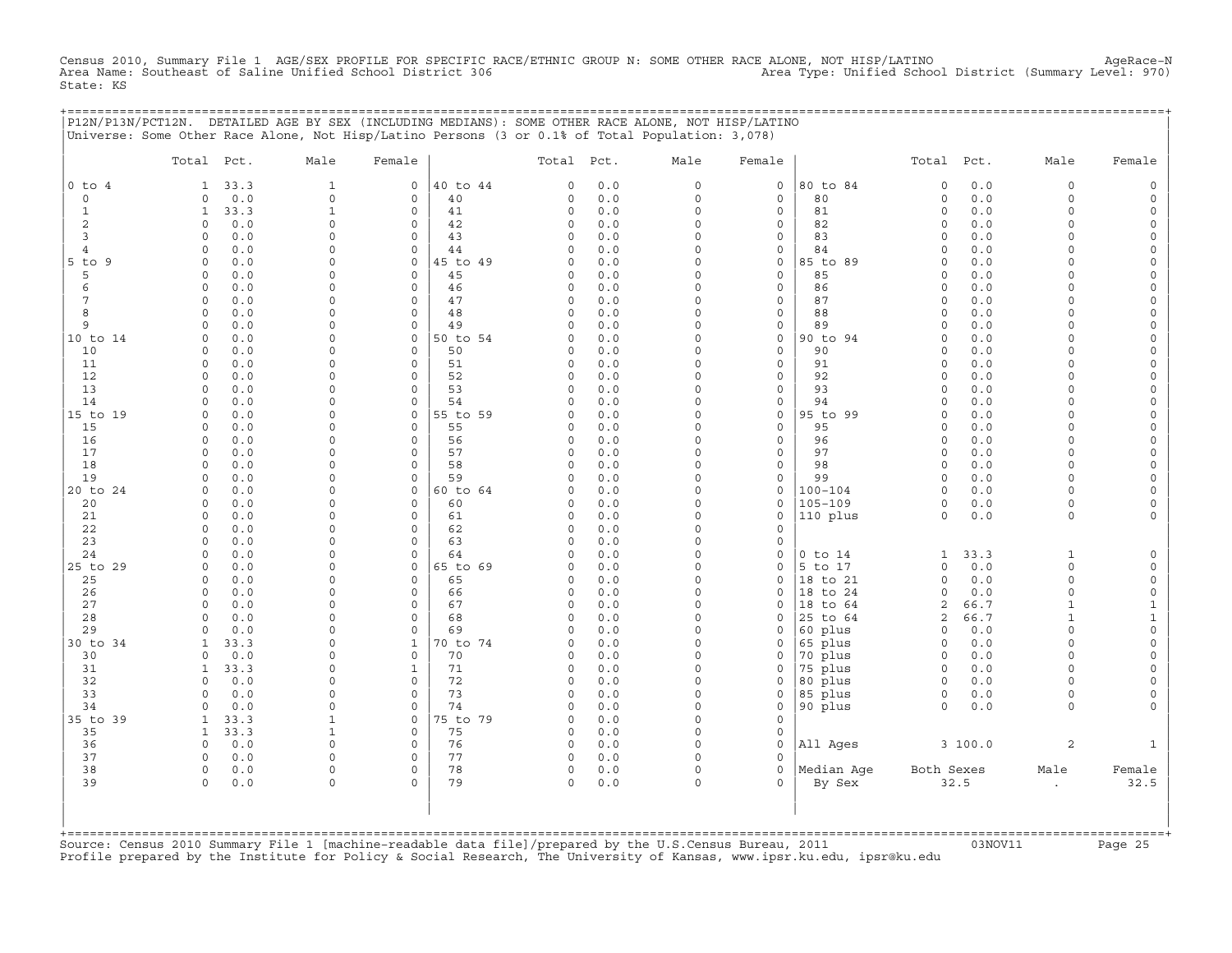Census 2010, Summary File 1 AGE/SEX PROFILE FOR SPECIFIC RACE/ETHNIC GROUP O: TWO OR MORE RACES, NOT HISPANIC/LATINO AgeRace-O<br>Area Name: Southeast of Saline Unified School District 306 State: KS

+===================================================================================================================================================+

|                              | P120/P130/PCT120. DETAILED AGE BY SEX (INCLUDING MEDIANS): TWO OR MORE RACES, NOT HISPANIC/LATINO<br>Universe: Two or More Races, Not Hispanic/Latino Persons (33 or 1.1% of Total Population: 3,078) |                                    |                          |                |                                     |            |                                     |                                    |                            |                            |             |                     |                                |
|------------------------------|-------------------------------------------------------------------------------------------------------------------------------------------------------------------------------------------------------|------------------------------------|--------------------------|----------------|-------------------------------------|------------|-------------------------------------|------------------------------------|----------------------------|----------------------------|-------------|---------------------|--------------------------------|
|                              | Total<br>Pct.                                                                                                                                                                                         | Male                               | Female                   |                | Total Pct.                          |            | Male                                | Female                             |                            | Total                      | Pct.        | Male                | Female                         |
| $0$ to $4$                   | 24.2<br>8                                                                                                                                                                                             | $\overline{4}$                     | 4                        | 40 to 44       | $\sqrt{2}$                          | $6.1$      | $\mathbf{1}$                        | $\mathbf{1}$                       | 80 to 84                   | $\mathbf 0$                | 0.0         | 0                   | $\circ$                        |
| $\circ$                      | 6.1<br>2                                                                                                                                                                                              | 2                                  | 0                        | 40             | $\circ$                             | 0.0        | $\circ$                             | $\mathbf 0$                        | 80                         | $\circ$                    | 0.0         | $\circ$             | $\circ$                        |
| $\mathbf{1}$                 | $\overline{2}$<br>6.1                                                                                                                                                                                 | $\mathbf{1}$                       | $\mathbf{1}$             | 41             | $\circ$                             | 0.0        | $\circ$                             | $\mathsf{O}\xspace$                | 81                         | $\circ$                    | 0.0         | $\circ$             | $\mathsf{O}\xspace$            |
| 2                            | 0.0<br>$\Omega$                                                                                                                                                                                       | $\circ$                            | $\Omega$                 | 42             | 2                                   | 6.1        | $\mathbf{1}$                        | $\mathbf{1}$                       | 82                         | $\mathbf 0$                | 0.0         | $\Omega$            | 0                              |
| 3                            | $\Omega$<br>0.0                                                                                                                                                                                       | $\circ$                            | $\Omega$                 | 43             | $\circ$<br>$\circ$                  | $0.0$      | $\circ$<br>$\circ$                  | $\mathbf 0$                        | 83                         | $\circ$                    | 0.0         | $\circ$             | 0                              |
| $\overline{4}$<br>$5$ to $9$ | 12.1<br>$\overline{4}$<br>18.2<br>6                                                                                                                                                                   | $\mathbf{1}$<br>$\overline{4}$     | 3<br>$\overline{2}$      | 44<br>45 to 49 | $\Omega$                            | 0.0<br>0.0 | $\Omega$                            | $\mathsf{O}\xspace$<br>$\mathbf 0$ | 84<br>85 to 89             | $\mathbf 0$<br>$\mathbf 0$ | 0.0<br>0.0  | $\circ$<br>$\Omega$ | $\circ$<br>$\circ$             |
| 5                            | 2<br>6.1                                                                                                                                                                                              | $\mathbf{1}$                       | $\mathbf{1}$             | 45             | $\circ$                             | 0.0        | $\circ$                             | $\circ$                            | 85                         | $\mathbf 0$                | 0.0         | $\circ$             | $\circ$                        |
| 6                            | $6.1$<br>2                                                                                                                                                                                            | $\overline{c}$                     | $\circ$                  | 46             | $\circ$                             | 0.0        | $\Omega$                            | $\mathsf{O}\xspace$                | 86                         | $\mathsf O$                | 0.0         | $\circ$             | $\circ$                        |
| 7                            | 0.0<br>$\Omega$                                                                                                                                                                                       | $\mathbf 0$                        | $\Omega$                 | 47             | $\Omega$                            | 0.0        | $\Omega$                            | $\mathbf 0$                        | 87                         | $\Omega$                   | 0.0         | $\Omega$            | 0                              |
| 8                            | $\mathbf{1}$<br>3.0                                                                                                                                                                                   | $\mathbf{1}$                       | $\circ$                  | 48             | $\circ$                             | 0.0        | $\circ$                             | $\mathbf 0$                        | 88                         | $\circ$                    | 0.0         | $\circ$             | 0                              |
| 9                            | 3.0<br>1                                                                                                                                                                                              | $\circ$                            | $\mathbf 1$              | 49             | $\circ$                             | 0.0        | $\mathsf{O}\xspace$                 | $\mathsf{O}\xspace$                | 89                         | $\circ$                    | 0.0         | $\circ$             | $\mathsf{O}\xspace$            |
| 10 to 14                     | 15.2<br>5                                                                                                                                                                                             | $\overline{2}$                     | 3                        | 50 to 54       | $\overline{2}$                      | 6.1        | $\mathbf{1}$                        | $\mathbf{1}$                       | 90 to 94                   | $\Omega$                   | 0.0         | $\Omega$            | 0                              |
| 10                           | 3.0<br>1                                                                                                                                                                                              | 0                                  | $\mathbf{1}$             | 50             | $\circ$                             | 0.0        | $\circ$                             | $\mathsf{O}\xspace$                | 90                         | $\mathsf O$                | 0.0         | $\circ$             | 0                              |
| 11<br>12                     | 0.0<br>$\circ$<br>0.0<br>$\Omega$                                                                                                                                                                     | 0<br>$\Omega$                      | $\circ$<br>$\Omega$      | 51<br>52       | $\mathsf{O}\xspace$<br>$\mathbf{1}$ | 0.0<br>3.0 | $\mathsf{O}\xspace$<br>$\mathbf{1}$ | $\mathsf{O}\xspace$<br>$\mathbf 0$ | 91<br>92                   | $\mathsf O$<br>$\Omega$    | 0.0<br>0.0  | $\circ$<br>$\Omega$ | $\mathsf{O}\xspace$            |
| 13                           | $\overline{2}$<br>6.1                                                                                                                                                                                 | $\mathbf{1}$                       | $\mathbf{1}$             | 53             | $\mathbf{1}$                        | 3.0        | $\circ$                             | $\mathbf{1}$                       | 93                         | $\circ$                    | 0.0         | 0                   | 0<br>$\circ$                   |
| 14                           | 2<br>$6.1$                                                                                                                                                                                            | $\mathbf{1}$                       | $\mathbf 1$              | 54             | $\circ$                             | 0.0        | $\mathsf{O}\xspace$                 | $\mathsf{O}\xspace$                | 94                         | $\mathsf O$                | 0.0         | $\circ$             | $\mathsf{O}\xspace$            |
| 15 to 19                     | 15.2<br>5                                                                                                                                                                                             | 3                                  | $\overline{a}$           | 55 to 59       | $\Omega$                            | 0.0        | $\Omega$                            | $\circ$                            | 95 to 99                   | $\circ$                    | 0.0         | $\Omega$            | 0                              |
| 15                           | 0.0<br>$\Omega$                                                                                                                                                                                       | 0                                  | $\circ$                  | 55             | $\circ$                             | 0.0        | $\circ$                             | $\circ$                            | 95                         | $\mathsf O$                | 0.0         | $\circ$             | $\circ$                        |
| 16                           | 0.0<br>$\circ$                                                                                                                                                                                        | $\mathsf{O}\xspace$                | 0                        | 56             | $\mathsf{O}\xspace$                 | 0.0        | $\circ$                             | $\mathsf{O}\xspace$                | 96                         | $\circ$                    | 0.0         | $\circ$             | 0                              |
| 17                           | 6.1<br>2                                                                                                                                                                                              | 2                                  | $\circ$                  | 57             | $\circ$                             | 0.0        | $\circ$                             | $\mathbf 0$                        | 97                         | $\circ$                    | 0.0         | $\circ$             | $\circ$                        |
| 18                           | 2<br>6.1                                                                                                                                                                                              | $\mathbf{1}$                       | $\mathbf 1$              | 58             | $\circ$                             | 0.0        | $\circ$                             | $\mathsf{O}\xspace$                | 98                         | $\circ$                    | 0.0         | $\circ$             | $\circ$                        |
| 19                           | 3.0<br>$\mathbf{1}$                                                                                                                                                                                   | $\circ$                            | $\mathbf 1$              | 59             | $\Omega$                            | 0.0        | $\Omega$                            | $\Omega$                           | 99                         | $\circ$                    | 0.0         | $\Omega$            | $\circ$                        |
| 20 to 24<br>20               | 2<br>6.1<br>$\circ$<br>0.0                                                                                                                                                                            | $\mathbf{1}$<br>$\circ$            | $\mathbf{1}$<br>$\circ$  | 60 to 64<br>60 | $\circ$<br>$\circ$                  | 0.0<br>0.0 | $\circ$<br>$\circ$                  | $\mathbf 0$<br>$\circ$             | $100 - 104$<br>$105 - 109$ | $\circ$<br>$\circ$         | 0.0<br>0.0  | $\circ$<br>$\circ$  | $\circ$<br>$\mathsf{O}\xspace$ |
| 21                           | 2<br>6.1                                                                                                                                                                                              | $\mathbf{1}$                       | $\mathbf{1}$             | 61             | $\circ$                             | 0.0        | $\Omega$                            | $\Omega$                           | 110 plus                   | $\circ$                    | 0.0         | $\circ$             | $\mathbf{0}$                   |
| 22                           | $\circ$<br>0.0                                                                                                                                                                                        | 0                                  | 0                        | 62             | $\circ$                             | 0.0        | $\circ$                             | $\circ$                            |                            |                            |             |                     |                                |
| 23                           | 0.0<br>$\circ$                                                                                                                                                                                        | $\mathsf{O}\xspace$                | $\circ$                  | 63             | $\circ$                             | 0.0        | $\circ$                             | $\mathbf 0$                        |                            |                            |             |                     |                                |
| 24                           | 0.0<br>$\Omega$                                                                                                                                                                                       | $\mathbf 0$                        | $\Omega$                 | 64             | $\Omega$                            | 0.0        | $\circ$                             | $\circ$                            | $0$ to $14$                | 19                         | 57.6        | 10                  | 9                              |
| 25 to 29                     | 3.0<br>1                                                                                                                                                                                              | $\mathbf{1}$                       | 0                        | 65 to 69       | $\circ$                             | 0.0        | $\circ$                             | $\circ$                            | 5 to 17                    | 13                         | 39.4        | 8                   | 5                              |
| 25                           | $\mathbf{1}$<br>3.0                                                                                                                                                                                   | $\mathbf{1}$                       | $\circ$                  | 65             | $\circ$                             | 0.0        | $\circ$                             | $\circ$                            | 18 to 21                   | 5                          | 15.2        | $\overline{a}$      | 3                              |
| 26                           | $\circ$<br>0.0                                                                                                                                                                                        | $\circ$                            | $\Omega$                 | 66             | $\circ$                             | 0.0        | $\circ$                             | $\circ$                            | 18 to 24                   | 5                          | 15.2        | $\overline{2}$      | $\mathbf{3}$                   |
| 27                           | 0.0<br>$\Omega$                                                                                                                                                                                       | 0                                  | 0                        | 67             | $\circ$                             | 0.0        | $\Omega$                            | $\mathbf 0$                        | 18 to 64                   | 12                         | 36.4        | 7                   | 5                              |
| 28<br>29                     | 0.0<br>$\Omega$                                                                                                                                                                                       | $\mathsf{O}\xspace$<br>$\mathbf 0$ | $\circ$<br>$\Omega$      | 68<br>69       | $\circ$<br>$\circ$                  | 0.0<br>0.0 | $\Omega$<br>$\circ$                 | $\Omega$                           | 25 to 64                   | 7                          | 21.2<br>0.0 | 5                   | $\overline{c}$                 |
| 30 to 34                     | $\circ$<br>0.0<br>3.0<br>1                                                                                                                                                                            | 1                                  | 0                        | 70 to 74       | $\circ$                             | 0.0        | $\circ$                             | $\circ$<br>$\mathbf 0$             | 60 plus<br>65 plus         | $\circ$<br>$\circ$         | 0.0         | $\circ$<br>$\circ$  | $\circ$<br>0                   |
| 30                           | 0.0<br>$\circ$                                                                                                                                                                                        | $\mathsf{O}\xspace$                | $\circ$                  | 70             | $\Omega$                            | 0.0        | $\Omega$                            | $\circ$                            | 70 plus                    | $\circ$                    | 0.0         | $\circ$             | $\mathsf{O}\xspace$            |
| 31                           | $\mathbf{1}$<br>3.0                                                                                                                                                                                   | $\mathbf{1}$                       | 0                        | 71             | $\circ$                             | 0.0        | $\circ$                             | $\circ$                            | 75 plus                    | $\circ$                    | 0.0         | $\circ$             | 0                              |
| 32                           | $\circ$<br>0.0                                                                                                                                                                                        | $\mathsf{O}\xspace$                | $\mathbf{0}$             | 72             | $\circ$                             | 0.0        | $\circ$                             | $\circ$                            | 80 plus                    | $\mathbf 0$                | 0.0         | $\Omega$            | $\circ$                        |
| 33                           | 0.0<br>$\Omega$                                                                                                                                                                                       | 0                                  | $\circ$                  | 73             | $\Omega$                            | 0.0        | $\Omega$                            | $\circ$                            | 85 plus                    | $\circ$                    | $0.0$       | $\circ$             | 0                              |
| 34                           | 0.0<br>$\Omega$                                                                                                                                                                                       | $\mathsf{O}\xspace$                | 0                        | 74             | $\circ$                             | 0.0        | $\Omega$                            | $\circ$                            | 90 plus                    | $\Omega$                   | 0.0         | $\circ$             | $\mathbf{0}$                   |
| 35 to 39                     | 3.0<br>$\mathbf{1}$                                                                                                                                                                                   | $\mathbf{1}$                       | $\mathbf{0}$             | 75 to 79       | $\circ$                             | 0.0        | $\circ$                             | $\mathbf 0$                        |                            |                            |             |                     |                                |
| 35                           | 0.0<br>$\circ$                                                                                                                                                                                        | $\circ$                            | $\circ$                  | 75             | $\circ$                             | 0.0        | $\circ$                             | $\circ$                            |                            |                            |             |                     |                                |
| 36<br>37                     | $\circ$<br>0.0<br>$\circ$                                                                                                                                                                             | $\mathbf 0$<br>$\circ$             | $\Omega$<br>$\mathbf{0}$ | 76<br>77       | $\circ$<br>$\mathsf O$              | 0.0<br>0.0 | $\circ$<br>$\circ$                  | $\circ$<br>$\Omega$                | All Ages                   |                            | 33 100.0    | 19                  | 14                             |
| 38                           | 0.0<br>0.0<br>$\circ$                                                                                                                                                                                 | $\circ$                            | $\Omega$                 | 78             | $\circ$                             | 0.0        | $\circ$                             | $\Omega$                           | Median Age                 | Both Sexes                 |             | Male                | Female                         |
| 39                           | 3.0<br>1                                                                                                                                                                                              | $\mathbf{1}$                       | $\Omega$                 | 79             | $\circ$                             | 0.0        | $\circ$                             | $\Omega$                           | By Sex                     |                            | 12.5        | 13.8                | 11.7                           |
|                              |                                                                                                                                                                                                       |                                    |                          |                |                                     |            |                                     |                                    |                            |                            |             |                     |                                |

| | +===================================================================================================================================================+Source: Census 2010 Summary File 1 [machine−readable data file]/prepared by the U.S.Census Bureau, 2011 03NOV11 Page 26 Profile prepared by the Institute for Policy & Social Research, The University of Kansas, www.ipsr.ku.edu, ipsr@ku.edu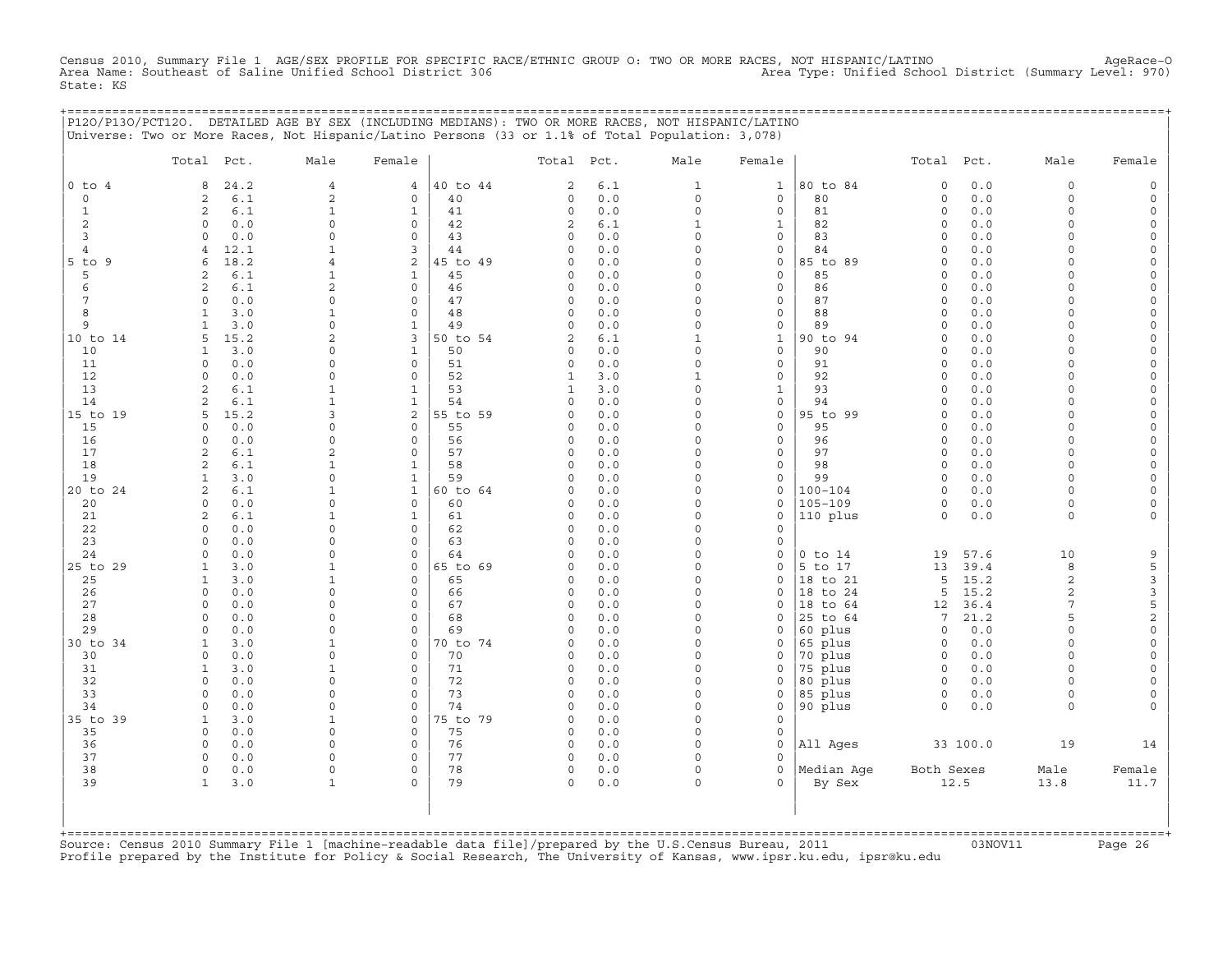Census 2010, Summary File 1 RACE PROFILE 1: DETAILED RACE BY HISPANIC/LATINO ETHNICITY, WITH TOTAL TALLIES Race:1<br>Area Name: Southeast of Saline Unified School District 306 area Type: Unified School District (Summary Level Area Name: Southeast of Saline Unified School District 306 State: KS

| P8/P9. RACE BY HISPANIC/LATINO ETHNICITY                                      |             |     |                    |          |                     |             |
|-------------------------------------------------------------------------------|-------------|-----|--------------------|----------|---------------------|-------------|
| Universe: Total Population                                                    | Total       |     | Hispanic or Latino |          | Not Hispanic/Latino |             |
|                                                                               | Number Pct. |     | Number Pct.        |          | Number Pct.         |             |
| Total:                                                                        | 3,078 100.0 |     |                    | 86 100.0 |                     | 2,992 100.0 |
| Population of one race:                                                       | 3,041 98.8  |     | 82                 | 95.3     | 2,959               | 98.9        |
| White alone                                                                   | 2,973 96.6  |     | 61                 | 70.9     | 2,912               | 97.3        |
| Black or African American alone                                               | 21          | 0.7 | $\overline{2}$     | 2.3      | 19                  | 0.6         |
| American Indian and Alaska Native alone                                       | 15          | 0.5 | $\overline{2}$     | 2.3      | 13                  | 0.4         |
| Asian alone                                                                   | 11          | 0.4 | $\Omega$           | 0.0      | 11                  | 0.4         |
| Native Hawaiian and Other Pacific Islander alone                              | 2           | 0.1 |                    | 1.2      |                     | 0.0         |
| Some Other Race alone                                                         | 19          | 0.6 | 16                 | 18.6     | $\overline{3}$      | 0.1         |
| Population of two or more races:                                              | 37          | 1.2 | $\overline{4}$     | 4.7      | 33                  | 1.1         |
| Population of two races:                                                      | 36          | 1.2 | $\overline{4}$     | 4.7      | 32                  | 1.1         |
| White; Black or African American                                              | 16          | 0.5 |                    | 1.2      | 15                  | 0.5         |
| White; American Indian and Alaska Native                                      | 17          | 0.6 |                    | 1.2      | 16                  | 0.5         |
| White; Asian                                                                  | $\Omega$    | 0.0 | $\Omega$           | 0.0      | $\cap$              | 0.0         |
| White; Native Hawaiian and Other Pacific Islander                             |             | 0.0 | $\cap$             | 0.0      |                     | $0.0$       |
| White; Some other race                                                        |             | 0.1 |                    | 2.3      |                     | 0.0         |
| Black or African American; American Indian and Alaska Native                  |             | 0.0 | $\Omega$           | 0.0      |                     | 0.0         |
| Black or African American: Asian                                              |             | 0.0 | $\Omega$           | 0.0      | $\Omega$            | 0.0         |
| Black or African American; Native Hawaiian and Other Pacific Islander         |             | 0.0 | $\Omega$           | 0.0      |                     | 0.0         |
| Black or African American; Some Other Race                                    |             | 0.0 | $\Omega$           | 0.0      |                     | 0.0         |
| American Indian and Alaska Native; Asian                                      |             | 0.0 | $\Omega$           | 0.0      |                     | 0.0         |
| American Indian and Alaska Native; Native Hawaiian and Other Pacific Islander |             | 0.0 | $\Omega$           | 0.0      |                     | 0.0         |
| American Indian and Alaska Native; Some Other Race                            |             | 0.0 | $\cap$             | 0.0      |                     | 0.0         |
| Asian; Native Hawaiian and Other Pacific Islander                             |             | 0.0 |                    | 0.0      |                     | 0.0         |
| Asian; Some Other Race                                                        |             | 0.0 |                    | 0.0      |                     | 0.0         |
| Native Hawaiian and Other Pacific Islander: Some Other Race                   |             | 0.0 |                    | 0.0      |                     | 0.0         |
| Population of three or more races:                                            |             | 0.0 | $\Omega$           | 0.0      |                     | 0.0         |
| Population of three races*                                                    |             | 0.0 |                    | 0.0      |                     | 0.0         |
| Population of four races*                                                     |             | 0.0 |                    | 0.0      |                     | 0.0         |
| Population of five races*                                                     |             | 0.0 |                    | 0.0      |                     | 0.0         |
| Population of all six races                                                   |             | 0.0 | $\cap$             | 0.0      | $\Omega$            | 0.0         |

|\*Tables P8 and p9 also include counts for all 41 specific combinations of three, four, and five races. They are not shown here to save space. | For more information, contact the Census Bureau or the State Data Center which produced this report. See also Race Profile 3.

| |

|\_\_\_\_\_\_\_\_\_\_\_\_\_\_\_\_\_\_\_\_\_\_\_\_\_\_\_\_\_\_\_\_\_\_\_\_\_\_\_\_\_\_\_\_\_\_\_\_\_\_\_\_\_\_\_\_\_\_\_\_\_\_\_\_\_\_\_\_\_\_\_\_\_\_\_\_\_\_\_\_\_\_\_\_\_\_\_\_\_\_\_\_\_\_\_\_\_\_\_\_\_\_\_\_\_\_\_\_\_\_\_\_\_\_\_\_\_\_\_\_\_\_\_\_\_\_\_\_\_\_\_\_\_\_\_\_\_\_\_\_\_\_\_\_\_\_\_|

| Source: Census 2010 Summary File 1 [machine-readable data file]/prepared by the U.S.Census Bureau, 2011<br>Profile prepared by the Institute for Policy & Social Research, The University of Kansas, www.ipsr.ku.edu, ipsr@ku.edu |       | 03NOV11   | Page 27      |
|-----------------------------------------------------------------------------------------------------------------------------------------------------------------------------------------------------------------------------------|-------|-----------|--------------|
| Some Other Race alone or in combination with one or more other races                                                                                                                                                              | 0.7   | 20.0      | 0.1          |
| Native Hawaiian and Other Pacific Islander alone or in combination with one or more other races                                                                                                                                   | 0.1   | 1.1       | 0.0          |
| Asian alone or in combination with one or more other races                                                                                                                                                                        | 0.4   | 0.0       | 0.4          |
| American Indian and Alaska Native alone or in combination with one or more other races                                                                                                                                            | 1.1   | 3.3       | 1.0          |
| Black or African American alone or in combination with one or more other races                                                                                                                                                    | 1.2   | 3.3       | 1.2          |
| White alone or in combination with one or more other races                                                                                                                                                                        | 96.6  | 72.2      | 97.3         |
| As a Percent of Total Race Tallies:                                                                                                                                                                                               | 100.0 | 100.0     | 100.0        |
| Some Other Race alone or in combination with one or more other races                                                                                                                                                              |       | 18        |              |
| Native Hawaiian and Other Pacific Islander alone or in combination with one or more other races                                                                                                                                   |       |           |              |
| Asian alone or in combination with one or more other races                                                                                                                                                                        |       |           |              |
| American Indian and Alaska Native alone or in combination with one or more other races                                                                                                                                            |       |           | 30           |
| Black or African American alone or in combination with one or more other races                                                                                                                                                    | 38    |           | 35           |
| White alone or in combination with one or more other races                                                                                                                                                                        | 3,010 | 65        | 2,945        |
| Total Races Tallied:                                                                                                                                                                                                              | 3,116 | 90        | 3,026        |
|                                                                                                                                                                                                                                   | Total | or Latino | or Latino    |
| (Greater than the total population because of multiple race reporting)                                                                                                                                                            |       | Hispanic  | Not Hispanic |
| Universe: Total Races Tallied (3,116 or 101.2% of the total population)                                                                                                                                                           |       |           |              |
| P6/P7. TOTAL RACES TALLIED BY HISPANIC/LATINO ETHNICITY                                                                                                                                                                           |       |           |              |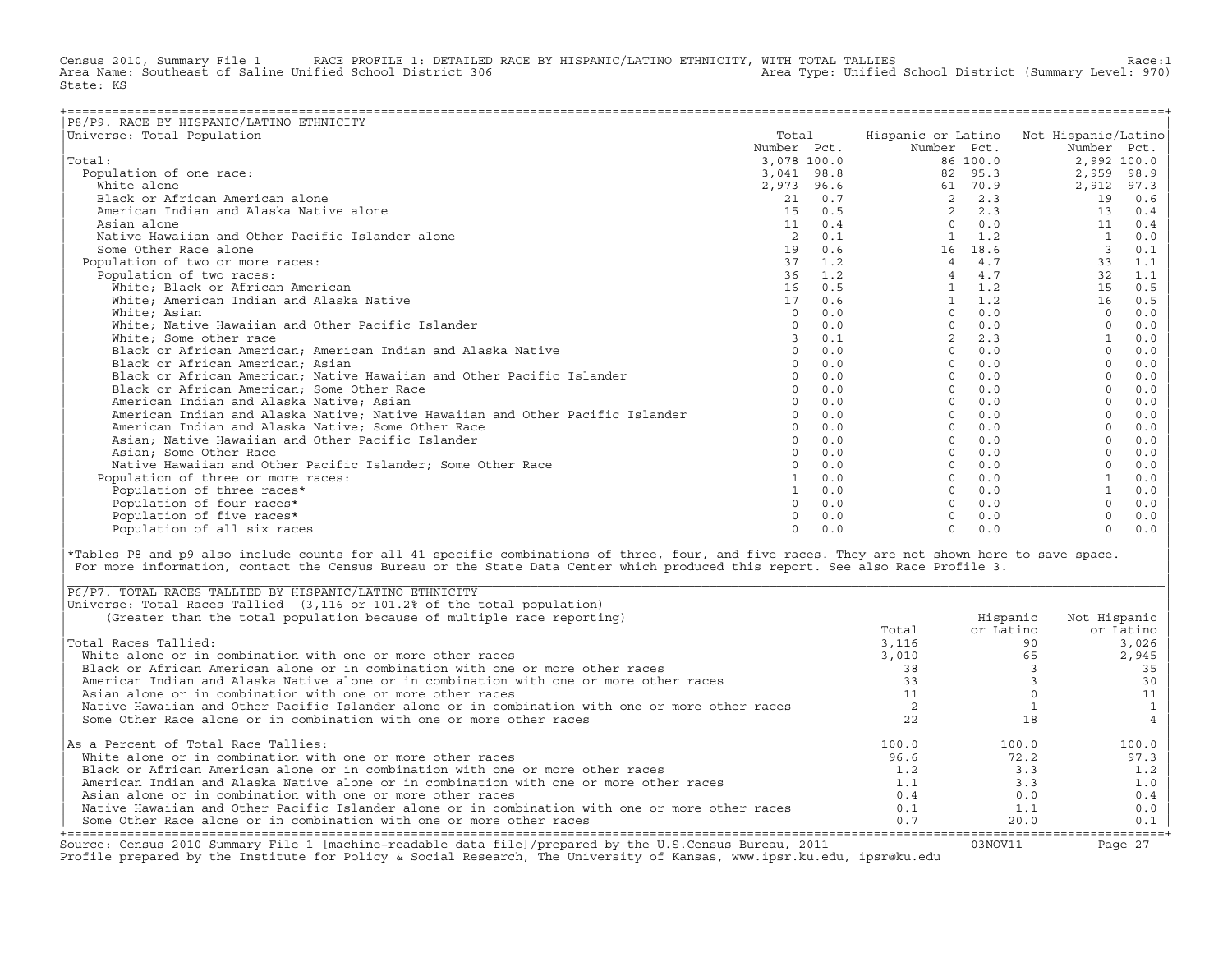Census 2010, Summary File 1 RACE PROFILE 2: DETAILED RACE BY HISP./LATINO ETHNICITY (18+); TALLIES FOR HOUSEHOLDERS Race:2<br>Area Name: Southeast of Saline Unified School District 306 area Area Type: Unified School District Area Type: Unified School District (Summary Level: 970) State: KS

| P10/P11. RACE BY HISPANIC/LATINO ETHNICITY FOR THE POPULATION 18 AND OVER     |                 |     |                |          |                                        |       |
|-------------------------------------------------------------------------------|-----------------|-----|----------------|----------|----------------------------------------|-------|
| Universe: Population 18 and over                                              | Total 18 & over |     |                |          | Hispanic or Latino Not Hispanic/Latino |       |
|                                                                               | Number Pct.     |     | Number Pct.    |          | Number Pct.                            |       |
| Total 18 and over:                                                            | 2,316 100.0     |     |                | 43 100.0 | 2,273 100.0                            |       |
| Population of one race:                                                       | 2,302 99.4      |     |                | 41 95.3  | 2,261                                  | 99.5  |
| White alone                                                                   | 2,259 97.5      |     |                | 30 69.8  | 2,229                                  | 98.1  |
| Black or African American alone                                               | 14              | 0.6 | $\overline{2}$ | 4.7      | 12                                     | 0.5   |
| American Indian and Alaska Native alone                                       | 13              | 0.6 | $\Omega$       | 0.0      | 13                                     | 0.6   |
| Asian alone                                                                   | $\overline{4}$  | 0.2 | $\Omega$       | 0.0      | $\overline{4}$                         | 0.2   |
| Native Hawaiian and Other Pacific Islander alone                              | <sup>1</sup>    | 0.0 | $\Omega$       | 0.0      |                                        | 0.0   |
| Some Other Race alone                                                         | 11              | 0.5 | 9              | 20.9     | 2                                      | 0.1   |
| Population of two or more races:                                              | 14              | 0.6 | $\overline{2}$ | 4.7      | 12                                     | 0.5   |
| Population of two races:                                                      | 14              | 0.6 | $\overline{2}$ | 4.7      | 12                                     | 0.5   |
| White; Black or African American                                              |                 | 0.1 | $\Omega$       | 0.0      | 2                                      | 0.1   |
| White; American Indian and Alaska Native                                      | 11              | 0.5 |                | 2.3      | 10                                     | 0.4   |
| White; Asian                                                                  | $\Omega$        | 0.0 | $\Omega$       | 0.0      | $\Omega$                               | 0.0   |
| White; Native Hawaiian and Other Pacific Islander                             | $\cap$          | 0.0 | $\Omega$       | 0.0      | $\Omega$                               | 0.0   |
| White; Some Other Race                                                        |                 | 0.0 |                | 2.3      |                                        | 0.0   |
| Black or African American; American Indian and Alaska Native                  | $\Omega$        | 0.0 | $\Omega$       | 0.0      |                                        | 0.0   |
| Black or African American; Asian                                              |                 | 0.0 | $\Omega$       | 0.0      |                                        | 0.0   |
| Black or African American; Native Hawaiian and Other Pacific Islander         |                 | 0.0 | $\Omega$       | 0.0      |                                        | 0.0   |
| Black or African American; Some Other Race                                    |                 | 0.0 | $\Omega$       | 0.0      |                                        | 0.0   |
| American Indian and Alaska Native; Asian                                      |                 | 0.0 | $\Omega$       | 0.0      |                                        | 0.0   |
| American Indian and Alaska Native; Native Hawaiian and Other Pacific Islander |                 | 0.0 | $\Omega$       | 0.0      |                                        | 0.0   |
| American Indian and Alaska Native; Some Other Race                            |                 | 0.0 | $\Omega$       | 0.0      |                                        | 0.0   |
| Asian; Native Hawaiian and Other Pacific Islander                             | $\cap$          | 0.0 | $\Omega$       | 0.0      | $\Omega$                               | 0.0   |
| Asian; Some Other Race                                                        |                 | 0.0 | $\Omega$       | 0.0      |                                        | 0.0   |
| Native Hawaiian and Other Pacific Islander: Some Other Race                   |                 | 0.0 | $\Omega$       | 0.0      |                                        | 0.0   |
| Population of three or more races:                                            |                 | 0.0 | $\Omega$       | 0.0      |                                        | 0.0   |
| Population of three races*                                                    |                 | 0.0 | $\Omega$       | 0.0      |                                        | 0.0   |
| Population of four races*                                                     |                 | 0.0 | $\Omega$       | 0.0      |                                        | 0.0   |
| Population of five races*                                                     |                 | 0.0 |                | 0.0      |                                        | $0.0$ |
| Population of all six races                                                   | $\cap$          | 0.0 | $\Omega$       | 0.0      | $\Omega$                               | 0.0   |

|\*Tables P10 and P11 also include counts for all 41 specific combinations of three, four, and five races. They are not shown here to save | space. For more information, contact the Census Bureau or the State Data Center which produced this report.

| Source: Census 2010 Summary File 1 [machine-readable data file]/prepared by the U.S.Census Bureau, 2011<br>Profile prepared by the Institute for Policy & Social Research, The University of Kansas, www.ipsr.ku.edu, ipsr@ku.edu |       | 03NOV11   | Page 28      |
|-----------------------------------------------------------------------------------------------------------------------------------------------------------------------------------------------------------------------------------|-------|-----------|--------------|
| Some Other Race alone or in combination with one or more other races                                                                                                                                                              | 0.4   | 17.4      | $0.1$        |
| Native Hawaiian and Other Pacific Islander alone or in combination with one or more other races                                                                                                                                   | 0.0   | 0.0       | 0.0          |
| Asian alone or in combination with one or more other races                                                                                                                                                                        | 0.1   | 0.0       | 0.1          |
| American Indian and Alaska Native alone or in combination with one or more other races                                                                                                                                            | 0.7   | 4.3       | 0.6          |
| Black or African American alone or in combination with one or more other races                                                                                                                                                    | 0.5   | 0.0       | 0.5          |
| White alone or in combination with one or more other races                                                                                                                                                                        | 98.3  | 78.3      | 98.7         |
| As a Percent of Total Race Tallies for Householders:                                                                                                                                                                              | 100.0 | 100.0     | 100.0        |
| Some Other Race alone or in combination with one or more other races                                                                                                                                                              |       |           |              |
| Native Hawaiian and Other Pacific Islander alone or in combination with one or more other races                                                                                                                                   |       |           |              |
| Asian alone or in combination with one or more other races                                                                                                                                                                        |       |           |              |
| American Indian and Alaska Native alone or in combination with one or more other races                                                                                                                                            |       |           |              |
| Black or African American alone or in combination with one or more other races                                                                                                                                                    |       |           |              |
| White alone or in combination with one or more other races                                                                                                                                                                        | 1,180 |           | 1,162        |
| Total Races Tallied for Householders:                                                                                                                                                                                             | 1,200 | 23        | 1,177        |
|                                                                                                                                                                                                                                   | Total | or Latino | or Latino    |
| (Note: Greater than the total number of households because of multiple race reporting)                                                                                                                                            |       | Hispanic  | Not Hispanic |
| Universe: Total Races Tallied For Householders In Occupied Housing Units (1,200 or 100.3% of total households)                                                                                                                    |       |           |              |
| H8/H9. TOTAL RACES TALLIED FOR HOUSEHOLDERS BY HISPANIC/LATINO ETHNICITY                                                                                                                                                          |       |           |              |

| |

|\_\_\_\_\_\_\_\_\_\_\_\_\_\_\_\_\_\_\_\_\_\_\_\_\_\_\_\_\_\_\_\_\_\_\_\_\_\_\_\_\_\_\_\_\_\_\_\_\_\_\_\_\_\_\_\_\_\_\_\_\_\_\_\_\_\_\_\_\_\_\_\_\_\_\_\_\_\_\_\_\_\_\_\_\_\_\_\_\_\_\_\_\_\_\_\_\_\_\_\_\_\_\_\_\_\_\_\_\_\_\_\_\_\_\_\_\_\_\_\_\_\_\_\_\_\_\_\_\_\_\_\_\_\_\_\_\_\_\_\_\_\_\_\_\_\_\_|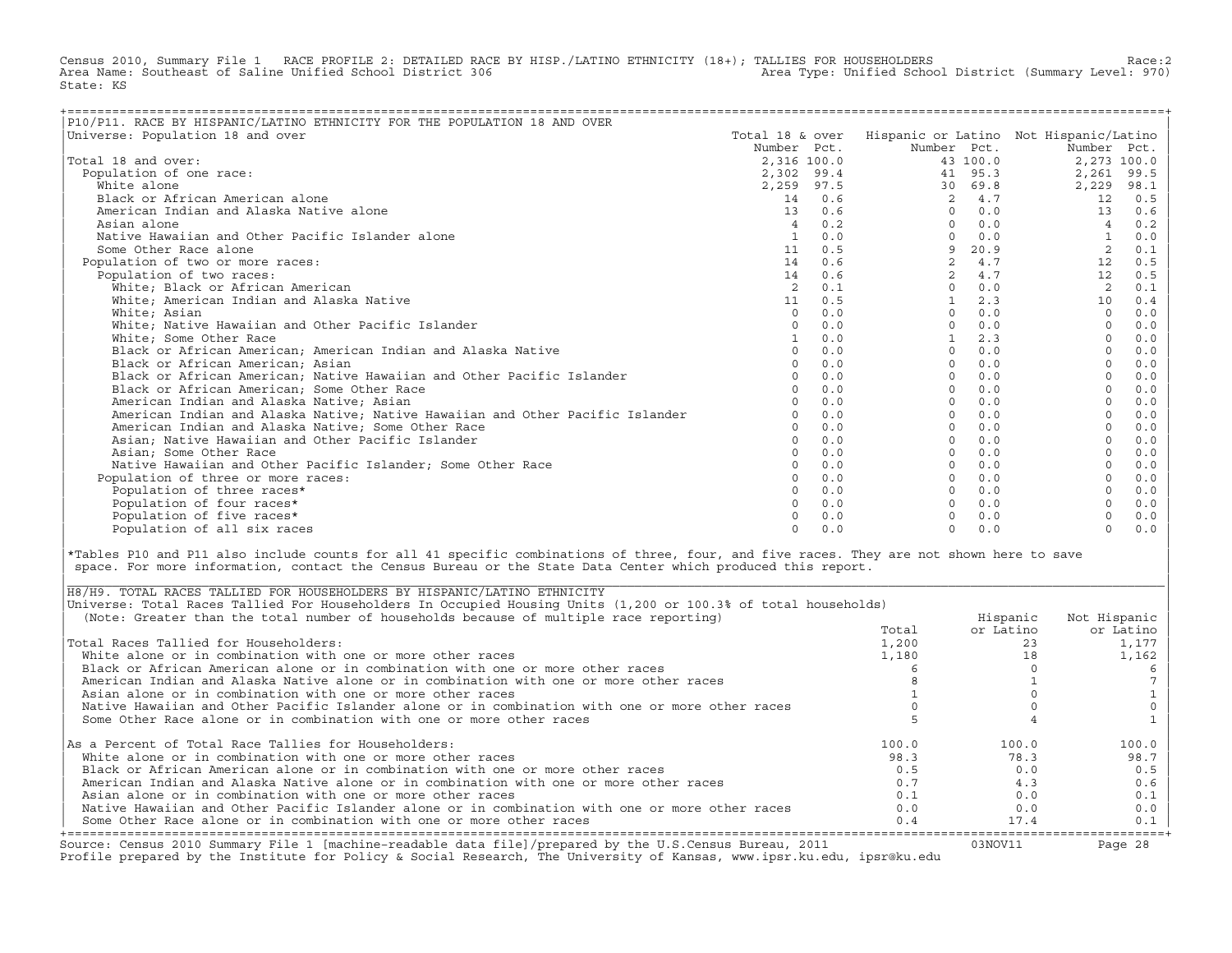Census 2010, Summary File 1 RACE PROFILE 3: MATRIX PRESENTATION OF MULTIPLE RACE COMBINATIONS Race:3 Area Name: Southeast of Saline Unified School District 306 State: KS

| P6/P8. RACE COMBINATIONS AND<br>SHARE OF TOTAL TALLIES<br>Two Universes:                                                                       | White                                          | (WHITE)                    | Black or<br>African American                   | (BLACK)                           |            | American Indian<br>& Alaska Native             |                | (AIAN)                    | Asian                                          | (ASIAN)                 |              | Other Pacific<br>Islander | Native Hawaiian & Some other race<br>(NHPI)     |                                                |                         | (OTHER)           |
|------------------------------------------------------------------------------------------------------------------------------------------------|------------------------------------------------|----------------------------|------------------------------------------------|-----------------------------------|------------|------------------------------------------------|----------------|---------------------------|------------------------------------------------|-------------------------|--------------|---------------------------|-------------------------------------------------|------------------------------------------------|-------------------------|-------------------|
| Total Population (3,078)<br>and Total Races Tallied*<br>$(3,116$ or $98.8$ ° of<br>the Total Population)<br>---------------------------------- | Persons<br>or<br>Tallies<br>------------------ | Pct of<br>WHITE<br>Tallies | Persons<br>or<br>Tallies<br>------------------ | Pct of<br><b>BLACK</b><br>Tallies |            | Persons<br>or<br>Tallies<br>------------------ |                | Pct of<br>AIAN<br>Tallies | Persons<br>or<br>Tallies<br>------------------ | ASIAN<br>Tallies        | Pct of       | Persons<br>or<br>Tallies  | Pct of<br>NHPI<br>Tallies<br>------------------ | Persons<br>or<br>Tallies<br>------------------ | OTHER                   | Pct of<br>Tallies |
| One Race Alone                                                                                                                                 | 2,973 98.8                                     |                            |                                                | 21 55.3                           |            |                                                |                | 15 45.5                   |                                                | 11 100.0                |              |                           | 2, 100.0                                        |                                                | 19                      | 86.4              |
| Two-Race combinations (15 in<br>all, each presented twice)--<br>Total Tallies*                                                                 |                                                | 36 1.2                     |                                                | 16 42.1                           |            |                                                |                | 17 51.5                   |                                                | $\circ$                 | 0.0          |                           | 0.0<br>0                                        |                                                |                         | 3, 13.6           |
| WHITE and                                                                                                                                      | _________________                              |                            |                                                | 16 42.1                           |            |                                                |                | 17 51.5                   |                                                | $\mathbf 0$             | 0.0          |                           | $\Omega$<br>0.0                                 |                                                | 3                       | 13.6              |
| BLACK and                                                                                                                                      | 16                                             | 0.5                        |                                                | ----------                        |            |                                                | $\Omega$       | 0.0                       |                                                | $\Omega$                | 0.0          |                           | $\Omega$<br>0.0                                 |                                                | $\Omega$                | 0.0               |
| AIAN and                                                                                                                                       | 17<br>$\Omega$                                 | 0.6                        |                                                | $\circ$<br>$\Omega$               | 0.0<br>0.0 |                                                | $\Omega$       | $- - - -$<br>0.0          |                                                | $\circ$                 | 0.0<br>$---$ |                           | $\Omega$<br>0.0<br>$\Omega$                     |                                                | $\circ$<br>$\Omega$     | 0.0               |
| ASIAN and<br>NHPI and                                                                                                                          | $\circ$                                        | 0.0<br>0.0                 |                                                | $\circ$                           | 0.0        |                                                | $\circ$        | 0.0                       |                                                | $\circ$                 | 0.0          |                           | 0.0                                             |                                                | $\Omega$                | 0.0<br>$0.0$      |
| OTHER and                                                                                                                                      | $\overline{3}$                                 | 0.1                        |                                                | $\Omega$                          | 0.0        |                                                | $\Omega$       | 0.0                       |                                                | $\Omega$                | 0.0          |                           | $\Omega$<br>0.0                                 |                                                |                         |                   |
|                                                                                                                                                |                                                |                            |                                                |                                   |            |                                                |                |                           |                                                |                         |              |                           |                                                 |                                                |                         |                   |
| Three-Race combinations (20,                                                                                                                   |                                                |                            |                                                |                                   |            |                                                |                |                           |                                                |                         |              |                           |                                                 |                                                |                         |                   |
| each presented three times)--                                                                                                                  |                                                |                            |                                                |                                   |            |                                                |                |                           |                                                |                         |              |                           |                                                 |                                                |                         |                   |
| Total Tallies*                                                                                                                                 | 1                                              | 0.0                        |                                                | 1                                 | 2.6        |                                                | 1              | 3.0                       |                                                | $\Omega$                | 0.0          |                           | $\Omega$<br>0.0                                 |                                                | $\Omega$                | 0.0               |
| WHITE; BLACK; and                                                                                                                              |                                                |                            |                                                |                                   |            |                                                | $\overline{1}$ | 3.0                       |                                                | $\overline{0}$          | 0.0          |                           | $\overline{0}$<br>0.0                           |                                                | $\overline{0}$          | 0.0               |
| WHITE; AIAN; and                                                                                                                               |                                                |                            |                                                | $\mathbf{1}$                      | 2.6        |                                                |                |                           |                                                | $\circ$                 | 0.0          |                           | $\Omega$<br>0.0                                 |                                                | $\Omega$                | 0.0               |
| WHITE; ASIAN; and                                                                                                                              | _________________                              |                            |                                                | $\Omega$                          | 0.0        |                                                | $\Omega$       | 0.0                       |                                                |                         | $---$        |                           | $\Omega$<br>0.0                                 |                                                | $\Omega$                | 0.0               |
| WHITE; NHPI; and                                                                                                                               |                                                |                            |                                                | $\circ$                           | 0.0        |                                                | $\circ$        | 0.0                       |                                                | $\circ$                 | 0.0          |                           | $---$                                           |                                                | $\Omega$                | 0.0               |
| WHITE; OTHER; and                                                                                                                              |                                                |                            |                                                | $\Omega$                          | 0.0        |                                                | $\Omega$       | 0.0                       |                                                | $\Omega$                | 0.0          |                           | $\mathsf{O}$<br>0.0                             |                                                |                         |                   |
| BLACK; AIAN; and                                                                                                                               | $\mathbf{1}$                                   | 0.0                        |                                                |                                   |            | ________________                               |                |                           |                                                | $\Omega$                | 0.0          |                           | $\Omega$<br>0.0                                 |                                                | $\Omega$                | 0.0               |
| BLACK; ASIAN; and                                                                                                                              | $\Omega$                                       | 0.0                        |                                                |                                   |            |                                                | $\Omega$       | 0.0                       |                                                |                         | $- - -$      |                           | $\Omega$<br>0.0                                 |                                                | $\Omega$                | 0.0               |
| BLACK; NHPI; and                                                                                                                               | $\circ$                                        | 0.0                        |                                                |                                   |            |                                                | $\Omega$       | 0.0                       |                                                | $\Omega$                | 0.0          |                           |                                                 |                                                | $\Omega$                | 0.0               |
| BLACK; OTHER; and                                                                                                                              | $\Omega$                                       | 0.0                        |                                                |                                   |            |                                                | $\Omega$       | 0.0                       |                                                | $\Omega$                | 0.0          |                           | $\circ$<br>0.0                                  |                                                |                         |                   |
|                                                                                                                                                |                                                |                            |                                                |                                   |            |                                                |                |                           |                                                |                         |              |                           |                                                 |                                                |                         |                   |
| AIAN; ASIAN; and                                                                                                                               | $\circ$                                        | 0.0                        |                                                | $\Omega$<br>$\Omega$              | 0.0<br>0.0 | _________________                              |                |                           |                                                |                         |              |                           | 0<br>0.0                                        |                                                | $\mathbf 0$<br>$\Omega$ | 0.0               |
| AIAN; NHPI; and<br>AIAN; OTHER; and                                                                                                            | $\circ$<br>$\Omega$                            | 0.0<br>0.0                 |                                                | $\Omega$                          | 0.0        |                                                |                |                           |                                                | $\mathbf 0$<br>$\Omega$ | 0.0<br>0.0   |                           | $\mathsf{O}$<br>0.0                             |                                                |                         | 0.0               |
|                                                                                                                                                |                                                |                            |                                                |                                   |            |                                                |                |                           |                                                |                         |              |                           |                                                 |                                                |                         |                   |
| ASIAN; NHPI; and                                                                                                                               | $\circ$                                        | $0.0$                      |                                                | $\circ$                           | 0.0        |                                                | $\Omega$       | 0.0                       |                                                |                         |              |                           |                                                 |                                                | $\Omega$                | 0.0               |
| ASIAN; OTHER; and                                                                                                                              | $\Omega$                                       | 0.0                        |                                                | $\Omega$                          | 0.0        |                                                | $\Omega$       | 0.0                       |                                                |                         |              |                           | $\Omega$<br>0.0                                 |                                                |                         |                   |
|                                                                                                                                                |                                                |                            |                                                |                                   |            |                                                |                |                           |                                                |                         |              |                           |                                                 |                                                |                         |                   |
| NHPI; OTHER; and                                                                                                                               | $\Omega$                                       | 0.0                        |                                                | $\Omega$                          | 0.0        |                                                | $\Omega$       | 0.0                       |                                                | $\circ$                 | 0.0          |                           |                                                 |                                                |                         |                   |
| Four Races (15)--Total Tallies*:                                                                                                               | $\overline{0}$                                 | 0.0                        |                                                | $\Omega$                          | 0.0        |                                                | $\Omega$       | 0.0                       |                                                | $\Omega$                | 0.0          |                           | $\overline{0}$<br>0.0                           |                                                | $\overline{0}$          | 0.0               |
| Five Races (6)--Total Tallies*:                                                                                                                | $\circ$                                        | 0.0                        |                                                | $\circ$                           | 0.0        |                                                | 0              | 0.0                       |                                                | $\circ$                 | 0.0          |                           | $\mathbf 0$<br>0.0                              |                                                | $\circ$                 | 0.0               |
| Six Races (1)--Total Tallies*:                                                                                                                 | $\Omega$                                       | 0.0                        |                                                | $\Omega$                          | 0.0        |                                                | $\Omega$       | 0.0                       |                                                | $\Omega$                | 0.0          |                           | $\Omega$<br>0.0                                 |                                                | $\Omega$                | 0.0               |
| Total Tallies* for each race                                                                                                                   |                                                |                            |                                                |                                   |            |                                                |                |                           |                                                |                         |              |                           |                                                 |                                                |                         |                   |
| alone or in any combination:                                                                                                                   | 3,010 100.0                                    |                            |                                                | 38 100.0                          |            |                                                |                | 33 100.0                  |                                                | 11 100.0                |              |                           | 2100.0                                          |                                                |                         | 22 100.0          |
|                                                                                                                                                |                                                |                            |                                                |                                   |            |                                                |                |                           |                                                |                         |              |                           |                                                 |                                                |                         |                   |
|                                                                                                                                                |                                                |                            |                                                |                                   |            |                                                |                |                           |                                                |                         |              |                           |                                                 |                                                |                         |                   |

|\*Notes: Summing across Total Tallies rows would give results greater than the corresponding population counts because of multiple counting (e.g., | each person of three races would be counted three times). Detail is not shown for the four-race and five-race combinations. Each Percent shown represents that combination's share of total tallies for the race indicated in the column header. See Race Profile 1 for Grand Total Tallies. +===================================================================================================================================================+ Source: Census 2010 Summary File 1 [machine−readable data file]/prepared by the U.S.Census Bureau, 2011 03NOV11 Page 29 Profile prepared by the Institute for Policy & Social Research, The University of Kansas, www.ipsr.ku.edu, ipsr@ku.edu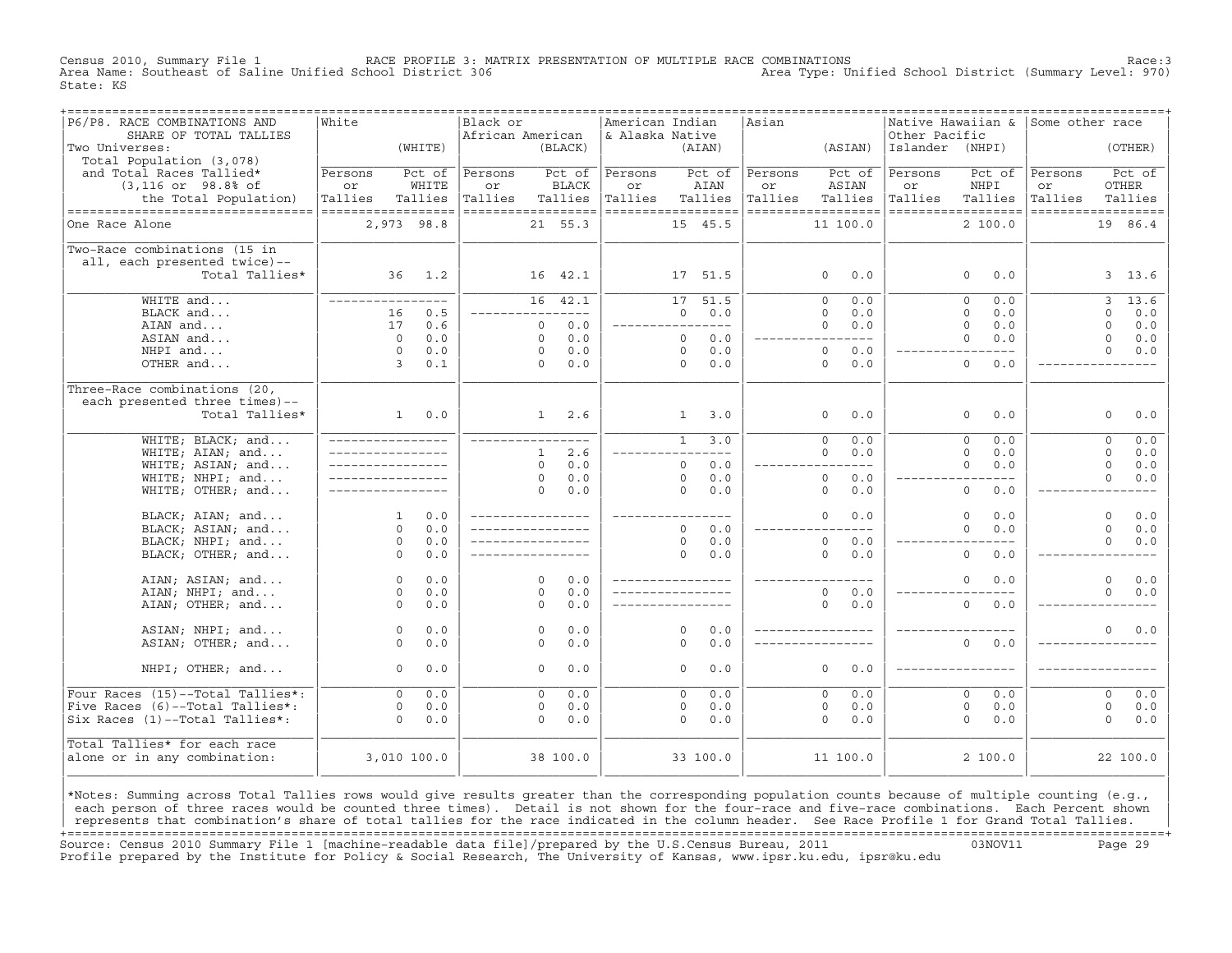Census 2010, Summary File 1 RACE PROFILE 4: DETAILED NATIVE AMERICAN, ASIAN, PACIFIC ISLANDER, & HISP/LATINO SUBGROUPS Race:4 Area Name: Southeast of Saline Unified School District 306 State: KS

+===================================================================================================================================================+ |PCT1. AMERICAN INDIAN AND ALASKA NATIVE BY TRIBE | Universe: Persons who are American Indian and Alaska Native Alone | | |Total: 15 | | With one tribe specified: 14 Cree 0 Paiute 0 Yuman 0| | American Indian tribe: 14 Creek 3 Pima 0 Other Amer. Indian tribes 2| | Apache 0 Crow 0 Potawatomi 0 Amer. Indian not specified 0| | Arapaho 0 Delaware 0 Pueblo 0 Alaska Native tribe: 0| | Blackfeet 0 Hopi 0 Puget Sound Salish 0 Alaskan Athabascan 0| | Canadian/French Amer. Indian 0 Houma 0 Seminole 0 Aleut 0| | Central American Indian 0 Iroquois 0 Shoshone 0 Inupiat 0| | Cherokee 7 Kiowa 0 Sioux 0 Tlingit−Haida 0| | Cheyenne 0 Lumbee 0 South American Indian 0 Tsimshian 0| | Chickasaw 0 Menominee 0 Spanish American Indian 0 Yup'ik 0| | Chippewa 0 Mexican Amer. Indian 0 Tohono O'Odham 0 Alaska Native not specified 0| | Choctaw 2 Navajo 0 Ute 0 No tribe specified 1| | Colville 0 Osage 0 Yakama 0 More than one specified 0| | Comanche 0 Ottawa 0 Yaqui 0 | | | |(An additional 18 persons are Native American in combination with other races.) | |\_\_\_\_\_\_\_\_\_\_\_\_\_\_\_\_\_\_\_\_\_\_\_\_\_\_\_\_\_\_\_\_\_\_\_\_\_\_\_\_\_\_\_\_\_\_\_\_\_\_\_\_\_\_\_\_\_\_\_\_\_\_\_\_\_\_\_\_\_\_\_\_\_\_\_\_\_\_\_\_\_\_\_\_\_\_\_\_\_\_\_\_\_\_\_\_\_\_\_\_\_\_\_\_\_\_\_\_\_\_\_\_\_\_\_\_\_\_\_\_\_\_\_\_\_\_\_\_\_\_\_\_\_\_\_\_\_\_\_\_\_\_\_\_\_\_\_| | | | | PCT5/PCT7. ASIAN POPULATION--DETAILED GROUPS | PCT8. NATIVE HAWAIIAN AND OTHER PACIFIC | PCT11. HISPANIC/LATINO BY SPECIFIC<br>Two Universes: (1) Persons who are Asian Alone and itstanner population--petalled groups | origin |Two Universes: (1) Persons who are Asian Alone, and | ISLANDER POPULATION−−DETAILED GROUPS | ORIGIN |  $(2)$  Total Asian Tallies reported by all persons\* | | other Pacific Islander Alone | | | Persons(1) Pct. Tallies\*(2) | | Total Hispanic/Latino 86 100.0| |Totals (Each Universe): 11 100.0 13 | Persons Pct. | Mexican 70 81.4| | Only one group specified: 9 81.8 −−−− | | Puerto Rican 2 2.3| | Asian Indian 3 27.3 3 | Total: 2 100.0 | Cuban 0 0.0| | Bangladeshi 0 0.0 0 | Only one group specified: 2 100.0 | Dominican Republic 0 0.0| | Bhutanese 0 0.0 0 | Polynesian: 0 0.0 | Central American | | Burmese 0 0.0 0 | Native Hawaiian 0 0.0 | excluding Mexican: 10 11.6| | Cambodian 0 0.0 2 | Samoan 0 0.0 | Costa Rican 0 0.0| | Chinese, except Taiwanese  $\begin{array}{cccccccccccc} 4 & 36.4 & & 4 & | & &\hline \end{array}$  Tongan  $\begin{array}{cccccccc} 0 & 0.0 & | & &\hline \end{array}$  Guatemalan  $\begin{array}{cccccccc} 1 & 1.2 & | &\hline \end{array}$ | Filipino 0 0.0 0 | Other Polynesian 0 0.0 | Honduran 0 0.0| | Hmong 0 0.0 0 | Micronesian: 2 100.0 | Nicaraguan 0 0.0| | Indonesian 0 0.0 0 | Guamanian or Chamorro 2 100.0 | Panamanian 9 10.5| | Japanese 1 9.1 1 | Marshallese 0 0.0 | Salvadoran 0 0.0| | Korean 0 0.0 0 | Other Micronesian 0 0.0 | Other Cent. American 0 0.0| | Laotian 0 0.0 0 | Melanesian: 0 0.0 | South American: 0 0.0| | Malaysian 0 0.0 0 | Fijian 0 0.0 | Argentinean 0 0.0| | Nepalese 0 0.0 0 | Other Melanesian 0 0.0 | Bolivian 0 0.0| | Pakistani 0 0.0 0 | No subgroup specified 0 0.0 | Chilean 0 0.0| | Sri Lankan 0 0.0 0 | More than one specified 0 0.0 | Colombian 0 0.0| | Taiwanese 0 0.0 0 |\_\_\_\_\_\_\_\_\_\_\_\_\_\_\_\_\_\_\_\_\_\_\_\_\_\_\_\_\_\_\_\_\_\_\_\_\_\_\_\_\_\_\_\_\_| Ecuadorian 0 0.0| | Thai 0 0.0 2 | | Paraguayan 0 0.0| | Vietnamese 1 9.1 1 | \*\*Hispanic/Latino persons can be of any race| Peruvian 0 0.0| | Other specified subgroup 0 0.0 0 |\_\_\_\_\_\_\_\_\_\_\_\_\_\_\_\_\_\_\_\_\_\_\_\_\_\_\_\_\_\_\_\_\_\_\_\_\_\_\_\_\_\_\_\_\_| Uruguayan 0 0.0| | No subgroup specified 0 0.0 0 | | Venezuelan 0 0.0| | More than one specified 2 18.2 −−−− | General note: For the groups shown on this | Other South American 0 0.0| | | page, their proportions of this area's | Other Hispanic/Latino: 4 4.7| |\*Included are the 4 tallies of Asian alone persons | total population of 3,078 are: | Spaniard 1 1.2|  $|$  who specified more than one Asian category, as well as  $|$  Native American alone (0.5%),  $|$  Spanish  $|$  Spanish  $|$  0  $|$ | the 0 persons who are Asian in combination with | Asian alone (0.4%), Pacific Islander | Spanish American 0 0.0| | one or more other races. | alone (0.1%), and Hispanic/Latino (2.8%). | All other Hisp/Latino 3 3.5| +===================================================================================================================================================+

Source: Census 2010 Summary File 1 [machine−readable data file]/prepared by the U.S.Census Bureau, 2011 03NOV11 Page 30 Profile prepared by the Institute for Policy & Social Research, The University of Kansas, www.ipsr.ku.edu, ipsr@ku.edu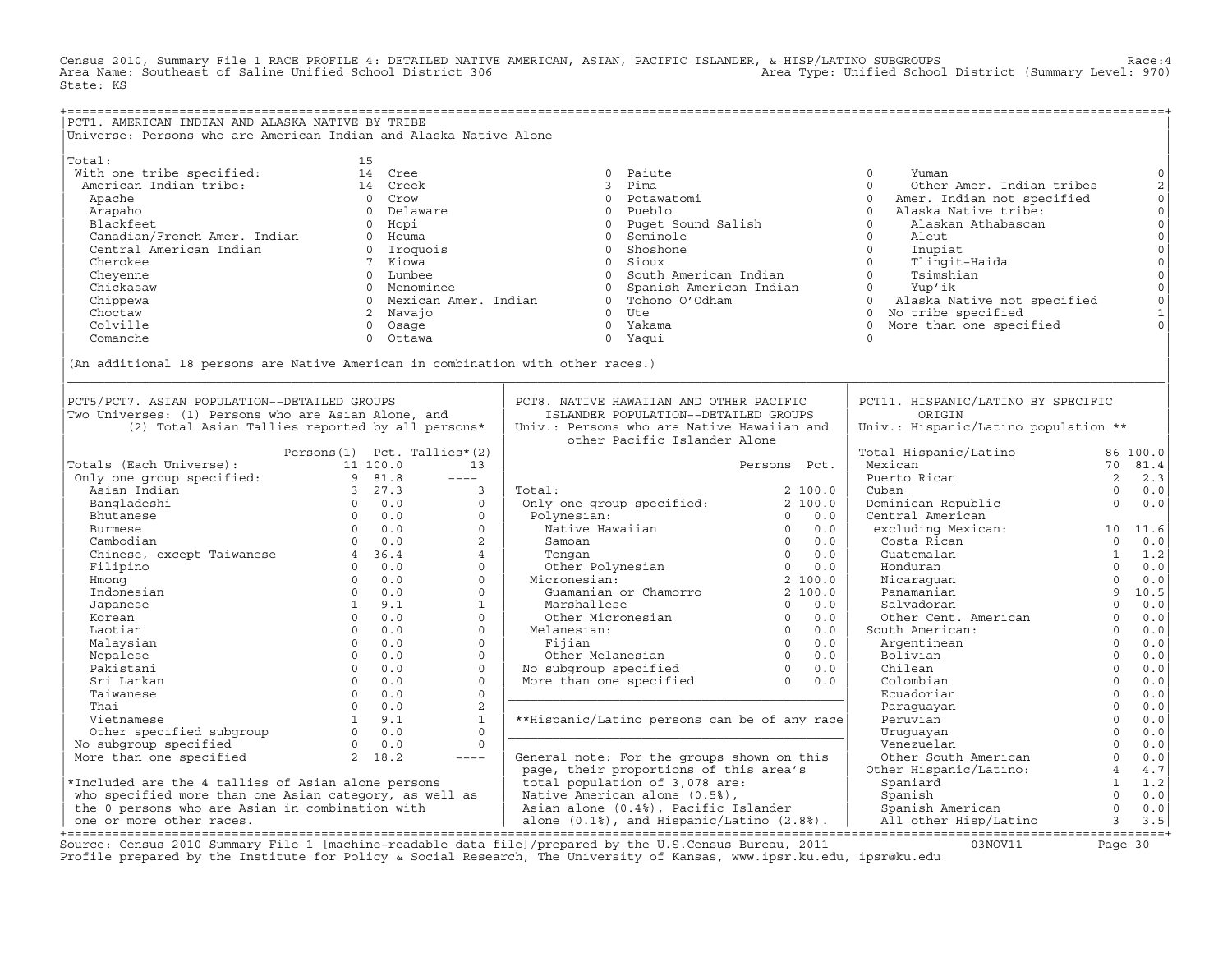Census 2010, Summary File 1 PROFILE OF SPECIFIC RACE/ETHNIC GROUP A: WHITE ALONE Race:A [1 of 3] Area Name: Southeast of Saline Unified School District 306 Area Type: Unified School District (Summary Level: 970) State: KS

| Universe: Families With A Householder Who Is<br>Universe: PERSONS Who Are White Alone<br>White Alone $(**)$ $(***)$<br>Population As % of Population of all Races<br>Total Persons: 2,973 96.6% of 3,078<br>In Households(*) 2,973 96.6% of 3,078<br>In Group Quarters 0 . % of 0<br>By Presence of: Own Children Related Children<br>Families Pct.   Families Pct.<br>P31A. RELATIONSHIP BY HOUSEHOLD TYPE FOR THE POPULATION UNDER 18 YEARS<br>Note: (*) Tables with PERSONS as the universe enumerate persons according<br>to their own race or ethnic category. (**) Tables with HOUSEHOLDS or<br>HOUSEHOLDERS as the universe enumerate persons in households according | P29/P29A. POPULATION SUMMARY BY RESIDENCE TYPE FOR DESIGNATED UNIVERSE |  |  |  | P38A/39A. FAMILY TYPE BY PRESENCE AND AGE OF OWN OR RELATED CHILDREN |  |  |
|------------------------------------------------------------------------------------------------------------------------------------------------------------------------------------------------------------------------------------------------------------------------------------------------------------------------------------------------------------------------------------------------------------------------------------------------------------------------------------------------------------------------------------------------------------------------------------------------------------------------------------------------------------------------------|------------------------------------------------------------------------|--|--|--|----------------------------------------------------------------------|--|--|
|                                                                                                                                                                                                                                                                                                                                                                                                                                                                                                                                                                                                                                                                              |                                                                        |  |  |  |                                                                      |  |  |
|                                                                                                                                                                                                                                                                                                                                                                                                                                                                                                                                                                                                                                                                              |                                                                        |  |  |  |                                                                      |  |  |
|                                                                                                                                                                                                                                                                                                                                                                                                                                                                                                                                                                                                                                                                              |                                                                        |  |  |  |                                                                      |  |  |
|                                                                                                                                                                                                                                                                                                                                                                                                                                                                                                                                                                                                                                                                              |                                                                        |  |  |  |                                                                      |  |  |
|                                                                                                                                                                                                                                                                                                                                                                                                                                                                                                                                                                                                                                                                              |                                                                        |  |  |  |                                                                      |  |  |
|                                                                                                                                                                                                                                                                                                                                                                                                                                                                                                                                                                                                                                                                              |                                                                        |  |  |  |                                                                      |  |  |
|                                                                                                                                                                                                                                                                                                                                                                                                                                                                                                                                                                                                                                                                              |                                                                        |  |  |  |                                                                      |  |  |
|                                                                                                                                                                                                                                                                                                                                                                                                                                                                                                                                                                                                                                                                              |                                                                        |  |  |  |                                                                      |  |  |
|                                                                                                                                                                                                                                                                                                                                                                                                                                                                                                                                                                                                                                                                              |                                                                        |  |  |  |                                                                      |  |  |
|                                                                                                                                                                                                                                                                                                                                                                                                                                                                                                                                                                                                                                                                              |                                                                        |  |  |  |                                                                      |  |  |
|                                                                                                                                                                                                                                                                                                                                                                                                                                                                                                                                                                                                                                                                              |                                                                        |  |  |  |                                                                      |  |  |
|                                                                                                                                                                                                                                                                                                                                                                                                                                                                                                                                                                                                                                                                              |                                                                        |  |  |  |                                                                      |  |  |
|                                                                                                                                                                                                                                                                                                                                                                                                                                                                                                                                                                                                                                                                              |                                                                        |  |  |  |                                                                      |  |  |
|                                                                                                                                                                                                                                                                                                                                                                                                                                                                                                                                                                                                                                                                              |                                                                        |  |  |  |                                                                      |  |  |
|                                                                                                                                                                                                                                                                                                                                                                                                                                                                                                                                                                                                                                                                              |                                                                        |  |  |  |                                                                      |  |  |
|                                                                                                                                                                                                                                                                                                                                                                                                                                                                                                                                                                                                                                                                              |                                                                        |  |  |  |                                                                      |  |  |
|                                                                                                                                                                                                                                                                                                                                                                                                                                                                                                                                                                                                                                                                              |                                                                        |  |  |  |                                                                      |  |  |
|                                                                                                                                                                                                                                                                                                                                                                                                                                                                                                                                                                                                                                                                              |                                                                        |  |  |  |                                                                      |  |  |
|                                                                                                                                                                                                                                                                                                                                                                                                                                                                                                                                                                                                                                                                              |                                                                        |  |  |  |                                                                      |  |  |
|                                                                                                                                                                                                                                                                                                                                                                                                                                                                                                                                                                                                                                                                              |                                                                        |  |  |  |                                                                      |  |  |
|                                                                                                                                                                                                                                                                                                                                                                                                                                                                                                                                                                                                                                                                              |                                                                        |  |  |  |                                                                      |  |  |
|                                                                                                                                                                                                                                                                                                                                                                                                                                                                                                                                                                                                                                                                              |                                                                        |  |  |  |                                                                      |  |  |
|                                                                                                                                                                                                                                                                                                                                                                                                                                                                                                                                                                                                                                                                              |                                                                        |  |  |  |                                                                      |  |  |
|                                                                                                                                                                                                                                                                                                                                                                                                                                                                                                                                                                                                                                                                              |                                                                        |  |  |  |                                                                      |  |  |
|                                                                                                                                                                                                                                                                                                                                                                                                                                                                                                                                                                                                                                                                              |                                                                        |  |  |  |                                                                      |  |  |
|                                                                                                                                                                                                                                                                                                                                                                                                                                                                                                                                                                                                                                                                              |                                                                        |  |  |  |                                                                      |  |  |
|                                                                                                                                                                                                                                                                                                                                                                                                                                                                                                                                                                                                                                                                              |                                                                        |  |  |  |                                                                      |  |  |
|                                                                                                                                                                                                                                                                                                                                                                                                                                                                                                                                                                                                                                                                              |                                                                        |  |  |  |                                                                      |  |  |
|                                                                                                                                                                                                                                                                                                                                                                                                                                                                                                                                                                                                                                                                              |                                                                        |  |  |  |                                                                      |  |  |
|                                                                                                                                                                                                                                                                                                                                                                                                                                                                                                                                                                                                                                                                              |                                                                        |  |  |  |                                                                      |  |  |
|                                                                                                                                                                                                                                                                                                                                                                                                                                                                                                                                                                                                                                                                              |                                                                        |  |  |  |                                                                      |  |  |
|                                                                                                                                                                                                                                                                                                                                                                                                                                                                                                                                                                                                                                                                              |                                                                        |  |  |  |                                                                      |  |  |
|                                                                                                                                                                                                                                                                                                                                                                                                                                                                                                                                                                                                                                                                              |                                                                        |  |  |  |                                                                      |  |  |
|                                                                                                                                                                                                                                                                                                                                                                                                                                                                                                                                                                                                                                                                              |                                                                        |  |  |  |                                                                      |  |  |
|                                                                                                                                                                                                                                                                                                                                                                                                                                                                                                                                                                                                                                                                              |                                                                        |  |  |  |                                                                      |  |  |
|                                                                                                                                                                                                                                                                                                                                                                                                                                                                                                                                                                                                                                                                              |                                                                        |  |  |  |                                                                      |  |  |
|                                                                                                                                                                                                                                                                                                                                                                                                                                                                                                                                                                                                                                                                              |                                                                        |  |  |  |                                                                      |  |  |
|                                                                                                                                                                                                                                                                                                                                                                                                                                                                                                                                                                                                                                                                              |                                                                        |  |  |  |                                                                      |  |  |
|                                                                                                                                                                                                                                                                                                                                                                                                                                                                                                                                                                                                                                                                              |                                                                        |  |  |  |                                                                      |  |  |
|                                                                                                                                                                                                                                                                                                                                                                                                                                                                                                                                                                                                                                                                              |                                                                        |  |  |  |                                                                      |  |  |
|                                                                                                                                                                                                                                                                                                                                                                                                                                                                                                                                                                                                                                                                              |                                                                        |  |  |  |                                                                      |  |  |
|                                                                                                                                                                                                                                                                                                                                                                                                                                                                                                                                                                                                                                                                              |                                                                        |  |  |  |                                                                      |  |  |
|                                                                                                                                                                                                                                                                                                                                                                                                                                                                                                                                                                                                                                                                              |                                                                        |  |  |  |                                                                      |  |  |
|                                                                                                                                                                                                                                                                                                                                                                                                                                                                                                                                                                                                                                                                              |                                                                        |  |  |  |                                                                      |  |  |
|                                                                                                                                                                                                                                                                                                                                                                                                                                                                                                                                                                                                                                                                              |                                                                        |  |  |  |                                                                      |  |  |
|                                                                                                                                                                                                                                                                                                                                                                                                                                                                                                                                                                                                                                                                              |                                                                        |  |  |  |                                                                      |  |  |
|                                                                                                                                                                                                                                                                                                                                                                                                                                                                                                                                                                                                                                                                              |                                                                        |  |  |  |                                                                      |  |  |
|                                                                                                                                                                                                                                                                                                                                                                                                                                                                                                                                                                                                                                                                              |                                                                        |  |  |  |                                                                      |  |  |
|                                                                                                                                                                                                                                                                                                                                                                                                                                                                                                                                                                                                                                                                              |                                                                        |  |  |  |                                                                      |  |  |
| to the race or ethnic category of the householder. (***) Responses of                                                                                                                                                                                                                                                                                                                                                                                                                                                                                                                                                                                                        |                                                                        |  |  |  |                                                                      |  |  |
| 45.9 Same-sex spouse' were edited during processing to 'unmarried partner.'<br>Median Age $45.6$ $45.2$                                                                                                                                                                                                                                                                                                                                                                                                                                                                                                                                                                      |                                                                        |  |  |  |                                                                      |  |  |

+===================================================================================================================================================+Source: Census 2010 Summary File 1 [machine−readable data file]/prepared by the U.S.Census Bureau, 2011 03NOV11 Page 31 Profile prepared by the Institute for Policy & Social Research, The University of Kansas, www.ipsr.ku.edu, ipsr@ku.edu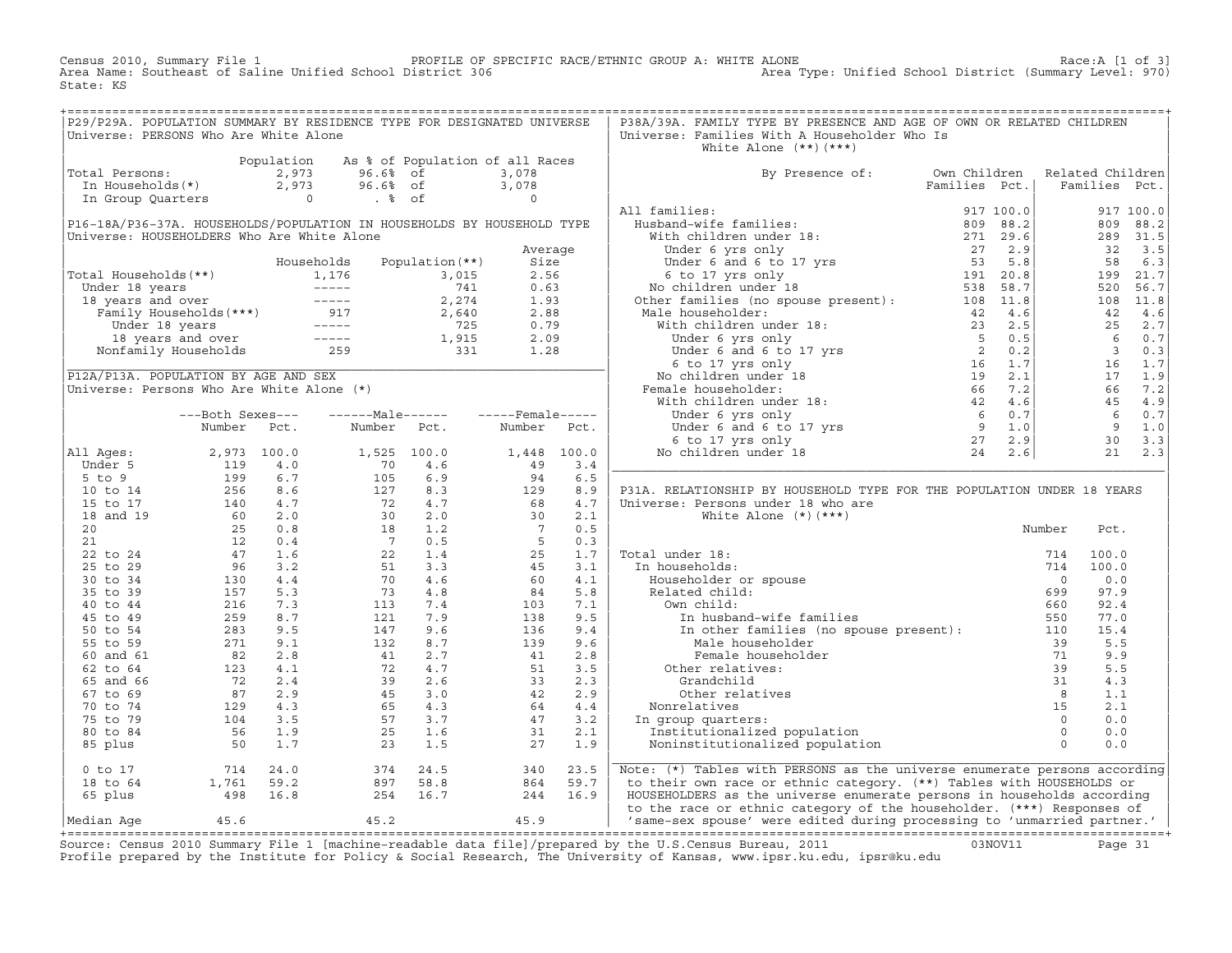Census 2010, Summary File 1 PROFILE OF SPECIFIC RACE/ETHNIC GROUP A: WHITE ALONE Race:A [2 of 3] Area Name: Southeast of Saline Unified School District 306 Area Type: Unified School District (Summary Level: 970) State: KS

| P29A/P34A. RELATIONSHIP BY HOUSEHOLD TYPE FOR ALL PERSONS & PERSONS 65+<br>Universe: Persons Who Are White Alone (*) (***)                                                                                                                                                                                                                                                                          |                                  |       |                    |                 |                           | PCT14A. PRESENCE OF MULTIGENERATIONAL HOUSEHOLDS<br>Universe: Households With A Householder Who Is<br>White Alone $(**)$                                            |                         |                      |            |
|-----------------------------------------------------------------------------------------------------------------------------------------------------------------------------------------------------------------------------------------------------------------------------------------------------------------------------------------------------------------------------------------------------|----------------------------------|-------|--------------------|-----------------|---------------------------|---------------------------------------------------------------------------------------------------------------------------------------------------------------------|-------------------------|----------------------|------------|
|                                                                                                                                                                                                                                                                                                                                                                                                     | All Ages<br>Number               | Pct.  |                    | Number          | 65 years and over<br>Pct. |                                                                                                                                                                     |                         | Number               | Pct.       |
|                                                                                                                                                                                                                                                                                                                                                                                                     |                                  |       |                    |                 |                           | Total:                                                                                                                                                              |                         | 1,176 100.0          |            |
| Total:                                                                                                                                                                                                                                                                                                                                                                                              | 2,973                            | 100.0 |                    | 498             | 100.0                     | Household has 3 or more generations                                                                                                                                 |                         | 22                   | 1.9        |
| In households:<br>ai.<br>1 households:<br>In family households:                                                                                                                                                                                                                                                                                                                                     | 2,973                            | 100.0 |                    | 498             | 100.0                     | Household does not have $3+$ generations 1,154                                                                                                                      |                         |                      | 98.1       |
|                                                                                                                                                                                                                                                                                                                                                                                                     | 2,648                            | 89.1  |                    | 398             | 79.9                      |                                                                                                                                                                     |                         |                      |            |
| Householder:                                                                                                                                                                                                                                                                                                                                                                                        | 917                              | 30.8  |                    | 223             | 44.8                      |                                                                                                                                                                     |                         |                      |            |
| Male                                                                                                                                                                                                                                                                                                                                                                                                | 767                              | 25.8  |                    | 201             | 40.4                      |                                                                                                                                                                     |                         |                      |            |
| Female                                                                                                                                                                                                                                                                                                                                                                                              | 150                              | 5.0   |                    | 2.2             | 4.4                       |                                                                                                                                                                     |                         |                      |            |
| Spouse                                                                                                                                                                                                                                                                                                                                                                                              | 805                              | 27.1  |                    | 161             | 32.3                      | PCT19A. NONRELATIVES BY HOUSEHOLD TYPE (*)(***)                                                                                                                     |                         |                      |            |
| Parent                                                                                                                                                                                                                                                                                                                                                                                              | 10                               | 0.3   |                    | $\overline{9}$  | 1.8                       | Universe: Nonrelatives who are                                                                                                                                      |                         |                      |            |
| Parent-in-law                                                                                                                                                                                                                                                                                                                                                                                       | $\overline{\phantom{0}}$ 2       | 0.1   |                    | $\overline{2}$  | 0.4                       | White Alone (Total: 106)                                                                                                                                            |                         |                      |            |
| Child:                                                                                                                                                                                                                                                                                                                                                                                              | 804                              | 27.0  |                    |                 |                           |                                                                                                                                                                     |                         |                      |            |
| Biological                                                                                                                                                                                                                                                                                                                                                                                          | 726                              | 24.4  |                    |                 |                           |                                                                                                                                                                     | In Family               | In Nonfamily         |            |
| Adopted                                                                                                                                                                                                                                                                                                                                                                                             | 24                               | 0.8   |                    |                 |                           |                                                                                                                                                                     | Households              | Households           |            |
|                                                                                                                                                                                                                                                                                                                                                                                                     |                                  | 1.8   |                    |                 |                           |                                                                                                                                                                     | Number Pct.             | Number Pct.          |            |
|                                                                                                                                                                                                                                                                                                                                                                                                     |                                  | 1.3   |                    |                 |                           |                                                                                                                                                                     |                         |                      |            |
|                                                                                                                                                                                                                                                                                                                                                                                                     |                                  | 0.3   |                    |                 |                           | Nonrelatives:<br>onrelatives:<br>Roomer or boarder                                                                                                                  | 40 100.0                |                      | 66 100.0   |
| Step<br>Strandchild<br>Brother or sister<br>Son-in-law/daughter-in-law<br>a<br>Champed and the control of the control of the control of the control of the control of the control of the control of the control of the control of the co                                                                                                                                                            |                                  | 0.1   |                    |                 |                           |                                                                                                                                                                     | 5 12.5                  | $\overline{2}$       | 3.0        |
|                                                                                                                                                                                                                                                                                                                                                                                                     |                                  | 0.6   |                    | 2               | 0.4                       | Nouse of Dosater<br>Housemate or roommate<br>Unmarried partner<br>$\begin{array}{ccc}\n & 5 & 17.5 \\ 7 & 17.5 \\ \end{array}$<br>Other nonrelatives<br>$11 & 27.5$ |                         | 14 21.2              |            |
|                                                                                                                                                                                                                                                                                                                                                                                                     |                                  | 1.3   |                    | $\overline{1}$  | 0.2                       |                                                                                                                                                                     |                         |                      | 38 57.6    |
| $\begin{tabular}{llllll} \texttt{In nonfamily households:} & \texttt{325} \\ \texttt{Male householder:} & \texttt{142} \\ \end{tabular}$                                                                                                                                                                                                                                                            |                                  | 10.9  |                    | 100             | 20.1                      |                                                                                                                                                                     |                         | 12 18.2              |            |
|                                                                                                                                                                                                                                                                                                                                                                                                     |                                  | 4.8   |                    | 35              | 7.0                       |                                                                                                                                                                     |                         |                      |            |
| Living alone                                                                                                                                                                                                                                                                                                                                                                                        | 105                              | 3.5   |                    | 29              | 5.8                       |                                                                                                                                                                     |                         |                      |            |
|                                                                                                                                                                                                                                                                                                                                                                                                     |                                  | 1.2   |                    | - 6             | 1.2                       |                                                                                                                                                                     |                         |                      |            |
| Living alone (1993)<br>Not living alone (37)<br>Female householder: (1996)<br>117                                                                                                                                                                                                                                                                                                                   |                                  | 3.9   |                    | 58              | 11.6                      | H17A, HOUSING UNITS BY HOUSEHOLDER'S AGE AND TENURE                                                                                                                 |                         |                      |            |
| Living alone                                                                                                                                                                                                                                                                                                                                                                                        | $\frac{97}{20}$                  | 3.3   |                    | 53              | 10.6                      | Universe: Occupied Housing Units With A Householder Who Is                                                                                                          |                         |                      |            |
| Not living alone                                                                                                                                                                                                                                                                                                                                                                                    |                                  | 0.7   |                    | 5               | 1.0                       | White Alone $(**)$                                                                                                                                                  |                         |                      |            |
| Nonrelatives                                                                                                                                                                                                                                                                                                                                                                                        |                                  | 2.2   |                    | $7\overline{ }$ | 1.4                       |                                                                                                                                                                     |                         |                      |            |
| In group quarters:                                                                                                                                                                                                                                                                                                                                                                                  | $\begin{matrix}0\\0\end{matrix}$ | 0.0   |                    | $\Omega$        | 0.0                       | Age of                                                                                                                                                              | Owner Occupied          | Renter Occupied      |            |
| Institutionalized                                                                                                                                                                                                                                                                                                                                                                                   |                                  | 0.0   |                    | $\Omega$        | 0.0                       | Householder                                                                                                                                                         | Number<br>Pct.          | Number Pct.          |            |
| Noninstitutionalized                                                                                                                                                                                                                                                                                                                                                                                | $\overline{0}$                   | 0.0   |                    | $\Omega$        | 0.0                       |                                                                                                                                                                     |                         |                      |            |
|                                                                                                                                                                                                                                                                                                                                                                                                     |                                  |       |                    |                 |                           | All Ages:                                                                                                                                                           | 1,019 100.0             |                      | 157 100.0  |
| (#) For 65 yrs & over, includes children, siblings, etc. not shown separately                                                                                                                                                                                                                                                                                                                       |                                  |       |                    |                 |                           | 15 to 24                                                                                                                                                            | $\overline{7}$<br>0.7   | 17                   | 10.8       |
|                                                                                                                                                                                                                                                                                                                                                                                                     |                                  |       |                    |                 |                           | 25 to 34                                                                                                                                                            | 6.3<br>64               | 35                   | 22.3       |
|                                                                                                                                                                                                                                                                                                                                                                                                     |                                  |       |                    |                 |                           | 35 to 44                                                                                                                                                            | 154 15.1                | 37                   | 23.6       |
|                                                                                                                                                                                                                                                                                                                                                                                                     |                                  |       |                    |                 |                           | 45 to 54                                                                                                                                                            | 257<br>25.2             | 30                   | 19.1       |
| P18A. HOUSEHOLD TYPE                                                                                                                                                                                                                                                                                                                                                                                |                                  |       |                    |                 |                           | 55 to 59                                                                                                                                                            | 125<br>12.3             | 13                   | 8.3        |
| Universe: Households with a Householder Who is<br>White Alone $(**)$                                                                                                                                                                                                                                                                                                                                |                                  |       |                    |                 |                           | 60 to 64<br>65 to 74                                                                                                                                                | 10.8<br>110<br>167 16.4 | 11<br>$\overline{9}$ | 7.0<br>5.7 |
|                                                                                                                                                                                                                                                                                                                                                                                                     |                                  |       |                    |                 |                           |                                                                                                                                                                     |                         | $5^{\circ}$          | 3.2        |
|                                                                                                                                                                                                                                                                                                                                                                                                     |                                  |       | Number Pct.        |                 |                           | 75 to 84<br>85 and over                                                                                                                                             | 99 9.7<br>36            | $\cap$               | 0.0        |
| Total:                                                                                                                                                                                                                                                                                                                                                                                              |                                  |       |                    |                 |                           |                                                                                                                                                                     | 3.5                     |                      |            |
| Family households (***) :                                                                                                                                                                                                                                                                                                                                                                           |                                  |       | 1,176 100.0<br>917 | 78.0            |                           |                                                                                                                                                                     |                         |                      |            |
| Husband-wife families                                                                                                                                                                                                                                                                                                                                                                               |                                  |       |                    | 809 68.8        |                           | Note: $(*)$ Tables with PERSONS as the universe enumerate persons                                                                                                   |                         |                      |            |
| Other families:                                                                                                                                                                                                                                                                                                                                                                                     |                                  |       | 108 9.2            |                 |                           | according to their own race or ethnic category. (**) Tables with                                                                                                    |                         |                      |            |
|                                                                                                                                                                                                                                                                                                                                                                                                     |                                  |       |                    |                 |                           | HOUSEHOLDS or HOUSEHOLDERS as the universe enumerate persons in                                                                                                     |                         |                      |            |
|                                                                                                                                                                                                                                                                                                                                                                                                     |                                  |       |                    |                 |                           | households according to the race or ethnic category of the                                                                                                          |                         |                      |            |
| Nonfamily households:                                                                                                                                                                                                                                                                                                                                                                               |                                  |       |                    |                 |                           | householder. (***) Responses of 'same-sex spouse' were edited                                                                                                       |                         |                      |            |
| $\begin{tabular}{lllllllllll} \hline \texttt{Male householder, no wife present} & & & & 108 & 9.2 \\ \texttt{Female householder, no husband present} & & & 42 & 3.6 \\ \texttt{Family householders, no husband present} & & 66 & 5.6 \\ \texttt{Juseholder living alone} & & 202 & 17.2 \\ \texttt{vuseholder not living alone} & & & 57 & 4.9 \\ \hline \end{tabular}$<br>Householder living alone |                                  |       |                    |                 |                           | during processing to 'unmarried partner.'                                                                                                                           |                         |                      |            |
| Householder not living alone                                                                                                                                                                                                                                                                                                                                                                        |                                  |       |                    |                 |                           |                                                                                                                                                                     |                         |                      |            |
|                                                                                                                                                                                                                                                                                                                                                                                                     |                                  |       |                    |                 |                           |                                                                                                                                                                     |                         |                      |            |
|                                                                                                                                                                                                                                                                                                                                                                                                     |                                  |       |                    |                 |                           |                                                                                                                                                                     |                         |                      |            |
|                                                                                                                                                                                                                                                                                                                                                                                                     |                                  |       |                    |                 |                           |                                                                                                                                                                     |                         |                      |            |

+===================================================================================================================================================+Source: Census 2010 Summary File 1 [machine−readable data file]/prepared by the U.S.Census Bureau, 2011 03NOV11 Page 32 Profile prepared by the Institute for Policy & Social Research, The University of Kansas, www.ipsr.ku.edu, ipsr@ku.edu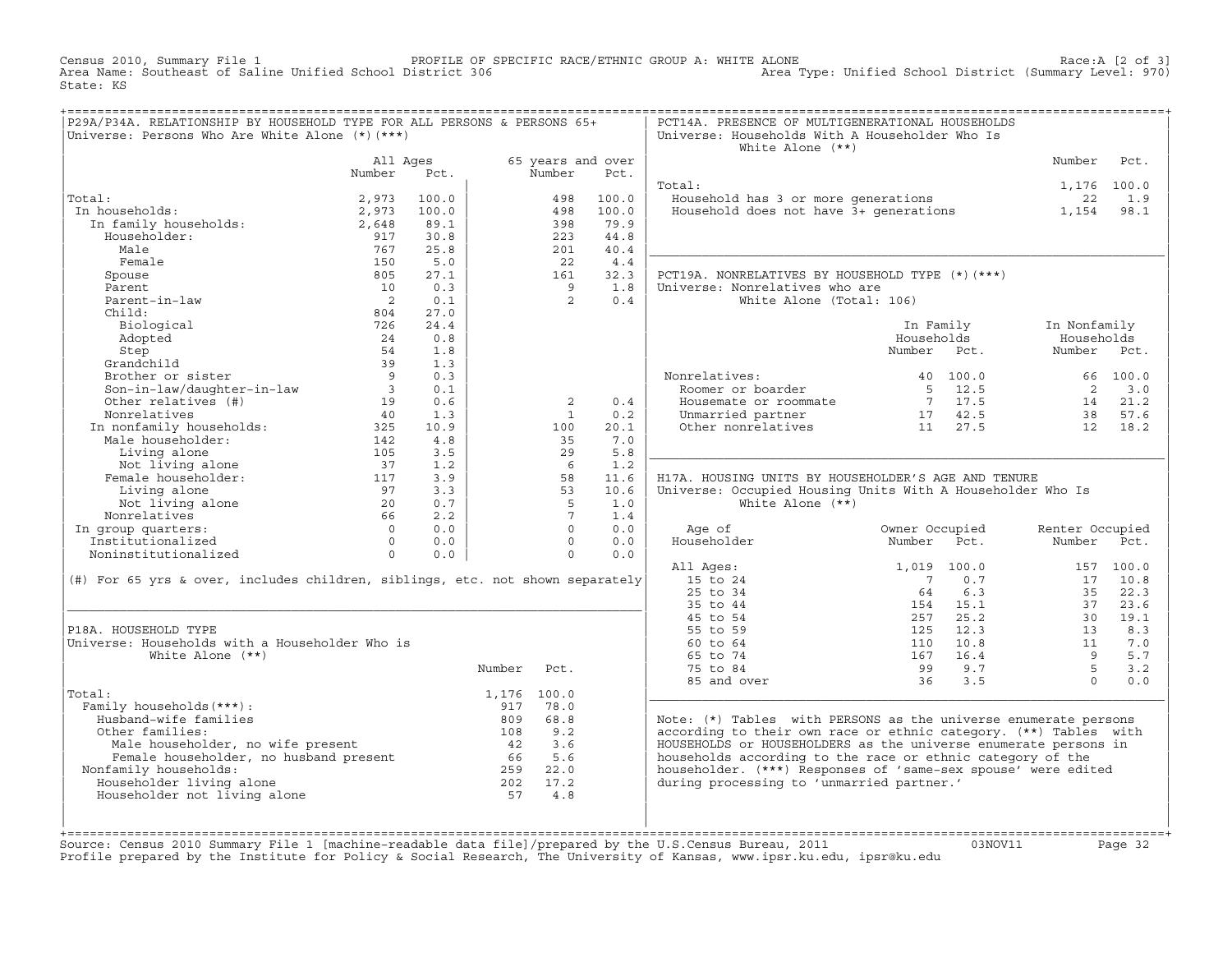Census 2010, Summary File 1 <sup>PROFILE OF SPECIFIC RACE/ETHNIC GROUP A: WHITE ALONE</sup> Race:A [3 of 3]<br>Area Name: Southeast of Saline Unified School District 306 area Type: Unified School District (Summary Level: 970) Area Type: Unified School District (Summary Level: 970) State: KS

+===================================================================================================================================================+|P28A/H16A. HOUSEHOLDS (OCCUPIED HOUSING UNITS) BY HOUSEHOLD SIZE BY TYPE AND BY TENURE | |Universe: Households (Occupied Housing Units) With A Householder Who Is White Alone (\*\*)(\*\*\*) |

|                             | All<br>Households | Pct.  | Family<br>Households    | Pct.  | Nonfamily<br>Households | Pct.  | Owner<br>Occupied | Pct.  | Renter<br>Occupied | Pct.  |  |
|-----------------------------|-------------------|-------|-------------------------|-------|-------------------------|-------|-------------------|-------|--------------------|-------|--|
| household sizes:<br>All     | .176              | 100.0 | 917                     | 100.0 | 259                     | 100.0 | 1,019             | 100.0 | 157                | 100.0 |  |
| 1-person households         | 202               | 17.2  | (Family always >1 pers) |       | 202                     | 78.0  | 160               | 15.7  | 42                 | 26.8  |  |
| 2-person households         | 538               | 45.7  | 492                     | 53.7  | 46                      | 17.8  | 492               | 48.3  | 46                 | 29.3  |  |
| 3-person households         | 183               | 15.6  | 175                     | 19.1  | 8                       | 3.1   | 157               | 15.4  | 26                 | 16.6  |  |
| 4-person households         | 138               |       | 136                     | 14.8  |                         | 0.8   | 115               | 11.3  | 23                 | 14.6  |  |
| 5-person households         | 74                | 6.3   | 73                      | 8.0   |                         | 0.4   | 63                | 6.2   |                    | 7.0   |  |
| 6-person households         | 28                | 2.4   | 28                      | 3.1   | $\Omega$                | 0.0   | 23                | 2.3   |                    | 3.2   |  |
| 7-or-more person households | 13                | 1.1   | 13                      | 1.4   | $\Omega$                | 0.0   | Q                 | 0.9   |                    | 2.5   |  |

|P16A/P17A/P36A/P37A/H11A/H12A. POPULATION IN HOUSEHOLDS AND AVERAGE HOUSEHOLD SIZE BY TYPE AND BY TENURE | Universe: Population in Households (Occupied Housing Units) With A Householder Who Is White Alone (\*\*)

|                                | Total<br>Population | Pct.                      | In<br>Families | Pct.                      | In<br>Nonfamilies | Pct.     | In Owner<br>Occupied | Pct.          | In Renter<br>Occupied | Pct.        |  |
|--------------------------------|---------------------|---------------------------|----------------|---------------------------|-------------------|----------|----------------------|---------------|-----------------------|-------------|--|
| Total population in households |                     | 3,015 100.0               | 2,640          | 87.6                      | 331               | 11.0     | 2,595                | 86.1          | 420                   | 13.9        |  |
| Under 18 years                 | 741                 | 100.0                     | 725            | 97.8                      |                   |          |                      |               |                       |             |  |
| 18 years and over              |                     | 2,274 100.0               | 1,915          | 84.2                      |                   |          |                      |               |                       |             |  |
| Average Household Size         |                     | $2.56$ -----              | 2.88           | $------$                  | 1.28              | $------$ | 2.55                 | $- - - - - -$ | 2.68                  | $------$    |  |
| Under 18 years                 | 0.63                | $\qquad \qquad - - - - -$ | 0.79           | $------$                  |                   |          |                      |               |                       |             |  |
| 18 years and over              |                     | $1.93$ -----              | 2.09           | $\qquad \qquad - - - - -$ |                   |          |                      |               |                       | $- - - - -$ |  |
|                                |                     |                           |                |                           |                   |          |                      |               |                       |             |  |

Note: Family household numbers include nonrelatives living with families.

| | PCT20/PCT22A. GROUP OUARTERS POPULATION BY SEX BY AGE BY GROUP OUARTERS TYPE Universe: Population in group quarters for persons who are White Alone  $(*)$ 

|                                               |        |       |       | Pct. of<br>All |      | Pct. of<br>Total |        | Pct. of<br>Total |
|-----------------------------------------------|--------|-------|-------|----------------|------|------------------|--------|------------------|
|                                               | Number | Pct.  | Total | Ages           | Male | $18+$            | Female | $18+$            |
| All types of group quarters:                  | 0      | 100.0 |       |                |      |                  |        |                  |
| Institutionalized population:                 |        |       |       |                |      |                  |        |                  |
| Correctional facilities for adults            |        |       |       |                |      |                  |        |                  |
| Juvenile facilities                           |        |       |       |                |      |                  |        |                  |
| Nursing facilities/skilled-nursing facilities |        |       |       |                |      |                  |        |                  |
| Other institutional facilities                |        |       |       |                |      |                  |        |                  |
| Noninstitutionalized population:              |        |       |       |                |      |                  |        |                  |
| College/university student housing            |        |       |       |                |      |                  |        |                  |
| Military quarters                             |        |       |       |                |      |                  |        |                  |
| Other noninstitutional facilities             |        |       |       |                |      |                  |        |                  |

|\_\_\_\_\_\_\_\_\_\_\_\_\_\_\_\_\_\_\_\_\_\_\_\_\_\_\_\_\_\_\_\_\_\_\_\_\_\_\_\_\_\_\_\_\_\_\_\_\_\_\_\_\_\_\_\_\_\_\_\_\_\_\_\_\_\_\_\_\_\_\_\_\_\_\_\_\_\_\_\_\_\_\_\_\_\_\_\_\_\_\_\_\_\_\_\_\_\_\_\_\_\_\_\_\_\_\_\_\_\_\_\_\_\_\_\_\_\_\_\_\_\_\_\_\_\_\_\_\_\_\_\_\_\_\_\_\_\_\_\_\_\_\_\_\_\_\_|

| |

or HOUSEHOLDERS as the universe enumerate persons in households according to the race or ethnic category of the householder. | (\*\*\*) Same−sex couple households are included in the family households category if there is at least one additional person | | related to householder by birth or adoption. Same−sex couple households with no relatives of the householder present are tabulated | | in nonfamily households. Responses of 'same−sex spouse' were edited during processing to 'unmarried partner.' |

+===================================================================================================================================================+ Source: Census 2010 Summary File 1 [machine−readable data file]/prepared by the U.S.Census Bureau, 2011 03NOV11 Page 33 Profile prepared by the Institute for Policy & Social Research, The University of Kansas, www.ipsr.ku.edu, ipsr@ku.edu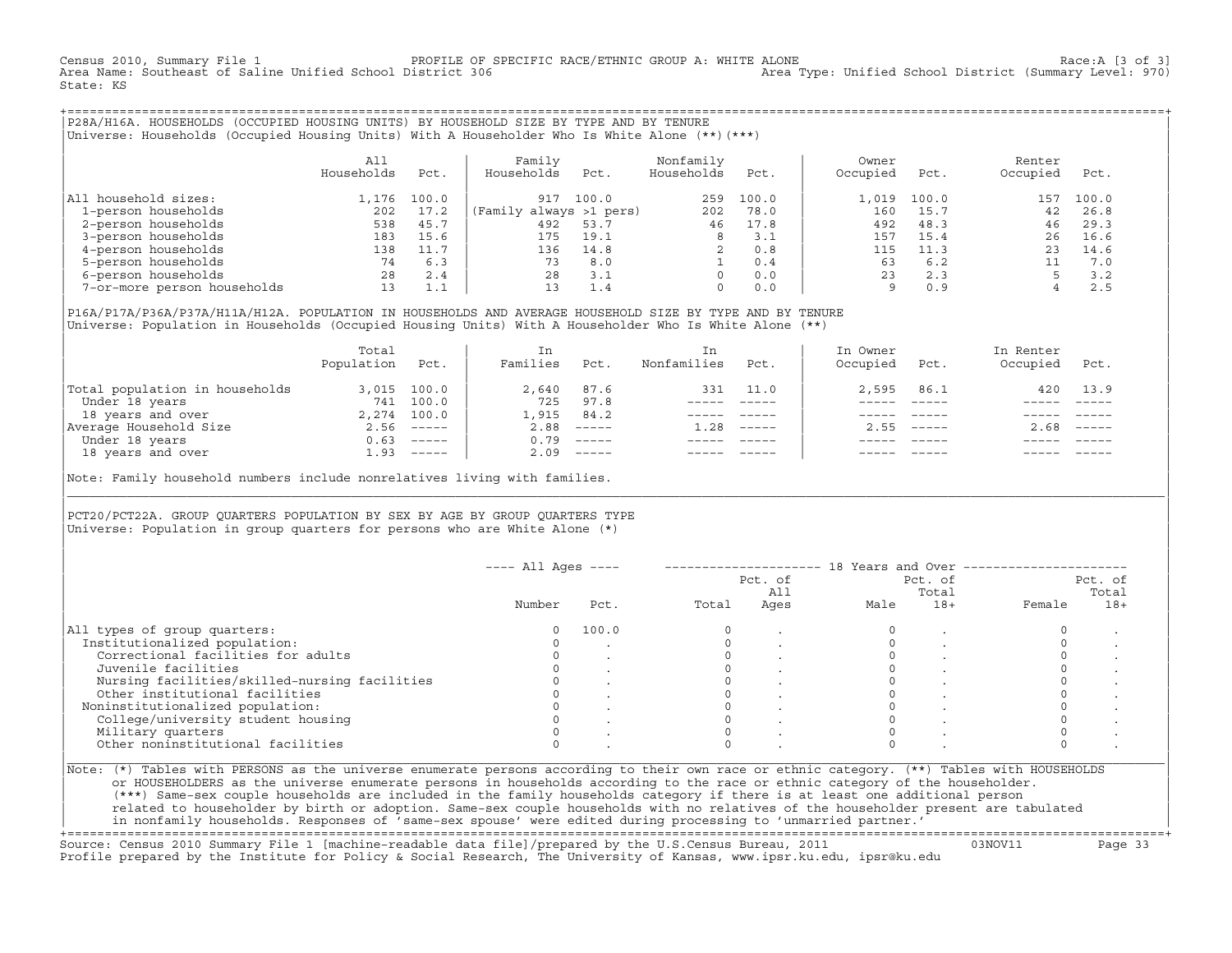ROFILE OF SPECIFIC RACE/ETHNIC GROUP B: BLACK OR AFRICAN AMERICAN ALONE (1 OF 3)<br>(970) Area Type: Unified School District (Summary Level: 970 Census 2010, Summary File 1 FROFILE OF SPECIFIC RATE: Nea Name: Southeast of Saline Unified School District 306 State: KS

|                                                                                                                                              |  | P29/P29B. POPULATION SUMMARY BY RESIDENCE TYPE FOR DESIGNATED UNIVERSE |  | P38B/39B. FAMILY TYPE BY PRESENCE AND AGE OF OWN OR RELATED CHILDREN           |  |  |
|----------------------------------------------------------------------------------------------------------------------------------------------|--|------------------------------------------------------------------------|--|--------------------------------------------------------------------------------|--|--|
|                                                                                                                                              |  | Universe: PERSONS Who Are Black or African American Alone              |  | Universe: Families With A Householder Who Is                                   |  |  |
|                                                                                                                                              |  |                                                                        |  | Black or African American Alone (**)(***)                                      |  |  |
| Population As % of Population of all Races<br>Total Persons:<br>21 0.7% of 3,078<br>In Households(*)<br>In Group Quarters<br>0 . % of 0<br>8 |  |                                                                        |  |                                                                                |  |  |
|                                                                                                                                              |  |                                                                        |  | By Presence of: Own Children Related Children<br>Families Pct.   Families Pct. |  |  |
|                                                                                                                                              |  |                                                                        |  |                                                                                |  |  |
|                                                                                                                                              |  |                                                                        |  |                                                                                |  |  |
|                                                                                                                                              |  |                                                                        |  |                                                                                |  |  |
|                                                                                                                                              |  |                                                                        |  |                                                                                |  |  |
|                                                                                                                                              |  |                                                                        |  |                                                                                |  |  |
|                                                                                                                                              |  |                                                                        |  |                                                                                |  |  |
|                                                                                                                                              |  |                                                                        |  |                                                                                |  |  |
|                                                                                                                                              |  |                                                                        |  |                                                                                |  |  |
|                                                                                                                                              |  |                                                                        |  |                                                                                |  |  |
|                                                                                                                                              |  |                                                                        |  |                                                                                |  |  |
|                                                                                                                                              |  |                                                                        |  |                                                                                |  |  |
|                                                                                                                                              |  |                                                                        |  |                                                                                |  |  |
|                                                                                                                                              |  |                                                                        |  |                                                                                |  |  |
|                                                                                                                                              |  |                                                                        |  |                                                                                |  |  |
|                                                                                                                                              |  |                                                                        |  |                                                                                |  |  |
|                                                                                                                                              |  |                                                                        |  |                                                                                |  |  |
|                                                                                                                                              |  |                                                                        |  |                                                                                |  |  |
|                                                                                                                                              |  |                                                                        |  |                                                                                |  |  |
|                                                                                                                                              |  |                                                                        |  |                                                                                |  |  |
|                                                                                                                                              |  |                                                                        |  |                                                                                |  |  |
|                                                                                                                                              |  |                                                                        |  |                                                                                |  |  |
|                                                                                                                                              |  |                                                                        |  |                                                                                |  |  |
|                                                                                                                                              |  |                                                                        |  |                                                                                |  |  |
|                                                                                                                                              |  |                                                                        |  |                                                                                |  |  |
|                                                                                                                                              |  |                                                                        |  |                                                                                |  |  |
|                                                                                                                                              |  |                                                                        |  |                                                                                |  |  |
|                                                                                                                                              |  |                                                                        |  |                                                                                |  |  |
|                                                                                                                                              |  |                                                                        |  |                                                                                |  |  |
|                                                                                                                                              |  |                                                                        |  |                                                                                |  |  |
|                                                                                                                                              |  |                                                                        |  |                                                                                |  |  |
|                                                                                                                                              |  |                                                                        |  |                                                                                |  |  |
|                                                                                                                                              |  |                                                                        |  |                                                                                |  |  |
|                                                                                                                                              |  |                                                                        |  |                                                                                |  |  |
|                                                                                                                                              |  |                                                                        |  |                                                                                |  |  |
|                                                                                                                                              |  |                                                                        |  |                                                                                |  |  |
|                                                                                                                                              |  |                                                                        |  |                                                                                |  |  |
|                                                                                                                                              |  |                                                                        |  |                                                                                |  |  |
|                                                                                                                                              |  |                                                                        |  |                                                                                |  |  |
|                                                                                                                                              |  |                                                                        |  |                                                                                |  |  |
|                                                                                                                                              |  |                                                                        |  |                                                                                |  |  |
|                                                                                                                                              |  |                                                                        |  |                                                                                |  |  |
|                                                                                                                                              |  |                                                                        |  |                                                                                |  |  |
|                                                                                                                                              |  |                                                                        |  |                                                                                |  |  |
|                                                                                                                                              |  |                                                                        |  |                                                                                |  |  |
|                                                                                                                                              |  |                                                                        |  |                                                                                |  |  |
|                                                                                                                                              |  |                                                                        |  |                                                                                |  |  |
|                                                                                                                                              |  |                                                                        |  |                                                                                |  |  |
|                                                                                                                                              |  |                                                                        |  |                                                                                |  |  |
|                                                                                                                                              |  |                                                                        |  |                                                                                |  |  |
|                                                                                                                                              |  |                                                                        |  |                                                                                |  |  |

+===================================================================================================================================================+Source: Census 2010 Summary File 1 [machine−readable data file]/prepared by the U.S.Census Bureau, 2011 03NOV11 Page 34 Profile prepared by the Institute for Policy & Social Research, The University of Kansas, www.ipsr.ku.edu, ipsr@ku.edu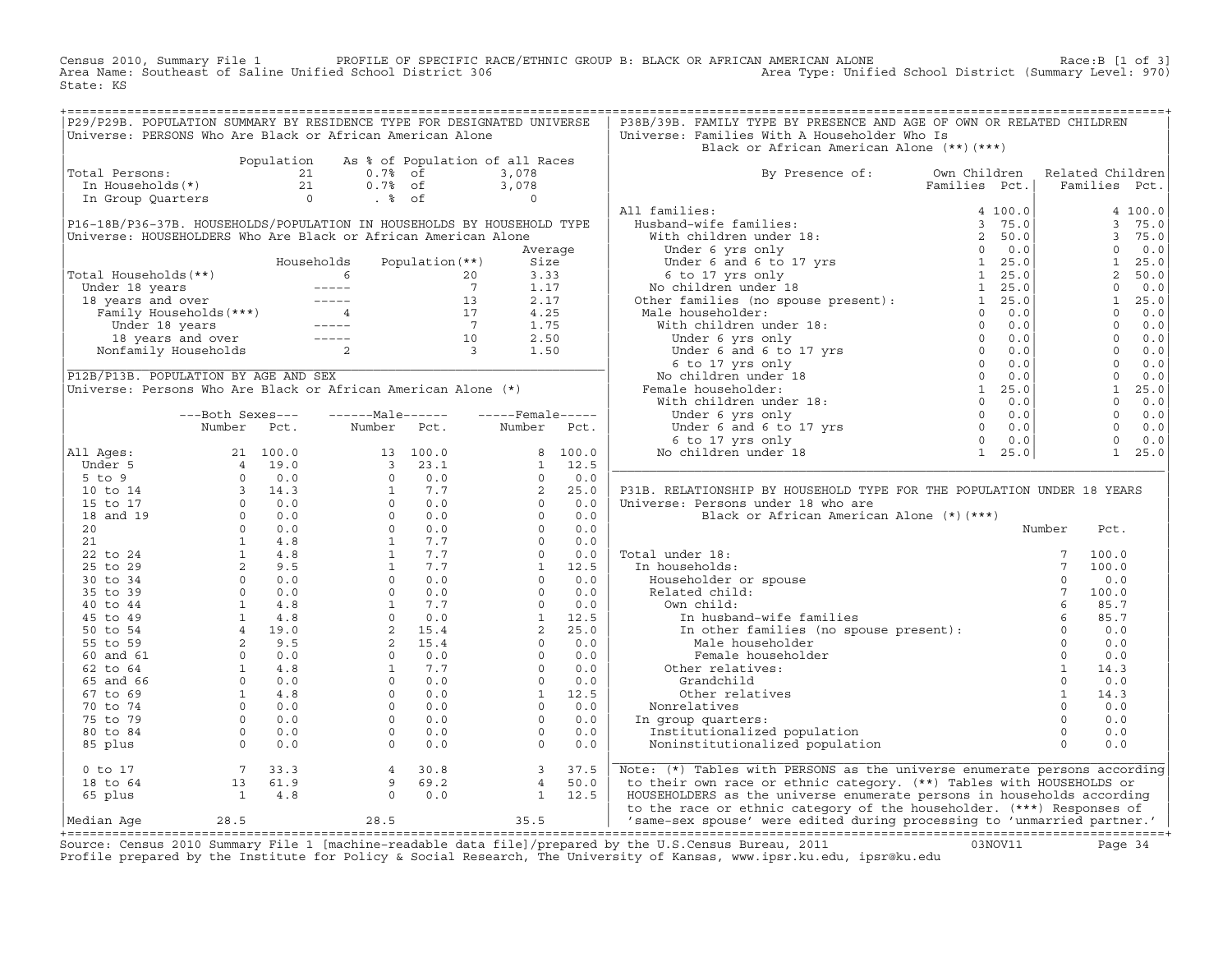PROFILE OF SPECIFIC RACE/ETHNIC GROUP B: BLACK OR AFRICAN AMERICAN ALONE (2 OF 3)<br>(970) Area Type: Unified School District (Summary Level: 970 Census 2010, Summary File 1 FROFILE OF SPECIFIC RATE: Nea Name: Southeast of Saline Unified School District 306 State: KS

| P29B/P34B. RELATIONSHIP BY HOUSEHOLD TYPE FOR ALL PERSONS & PERSONS 65+<br>Universe: Persons Who Are Black or African American Alone (*) (***) |                                              |                |                |                      |                   | PCT14B. PRESENCE OF MULTIGENERATIONAL HOUSEHOLDS<br>Universe: Households With A Householder Who Is |                                                                |                           |                     |
|------------------------------------------------------------------------------------------------------------------------------------------------|----------------------------------------------|----------------|----------------|----------------------|-------------------|----------------------------------------------------------------------------------------------------|----------------------------------------------------------------|---------------------------|---------------------|
|                                                                                                                                                |                                              |                |                |                      |                   |                                                                                                    | Black or African American Alone (**)                           |                           |                     |
|                                                                                                                                                | All Ages                                     |                |                |                      | 65 years and over |                                                                                                    |                                                                | Number                    | Pct.                |
|                                                                                                                                                | Number                                       | Pct.           |                | Number               | Pct.              |                                                                                                    |                                                                |                           |                     |
|                                                                                                                                                |                                              |                |                |                      |                   | Total:                                                                                             |                                                                |                           | 6, 100.0            |
| Total:                                                                                                                                         | 21                                           | 100.0          |                | $\mathbf{1}$         | 100.0             | Household has 3 or more generations<br>Household does not have 3+ generations                      |                                                                | $\Omega$                  | $0.0$               |
| In households:                                                                                                                                 | 21                                           | 100.0          |                | $\mathbf{1}$         | 100.0             |                                                                                                    |                                                                | 6                         | 100.0               |
| In family households:                                                                                                                          | 18                                           | 85.7           |                | $\mathbf{1}$         | 100.0             |                                                                                                    |                                                                |                           |                     |
| Householder:                                                                                                                                   | $\sim$ 4                                     | 19.0           |                | $\Omega$             | 0.0               |                                                                                                    |                                                                |                           |                     |
| Male                                                                                                                                           | $\overline{3}$                               | 14.3           |                | $\Omega$             | 0.0               |                                                                                                    |                                                                |                           |                     |
| Female                                                                                                                                         | $\mathbf{1}$                                 | 4.8            |                | $\Omega$             | 0.0               |                                                                                                    |                                                                |                           |                     |
| Spouse                                                                                                                                         | $\overline{3}$                               | 14.3           |                |                      | 1 100.0           | PCT19B. NONRELATIVES BY HOUSEHOLD TYPE (*) (***)                                                   |                                                                |                           |                     |
| Parent                                                                                                                                         | $\Omega$                                     | 0.0            |                | $\Omega$             | 0.0               | Universe: Nonrelatives who are                                                                     |                                                                |                           |                     |
| Parent-in-law                                                                                                                                  | $\Omega$                                     | 0.0            |                | $\Omega$             | 0.0               |                                                                                                    | Black or African American Alone (Total: 2)                     |                           |                     |
| Child:                                                                                                                                         | 9                                            | 42.9           |                |                      |                   |                                                                                                    |                                                                |                           |                     |
| Biological                                                                                                                                     | 5 <sup>1</sup>                               | 23.8           |                |                      |                   |                                                                                                    | In Family                                                      | In Nonfamily              |                     |
| Adopted                                                                                                                                        | $4\overline{ }$                              | 19.0           |                |                      |                   |                                                                                                    | Households                                                     | Households                |                     |
| Step                                                                                                                                           | $\Omega$                                     | 0.0            |                |                      |                   |                                                                                                    | Number Pct.                                                    | Number Pct.               |                     |
| Grandchild                                                                                                                                     | $\Omega$                                     | 0.0            |                |                      |                   |                                                                                                    |                                                                |                           |                     |
| Brother or sister                                                                                                                              | $\Omega$                                     | 0.0            |                |                      |                   | Nonrelatives:                                                                                      | 1, 100, 0                                                      |                           | 1, 100, 0           |
|                                                                                                                                                | $\Omega$                                     | 0.0            |                |                      |                   | Roomer or boarder                                                                                  | $0 \qquad 0.0$                                                 | $\Omega$                  | 0.0                 |
| Son-in-law/daughter-in-law<br>Other relatives (#)<br>Normalatives (#)                                                                          | $1$ $\sim$                                   | 4.8            |                | $\circ$              | 0.0               | Housemate or roommate                                                                              | $\begin{array}{ccc} 0 & 0.0 \ 1 & 100.0 \ 0 & 0.0 \end{array}$ | $\Omega$                  | 0.0                 |
| Nonrelatives<br>Nonrelatives<br>In nonfamily households:<br>Male householder:<br>2<br>1                                                        |                                              | $1 \qquad 4.8$ |                | $\Omega$             | 0.0               | Unmarried partner                                                                                  |                                                                | $\Omega$                  | 0.0                 |
|                                                                                                                                                |                                              | 14.3           |                | $\Omega$             | 0.0               | Other nonrelatives                                                                                 |                                                                |                           | 1 100.0             |
|                                                                                                                                                |                                              | 9.5            |                | $\Omega$             | 0.0               |                                                                                                    |                                                                |                           |                     |
| Living alone                                                                                                                                   |                                              | 4.8            |                | $\Omega$             | 0.0               |                                                                                                    |                                                                |                           |                     |
| Not living alone<br>Female householder:                                                                                                        | $\begin{array}{c}\n1 \\ 1 \\ 0\n\end{array}$ | 4.8            |                | $\circ$              | 0.0               |                                                                                                    |                                                                |                           |                     |
|                                                                                                                                                |                                              | 0.0            |                | $\Omega$             | 0.0               | H17B. HOUSING UNITS BY HOUSEHOLDER'S AGE AND TENURE                                                |                                                                |                           |                     |
| Living alone                                                                                                                                   | $0 \qquad \qquad$                            | 0.0            |                | $\Omega$             | 0.0               | Universe: Occupied Housing Units With A Householder Who Is                                         |                                                                |                           |                     |
| Not living alone                                                                                                                               |                                              | $0 \qquad 0.0$ |                | $\Omega$             | 0.0               |                                                                                                    | Black or African American Alone (**)                           |                           |                     |
| Nonrelatives                                                                                                                                   | $\mathbf{1}$                                 | 4.8            |                | $\Omega$<br>$\Omega$ | 0.0               |                                                                                                    |                                                                |                           |                     |
| In group quarters:<br>Institutionalized                                                                                                        | $\Omega$<br>$\Omega$                         | 0.0<br>0.0     |                | $\Omega$             | 0.0<br>0.0        | Age of<br>Householder                                                                              | Owner Occupied<br>Number Pct.                                  | Renter Occupied<br>Number | Pct.                |
| Noninstitutionalized                                                                                                                           | $\Omega$                                     | 0.0            |                | $\Omega$             | 0.0               |                                                                                                    |                                                                |                           |                     |
|                                                                                                                                                |                                              |                |                |                      |                   | All Ages:                                                                                          | 3, 100.0                                                       |                           | 3, 100.0            |
| (#) For 65 yrs & over, includes children, siblings, etc. not shown separately                                                                  |                                              |                |                |                      |                   | 15 to 24                                                                                           | $\Omega$<br>0.0                                                | $\cap$                    | 0.0                 |
|                                                                                                                                                |                                              |                |                |                      |                   | 25 to 34                                                                                           | 0.0<br>$\Omega$                                                | $\Omega$                  | 0.0                 |
|                                                                                                                                                |                                              |                |                |                      |                   | 35 to 44                                                                                           | $1 \t33.3$                                                     | $\Omega$                  | 0.0                 |
|                                                                                                                                                |                                              |                |                |                      |                   | 45 to 54                                                                                           | $1 \t33.3$                                                     |                           | 1<br>33.3           |
| P18B. HOUSEHOLD TYPE                                                                                                                           |                                              |                |                |                      |                   | 55 to 59                                                                                           | $\Omega$<br>0.0                                                |                           | $2^{\circ}$<br>66.7 |
| Universe: Households with a Householder Who is                                                                                                 |                                              |                |                |                      |                   | 60 to 64                                                                                           | $1 \t33.3$                                                     | $\Omega$                  | 0.0                 |
| Black or African American Alone (**)                                                                                                           |                                              |                |                |                      |                   | 65 to 74                                                                                           | $0 \t 0.0$                                                     | $\Omega$                  | 0.0                 |
|                                                                                                                                                |                                              |                | Number         | Pct.                 |                   | 75 to 84                                                                                           | $\Omega$<br>0.0                                                | $\Omega$                  | 0.0                 |
|                                                                                                                                                |                                              |                |                |                      |                   | 85 and over                                                                                        | $\Omega$<br>0.0                                                | $\Omega$                  | 0.0                 |
| Total:                                                                                                                                         |                                              |                |                | 6 100.0              |                   |                                                                                                    |                                                                |                           |                     |
| Family households (***) :                                                                                                                      |                                              |                |                | 4 66.7               |                   |                                                                                                    |                                                                |                           |                     |
| Husband-wife families                                                                                                                          |                                              |                | $\overline{3}$ | 50.0                 |                   | Note: (*) Tables with PERSONS as the universe enumerate persons                                    |                                                                |                           |                     |
| Other families:                                                                                                                                |                                              |                |                | 1 16.7               |                   | according to their own race or ethnic category. (**) Tables with                                   |                                                                |                           |                     |
|                                                                                                                                                |                                              |                |                |                      |                   | HOUSEHOLDS or HOUSEHOLDERS as the universe enumerate persons in                                    |                                                                |                           |                     |
| Wale householder, no wife present<br>Female householder, no husband present<br>$\begin{array}{ccc}\n1 & 16.7 \\ 1 & 16.7\n\end{array}$         |                                              |                |                |                      |                   | households according to the race or ethnic category of the                                         |                                                                |                           |                     |
| Nonfamily households:                                                                                                                          |                                              |                |                | 2 33.3               |                   | householder. (***) Responses of 'same-sex spouse' were edited                                      |                                                                |                           |                     |
| Householder living alone                                                                                                                       |                                              |                |                | 1 16.7               |                   | during processing to 'unmarried partner.'                                                          |                                                                |                           |                     |
| Householder not living alone                                                                                                                   |                                              |                |                | 1 16.7               |                   |                                                                                                    |                                                                |                           |                     |
|                                                                                                                                                |                                              |                |                |                      |                   |                                                                                                    |                                                                |                           |                     |
|                                                                                                                                                |                                              |                |                |                      |                   |                                                                                                    |                                                                |                           |                     |
|                                                                                                                                                |                                              |                |                |                      |                   |                                                                                                    |                                                                |                           |                     |

+===================================================================================================================================================+Source: Census 2010 Summary File 1 [machine−readable data file]/prepared by the U.S.Census Bureau, 2011 03NOV11 Page 35 Profile prepared by the Institute for Policy & Social Research, The University of Kansas, www.ipsr.ku.edu, ipsr@ku.edu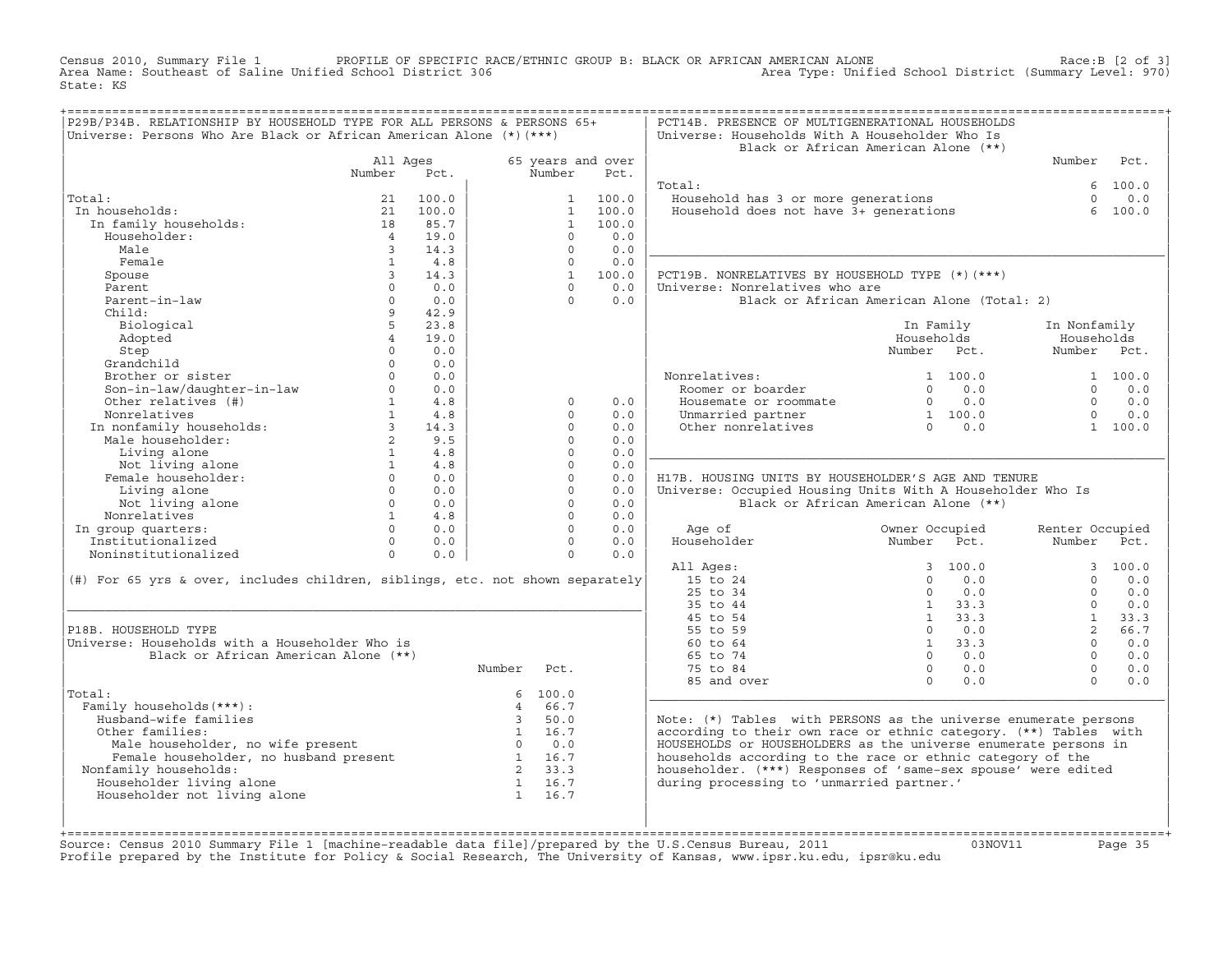Census 2010, Summary File 1 PROFILE OF SPECIFIC RACE/ETHNIC GROUP B: BLACK OR AFRICAN AMERICAN ALONE Race:B [3 of 3]<br>Area Name: Southeast of Saline Unified School District 306 area Type: Unified School District (Summary Le Area Type: Unified School District (Summary Level: 970) State: KS

+===================================================================================================================================================+|P28B/H16B. HOUSEHOLDS (OCCUPIED HOUSING UNITS) BY HOUSEHOLD SIZE BY TYPE AND BY TENURE | |Universe: Households (Occupied Housing Units) With A Householder Who Is Black or African American Alone (\*\*)(\*\*\*) |

|                             | A11<br>Households | Pct.  | Family<br>Households    | Pct.  | Nonfamily<br>Households | Pct.  | Owner<br>Occupied | Pct.  | Renter<br>Occupied | Pct.  |
|-----------------------------|-------------------|-------|-------------------------|-------|-------------------------|-------|-------------------|-------|--------------------|-------|
| All household sizes:        | 6.                | 100.0 | 4                       | 100.0 |                         | 100.0 |                   | 100.0 |                    | 100.0 |
| 1-person households         |                   | 16.7  | (Family always >1 pers) |       |                         | 50.0  |                   | 33.3  |                    | 0.0   |
| 2-person households         |                   | 33.3  |                         | 25.0  |                         | 50.0  |                   | 0.0   |                    | 66.7  |
| 3-person households         |                   | 0.0   |                         | 0.0   |                         | 0.0   |                   | 0.0   |                    | 0.0   |
| 4-person households         |                   | 0.0   |                         | 0.0   | $\Omega$                | 0.0   |                   | 0.0   |                    | 0.0   |
| 5-person households         |                   | 50.0  |                         | 75.0  | $\Omega$                | 0.0   |                   | 66.7  |                    | 33.3  |
| 6-person households         |                   | 0.0   |                         | 0.0   | $\Omega$                | 0.0   |                   | 0.0   |                    | 0.0   |
| 7-or-more person households | 0                 | 0.0   |                         | 0.0   | $\Omega$                | 0.0   |                   | 0.0   |                    | 0.0   |

|P16B/P17B/P36B/P37B/H11B/H12B. POPULATION IN HOUSEHOLDS AND AVERAGE HOUSEHOLD SIZE BY TYPE AND BY TENURE | Universe: Population in Households (Occupied Housing Units) With A Householder Who Is Black or African American Alone (\*\*)

|                                | Total<br>Population | Pct.                      | In<br>Families | Pct.     | In.<br>Nonfamilies | Pct.     | In Owner<br>Occupied | Pct.          | In Renter<br>Occupied | Pct.                      |  |
|--------------------------------|---------------------|---------------------------|----------------|----------|--------------------|----------|----------------------|---------------|-----------------------|---------------------------|--|
| Total population in households | 20                  | 100.0                     |                | 85.0     |                    | 3, 15.0  | 11                   | 55.0          |                       | $9 \t 45.0$               |  |
| Under 18 years                 |                     | 7 100.0                   |                | 7 100.0  |                    |          |                      |               |                       |                           |  |
| 18 years and over              | 13                  | 100.0                     | $10^{-}$       | 76.9     |                    |          |                      |               |                       |                           |  |
| Average Household Size         | 3.33                | $\qquad \qquad - - - - -$ | 4.25           | $------$ | 1.50               | $------$ | 3.67                 | $- - - - - -$ | 3.00                  | $\qquad \qquad - - - - -$ |  |
| Under 18 years                 | 1.17                | $------$                  | 1.75           | $------$ |                    |          |                      |               |                       |                           |  |
| 18 years and over              |                     | $2.17$ -----              | 2.50           |          |                    |          |                      | $- - - - -$   |                       | $- - - - -$               |  |
|                                |                     |                           |                |          |                    |          |                      |               |                       |                           |  |

Note: Family household numbers include nonrelatives living with families.

| | PCT20/PCT22B. GROUP OUARTERS POPULATION BY SEX BY AGE BY GROUP OUARTERS TYPE Universe: Population in group quarters for persons who are Black or African American Alone (\*)

|                                               |        |       |       | Pct. of<br>All |      | Pct. of<br>Total |        | Pct. of<br>Total |
|-----------------------------------------------|--------|-------|-------|----------------|------|------------------|--------|------------------|
|                                               | Number | Pct.  | Total | Ages           | Male | $18+$            | Female | $18+$            |
| All types of group quarters:                  |        | 100.0 |       |                |      |                  |        |                  |
| Institutionalized population:                 |        |       |       |                |      |                  |        |                  |
| Correctional facilities for adults            |        |       |       |                |      |                  |        |                  |
| Juvenile facilities                           |        |       |       |                |      |                  |        |                  |
| Nursing facilities/skilled-nursing facilities |        |       |       |                |      |                  |        |                  |
| Other institutional facilities                |        |       |       |                |      |                  |        |                  |
| Noninstitutionalized population:              |        |       |       |                |      |                  |        |                  |
| College/university student housing            |        |       |       |                |      |                  |        |                  |
| Military quarters                             |        |       |       |                |      |                  |        |                  |
| Other noninstitutional facilities             |        |       |       |                |      |                  |        |                  |

|\_\_\_\_\_\_\_\_\_\_\_\_\_\_\_\_\_\_\_\_\_\_\_\_\_\_\_\_\_\_\_\_\_\_\_\_\_\_\_\_\_\_\_\_\_\_\_\_\_\_\_\_\_\_\_\_\_\_\_\_\_\_\_\_\_\_\_\_\_\_\_\_\_\_\_\_\_\_\_\_\_\_\_\_\_\_\_\_\_\_\_\_\_\_\_\_\_\_\_\_\_\_\_\_\_\_\_\_\_\_\_\_\_\_\_\_\_\_\_\_\_\_\_\_\_\_\_\_\_\_\_\_\_\_\_\_\_\_\_\_\_\_\_\_\_\_\_|

| |

or HOUSEHOLDERS as the universe enumerate persons in households according to the race or ethnic category of the householder. | (\*\*\*) Same−sex couple households are included in the family households category if there is at least one additional person | | related to householder by birth or adoption. Same−sex couple households with no relatives of the householder present are tabulated | | in nonfamily households. Responses of 'same−sex spouse' were edited during processing to 'unmarried partner.' |

+===================================================================================================================================================+ Source: Census 2010 Summary File 1 [machine−readable data file]/prepared by the U.S.Census Bureau, 2011 03NOV11 Page 36 Profile prepared by the Institute for Policy & Social Research, The University of Kansas, www.ipsr.ku.edu, ipsr@ku.edu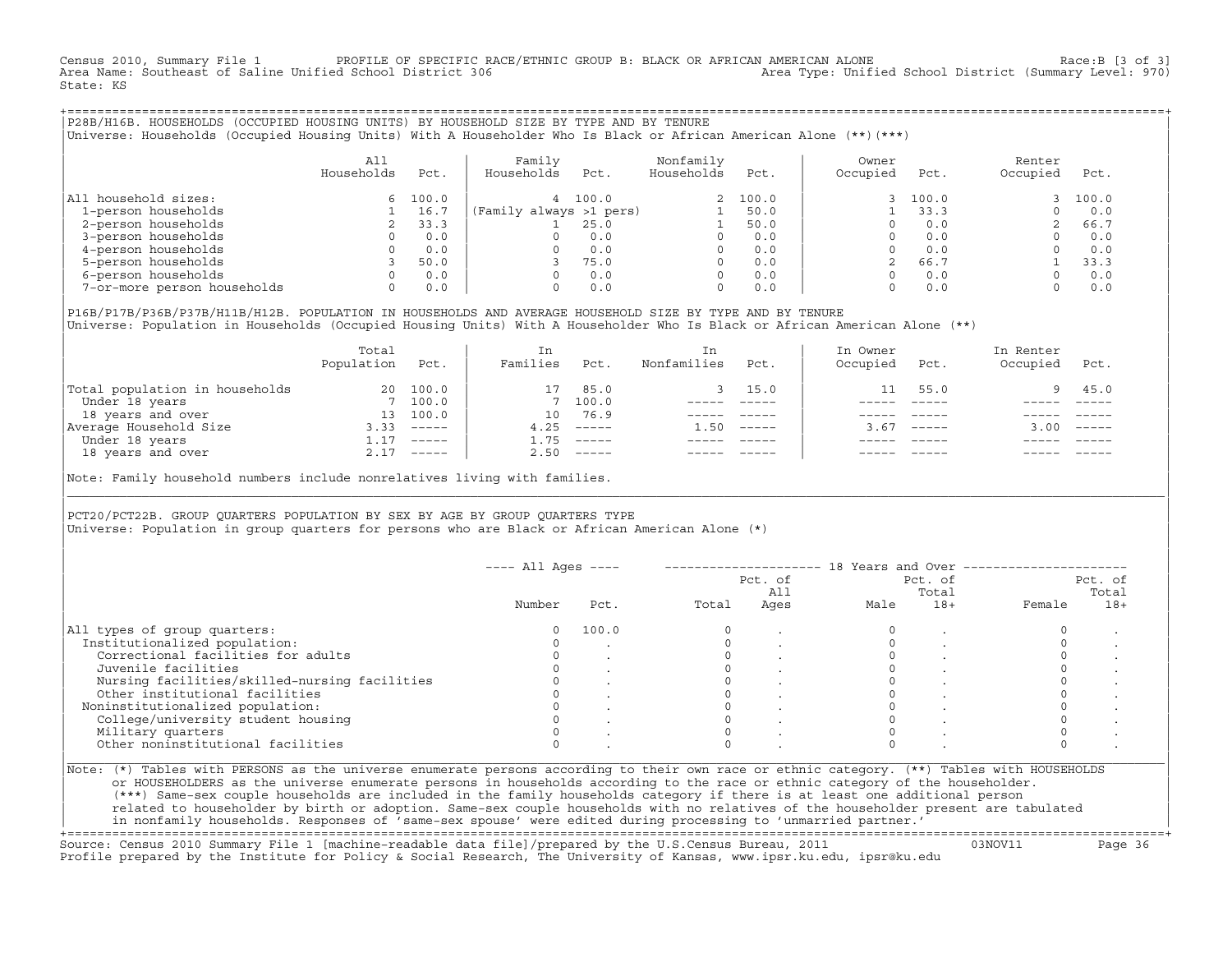Census 2010, Summary File 1 PROFILE OF SPECIFIC RACE/ETHNIC GROUP C: AMERICAN INDIAN AND ALASKA NATIVE ALONE<br>Area Name: Southeast of Saline Unified School District 306 Area Type: Unified Sch State: KS

| P29/P29C. POPULATION SUMMARY BY RESIDENCE TYPE FOR DESIGNATED UNIVERSE           |                                                       |            |                                                                                                                                                                                                                                                      |                   |      |                 |                    | P38C/39C. FAMILY TYPE BY PRESENCE AND AGE OF OWN OR RELATED CHILDREN                                                                                                                                                                          |               |                     |              |               |
|----------------------------------------------------------------------------------|-------------------------------------------------------|------------|------------------------------------------------------------------------------------------------------------------------------------------------------------------------------------------------------------------------------------------------------|-------------------|------|-----------------|--------------------|-----------------------------------------------------------------------------------------------------------------------------------------------------------------------------------------------------------------------------------------------|---------------|---------------------|--------------|---------------|
| Universe: PERSONS Who Are American Indian and Alaska Native Alone                |                                                       |            |                                                                                                                                                                                                                                                      |                   |      |                 |                    | Universe: Families With A Householder Who Is<br>American Indian and Alaska Native Alone (**) (***)                                                                                                                                            |               |                     |              |               |
|                                                                                  |                                                       | Population | As % of Population of all Races                                                                                                                                                                                                                      |                   |      |                 |                    |                                                                                                                                                                                                                                               |               |                     |              |               |
| otal Persons: 15<br>In Households(*) 15<br>In Group Quarters 0<br>Total Persons: |                                                       |            | $0.5%$ of                                                                                                                                                                                                                                            |                   |      | 3,078           |                    | By Presence of:                                                                                                                                                                                                                               | Own Children  | Related Children    |              |               |
|                                                                                  |                                                       |            | 0.5% of<br>8 of .                                                                                                                                                                                                                                    |                   |      | 3,078           |                    |                                                                                                                                                                                                                                               | Families Pct. |                     |              | Families Pct. |
|                                                                                  |                                                       |            |                                                                                                                                                                                                                                                      |                   |      | $\overline{0}$  |                    |                                                                                                                                                                                                                                               |               |                     |              |               |
|                                                                                  |                                                       |            |                                                                                                                                                                                                                                                      |                   |      |                 |                    | All families:                                                                                                                                                                                                                                 |               |                     |              | 2 100.0       |
| P16-18C/P36-37C. HOUSEHOLDS/POPULATION IN HOUSEHOLDS BY HOUSEHOLD TYPE           |                                                       |            |                                                                                                                                                                                                                                                      |                   |      |                 |                    |                                                                                                                                                                                                                                               |               |                     |              | 2 100.0       |
| Universe: HOUSEHOLDERS Who Are American Indian and Alaska Native Alone           |                                                       |            |                                                                                                                                                                                                                                                      |                   |      |                 |                    |                                                                                                                                                                                                                                               |               |                     | $\Omega$     | 0.0           |
|                                                                                  |                                                       |            |                                                                                                                                                                                                                                                      |                   |      | Average         |                    |                                                                                                                                                                                                                                               |               |                     | $\mathbf{0}$ | 0.0           |
|                                                                                  |                                                       |            | Households                                                                                                                                                                                                                                           | Population $(**)$ |      | Size            |                    |                                                                                                                                                                                                                                               |               |                     | $\Omega$     | 0.0           |
| Total Households(**)                                                             |                                                       |            |                                                                                                                                                                                                                                                      |                   |      | 1.50            |                    |                                                                                                                                                                                                                                               |               |                     | $\circ$      | 0.0           |
| Under 18 years                                                                   |                                                       |            |                                                                                                                                                                                                                                                      |                   |      | 0.00            |                    |                                                                                                                                                                                                                                               |               |                     |              | 2 100.0       |
| 18 years and over                                                                |                                                       |            |                                                                                                                                                                                                                                                      |                   |      | 1.50            |                    |                                                                                                                                                                                                                                               |               |                     | $\circ$      | 0.0           |
|                                                                                  |                                                       |            |                                                                                                                                                                                                                                                      |                   |      | 2.00            |                    |                                                                                                                                                                                                                                               |               |                     | $\circ$      | 0.0           |
|                                                                                  |                                                       |            |                                                                                                                                                                                                                                                      |                   |      | 0.00            |                    |                                                                                                                                                                                                                                               |               |                     | $\circ$      | 0.0           |
|                                                                                  |                                                       |            |                                                                                                                                                                                                                                                      |                   |      | 2.00            |                    |                                                                                                                                                                                                                                               |               |                     | $\mathbf{0}$ | 0.0           |
|                                                                                  |                                                       |            | al Households (**)<br>mder 18 years<br>8 years and over<br>Family Households (***)<br>18 years and over<br>18 years and over<br>18 years and over<br>18 years and over<br>18 years and over<br>18 years and over<br>19 years and over<br>19 years an |                   |      | 1.00            |                    |                                                                                                                                                                                                                                               |               |                     | $\Omega$     | 0.0           |
|                                                                                  |                                                       |            |                                                                                                                                                                                                                                                      |                   |      |                 |                    | Xaminies : 2 100.0<br>Hubband-wife families : 2 100.0<br>With children under 18: 2 100.0<br>Under 6 yrs only 0 0.0<br>Under 6 and 6 to 17 yrs<br>6 to 17 yrs 6 b 17 yrs 0<br>We children under 18 0 0.0<br>No children under 18 2 100.0<br>No |               |                     | $\Omega$     | 0.0           |
| P12C/P13C. POPULATION BY AGE AND SEX                                             |                                                       |            |                                                                                                                                                                                                                                                      |                   |      |                 |                    |                                                                                                                                                                                                                                               |               |                     | $\Omega$     | 0.0           |
| Universe: Persons Who Are American Indian and Alaska Native Alone (*)            |                                                       |            |                                                                                                                                                                                                                                                      |                   |      |                 |                    |                                                                                                                                                                                                                                               |               |                     | $\circ$      | 0.0           |
|                                                                                  |                                                       |            |                                                                                                                                                                                                                                                      |                   |      |                 |                    |                                                                                                                                                                                                                                               |               |                     | $\circ$      | 0.0           |
|                                                                                  | ---Both Sexes---                                      |            | $---Male----$                                                                                                                                                                                                                                        |                   |      |                 | $---$ Female ----- |                                                                                                                                                                                                                                               |               |                     | $\Omega$     | 0.0           |
|                                                                                  | Number                                                | Pct.       | Number                                                                                                                                                                                                                                               | Pct.              |      | Number          | Pct.               |                                                                                                                                                                                                                                               |               |                     | $\Omega$     | 0.0           |
|                                                                                  |                                                       |            |                                                                                                                                                                                                                                                      |                   |      |                 |                    |                                                                                                                                                                                                                                               |               |                     | $\circ$      | 0.0           |
| All Ages:                                                                        |                                                       |            |                                                                                                                                                                                                                                                      | 6 100.0           |      |                 | 9 100.0            |                                                                                                                                                                                                                                               |               |                     | $\Omega$     | 0.0           |
| Under 5                                                                          |                                                       |            | $\Omega$                                                                                                                                                                                                                                             | 0.0               |      | $\Omega$        | 0.0                |                                                                                                                                                                                                                                               |               |                     |              |               |
| $5$ to $9$                                                                       |                                                       |            |                                                                                                                                                                                                                                                      | 0.0               |      | $\circ$         | 0.0                |                                                                                                                                                                                                                                               |               |                     |              |               |
| 10 to 14                                                                         |                                                       |            |                                                                                                                                                                                                                                                      | 0.0               |      | 2               | 22.2               | P31C. RELATIONSHIP BY HOUSEHOLD TYPE FOR THE POPULATION UNDER 18 YEARS                                                                                                                                                                        |               |                     |              |               |
| 15 to 17                                                                         |                                                       |            |                                                                                                                                                                                                                                                      | 0.0               |      | $\circ$         | 0.0                | Universe: Persons under 18 who are                                                                                                                                                                                                            |               |                     |              |               |
| 18 and 19                                                                        |                                                       |            |                                                                                                                                                                                                                                                      | 0.0               |      | $\circ$         | 0.0                | American Indian and Alaska Native Alone (*) (***)                                                                                                                                                                                             |               |                     |              |               |
| 20                                                                               |                                                       |            |                                                                                                                                                                                                                                                      | 0.0               |      |                 | 0.0                |                                                                                                                                                                                                                                               |               | Number              | Pct.         |               |
| 21                                                                               |                                                       |            |                                                                                                                                                                                                                                                      | 0.0               |      |                 | 0.0                |                                                                                                                                                                                                                                               |               |                     |              |               |
| 22 to 24                                                                         |                                                       |            |                                                                                                                                                                                                                                                      | 0.0               |      |                 | 0.0                | Total under 18:                                                                                                                                                                                                                               |               | 2                   | 100.0        |               |
| 25 to 29                                                                         |                                                       |            |                                                                                                                                                                                                                                                      | 50.0              |      |                 | 0.0                | In households:                                                                                                                                                                                                                                |               | 2                   | 100.0        |               |
| 30 to 34                                                                         |                                                       |            |                                                                                                                                                                                                                                                      | 16.7              |      |                 | 22.2               | Householder or spouse                                                                                                                                                                                                                         |               | $\Omega$            | 0.0          |               |
| 35 to 39                                                                         |                                                       |            |                                                                                                                                                                                                                                                      | 0.0               |      |                 | 0.0                | Related child:                                                                                                                                                                                                                                |               |                     | 100.0        |               |
| 40 to 44                                                                         |                                                       |            |                                                                                                                                                                                                                                                      | 0.0               |      |                 | 33.3               | Own child:                                                                                                                                                                                                                                    |               | 2                   | 100.0        |               |
| 45 to 49                                                                         |                                                       |            |                                                                                                                                                                                                                                                      | $1 \t16.7$        |      |                 | 0.0                | ated child:<br>wn child:<br>In husband-wife families<br>In other families (no spouse present):<br>Male_householder                                                                                                                            |               | $\overline{2}$      | 100.0        |               |
| 50 to 54                                                                         |                                                       |            |                                                                                                                                                                                                                                                      | 0.0<br>0.0        |      |                 | 0.0                |                                                                                                                                                                                                                                               |               | $\circ$<br>$\Omega$ | 0.0<br>0.0   |               |
| 55 to 59                                                                         |                                                       |            |                                                                                                                                                                                                                                                      | 0.0               |      | 1               | 0.0<br>11.1        |                                                                                                                                                                                                                                               |               | $\Omega$            | 0.0          |               |
| 60 and 61<br>62 to 64                                                            |                                                       |            |                                                                                                                                                                                                                                                      | 0.0               |      |                 | 0.0                | Female householder                                                                                                                                                                                                                            |               | $\Omega$            | 0.0          |               |
| 65 and 66                                                                        |                                                       |            |                                                                                                                                                                                                                                                      | 0.0               |      |                 | 0.0                | Other relatives:                                                                                                                                                                                                                              |               | $\Omega$            | 0.0          |               |
|                                                                                  |                                                       |            |                                                                                                                                                                                                                                                      |                   |      | $\circ$         |                    | Grandchild                                                                                                                                                                                                                                    |               | $\circ$             |              |               |
| 67 to 69<br>70 to 74                                                             |                                                       |            |                                                                                                                                                                                                                                                      | 0.0<br>1<br>16.7  |      | 1               | 0.0<br>11.1        | Other relatives                                                                                                                                                                                                                               |               | $\Omega$            | 0.0<br>0.0   |               |
| 75 to 79                                                                         |                                                       |            |                                                                                                                                                                                                                                                      | 0.0               |      | $\circ$         | 0.0                | Nonrelatives                                                                                                                                                                                                                                  |               | $\Omega$            | 0.0          |               |
| 80 to 84                                                                         |                                                       |            | $\Omega$                                                                                                                                                                                                                                             | 0.0               |      | $\Omega$        | 0.0                | In group quarters:<br>Institutionalized population                                                                                                                                                                                            |               | $\Omega$            | 0.0          |               |
|                                                                                  |                                                       |            | $\Omega$                                                                                                                                                                                                                                             |                   |      | $\Omega$        | 0.0                |                                                                                                                                                                                                                                               |               | $\Omega$            | 0.0          |               |
| 85 plus                                                                          |                                                       |            |                                                                                                                                                                                                                                                      | 0.0               |      |                 |                    | Noninstitutionalized population                                                                                                                                                                                                               |               |                     |              |               |
| $0$ to $17$                                                                      | 2 13.3                                                |            | $\overline{0}$                                                                                                                                                                                                                                       | 0.0               |      | 2               | 22.2               | Note: (*) Tables with PERSONS as the universe enumerate persons according                                                                                                                                                                     |               |                     |              |               |
| 18 to 64                                                                         |                                                       |            | 5                                                                                                                                                                                                                                                    | 83.3              |      | $6\overline{6}$ | 66.7               | to their own race or ethnic category. (**) Tables with HOUSEHOLDS or                                                                                                                                                                          |               |                     |              |               |
| 65 plus                                                                          | $\begin{bmatrix} 11 & 73.3 \\ 2 & 13.3 \end{bmatrix}$ |            |                                                                                                                                                                                                                                                      | $1 \t16.7$        |      | 1               | 11.1               | HOUSEHOLDERS as the universe enumerate persons in households according                                                                                                                                                                        |               |                     |              |               |
| Median Aqe                                                                       | 33.5                                                  |            | 31.0                                                                                                                                                                                                                                                 |                   | 40.5 |                 |                    | to the race or ethnic category of the householder. (***) Responses of<br>  'same-sex spouse' were edited during processing to 'unmarried partner.'                                                                                            |               |                     |              |               |
|                                                                                  |                                                       |            |                                                                                                                                                                                                                                                      |                   |      |                 |                    |                                                                                                                                                                                                                                               |               |                     |              |               |
|                                                                                  |                                                       |            |                                                                                                                                                                                                                                                      |                   |      |                 |                    | $\alpha$<br>$\Omega$                                                                                                                                                                                                                          |               |                     |              |               |

Source: Census 2010 Summary File 1 [machine-readable data file]/prepared by the U.S.Census Bureau, 2011 Page 37<br>Profile prepared by the Institute for Policy & Social Research, The University of Kansas, www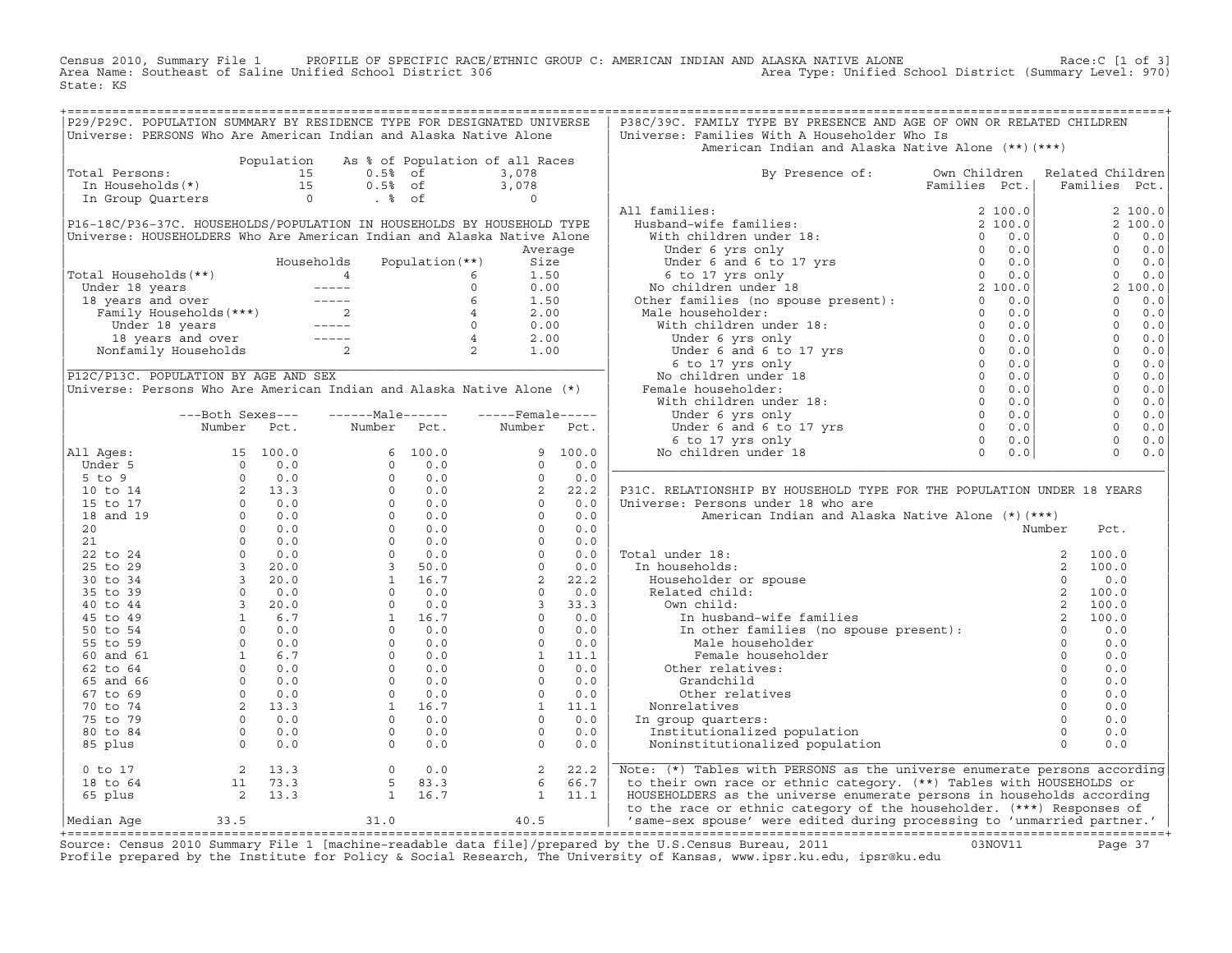Census 2010, Summary File 1 PROFILE OF SPECIFIC RACE/ETHNIC GROUP C: AMERICAN INDIAN AND ALASKA NATIVE ALONE<br>Area Name: Southeast of Saline Unified School District 306 Area Type: Unified Sch State: KS

| P29C/P34C. RELATIONSHIP BY HOUSEHOLD TYPE FOR ALL PERSONS & PERSONS 65+<br>Universe: Persons Who Are American Indian and Alaska Native Alone (*) (***) |                   |                          |                         |                      |                   | PCT14C. PRESENCE OF MULTIGENERATIONAL HOUSEHOLDS<br>Universe: Households With A Householder Who Is |                               |                                                                |                           |          |
|--------------------------------------------------------------------------------------------------------------------------------------------------------|-------------------|--------------------------|-------------------------|----------------------|-------------------|----------------------------------------------------------------------------------------------------|-------------------------------|----------------------------------------------------------------|---------------------------|----------|
|                                                                                                                                                        |                   |                          |                         |                      |                   | American Indian and Alaska Native Alone (**)                                                       |                               |                                                                |                           |          |
|                                                                                                                                                        | All Ages          |                          |                         |                      | 65 years and over |                                                                                                    |                               |                                                                | Number                    | Pct.     |
|                                                                                                                                                        | Number            | Pct.                     |                         | Number               | Pct.              |                                                                                                    |                               |                                                                |                           |          |
|                                                                                                                                                        |                   |                          |                         |                      |                   | Total:                                                                                             |                               |                                                                |                           | 4 100.0  |
| Total:                                                                                                                                                 | 15                | 100.0                    |                         |                      | 2 100.0           |                                                                                                    |                               |                                                                | $\Omega$                  | 0.0      |
| In households:                                                                                                                                         | 15                | 100.0                    |                         | $2^{\circ}$          | 100.0             | Fousehold has 3 or more generations<br>Household does not have 3+ generations                      |                               |                                                                | $\overline{4}$            | 100.0    |
| In family households:                                                                                                                                  | 11                | 73.3                     |                         | $\overline{2}$       | 100.0             |                                                                                                    |                               |                                                                |                           |          |
| Householder:                                                                                                                                           | $\overline{2}$    | 13.3                     |                         | $\mathbf{1}$         | 50.0              |                                                                                                    |                               |                                                                |                           |          |
| Male                                                                                                                                                   | $\overline{1}$    | 6.7                      |                         | $\Omega$             | 0.0               |                                                                                                    |                               |                                                                |                           |          |
| Female                                                                                                                                                 | $\overline{1}$    | 6.7                      |                         | $\overline{1}$       | 50.0              |                                                                                                    |                               |                                                                |                           |          |
| Spouse                                                                                                                                                 | $5 -$             | 33.3                     |                         | $\overline{1}$       | 50.0              | PCT19C. NONRELATIVES BY HOUSEHOLD TYPE (*) (***)                                                   |                               |                                                                |                           |          |
| Parent                                                                                                                                                 | $\Omega$          | 0.0                      |                         | $\Omega$             | 0.0               | Universe: Nonrelatives who are                                                                     |                               |                                                                |                           |          |
| Parent-in-law                                                                                                                                          | $\Omega$          | 0.0                      |                         | $\Omega$             | 0.0               | American Indian and Alaska Native Alone (Total: 3)                                                 |                               |                                                                |                           |          |
| Child:                                                                                                                                                 | $\overline{2}$    | 13.3                     |                         |                      |                   |                                                                                                    |                               |                                                                |                           |          |
| Biological                                                                                                                                             | $\overline{2}$    | 13.3                     |                         |                      |                   |                                                                                                    |                               | In Family                                                      | In Nonfamily              |          |
| Adopted                                                                                                                                                | $\Omega$          | 0.0                      |                         |                      |                   |                                                                                                    | Households                    |                                                                | Households                |          |
| Step                                                                                                                                                   | $\Omega$          | 0.0                      |                         |                      |                   |                                                                                                    | Number Pct.                   |                                                                | Number Pct.               |          |
| Grandchild                                                                                                                                             | $\Omega$          | 0.0                      |                         |                      |                   |                                                                                                    |                               |                                                                |                           |          |
| Brother or sister                                                                                                                                      | 1                 | 6.7                      |                         |                      |                   | Nonrelatives:                                                                                      |                               | 1 100.0                                                        |                           | 2 100.0  |
|                                                                                                                                                        | $\Omega$          | 0.0                      |                         |                      |                   | Roomer or boarder                                                                                  |                               | $0 \t 0.0$                                                     | $\Omega$                  | 0.0      |
| Son-in-law/daughter-in-law<br>Other relatives (#)                                                                                                      |                   | $\Omega$<br>0.0          |                         | $\circ$              | 0.0               | Housemate or roommate                                                                              |                               | $\begin{array}{ccc} 0 & 0.0 \ 1 & 100.0 \ 0 & 0.0 \end{array}$ | $\Omega$                  | 0.0      |
| Nonrelatives                                                                                                                                           |                   | 1 6.7                    |                         | $\cap$               | 0.0               | Unmarried partner                                                                                  |                               |                                                                |                           | 2 100.0  |
| In nonfamily households:<br>Male householder:                                                                                                          | $\overline{4}$    | 26.7                     |                         | $\Omega$             | 0.0               | Other nonrelatives                                                                                 |                               |                                                                | $\cap$                    | 0.0      |
|                                                                                                                                                        | $2^{\circ}$       | 13.3                     |                         | $\Omega$             | 0.0               |                                                                                                    |                               |                                                                |                           |          |
| Living alone                                                                                                                                           | $\overline{2}$    | 13.3                     |                         | $\Omega$             | 0.0               |                                                                                                    |                               |                                                                |                           |          |
| Not living alone<br>male householder:<br>living alone                                                                                                  |                   | $0 \t 0.0$               |                         | $\Omega$             | 0.0               |                                                                                                    |                               |                                                                |                           |          |
| Female householder:                                                                                                                                    | $\Omega$          | 0.0                      |                         | $\Omega$             | 0.0               | H17C. HOUSING UNITS BY HOUSEHOLDER'S AGE AND TENURE                                                |                               |                                                                |                           |          |
| Living alone                                                                                                                                           |                   | $0 \t 0.0$               |                         | $\Omega$             | 0.0               | Universe: Occupied Housing Units With A Householder Who Is                                         |                               |                                                                |                           |          |
| Not living alone                                                                                                                                       |                   | $0 \t 0.0$               |                         | $\Omega$             | 0.0               | American Indian and Alaska Native Alone (**)                                                       |                               |                                                                |                           |          |
| Nonrelatives                                                                                                                                           |                   | 2 13.3                   |                         | $\Omega$             | 0.0               |                                                                                                    |                               |                                                                |                           |          |
| In group quarters:<br>Institutionalized                                                                                                                |                   | $0 \t 0.0$<br>$0 \t 0.0$ |                         | $\Omega$<br>$\Omega$ | 0.0<br>0.0        | Age of<br>Householder                                                                              | Owner Occupied<br>Number Pct. |                                                                | Renter Occupied<br>Number | Pct.     |
| Noninstitutionalized                                                                                                                                   | $0 \qquad \qquad$ | 0.0                      |                         | $\Omega$             | 0.0               |                                                                                                    |                               |                                                                |                           |          |
|                                                                                                                                                        |                   |                          |                         |                      |                   | All Ages:                                                                                          |                               | 2 100.0                                                        |                           | 2, 100.0 |
| (#) For 65 yrs & over, includes children, siblings, etc. not shown separately                                                                          |                   |                          |                         |                      |                   | 15 to 24                                                                                           | $\Omega$                      | 0.0                                                            | $\Omega$                  | 0.0      |
|                                                                                                                                                        |                   |                          |                         |                      |                   | 25 to 34                                                                                           | $\overline{0}$                | 0.0                                                            |                           | 2 100.0  |
|                                                                                                                                                        |                   |                          |                         |                      |                   | 35 to 44                                                                                           | $\Omega$                      | 0.0                                                            | $\Omega$                  | 0.0      |
|                                                                                                                                                        |                   |                          |                         |                      |                   | 45 to 54                                                                                           |                               | 1 50.0                                                         | $\Omega$                  | 0.0      |
| P18C. HOUSEHOLD TYPE                                                                                                                                   |                   |                          |                         |                      |                   | 55 to 59                                                                                           |                               | $0 \t 0.0$                                                     | $\Omega$                  | 0.0      |
| Universe: Households with a Householder Who is                                                                                                         |                   |                          |                         |                      |                   | 60 to 64                                                                                           | $\Omega$                      | 0.0                                                            | $\Omega$                  | 0.0      |
| American Indian and Alaska Native Alone (**)                                                                                                           |                   |                          |                         |                      |                   | 65 to 74                                                                                           |                               | 1 50.0                                                         | $\Omega$                  | 0.0      |
|                                                                                                                                                        |                   |                          | Number Pct.             |                      |                   | 75 to 84                                                                                           |                               | $0 \qquad 0.0$                                                 | $\Omega$                  | 0.0      |
|                                                                                                                                                        |                   |                          |                         |                      |                   | 85 and over                                                                                        | $\Omega$                      | 0.0                                                            | $\Omega$                  | 0.0      |
| Total:                                                                                                                                                 |                   |                          |                         | 4, 100, 0            |                   |                                                                                                    |                               |                                                                |                           |          |
| Family households (***) :                                                                                                                              |                   |                          | $2^{\circ}$             | 50.0                 |                   |                                                                                                    |                               |                                                                |                           |          |
| Husband-wife families                                                                                                                                  |                   |                          | $\overline{2}$          | 50.0                 |                   | Note: (*) Tables with PERSONS as the universe enumerate persons                                    |                               |                                                                |                           |          |
| Other families:                                                                                                                                        |                   |                          | $\overline{0}$          | 0.0                  |                   | according to their own race or ethnic category. (**) Tables with                                   |                               |                                                                |                           |          |
| The Lamilles:<br>Male householder, no wife present $\begin{array}{ccc} 0 & 0.0 \\ 0 & 0.0 \\ 0 & 0.0 \\ 2 & 50.0 \\ \end{array}$                       |                   |                          |                         |                      |                   | HOUSEHOLDS or HOUSEHOLDERS as the universe enumerate persons in                                    |                               |                                                                |                           |          |
|                                                                                                                                                        |                   |                          |                         |                      |                   | households according to the race or ethnic category of the                                         |                               |                                                                |                           |          |
| Nonfamily households:                                                                                                                                  |                   |                          | $\overline{2}$          | 50.0                 |                   | householder. (***) Responses of 'same-sex spouse' were edited                                      |                               |                                                                |                           |          |
| Householder living alone                                                                                                                               |                   |                          | $\overline{\mathbf{c}}$ | 50.0                 |                   | during processing to 'unmarried partner.'                                                          |                               |                                                                |                           |          |
| Householder not living alone                                                                                                                           |                   |                          | $\bigcap$               | 0.0                  |                   |                                                                                                    |                               |                                                                |                           |          |
|                                                                                                                                                        |                   |                          |                         |                      |                   |                                                                                                    |                               |                                                                |                           |          |
|                                                                                                                                                        |                   |                          |                         |                      |                   |                                                                                                    |                               |                                                                |                           |          |
|                                                                                                                                                        |                   |                          |                         |                      |                   |                                                                                                    |                               |                                                                |                           |          |

+===================================================================================================================================================+Source: Census 2010 Summary File 1 [machine−readable data file]/prepared by the U.S.Census Bureau, 2011 03NOV11 Page 38 Profile prepared by the Institute for Policy & Social Research, The University of Kansas, www.ipsr.ku.edu, ipsr@ku.edu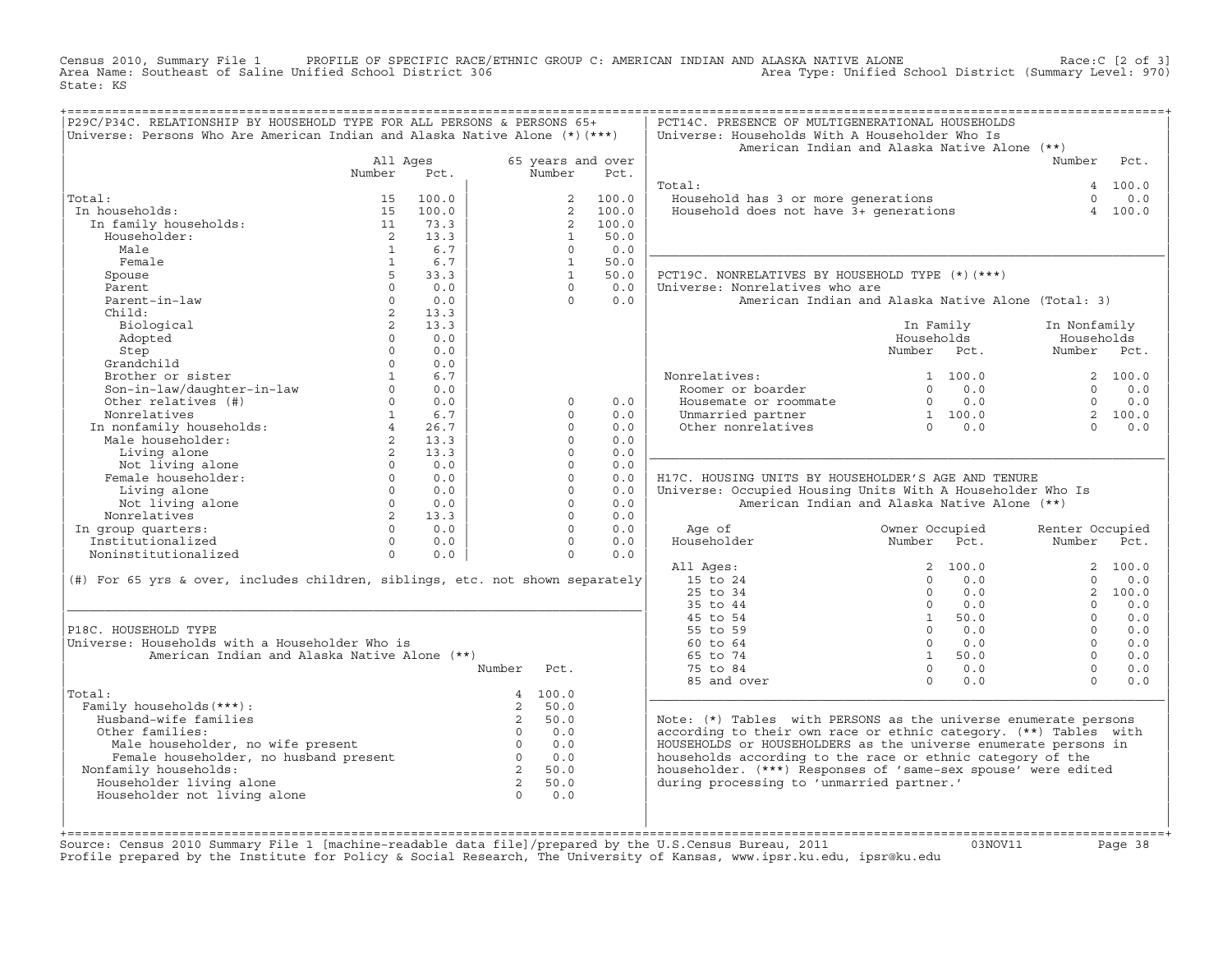Census 2010, Summary File 1 PROFILE OF SPECIFIC RACE/ETHNIC GROUP C: AMERICAN INDIAN AND ALASKA NATIVE ALONE Race:C [3 of 3]<br>Area Name: Southeast of Saline Unified School District 306 area Type: Unified School District (Su Area Type: Unified School District (Summary Level: 970) State: KS

+===================================================================================================================================================+|P28C/H16C. HOUSEHOLDS (OCCUPIED HOUSING UNITS) BY HOUSEHOLD SIZE BY TYPE AND BY TENURE | |Universe: Households (Occupied Housing Units) With A Householder Who Is American Indian and Alaska Native Alone (\*\*)(\*\*\*) |

|                             | All<br>Households | Pct.  | Family<br>Households    | Pct.    | Nonfamily<br>Households | Pct.    | Owner<br>Occupied | Pct.     | Renter<br>Occupied | Pct.    |
|-----------------------------|-------------------|-------|-------------------------|---------|-------------------------|---------|-------------------|----------|--------------------|---------|
| All household sizes:        | 4                 | 100.0 |                         | 2 100.0 |                         | 2 100.0 |                   | 2, 100.0 |                    | 2 100.0 |
| 1-person households         |                   | 50.0  | (Family always >1 pers) |         |                         | 100.0   |                   | 0.0      |                    | 2 100.0 |
| 2-person households         |                   | 50.0  |                         | 100.0   |                         | 0.0     |                   | 100.0    |                    | 0.0     |
| 3-person households         |                   | 0.0   | 0                       | 0.0     | 0                       | 0.0     |                   | 0.0      |                    | 0.0     |
| 4-person households         |                   | 0.0   | 0                       | 0.0     | 0                       | 0.0     |                   | 0.0      |                    | 0.0     |
| 5-person households         |                   | 0.0   | $\Omega$                | 0.0     |                         | 0.0     |                   | 0.0      |                    | 0.0     |
| 6-person households         |                   | 0.0   | O.                      | 0.0     |                         | 0.0     |                   | 0.0      |                    | 0.0     |
| 7-or-more person households |                   | 0.0   | 0                       | 0.0     | 0                       | 0.0     |                   | 0.0      |                    | 0.0     |

|P16C/P17C/P36C/P37C/H11C/H12C. POPULATION IN HOUSEHOLDS AND AVERAGE HOUSEHOLD SIZE BY TYPE AND BY TENURE | Universe: Population in Households (Occupied Housing Units) With A Householder Who Is American Indian and Alaska Native Alone (\*\*)

|                                | Total<br>Population | Pct.         | In<br>Families | Pct.     | In.<br>Nonfamilies | Pct.     | In Owner<br>Occupied | Pct.          | In Renter<br>Occupied | Pct.     |  |
|--------------------------------|---------------------|--------------|----------------|----------|--------------------|----------|----------------------|---------------|-----------------------|----------|--|
| Total population in households |                     | 6 100.0      | 4              | 66.7     |                    | 2 33.3   |                      | 66.7          |                       | 2, 33.3  |  |
| Under 18 years                 | $\Omega$            | 100.0        |                |          |                    |          |                      |               |                       |          |  |
| 18 years and over              |                     | 6 100.0      | 4              | 66.7     |                    |          |                      |               |                       |          |  |
| Average Household Size         | 1.50                | $------$     | 2.00           | $------$ | 1.00               | $------$ | 200                  | $- - - - - -$ | .00                   | $------$ |  |
| Under 18 years                 | 0.00                | $------$     | 0.00           | $------$ |                    |          |                      |               |                       |          |  |
| 18 years and over              |                     | $1.50$ ----- | 2.00           |          |                    |          |                      | $- - - - -$   |                       | $------$ |  |
|                                |                     |              |                |          |                    |          |                      |               |                       |          |  |

Note: Family household numbers include nonrelatives living with families.

| | PCT20/PCT22C. GROUP OUARTERS POPULATION BY SEX BY AGE BY GROUP OUARTERS TYPE Universe: Population in group quarters for persons who are American Indian and Alaska Native Alone (\*)

|                                               |        |       |       | Pct. of<br>All |      | Pct. of<br>Total |        | Pct. of<br>Total |
|-----------------------------------------------|--------|-------|-------|----------------|------|------------------|--------|------------------|
|                                               | Number | Pct.  | Total | Ages           | Male | $18+$            | Female | $18+$            |
| All types of group quarters:                  |        | 100.0 |       |                |      |                  |        |                  |
| Institutionalized population:                 |        |       |       |                |      |                  |        |                  |
| Correctional facilities for adults            |        |       |       |                |      |                  |        |                  |
| Juvenile facilities                           |        |       |       |                |      |                  |        |                  |
| Nursing facilities/skilled-nursing facilities |        |       |       |                |      |                  |        |                  |
| Other institutional facilities                |        |       |       |                |      |                  |        |                  |
| Noninstitutionalized population:              |        |       |       |                |      |                  |        |                  |
| College/university student housing            |        |       |       |                |      |                  |        |                  |
| Military quarters                             |        |       |       |                |      |                  |        |                  |
| Other noninstitutional facilities             |        |       |       |                |      |                  |        |                  |

|\_\_\_\_\_\_\_\_\_\_\_\_\_\_\_\_\_\_\_\_\_\_\_\_\_\_\_\_\_\_\_\_\_\_\_\_\_\_\_\_\_\_\_\_\_\_\_\_\_\_\_\_\_\_\_\_\_\_\_\_\_\_\_\_\_\_\_\_\_\_\_\_\_\_\_\_\_\_\_\_\_\_\_\_\_\_\_\_\_\_\_\_\_\_\_\_\_\_\_\_\_\_\_\_\_\_\_\_\_\_\_\_\_\_\_\_\_\_\_\_\_\_\_\_\_\_\_\_\_\_\_\_\_\_\_\_\_\_\_\_\_\_\_\_\_\_\_|

| |

or HOUSEHOLDERS as the universe enumerate persons in households according to the race or ethnic category of the householder. | (\*\*\*) Same−sex couple households are included in the family households category if there is at least one additional person | | related to householder by birth or adoption. Same−sex couple households with no relatives of the householder present are tabulated | | in nonfamily households. Responses of 'same−sex spouse' were edited during processing to 'unmarried partner.' |

+===================================================================================================================================================+ Source: Census 2010 Summary File 1 [machine−readable data file]/prepared by the U.S.Census Bureau, 2011 03NOV11 Page 39 Profile prepared by the Institute for Policy & Social Research, The University of Kansas, www.ipsr.ku.edu, ipsr@ku.edu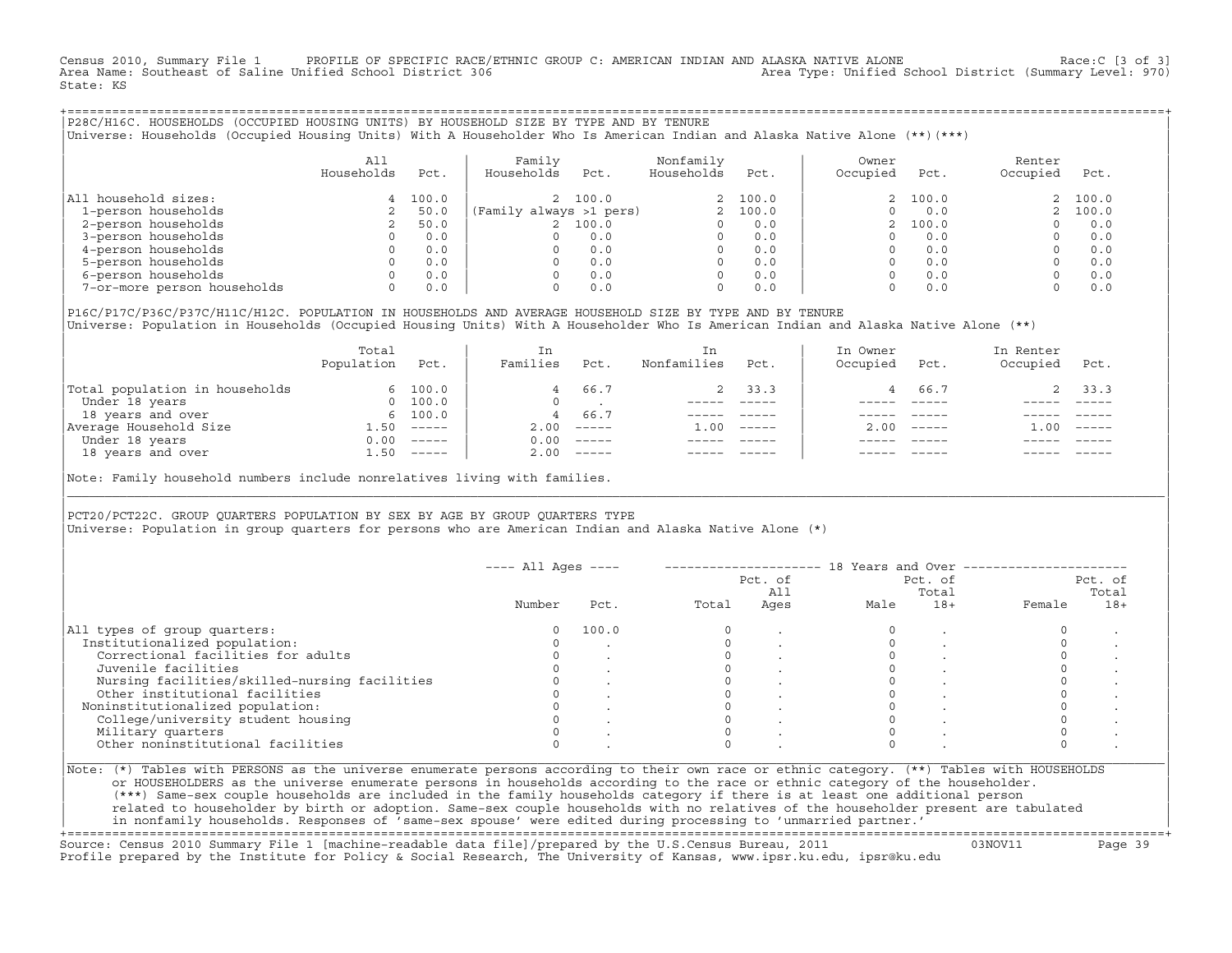Census 2010, Summary File 1 PROFILE OF SPECIFIC RACE/ETHNIC GROUP D: ASIAN ALONE Race:D [1 of 3] Area Name: Southeast of Saline Unified School District 306 Area Type: Unified School District (Summary Level: 970) State: KS

| P29/P29D. POPULATION SUMMARY BY RESIDENCE TYPE FOR DESIGNATED UNIVERSE<br>Universe: PERSONS Who Are Asian Alone                                                                                                                                            |                                                                 |                                                                 | P38D/39D. FAMILY TYPE BY PRESENCE AND AGE OF OWN OR RELATED CHILDREN<br>Universe: Families With A Householder Who Is                                                                                                                                                                                                                                                                                                                                                                                                    |                               |  |
|------------------------------------------------------------------------------------------------------------------------------------------------------------------------------------------------------------------------------------------------------------|-----------------------------------------------------------------|-----------------------------------------------------------------|-------------------------------------------------------------------------------------------------------------------------------------------------------------------------------------------------------------------------------------------------------------------------------------------------------------------------------------------------------------------------------------------------------------------------------------------------------------------------------------------------------------------------|-------------------------------|--|
|                                                                                                                                                                                                                                                            |                                                                 |                                                                 | Asian Alone (**)(***)                                                                                                                                                                                                                                                                                                                                                                                                                                                                                                   |                               |  |
| Population As % of Population of all Races<br>11 0.4% of 3,078<br>11 0.4% of 3,078<br>11 0.4% of 3,078<br>11 0.4% of 3,078<br>10 .4% of 3,078<br>Total Persons:                                                                                            |                                                                 |                                                                 |                                                                                                                                                                                                                                                                                                                                                                                                                                                                                                                         | Related Children              |  |
|                                                                                                                                                                                                                                                            |                                                                 |                                                                 | By Presence of: Own Children<br>$\begin{tabular}{l c c c} \multicolumn{1}{c}{\textbf{B}} & \multicolumn{1}{c}{\textbf{B}} & \multicolumn{1}{c}{\textbf{B}} & \multicolumn{1}{c}{\textbf{B}} & \multicolumn{1}{c}{\textbf{B}} & \multicolumn{1}{c}{\textbf{B}} & \multicolumn{1}{c}{\textbf{B}} & \multicolumn{1}{c}{\textbf{B}} & \multicolumn{1}{c}{\textbf{B}} & \multicolumn{1}{c}{\textbf{B}} & \multicolumn{1}{c}{\textbf{B}} & \multicolumn{1}{c}{\textbf{B}} & \multicolumn{1}{c}{\textbf{B$                     | Families Pct.   Families Pct. |  |
|                                                                                                                                                                                                                                                            |                                                                 |                                                                 |                                                                                                                                                                                                                                                                                                                                                                                                                                                                                                                         |                               |  |
|                                                                                                                                                                                                                                                            |                                                                 |                                                                 |                                                                                                                                                                                                                                                                                                                                                                                                                                                                                                                         |                               |  |
| P16-18D/P36-37D. HOUSEHOLDS/POPULATION IN HOUSEHOLDS BY HOUSEHOLD TYPE                                                                                                                                                                                     |                                                                 |                                                                 |                                                                                                                                                                                                                                                                                                                                                                                                                                                                                                                         |                               |  |
| Universe: HOUSEHOLDERS Who Are Asian Alone                                                                                                                                                                                                                 |                                                                 |                                                                 |                                                                                                                                                                                                                                                                                                                                                                                                                                                                                                                         |                               |  |
|                                                                                                                                                                                                                                                            |                                                                 | Average                                                         |                                                                                                                                                                                                                                                                                                                                                                                                                                                                                                                         |                               |  |
|                                                                                                                                                                                                                                                            |                                                                 |                                                                 |                                                                                                                                                                                                                                                                                                                                                                                                                                                                                                                         |                               |  |
|                                                                                                                                                                                                                                                            |                                                                 |                                                                 |                                                                                                                                                                                                                                                                                                                                                                                                                                                                                                                         |                               |  |
|                                                                                                                                                                                                                                                            |                                                                 |                                                                 |                                                                                                                                                                                                                                                                                                                                                                                                                                                                                                                         |                               |  |
| Nouseholds Population (**)<br>Total Households (**)<br>Under 18 years<br>18 years and over<br>Tamily Households (***)<br>Under 18 years<br>18 years and over<br>18 years<br>18 years<br>18 years<br>18 years<br>18 years<br>18 years<br>18 years<br>18 yea |                                                                 |                                                                 |                                                                                                                                                                                                                                                                                                                                                                                                                                                                                                                         |                               |  |
|                                                                                                                                                                                                                                                            |                                                                 |                                                                 |                                                                                                                                                                                                                                                                                                                                                                                                                                                                                                                         |                               |  |
|                                                                                                                                                                                                                                                            |                                                                 |                                                                 |                                                                                                                                                                                                                                                                                                                                                                                                                                                                                                                         |                               |  |
|                                                                                                                                                                                                                                                            |                                                                 |                                                                 |                                                                                                                                                                                                                                                                                                                                                                                                                                                                                                                         |                               |  |
|                                                                                                                                                                                                                                                            |                                                                 |                                                                 |                                                                                                                                                                                                                                                                                                                                                                                                                                                                                                                         |                               |  |
|                                                                                                                                                                                                                                                            |                                                                 |                                                                 |                                                                                                                                                                                                                                                                                                                                                                                                                                                                                                                         |                               |  |
| P12D/P13D. POPULATION BY AGE AND SEX                                                                                                                                                                                                                       |                                                                 |                                                                 |                                                                                                                                                                                                                                                                                                                                                                                                                                                                                                                         |                               |  |
| Universe: Persons Who Are Asian Alone (*)                                                                                                                                                                                                                  |                                                                 |                                                                 |                                                                                                                                                                                                                                                                                                                                                                                                                                                                                                                         |                               |  |
|                                                                                                                                                                                                                                                            |                                                                 |                                                                 |                                                                                                                                                                                                                                                                                                                                                                                                                                                                                                                         |                               |  |
|                                                                                                                                                                                                                                                            | ---Both Sexes---    ------Male------    -----Female-----        |                                                                 |                                                                                                                                                                                                                                                                                                                                                                                                                                                                                                                         |                               |  |
|                                                                                                                                                                                                                                                            | Number Pct. Number Pct. Number Pct.                             |                                                                 |                                                                                                                                                                                                                                                                                                                                                                                                                                                                                                                         |                               |  |
|                                                                                                                                                                                                                                                            |                                                                 |                                                                 |                                                                                                                                                                                                                                                                                                                                                                                                                                                                                                                         |                               |  |
|                                                                                                                                                                                                                                                            |                                                                 |                                                                 |                                                                                                                                                                                                                                                                                                                                                                                                                                                                                                                         |                               |  |
|                                                                                                                                                                                                                                                            |                                                                 |                                                                 |                                                                                                                                                                                                                                                                                                                                                                                                                                                                                                                         |                               |  |
|                                                                                                                                                                                                                                                            |                                                                 |                                                                 |                                                                                                                                                                                                                                                                                                                                                                                                                                                                                                                         |                               |  |
|                                                                                                                                                                                                                                                            |                                                                 |                                                                 | P31D. RELATIONSHIP BY HOUSEHOLD TYPE FOR THE POPULATION UNDER 18 YEARS                                                                                                                                                                                                                                                                                                                                                                                                                                                  |                               |  |
|                                                                                                                                                                                                                                                            |                                                                 |                                                                 | Universe: Persons under 18 who are                                                                                                                                                                                                                                                                                                                                                                                                                                                                                      |                               |  |
|                                                                                                                                                                                                                                                            |                                                                 |                                                                 | Asian Alone (*)(***)                                                                                                                                                                                                                                                                                                                                                                                                                                                                                                    |                               |  |
|                                                                                                                                                                                                                                                            |                                                                 |                                                                 |                                                                                                                                                                                                                                                                                                                                                                                                                                                                                                                         | Number<br>Pct.                |  |
|                                                                                                                                                                                                                                                            |                                                                 |                                                                 |                                                                                                                                                                                                                                                                                                                                                                                                                                                                                                                         |                               |  |
|                                                                                                                                                                                                                                                            |                                                                 |                                                                 |                                                                                                                                                                                                                                                                                                                                                                                                                                                                                                                         |                               |  |
|                                                                                                                                                                                                                                                            |                                                                 |                                                                 |                                                                                                                                                                                                                                                                                                                                                                                                                                                                                                                         |                               |  |
|                                                                                                                                                                                                                                                            |                                                                 |                                                                 |                                                                                                                                                                                                                                                                                                                                                                                                                                                                                                                         |                               |  |
|                                                                                                                                                                                                                                                            |                                                                 |                                                                 |                                                                                                                                                                                                                                                                                                                                                                                                                                                                                                                         |                               |  |
|                                                                                                                                                                                                                                                            |                                                                 |                                                                 |                                                                                                                                                                                                                                                                                                                                                                                                                                                                                                                         |                               |  |
|                                                                                                                                                                                                                                                            |                                                                 |                                                                 |                                                                                                                                                                                                                                                                                                                                                                                                                                                                                                                         |                               |  |
|                                                                                                                                                                                                                                                            |                                                                 |                                                                 | Number Pct<br>5 In households:<br>7 100.<br>8 In households:<br>7 100.<br>8 Pouseholder or spouse<br>8 1 100.<br>8 Pouseholder or spouse<br>8 5.7<br>7 100.<br>7 100.<br>7 100.<br>7 100.<br>7 100.<br>8 12.0<br>0 0.0<br>8 5.7<br>8 12.9<br>8 12.9<br>Male househol                                                                                                                                                                                                                                                    |                               |  |
|                                                                                                                                                                                                                                                            |                                                                 |                                                                 |                                                                                                                                                                                                                                                                                                                                                                                                                                                                                                                         |                               |  |
|                                                                                                                                                                                                                                                            |                                                                 |                                                                 |                                                                                                                                                                                                                                                                                                                                                                                                                                                                                                                         |                               |  |
|                                                                                                                                                                                                                                                            |                                                                 |                                                                 |                                                                                                                                                                                                                                                                                                                                                                                                                                                                                                                         |                               |  |
|                                                                                                                                                                                                                                                            |                                                                 |                                                                 |                                                                                                                                                                                                                                                                                                                                                                                                                                                                                                                         |                               |  |
|                                                                                                                                                                                                                                                            |                                                                 |                                                                 |                                                                                                                                                                                                                                                                                                                                                                                                                                                                                                                         |                               |  |
|                                                                                                                                                                                                                                                            |                                                                 |                                                                 | Nonrelatives                                                                                                                                                                                                                                                                                                                                                                                                                                                                                                            |                               |  |
|                                                                                                                                                                                                                                                            |                                                                 |                                                                 | In group quarters:                                                                                                                                                                                                                                                                                                                                                                                                                                                                                                      |                               |  |
|                                                                                                                                                                                                                                                            |                                                                 |                                                                 |                                                                                                                                                                                                                                                                                                                                                                                                                                                                                                                         |                               |  |
|                                                                                                                                                                                                                                                            |                                                                 |                                                                 | $\begin{tabular}{llllll} \hline \multicolumn{4}{c}{\textbf{Other relatives:}} & & & & & & 0 & & \textbf{0.0} \\ \multicolumn{4}{c}{\textbf{Grandchild} } & & & & 0 & & \textbf{0.0} \\ \multicolumn{4}{c}{\textbf{Nonrelatives}} & & & & 0 & & \textbf{0.0} \\ \multicolumn{4}{c}{\textbf{Nonrelatives}} & & & 1 & 14.3 \\ \textbf{n group quarters:} & & & 0 & 0.0 \\ \multicolumn{4}{c}{\textbf{Institutionalized population}} & & & 0 & 0.0 \\ \multicolumn{4}{c}{\textbf{Noninstitutionalized population}} & & & 0$ |                               |  |
| 0 to 17<br>18 to 64<br>65 plus<br>0 0.0                                                                                                                                                                                                                    | $\begin{bmatrix} 3 & 100.0 \\ 0 & 0.0 \\ 0 & 0.0 \end{bmatrix}$ | $\begin{array}{cc} 4 & 50.0 \\ 4 & 50.0 \\ 0 & 0.0 \end{array}$ | Note: (*) Tables with PERSONS as the universe enumerate persons according                                                                                                                                                                                                                                                                                                                                                                                                                                               |                               |  |
|                                                                                                                                                                                                                                                            |                                                                 |                                                                 | to their own race or ethnic category. (**) Tables with HOUSEHOLDS or                                                                                                                                                                                                                                                                                                                                                                                                                                                    |                               |  |
|                                                                                                                                                                                                                                                            |                                                                 |                                                                 | HOUSEHOLDERS as the universe enumerate persons in households according<br>to the race or ethnic category of the householder. (***) Responses of                                                                                                                                                                                                                                                                                                                                                                         |                               |  |
|                                                                                                                                                                                                                                                            |                                                                 |                                                                 | 'same-sex spouse' were edited during processing to 'unmarried partner.'                                                                                                                                                                                                                                                                                                                                                                                                                                                 |                               |  |

+===================================================================================================================================================+Source: Census 2010 Summary File 1 [machine−readable data file]/prepared by the U.S.Census Bureau, 2011 03NOV11 Page 40 Profile prepared by the Institute for Policy & Social Research, The University of Kansas, www.ipsr.ku.edu, ipsr@ku.edu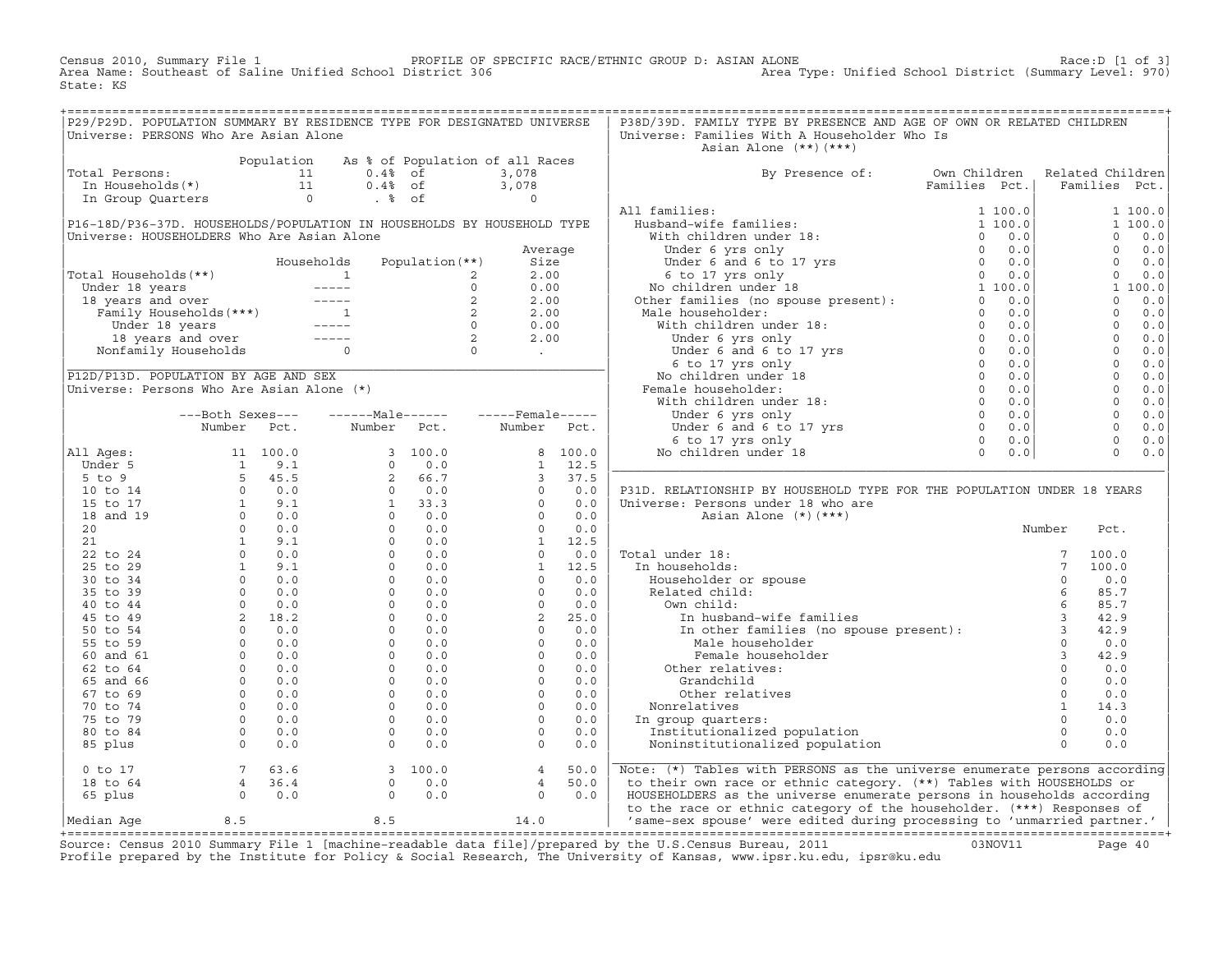Census 2010, Summary File 1 PROFILE OF SPECIFIC RACE/ETHNIC GROUP D: ASIAN ALONE Race:D [2 of 3] Area Name: Southeast of Saline Unified School District 306 Area Type: Unified School District (Summary Level: 970) State: KS

| P29D/P34D. RELATIONSHIP BY HOUSEHOLD TYPE FOR ALL PERSONS & PERSONS 65+<br>Universe: Persons Who Are Asian Alone (*) (***) |                   |            |                |                   |                      | PCT14D. PRESENCE OF MULTIGENERATIONAL HOUSEHOLDS<br>Universe: Households With A Householder Who Is<br>Asian Alone (**) |                                                                        |                 |         |
|----------------------------------------------------------------------------------------------------------------------------|-------------------|------------|----------------|-------------------|----------------------|------------------------------------------------------------------------------------------------------------------------|------------------------------------------------------------------------|-----------------|---------|
|                                                                                                                            | All Ages          |            |                | 65 years and over |                      |                                                                                                                        |                                                                        | Number          | Pct.    |
|                                                                                                                            | Number            | Pct.       |                | Number            | Pct.                 |                                                                                                                        |                                                                        |                 |         |
|                                                                                                                            |                   |            |                |                   |                      | Total:                                                                                                                 |                                                                        |                 | 1 100.0 |
| Total:                                                                                                                     | 11                | 100.0      |                | $\Omega$          |                      | Household has 3 or more generations                                                                                    |                                                                        | $\Omega$        | 0.0     |
| In households:                                                                                                             |                   | 11 100.0   |                | $\Omega$          |                      | Household does not have 3+ generations                                                                                 |                                                                        |                 | 1 100.0 |
| In family households:                                                                                                      | 9                 | 81.8       |                | $\Omega$          | $\ddot{\phantom{0}}$ |                                                                                                                        |                                                                        |                 |         |
| Householder:                                                                                                               | $\mathbf{1}$      | 9.1        |                | $\Omega$          | $\Box$               |                                                                                                                        |                                                                        |                 |         |
| Male                                                                                                                       | $\Omega$          | 0.0        |                | $\Omega$          |                      |                                                                                                                        |                                                                        |                 |         |
| Female                                                                                                                     | $\mathbf{1}$      | 9.1        |                | $\Omega$          | $\ddot{\phantom{0}}$ |                                                                                                                        |                                                                        |                 |         |
| Spouse                                                                                                                     | $\overline{2}$    | 18.2       |                | $\Omega$          | $\mathcal{L}^{\pm}$  | PCT19D. NONRELATIVES BY HOUSEHOLD TYPE (*)(***)                                                                        |                                                                        |                 |         |
| Parent                                                                                                                     | $\Omega$          | 0.0        |                | $\cap$            | $\mathbf{r}$         | Universe: Nonrelatives who are                                                                                         |                                                                        |                 |         |
| Parent-in-law                                                                                                              | $\Omega$          | 0.0        |                | $\Omega$          |                      | Asian Alone (Total: 2)                                                                                                 |                                                                        |                 |         |
| Child:                                                                                                                     | $6^{\circ}$       | 54.5       |                |                   |                      |                                                                                                                        |                                                                        |                 |         |
| Biological                                                                                                                 | $\Omega$          | 0.0        |                |                   |                      |                                                                                                                        | In Family                                                              | In Nonfamily    |         |
| Adopted                                                                                                                    | 6                 | 54.5       |                |                   |                      |                                                                                                                        | Households                                                             | Households      |         |
| Step                                                                                                                       | $\Omega$          | 0.0        |                |                   |                      |                                                                                                                        | Number Pct.                                                            | Number Pct.     |         |
| Grandchild                                                                                                                 | $\Omega$          | 0.0        |                |                   |                      |                                                                                                                        |                                                                        |                 |         |
| Brother or sister                                                                                                          | $\Omega$          | 0.0        |                |                   |                      | Nonrelatives:                                                                                                          | 0 100.0                                                                |                 | 2 100.0 |
| Son-in-law/daughter-in-law                                                                                                 | $\circ$           | 0.0        |                |                   |                      | Roomer or boarder                                                                                                      | $\Omega$<br>$\sim$ $\sim$                                              | $\Omega$        | 0.0     |
| Other relatives (#)                                                                                                        | $0 \qquad \qquad$ | 0.0        |                | $\circ$           | $\mathbf{r}$         | Housemate or roommate                                                                                                  | $\begin{matrix} 0 \\ 0 \\ 0 \end{matrix}$<br>$\sim 10^{11}$ km $^{-1}$ | $\Omega$        | $0.0$   |
| Nonrelatives<br>In nonfamily households:<br>Electronical derivatives                                                       | $\Omega$          | 0.0        |                | $\Omega$          |                      | Unmarried partner                                                                                                      | $\sim 10^{11}$ km $^{-1}$                                              | 1               | 50.0    |
|                                                                                                                            | $2^{\circ}$       | 18.2       |                | $\Omega$          | $\cdot$              | Other nonrelatives                                                                                                     | $\mathbf{r}$                                                           | 1               | 50.0    |
|                                                                                                                            | $\Omega$          | 0.0        |                | $\Omega$          |                      |                                                                                                                        |                                                                        |                 |         |
| Living alone                                                                                                               | $\Omega$          | 0.0        |                | $\cap$            |                      |                                                                                                                        |                                                                        |                 |         |
| Not living alone                                                                                                           | $\Omega$          | 0.0        |                | $\Omega$          | $\mathbf{r}$         |                                                                                                                        |                                                                        |                 |         |
| Female householder:                                                                                                        | $\Omega$          | 0.0        |                | $\Omega$          | $\ddot{\phantom{a}}$ | H17D. HOUSING UNITS BY HOUSEHOLDER'S AGE AND TENURE                                                                    |                                                                        |                 |         |
| Living alone                                                                                                               |                   | $0 \t 0.0$ |                | $\Omega$          | $\ddot{\phantom{a}}$ | Universe: Occupied Housing Units With A Householder Who Is                                                             |                                                                        |                 |         |
| Not living alone                                                                                                           | $\Omega$          | 0.0        |                | $\Omega$          |                      | Asian Alone (**)                                                                                                       |                                                                        |                 |         |
| Nonrelatives                                                                                                               | $2^{\circ}$       | 18.2       |                | $\Omega$          | $\ddot{\phantom{0}}$ |                                                                                                                        |                                                                        |                 |         |
| In group quarters:                                                                                                         |                   | $0 \t 0.0$ |                | $\Omega$          | $\mathbf{r}$         | Age of                                                                                                                 | Owner Occupied                                                         | Renter Occupied |         |
| Institutionalized                                                                                                          | $\Omega$          | 0.0        |                | $\Omega$          | $\ddot{\phantom{a}}$ | Householder                                                                                                            | Number<br>Pct.                                                         | Number          | Pct.    |
| Noninstitutionalized                                                                                                       | $\Omega$          | 0.0        |                | $\Omega$          |                      |                                                                                                                        |                                                                        |                 |         |
|                                                                                                                            |                   |            |                |                   |                      | All Ages:                                                                                                              | 100.0<br>$\Omega$                                                      |                 | 1 100.0 |
| (#) For 65 yrs & over, includes children, siblings, etc. not shown separately                                              |                   |            |                |                   |                      | 15 to 24                                                                                                               | $\Omega$                                                               | $\Omega$        | 0.0     |
|                                                                                                                            |                   |            |                |                   |                      | 25 to 34                                                                                                               | $\overline{0}$                                                         |                 | 1 100.0 |
|                                                                                                                            |                   |            |                |                   |                      | 35 to 44                                                                                                               | $0 \qquad \qquad$<br>$\sim$                                            | $\Omega$        | 0.0     |
|                                                                                                                            |                   |            |                |                   |                      | 45 to 54                                                                                                               | $\overline{0}$<br>$\sim 10^{11}$                                       | $\Omega$        | 0.0     |
| P18D. HOUSEHOLD TYPE                                                                                                       |                   |            |                |                   |                      | 55 to 59                                                                                                               | $\overline{0}$ .                                                       | $\Omega$        | 0.0     |
| Universe: Households with a Householder Who is                                                                             |                   |            |                |                   |                      | 60 to 64                                                                                                               | $0 \qquad \qquad$                                                      | $\Omega$        | 0.0     |
| Asian Alone (**)                                                                                                           |                   |            |                |                   |                      | 65 to 74                                                                                                               | $\Omega$                                                               | $\cap$          | 0.0     |
|                                                                                                                            |                   |            | Number         | Pct.              |                      | 75 to 84                                                                                                               | $\Omega$                                                               | $\Omega$        | 0.0     |
|                                                                                                                            |                   |            |                |                   |                      | 85 and over                                                                                                            | $\Omega$                                                               | $\Omega$        | 0.0     |
| Total:                                                                                                                     |                   |            |                | 1 100.0           |                      |                                                                                                                        |                                                                        |                 |         |
| Family households (***) :                                                                                                  |                   |            |                | 1 100.0           |                      |                                                                                                                        |                                                                        |                 |         |
| Husband-wife families                                                                                                      |                   |            |                | 1 100.0           |                      | Note: (*) Tables with PERSONS as the universe enumerate persons                                                        |                                                                        |                 |         |
| Other families:                                                                                                            |                   |            | $\overline{0}$ | 0.0               |                      | according to their own race or ethnic category. (**) Tables with                                                       |                                                                        |                 |         |
| Male householder, no wife present<br>Female householder, no husband present                                                |                   |            | $\overline{0}$ | 0.0               |                      | HOUSEHOLDS or HOUSEHOLDERS as the universe enumerate persons in                                                        |                                                                        |                 |         |
|                                                                                                                            |                   |            | $\overline{0}$ | 0.0               |                      | households according to the race or ethnic category of the                                                             |                                                                        |                 |         |
| Nonfamily households:                                                                                                      |                   |            | $\overline{0}$ | 0.0               |                      | householder. (***) Responses of 'same-sex spouse' were edited                                                          |                                                                        |                 |         |
| Householder living alone                                                                                                   |                   |            | $\overline{0}$ | 0.0               |                      | during processing to 'unmarried partner.'                                                                              |                                                                        |                 |         |
| Householder not living alone                                                                                               |                   |            | $\bigcap$      | 0.0               |                      |                                                                                                                        |                                                                        |                 |         |
|                                                                                                                            |                   |            |                |                   |                      |                                                                                                                        |                                                                        |                 |         |
|                                                                                                                            |                   |            |                |                   |                      |                                                                                                                        |                                                                        |                 |         |
|                                                                                                                            |                   |            |                |                   |                      |                                                                                                                        |                                                                        |                 |         |

+===================================================================================================================================================+Source: Census 2010 Summary File 1 [machine−readable data file]/prepared by the U.S.Census Bureau, 2011 03NOV11 Page 41 Profile prepared by the Institute for Policy & Social Research, The University of Kansas, www.ipsr.ku.edu, ipsr@ku.edu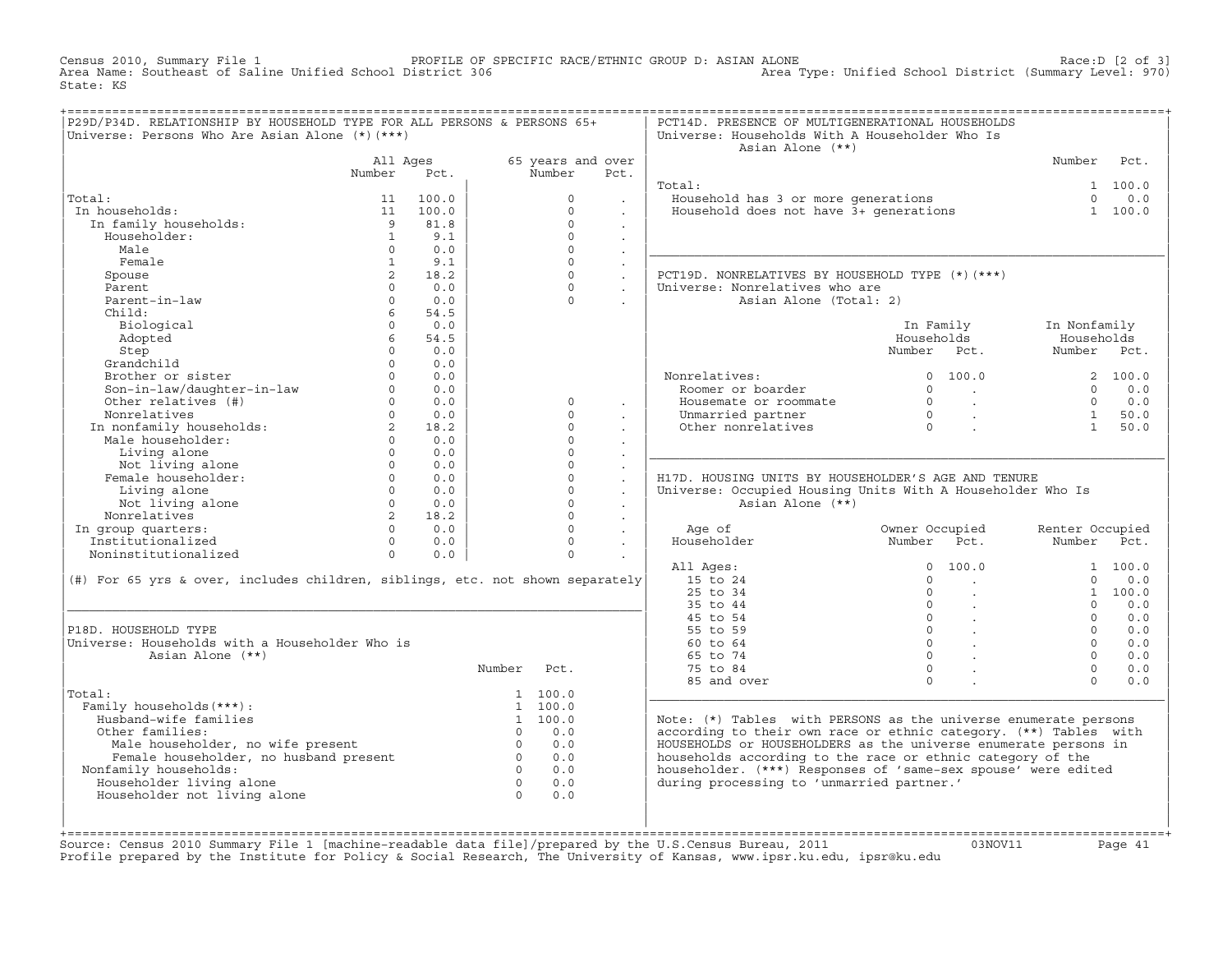Census 2010, Summary File 1 <sup>PROFILE OF SPECIFIC RACE/ETHNIC GROUP D: ASIAN ALONE</sup> Race:D [3 of 3]<br>Area Name: Southeast of Saline Unified School District 306 area Type: Unified School District (Summary Level: 970) Area Name: Southeast of Saline Unified School District 306 State: KS

+===================================================================================================================================================+|P28D/H16D. HOUSEHOLDS (OCCUPIED HOUSING UNITS) BY HOUSEHOLD SIZE BY TYPE AND BY TENURE | Universe: Households (Occupied Housing Units) With A Householder Who Is Asian Alone (\*\*)(\*\*\*)

| | | All | Family Nonfamily | Owner Renter Renter | Renter | Renter | Renter | Renter | Renter | Renter | Renter | R | Households Pct. | Households Pct. Households Pct. | Occupied Pct. Occupied Pct. | | | | | |All household sizes:  $\begin{array}{ccccccc} 1 & 100.0 & 1 & 100.0 & 0 & . & 0 & . & 1 & 100.0 \\ 1-\text{person households} & 0 & 0.0 & (\text{Family always >1 pers}) & 0 & . & 0 & . & 0 & 0.0 \\ \end{array}$ | 1−person households 0 0.0 |(Family always >1 pers) 0 . | 0 . 0 0.0 | | 2−person households 1 100.0 | 1 100.0 0 . | 0 . 1 100.0 | | 3−person households 0 0.0 | 0 0.0 0 . | 0 . 0 0.0 | | 4−person households 0 0.0 | 0 0.0 0 . | 0 . 0 0.0 | | 5−person households 0 0.0 | 0 0.0 0 . | 0 . 0 0.0 | | 6−person households 0 0.0 | 0 0.0 0 . | 0 . 0 0.0 | 7-or-more person households

| | |P16D/P17D/P36D/P37D/H11D/H12D. POPULATION IN HOUSEHOLDS AND AVERAGE HOUSEHOLD SIZE BY TYPE AND BY TENURE | Universe: Population in Households (Occupied Housing Units) With A Householder Who Is Asian Alone (\*\*)

|                                | Total<br>Population | Pct.                      | In<br>Families | Pct.                      | In<br>Nonfamilies | Pct.        | In Owner<br>Occupied | Pct.                      | In Renter<br>Occupied | Pct.     |
|--------------------------------|---------------------|---------------------------|----------------|---------------------------|-------------------|-------------|----------------------|---------------------------|-----------------------|----------|
| Total population in households |                     | 2 100.0                   |                | 2 100.0                   | $\Omega$          | 0.0         |                      | 0.0                       |                       | 2 100.0  |
| Under 18 years                 | $\Omega$            | 100.0                     | $\Omega$       |                           |                   |             |                      |                           |                       |          |
| 18 years and over              |                     | 2 100.0                   |                | 2 100.0                   |                   |             |                      |                           |                       |          |
| Average Household Size         | 2.00                | $------$                  | 2.00           | $------$                  |                   | $- - - - -$ | 0.00                 | $\qquad \qquad - - - - -$ | 2.00                  | $------$ |
| Under 18 years                 | 0.00                | $\qquad \qquad - - - - -$ | 0.00           | $------$                  |                   |             |                      |                           |                       |          |
| 18 years and over              |                     | $2.00$ -----              | 2.00           | $\qquad \qquad - - - - -$ |                   |             |                      |                           |                       | $------$ |
|                                |                     |                           |                |                           |                   |             |                      |                           |                       |          |

Note: Family household numbers include nonrelatives living with families.

| | PCT20/PCT22D. GROUP OUARTERS POPULATION BY SEX BY AGE BY GROUP OUARTERS TYPE Universe: Population in group quarters for persons who are Asian Alone  $(*)$ 

|                                               |        |       |       | Pct. of<br>All |      | Pct. of<br>Total |        | Pct. of<br>Total |
|-----------------------------------------------|--------|-------|-------|----------------|------|------------------|--------|------------------|
|                                               | Number | Pct.  | Total | Ages           | Male | $18+$            | Female | $18+$            |
| All types of group quarters:                  |        | 100.0 |       |                |      |                  |        |                  |
| Institutionalized population:                 |        |       |       |                |      |                  |        |                  |
| Correctional facilities for adults            |        |       |       |                |      |                  |        |                  |
| Juvenile facilities                           |        |       |       |                |      |                  |        |                  |
| Nursing facilities/skilled-nursing facilities |        |       |       |                |      |                  |        |                  |
| Other institutional facilities                |        |       |       |                |      |                  |        |                  |
| Noninstitutionalized population:              |        |       |       |                |      |                  |        |                  |
| College/university student housing            |        |       |       |                |      |                  |        |                  |
| Military quarters                             |        |       |       |                |      |                  |        |                  |
| Other noninstitutional facilities             |        |       |       |                |      |                  |        |                  |

|\_\_\_\_\_\_\_\_\_\_\_\_\_\_\_\_\_\_\_\_\_\_\_\_\_\_\_\_\_\_\_\_\_\_\_\_\_\_\_\_\_\_\_\_\_\_\_\_\_\_\_\_\_\_\_\_\_\_\_\_\_\_\_\_\_\_\_\_\_\_\_\_\_\_\_\_\_\_\_\_\_\_\_\_\_\_\_\_\_\_\_\_\_\_\_\_\_\_\_\_\_\_\_\_\_\_\_\_\_\_\_\_\_\_\_\_\_\_\_\_\_\_\_\_\_\_\_\_\_\_\_\_\_\_\_\_\_\_\_\_\_\_\_\_\_\_\_|

| |

or HOUSEHOLDERS as the universe enumerate persons in households according to the race or ethnic category of the householder. | (\*\*\*) Same−sex couple households are included in the family households category if there is at least one additional person | | related to householder by birth or adoption. Same−sex couple households with no relatives of the householder present are tabulated | | in nonfamily households. Responses of 'same−sex spouse' were edited during processing to 'unmarried partner.' | +===================================================================================================================================================+

Source: Census 2010 Summary File 1 [machine−readable data file]/prepared by the U.S.Census Bureau, 2011 03NOV11 Page 42 Profile prepared by the Institute for Policy & Social Research, The University of Kansas, www.ipsr.ku.edu, ipsr@ku.edu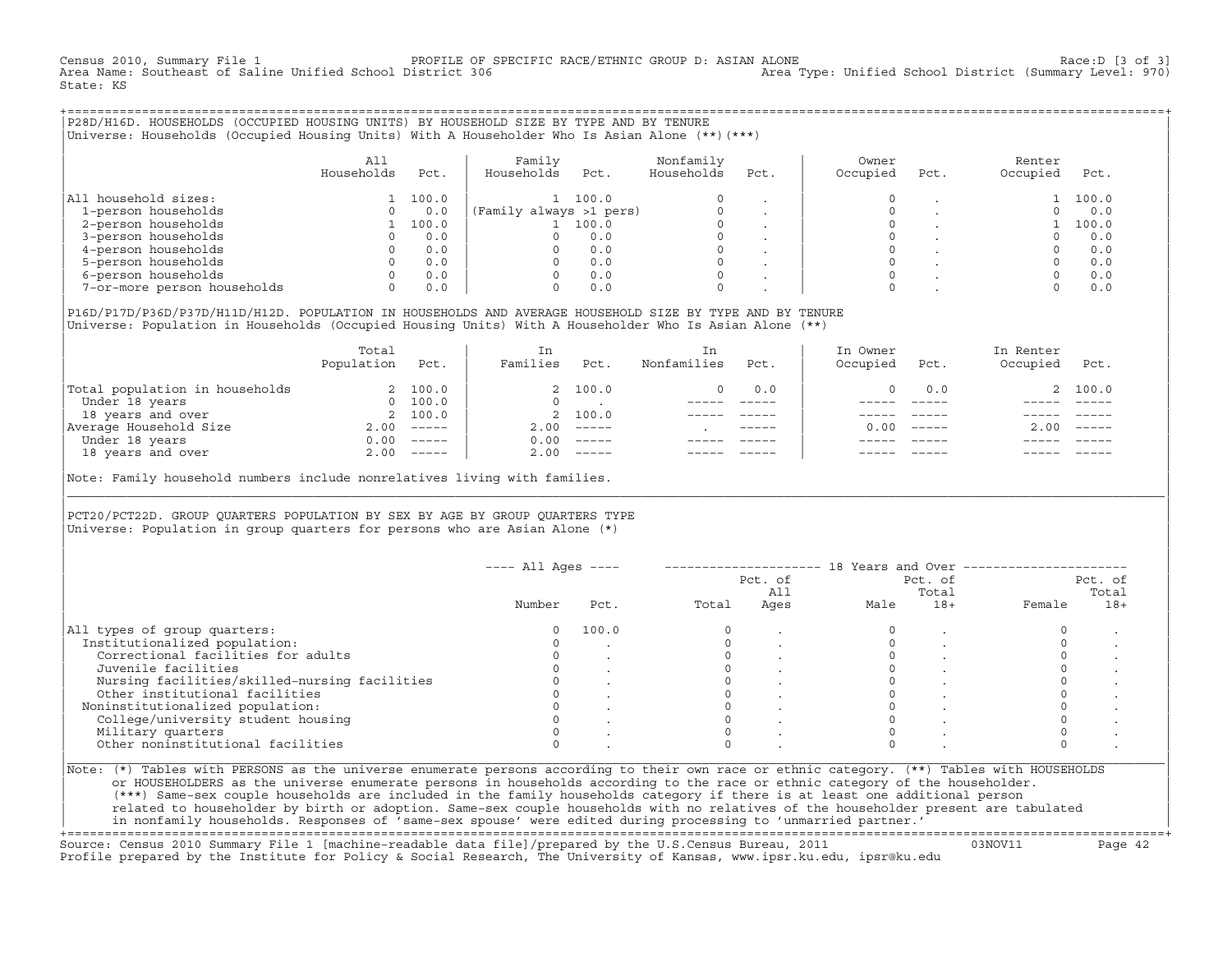Census 2010, Summary File 1 PROFILE OF SPECIFIC RACE/ETHNIC GROUP E: NAT HAWAIIAN/OTH PACIFIC ISLANDER ALONE<br>Area Name: Southeast of Saline Unified School District 306 Area Type: Unified S State: KS

| Universe: PERSONS Who Are Nat Hawaiian/Oth Pacific Islander Alone<br>Total Persons:<br>0.1% of 3,078<br>10 Min Households (*) 2 0.1% of 3,078<br>10 Min Group Quarters 0 8 Of 0 0<br>P16-18E/P36-37E. HOUSEHOLDS/POPULATION IN HOUSEHOLDS BY HOUSEHOLD TYPE<br>Universe: HOUSEHOLDERS Who Are Nat Hawaiian/Oth Pacific Islander Alone |                  | Population |                                                                 |                                            |                          | Universe: Families With A Householder Who Is                                                                                                                                                                                                                                                                                                                                                                                                       |               |                                                  |          |               |
|---------------------------------------------------------------------------------------------------------------------------------------------------------------------------------------------------------------------------------------------------------------------------------------------------------------------------------------|------------------|------------|-----------------------------------------------------------------|--------------------------------------------|--------------------------|----------------------------------------------------------------------------------------------------------------------------------------------------------------------------------------------------------------------------------------------------------------------------------------------------------------------------------------------------------------------------------------------------------------------------------------------------|---------------|--------------------------------------------------|----------|---------------|
|                                                                                                                                                                                                                                                                                                                                       |                  |            |                                                                 |                                            |                          |                                                                                                                                                                                                                                                                                                                                                                                                                                                    |               |                                                  |          |               |
|                                                                                                                                                                                                                                                                                                                                       |                  |            |                                                                 |                                            |                          | Nat Hawaiian/Oth Pacific Islander Alone (**)(***)                                                                                                                                                                                                                                                                                                                                                                                                  |               |                                                  |          |               |
|                                                                                                                                                                                                                                                                                                                                       |                  |            |                                                                 | As % of Population of all Races            |                          |                                                                                                                                                                                                                                                                                                                                                                                                                                                    |               |                                                  |          |               |
|                                                                                                                                                                                                                                                                                                                                       |                  |            |                                                                 |                                            |                          | By Presence of: Own Children Related Children                                                                                                                                                                                                                                                                                                                                                                                                      |               |                                                  |          |               |
|                                                                                                                                                                                                                                                                                                                                       |                  |            |                                                                 |                                            |                          |                                                                                                                                                                                                                                                                                                                                                                                                                                                    | Families Pct. |                                                  |          | Families Pct. |
|                                                                                                                                                                                                                                                                                                                                       |                  |            |                                                                 |                                            |                          |                                                                                                                                                                                                                                                                                                                                                                                                                                                    |               |                                                  |          |               |
|                                                                                                                                                                                                                                                                                                                                       |                  |            |                                                                 |                                            |                          | All families:                                                                                                                                                                                                                                                                                                                                                                                                                                      |               |                                                  |          | $\mathbf 0$   |
|                                                                                                                                                                                                                                                                                                                                       |                  |            |                                                                 |                                            |                          |                                                                                                                                                                                                                                                                                                                                                                                                                                                    |               | $\sim$                                           |          | $\Omega$      |
|                                                                                                                                                                                                                                                                                                                                       |                  |            |                                                                 |                                            |                          |                                                                                                                                                                                                                                                                                                                                                                                                                                                    |               | $\sim$                                           |          | $\mathbf 0$   |
|                                                                                                                                                                                                                                                                                                                                       |                  |            |                                                                 | Average                                    |                          |                                                                                                                                                                                                                                                                                                                                                                                                                                                    |               | $\sim$                                           |          | $\mathbf 0$   |
|                                                                                                                                                                                                                                                                                                                                       |                  |            |                                                                 |                                            |                          |                                                                                                                                                                                                                                                                                                                                                                                                                                                    |               | $\sim$                                           |          | $\mathbf 0$   |
| Total Households(**)                                                                                                                                                                                                                                                                                                                  |                  |            |                                                                 |                                            |                          |                                                                                                                                                                                                                                                                                                                                                                                                                                                    |               | $\sim 10$                                        |          | $\mathbf 0$   |
|                                                                                                                                                                                                                                                                                                                                       |                  |            |                                                                 |                                            |                          |                                                                                                                                                                                                                                                                                                                                                                                                                                                    |               | $\sim 10^{-1}$                                   |          | $\Omega$      |
|                                                                                                                                                                                                                                                                                                                                       |                  |            |                                                                 |                                            |                          |                                                                                                                                                                                                                                                                                                                                                                                                                                                    |               | $\sim 100$                                       |          | $\mathbf 0$   |
|                                                                                                                                                                                                                                                                                                                                       |                  |            |                                                                 |                                            |                          |                                                                                                                                                                                                                                                                                                                                                                                                                                                    |               | $\sim 10^{-1}$                                   |          | $\mathbf 0$   |
|                                                                                                                                                                                                                                                                                                                                       |                  |            |                                                                 |                                            |                          |                                                                                                                                                                                                                                                                                                                                                                                                                                                    |               | $\sim 100$                                       |          | $\mathbf 0$   |
|                                                                                                                                                                                                                                                                                                                                       |                  |            |                                                                 |                                            |                          |                                                                                                                                                                                                                                                                                                                                                                                                                                                    |               |                                                  |          |               |
| 0 Moder 18 years<br>18 years and over the maily Households (**)<br>18 years and over the contract of the contract of the contract of the contract of the contract of the contract of the contract of the contract of the contract                                                                                                     |                  |            |                                                                 |                                            |                          | All families:<br>Husband-wife families:<br>With children under 18:<br>Under 6 yrs only<br>Under 6 and 6 to 17 yrs<br>6 to 17 yrs<br>6 to 17 yrs only<br>No children under 18<br>Other families (no spouse present):<br>0<br>Other families (no spo                                                                                                                                                                                                 |               | $\sim 10$                                        |          | $\circ$       |
|                                                                                                                                                                                                                                                                                                                                       |                  |            |                                                                 |                                            |                          |                                                                                                                                                                                                                                                                                                                                                                                                                                                    |               | $\sim 10^{-1}$                                   |          | $\mathbf 0$   |
|                                                                                                                                                                                                                                                                                                                                       |                  |            |                                                                 |                                            |                          |                                                                                                                                                                                                                                                                                                                                                                                                                                                    |               | $\sim 100$                                       |          | $\mathbf 0$   |
| P12E/P13E. POPULATION BY AGE AND SEX                                                                                                                                                                                                                                                                                                  |                  |            |                                                                 |                                            |                          |                                                                                                                                                                                                                                                                                                                                                                                                                                                    |               | $\sim 10^{-1}$                                   |          | $\mathbf 0$   |
| Universe: Persons Who Are Nat Hawaiian/Oth Pacific Islander Alone (*)                                                                                                                                                                                                                                                                 |                  |            |                                                                 |                                            |                          |                                                                                                                                                                                                                                                                                                                                                                                                                                                    |               | $\sim$                                           |          | $\mathbf 0$   |
|                                                                                                                                                                                                                                                                                                                                       |                  |            |                                                                 |                                            |                          |                                                                                                                                                                                                                                                                                                                                                                                                                                                    |               | $\sim 100$                                       |          | $\mathbf 0$   |
|                                                                                                                                                                                                                                                                                                                                       | ---Both Sexes--- |            | ------Male------                                                | $---$ Female -----                         |                          |                                                                                                                                                                                                                                                                                                                                                                                                                                                    |               | $\sim$                                           |          | $\mathbf 0$   |
|                                                                                                                                                                                                                                                                                                                                       | Number Pct.      |            | Number Pct.                                                     | Number Pct.                                |                          |                                                                                                                                                                                                                                                                                                                                                                                                                                                    |               | $\sim$                                           |          | $\mathbf 0$   |
|                                                                                                                                                                                                                                                                                                                                       |                  |            |                                                                 |                                            |                          |                                                                                                                                                                                                                                                                                                                                                                                                                                                    |               | $\sim$                                           |          | $\mathbf 0$   |
| All Ages:                                                                                                                                                                                                                                                                                                                             |                  |            |                                                                 |                                            |                          |                                                                                                                                                                                                                                                                                                                                                                                                                                                    |               | $\sim$                                           |          | $\Omega$      |
|                                                                                                                                                                                                                                                                                                                                       |                  |            |                                                                 |                                            |                          |                                                                                                                                                                                                                                                                                                                                                                                                                                                    |               |                                                  |          |               |
|                                                                                                                                                                                                                                                                                                                                       |                  |            |                                                                 |                                            |                          |                                                                                                                                                                                                                                                                                                                                                                                                                                                    |               |                                                  |          |               |
|                                                                                                                                                                                                                                                                                                                                       |                  |            |                                                                 |                                            |                          | P31E. RELATIONSHIP BY HOUSEHOLD TYPE FOR THE POPULATION UNDER 18 YEARS                                                                                                                                                                                                                                                                                                                                                                             |               |                                                  |          |               |
|                                                                                                                                                                                                                                                                                                                                       |                  |            |                                                                 |                                            |                          | Universe: Persons under 18 who are                                                                                                                                                                                                                                                                                                                                                                                                                 |               |                                                  |          |               |
|                                                                                                                                                                                                                                                                                                                                       |                  |            |                                                                 |                                            |                          | Nat Hawaiian/Oth Pacific Islander Alone (*) (***)                                                                                                                                                                                                                                                                                                                                                                                                  |               |                                                  |          |               |
|                                                                                                                                                                                                                                                                                                                                       |                  |            |                                                                 |                                            |                          |                                                                                                                                                                                                                                                                                                                                                                                                                                                    |               |                                                  | Number   | Pct.          |
|                                                                                                                                                                                                                                                                                                                                       |                  |            |                                                                 |                                            |                          |                                                                                                                                                                                                                                                                                                                                                                                                                                                    |               |                                                  |          |               |
|                                                                                                                                                                                                                                                                                                                                       |                  |            |                                                                 |                                            |                          | Total under 18:                                                                                                                                                                                                                                                                                                                                                                                                                                    |               |                                                  |          |               |
|                                                                                                                                                                                                                                                                                                                                       |                  |            |                                                                 |                                            |                          |                                                                                                                                                                                                                                                                                                                                                                                                                                                    |               |                                                  |          |               |
|                                                                                                                                                                                                                                                                                                                                       |                  |            |                                                                 |                                            |                          | In households:                                                                                                                                                                                                                                                                                                                                                                                                                                     |               |                                                  |          |               |
|                                                                                                                                                                                                                                                                                                                                       |                  |            |                                                                 |                                            |                          |                                                                                                                                                                                                                                                                                                                                                                                                                                                    |               |                                                  |          |               |
|                                                                                                                                                                                                                                                                                                                                       |                  |            |                                                                 |                                            |                          |                                                                                                                                                                                                                                                                                                                                                                                                                                                    |               |                                                  |          |               |
|                                                                                                                                                                                                                                                                                                                                       |                  |            |                                                                 |                                            |                          |                                                                                                                                                                                                                                                                                                                                                                                                                                                    |               |                                                  |          |               |
|                                                                                                                                                                                                                                                                                                                                       |                  |            |                                                                 |                                            |                          |                                                                                                                                                                                                                                                                                                                                                                                                                                                    |               |                                                  |          |               |
|                                                                                                                                                                                                                                                                                                                                       |                  |            |                                                                 |                                            |                          |                                                                                                                                                                                                                                                                                                                                                                                                                                                    |               |                                                  |          |               |
|                                                                                                                                                                                                                                                                                                                                       |                  |            |                                                                 |                                            |                          | $\begin{tabular}{lllllllllll} \texttt{all under 18:} & & & & & 1 & 100.0 \\ \texttt{m} \texttt{householder} & \texttt{or} \texttt{spouse} & & & 1 & 100.0 \\ \texttt{Related child:} & & & 1 & 100.0 \\ \texttt{New child:} & & 1 & 100.0 \\ \texttt{0w} \texttt{m} \texttt{child:} & & 1 & 100.0 \\ \texttt{m} \texttt{husband-wife families} & & 1 & 100.0 \\ \texttt{Male householder} & & 0 & 0.0 \\ \texttt{Male householder} & & 0 & 0.0 \\$ |               | $\begin{array}{c}\n 0 \\  0 \\  0\n \end{array}$ |          |               |
|                                                                                                                                                                                                                                                                                                                                       |                  |            |                                                                 |                                            |                          | Female householder                                                                                                                                                                                                                                                                                                                                                                                                                                 |               |                                                  |          | 0.0           |
|                                                                                                                                                                                                                                                                                                                                       |                  |            |                                                                 |                                            |                          | Other relatives:                                                                                                                                                                                                                                                                                                                                                                                                                                   |               |                                                  |          | 0.0           |
|                                                                                                                                                                                                                                                                                                                                       |                  |            |                                                                 |                                            |                          | Grandchild                                                                                                                                                                                                                                                                                                                                                                                                                                         |               |                                                  | $\Omega$ | 0.0           |
|                                                                                                                                                                                                                                                                                                                                       |                  |            |                                                                 |                                            |                          | Other relatives                                                                                                                                                                                                                                                                                                                                                                                                                                    |               |                                                  |          | 0.0           |
|                                                                                                                                                                                                                                                                                                                                       |                  |            |                                                                 |                                            |                          | Nonrelatives                                                                                                                                                                                                                                                                                                                                                                                                                                       |               |                                                  |          | 0.0           |
|                                                                                                                                                                                                                                                                                                                                       |                  |            |                                                                 |                                            |                          | In group quarters:                                                                                                                                                                                                                                                                                                                                                                                                                                 |               |                                                  |          | 0.0           |
|                                                                                                                                                                                                                                                                                                                                       |                  |            |                                                                 |                                            |                          | Institutionalized population                                                                                                                                                                                                                                                                                                                                                                                                                       |               |                                                  |          | 0.0           |
| Number Fct.<br>11 Ages: 2 100.0<br>5 to 9<br>5 to 9<br>10 to 14<br>15 to 17<br>20<br>20<br>21<br>22 to 24<br>25 0 0.0<br>20<br>22 to 24<br>25 0 0.0<br>25 to 29<br>30 to 34<br>46 to 44<br>45 to 49<br>45 to 49<br>50 0.0<br>50 0.0<br>50 0.0<br>30 0.0<br>25 to 29<br>30 0 0.                                                        |                  |            |                                                                 |                                            |                          | Noninstitutionalized population                                                                                                                                                                                                                                                                                                                                                                                                                    |               |                                                  |          | 0.0           |
|                                                                                                                                                                                                                                                                                                                                       |                  |            |                                                                 |                                            | <b>Contract Contract</b> | Note: (*) Tables with PERSONS as the universe enumerate persons according                                                                                                                                                                                                                                                                                                                                                                          |               |                                                  |          |               |
|                                                                                                                                                                                                                                                                                                                                       |                  |            |                                                                 |                                            |                          | to their own race or ethnic category. (**) Tables with HOUSEHOLDS or                                                                                                                                                                                                                                                                                                                                                                               |               |                                                  |          |               |
| $\begin{array}{cccc} 0&{\rm to} &17\\ 18&{\rm to} &64\\ 65&{\rm plus} &\qquad& 0\\ 0&0&0&0\\ \end{array}$                                                                                                                                                                                                                             |                  |            | $\begin{bmatrix} 1 & 50.0 \\ 1 & 50.0 \\ 0 & 0.0 \end{bmatrix}$ | $\begin{array}{c} 0 \\ 0 \\ 0 \end{array}$ | $\sim$                   | HOUSEHOLDERS as the universe enumerate persons in households according                                                                                                                                                                                                                                                                                                                                                                             |               |                                                  |          |               |
| 27.0<br>Median Aqe                                                                                                                                                                                                                                                                                                                    |                  |            | $27.0$ 0.0                                                      |                                            |                          | to the race or ethnic category of the householder. (***) Responses of<br>so the rate is commissed. The direction of the contract partner.'                                                                                                                                                                                                                                                                                                         |               |                                                  |          |               |

+===================================================================================================================================================+Source: Census 2010 Summary File 1 [machine−readable data file]/prepared by the U.S.Census Bureau, 2011 03NOV11 Page 43 Profile prepared by the Institute for Policy & Social Research, The University of Kansas, www.ipsr.ku.edu, ipsr@ku.edu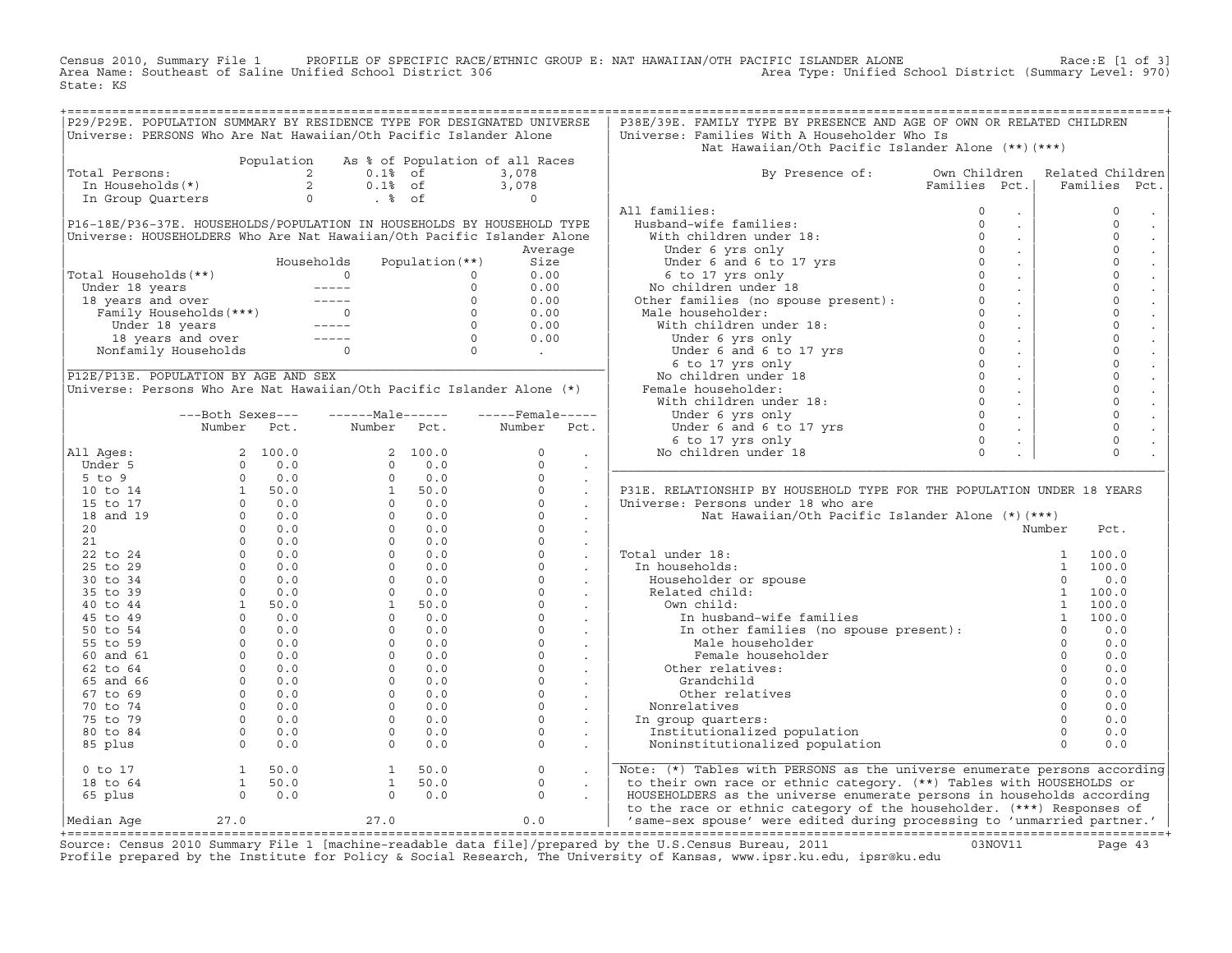Census 2010, Summary File 1 PROFILE OF SPECIFIC RACE/ETHNIC GROUP E: NAT HAWAIIAN/OTH PACIFIC ISLANDER ALONE<br>Area Name: Southeast of Saline Unified School District 306 Area Type: Unified Sch State: KS

| P29E/P34E. RELATIONSHIP BY HOUSEHOLD TYPE FOR ALL PERSONS & PERSONS 65+<br>Universe: Persons Who Are Nat Hawaiian/Oth Pacific Islander Alone (*) (***) |                          |             |                   |                      |                      | PCT14E. PRESENCE OF MULTIGENERATIONAL HOUSEHOLDS<br>Universe: Households With A Householder Who Is |                                                    |                           |                |
|--------------------------------------------------------------------------------------------------------------------------------------------------------|--------------------------|-------------|-------------------|----------------------|----------------------|----------------------------------------------------------------------------------------------------|----------------------------------------------------|---------------------------|----------------|
|                                                                                                                                                        |                          |             |                   |                      |                      |                                                                                                    | Nat Hawaiian/Oth Pacific Islander Alone (**)       |                           |                |
|                                                                                                                                                        | All Aqes                 |             |                   | 65 years and over    |                      |                                                                                                    |                                                    | Number                    | Pct.           |
|                                                                                                                                                        | Number                   | Pct.        |                   | Number               | Pct.                 |                                                                                                    |                                                    |                           |                |
|                                                                                                                                                        |                          |             |                   |                      |                      | Total:                                                                                             |                                                    | $\Omega$                  | 100.0          |
| Total:                                                                                                                                                 | $\overline{2}$           | 100.0       |                   | $\Omega$             |                      | Household has 3 or more generations                                                                |                                                    | $\Omega$                  |                |
| In households:                                                                                                                                         |                          | 2, 100.0    |                   | $\Omega$             | $\sim$               | Household does not have 3+ qenerations                                                             |                                                    | $\Omega$                  |                |
| In family households:                                                                                                                                  | $\mathbf{1}$             | 50.0        |                   | $\Omega$             |                      |                                                                                                    |                                                    |                           |                |
| Householder:                                                                                                                                           | $\Omega$                 | 0.0         |                   | $\Omega$             |                      |                                                                                                    |                                                    |                           |                |
| Male                                                                                                                                                   | $\Omega$                 | 0.0         |                   | $\Omega$             |                      |                                                                                                    |                                                    |                           |                |
| Female                                                                                                                                                 | $\Omega$                 | 0.0         |                   | $\circ$              | $\ddot{\phantom{a}}$ |                                                                                                    |                                                    |                           |                |
| Spouse                                                                                                                                                 | $\Omega$                 | 0.0         |                   | $\circ$              | $\ddot{\phantom{0}}$ | PCT19E. NONRELATIVES BY HOUSEHOLD TYPE (*) (***)                                                   |                                                    |                           |                |
| Parent<br>Parent-in-law                                                                                                                                | $\Omega$<br>$\Omega$     | 0.0<br>0.0  |                   | $\Omega$<br>$\Omega$ |                      | Universe: Nonrelatives who are                                                                     |                                                    |                           |                |
|                                                                                                                                                        |                          |             |                   |                      |                      |                                                                                                    | Nat Hawaiian/Oth Pacific Islander Alone (Total: 1) |                           |                |
| Child:                                                                                                                                                 | $\mathbf{1}$<br>$\Omega$ | 50.0        |                   |                      |                      |                                                                                                    |                                                    |                           |                |
| Biological                                                                                                                                             |                          | 0.0         |                   |                      |                      |                                                                                                    | In Family                                          | In Nonfamily              |                |
| Adopted                                                                                                                                                | $\mathbf{1}$<br>$\Omega$ | 50.0<br>0.0 |                   |                      |                      |                                                                                                    | Households<br>Number Pct.                          | Households<br>Number Pct. |                |
| Step<br>Grandchild                                                                                                                                     | $\Omega$                 | 0.0         |                   |                      |                      |                                                                                                    |                                                    |                           |                |
| Brother or sister                                                                                                                                      | $\Omega$                 | 0.0         |                   |                      |                      |                                                                                                    | 0 100.0                                            |                           |                |
| Son-in-law/daughter-in-law                                                                                                                             | $\circ$                  | 0.0         |                   |                      |                      | Nonrelatives:<br>Roomer or boarder                                                                 | $\Omega$                                           | $\Omega$                  | 1 100.0<br>0.0 |
| Other relatives (#)                                                                                                                                    | $\circ$                  | 0.0         |                   | $\circ$              |                      | Housemate or roommate                                                                              | <b>Contract Contract</b>                           | $\Omega$                  | 0.0            |
| Nonrelatives                                                                                                                                           | $\Omega$                 | 0.0         |                   | $\Omega$             | $\mathbf{r}$         | Unmarried partner                                                                                  |                                                    |                           | 1, 100, 0      |
| In nonfamily households:                                                                                                                               | $1 \quad$                | 50.0        |                   | $\Omega$             |                      | Other nonrelatives                                                                                 |                                                    | $\cap$                    | 0.0            |
| Male householder:                                                                                                                                      | $\Omega$                 | 0.0         |                   | $\Omega$             |                      |                                                                                                    |                                                    |                           |                |
| Living alone                                                                                                                                           | $\Omega$                 | 0.0         |                   | $\Omega$             |                      |                                                                                                    |                                                    |                           |                |
| Not living alone                                                                                                                                       | $\Omega$                 | 0.0         |                   | $\Omega$             | $\sim$               |                                                                                                    |                                                    |                           |                |
| Female householder:                                                                                                                                    | $\Omega$                 | 0.0         |                   | $\Omega$             |                      | H17E. HOUSING UNITS BY HOUSEHOLDER'S AGE AND TENURE                                                |                                                    |                           |                |
| Living alone                                                                                                                                           | $\Omega$                 | 0.0         |                   | $\Omega$             |                      | Universe: Occupied Housing Units With A Householder Who Is                                         |                                                    |                           |                |
| Not living alone                                                                                                                                       | $\Omega$                 | 0.0         |                   | $\Omega$             |                      |                                                                                                    | Nat Hawaiian/Oth Pacific Islander Alone (**)       |                           |                |
| Nonrelatives                                                                                                                                           | 1                        | 50.0        |                   | $\Omega$             | $\mathbf{r}$         |                                                                                                    |                                                    |                           |                |
| In group quarters:                                                                                                                                     | $\Omega$                 | 0.0         |                   | $\Omega$             | $\sim$               | Age of                                                                                             | Owner Occupied                                     | Renter Occupied           |                |
| Institutionalized                                                                                                                                      | $\Omega$                 | 0.0         |                   | $\Omega$             | $\sim$               | Householder                                                                                        | Number Pct.                                        | Number                    | Pct.           |
| Noninstitutionalized                                                                                                                                   | $\Omega$                 | 0.0         |                   | $\Omega$             |                      |                                                                                                    |                                                    |                           |                |
|                                                                                                                                                        |                          |             |                   |                      |                      | All Ages:                                                                                          | 0 100.0                                            | $\Omega$                  | 100.0          |
| (#) For 65 yrs & over, includes children, siblings, etc. not shown separately                                                                          |                          |             |                   |                      |                      | 15 to 24                                                                                           | $\Omega$                                           | $\cap$                    |                |
|                                                                                                                                                        |                          |             |                   |                      |                      | 25 to 34                                                                                           | $\circ$                                            | $\Omega$                  |                |
|                                                                                                                                                        |                          |             |                   |                      |                      | 35 to 44                                                                                           | $\begin{array}{ccc} 0 & & \end{array}$             | $\Omega$                  | $\sim$         |
|                                                                                                                                                        |                          |             |                   |                      |                      | 45 to 54                                                                                           | $\begin{matrix} 0 & \cdots & \cdots \end{matrix}$  | $\Omega$                  | $\sim$         |
| P18E. HOUSEHOLD TYPE                                                                                                                                   |                          |             |                   |                      |                      | 55 to 59                                                                                           | $\begin{matrix} 0 & \cdots & \cdots \end{matrix}$  | $\Omega$                  |                |
| Universe: Households with a Householder Who is                                                                                                         |                          |             |                   |                      |                      | 60 to 64                                                                                           | $0 \qquad \qquad$                                  | $\Omega$                  |                |
| Nat Hawaiian/Oth Pacific Islander Alone (**)                                                                                                           |                          |             |                   |                      |                      | 65 to 74                                                                                           | $\circ$                                            | $\Omega$                  |                |
|                                                                                                                                                        |                          |             | Number            | Pct.                 |                      | 75 to 84                                                                                           | $\Omega$                                           | $\mathbf 0$               |                |
|                                                                                                                                                        |                          |             |                   |                      |                      | 85 and over                                                                                        | $\Omega$                                           | $\Omega$                  |                |
| Total:                                                                                                                                                 |                          |             | $\mathbf{0}$      | 100.0                |                      |                                                                                                    |                                                    |                           |                |
| Family households (***) :                                                                                                                              |                          |             | $\Omega$          |                      |                      |                                                                                                    |                                                    |                           |                |
| Husband-wife families                                                                                                                                  |                          |             | $\circ$           |                      |                      | Note: (*) Tables with PERSONS as the universe enumerate persons                                    |                                                    |                           |                |
| Other families:                                                                                                                                        |                          |             | $\overline{0}$    | $\mathbf{r}$         |                      | according to their own race or ethnic category. (**) Tables with                                   |                                                    |                           |                |
| Male householder, no wife present                                                                                                                      |                          |             | $\Omega$          | $\sim$               |                      | HOUSEHOLDS or HOUSEHOLDERS as the universe enumerate persons in                                    |                                                    |                           |                |
| Female householder, no husband present                                                                                                                 |                          |             | $\overline{0}$    | $\ddot{\phantom{a}}$ |                      | households according to the race or ethnic category of the                                         |                                                    |                           |                |
| Nonfamily households:                                                                                                                                  |                          |             | $0 \qquad \qquad$ | $\ddot{\phantom{a}}$ |                      | householder. (***) Responses of 'same-sex spouse' were edited                                      |                                                    |                           |                |
| Householder living alone                                                                                                                               |                          |             | $\Omega$          | $\ddot{\phantom{a}}$ |                      | during processing to 'unmarried partner.'                                                          |                                                    |                           |                |
| Householder not living alone                                                                                                                           |                          |             | $\Omega$          |                      |                      |                                                                                                    |                                                    |                           |                |
|                                                                                                                                                        |                          |             |                   |                      |                      |                                                                                                    |                                                    |                           |                |
|                                                                                                                                                        |                          |             |                   |                      |                      |                                                                                                    |                                                    |                           |                |
|                                                                                                                                                        |                          |             |                   |                      |                      |                                                                                                    |                                                    |                           |                |

+===================================================================================================================================================+Source: Census 2010 Summary File 1 [machine−readable data file]/prepared by the U.S.Census Bureau, 2011 03NOV11 Page 44 Profile prepared by the Institute for Policy & Social Research, The University of Kansas, www.ipsr.ku.edu, ipsr@ku.edu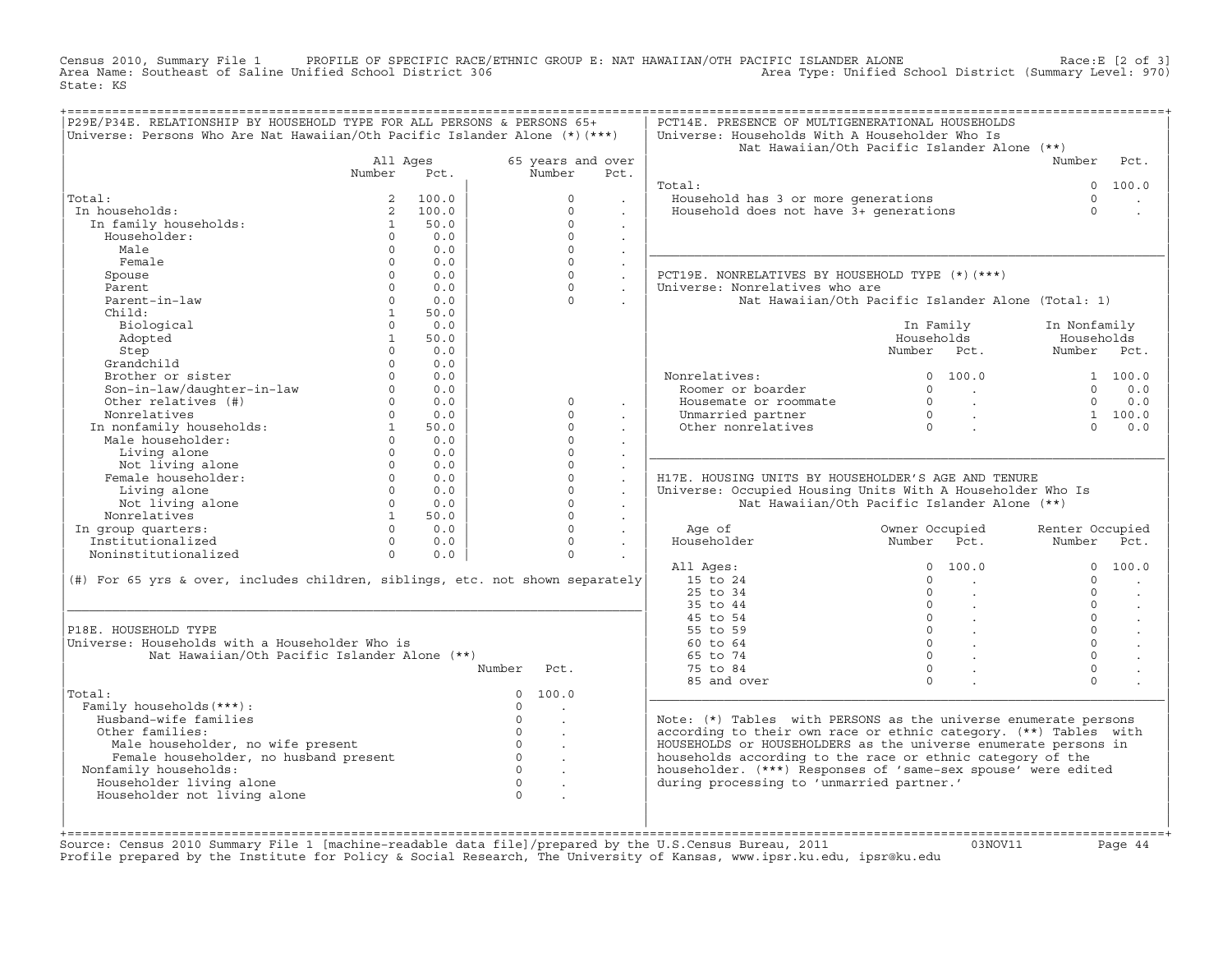Census 2010, Summary File 1 PROFILE OF SPECIFIC RACE/ETHNIC GROUP E: NAT HAWAIIAN/OTH PACIFIC ISLANDER ALONE Race:E [3 of 3]<br>Area Name: Southeast of Saline Unified School District 306 Area Type: Unified School District (Summary Level: 970) State: KS

| P28E/H16E. HOUSEHOLDS (OCCUPIED HOUSING UNITS) BY HOUSEHOLD SIZE BY TYPE AND BY TENURE<br>Universe: Households (Occupied Housing Units) With A Householder Who Is Nat Hawaiian/Oth Pacific Islander Alone (**) (***) |                   |         |                         |      |                         |         |                   |      |                    |      |
|----------------------------------------------------------------------------------------------------------------------------------------------------------------------------------------------------------------------|-------------------|---------|-------------------------|------|-------------------------|---------|-------------------|------|--------------------|------|
|                                                                                                                                                                                                                      | All<br>Households | Pct.    | Family<br>Households    | Pct. | Nonfamily<br>Households | Pct.    | Owner<br>Occupied | Pct. | Renter<br>Occupied | Pct. |
| All household sizes:                                                                                                                                                                                                 |                   |         |                         |      |                         |         |                   |      |                    |      |
| 1-person households                                                                                                                                                                                                  |                   |         | (Family always >1 pers) |      |                         |         |                   |      |                    |      |
| 2-person households                                                                                                                                                                                                  |                   |         |                         |      |                         |         |                   |      |                    |      |
| 3-person households                                                                                                                                                                                                  |                   |         |                         |      |                         |         |                   |      |                    |      |
| 4-person households                                                                                                                                                                                                  |                   |         |                         |      |                         |         |                   |      |                    |      |
| 5-person households                                                                                                                                                                                                  |                   |         |                         |      |                         |         |                   |      |                    |      |
| 6-person households                                                                                                                                                                                                  |                   | $\cdot$ |                         |      |                         | $\cdot$ |                   |      |                    |      |
| 7-or-more person households                                                                                                                                                                                          |                   |         |                         |      |                         |         |                   |      |                    |      |
|                                                                                                                                                                                                                      |                   |         |                         |      |                         |         |                   |      |                    |      |

|P16E/P17E/P36E/P37E/H11E/H12E. POPULATION IN HOUSEHOLDS AND AVERAGE HOUSEHOLD SIZE BY TYPE AND BY TENURE | |Universe: Population in Households (Occupied Housing Units) With A Householder Who Is Nat Hawaiian/Oth Pacific Islander Alone (\*\*) |

|                                | Total<br>Population | Pct.                                                                                                                                                                                                                                                                                                                                                                                                                                                                                 | In<br>Families | Pct.     | In.<br>Nonfamilies | Pct.          | In Owner<br>Occupied | Pct.          | In Renter<br>Occupied | Pct.     |  |
|--------------------------------|---------------------|--------------------------------------------------------------------------------------------------------------------------------------------------------------------------------------------------------------------------------------------------------------------------------------------------------------------------------------------------------------------------------------------------------------------------------------------------------------------------------------|----------------|----------|--------------------|---------------|----------------------|---------------|-----------------------|----------|--|
| Total population in households | $\Omega$            | 100.0                                                                                                                                                                                                                                                                                                                                                                                                                                                                                |                |          |                    |               |                      |               |                       |          |  |
| Under 18 years                 | $\Omega$            | 100.0                                                                                                                                                                                                                                                                                                                                                                                                                                                                                |                |          |                    |               |                      |               |                       |          |  |
| 18 years and over              |                     | 0 100.0                                                                                                                                                                                                                                                                                                                                                                                                                                                                              |                |          |                    |               |                      |               |                       |          |  |
| Average Household Size         | 0.00                | $------$                                                                                                                                                                                                                                                                                                                                                                                                                                                                             | 0.00           | $------$ |                    | $- - - - - -$ | 0. OO -              | $\frac{1}{2}$ | 0.00                  | $------$ |  |
| Under 18 years                 | 0.00                | $------$                                                                                                                                                                                                                                                                                                                                                                                                                                                                             | 0.00           | $------$ |                    |               |                      |               |                       |          |  |
| 18 years and over              | 0.00                | $\begin{tabular}{cccccc} \multicolumn{2}{c}{} & \multicolumn{2}{c}{} & \multicolumn{2}{c}{} & \multicolumn{2}{c}{} & \multicolumn{2}{c}{} & \multicolumn{2}{c}{} & \multicolumn{2}{c}{} & \multicolumn{2}{c}{} & \multicolumn{2}{c}{} & \multicolumn{2}{c}{} & \multicolumn{2}{c}{} & \multicolumn{2}{c}{} & \multicolumn{2}{c}{} & \multicolumn{2}{c}{} & \multicolumn{2}{c}{} & \multicolumn{2}{c}{} & \multicolumn{2}{c}{} & \multicolumn{2}{c}{} & \multicolumn{2}{c}{} & \mult$ | 0.00           | $------$ |                    |               |                      |               |                       | ------   |  |
|                                |                     |                                                                                                                                                                                                                                                                                                                                                                                                                                                                                      |                |          |                    |               |                      |               |                       |          |  |

|Note: Family household numbers include nonrelatives living with families. |

| | PCT20/PCT22E. GROUP OUARTERS POPULATION BY SEX BY AGE BY GROUP OUARTERS TYPE |Universe: Population in group quarters for persons who are Nat Hawaiian/Oth Pacific Islander Alone (\*) |

|                                               |        |       |       | Pct. of<br>All |      | Pct. of<br>Total |        | Pct. of<br>Total |
|-----------------------------------------------|--------|-------|-------|----------------|------|------------------|--------|------------------|
|                                               | Number | Pct.  | Total | Ages           | Male | $18+$            | Female | $18+$            |
| All types of group quarters:                  |        | 100.0 |       |                |      |                  |        |                  |
| Institutionalized population:                 |        |       |       |                |      |                  |        |                  |
| Correctional facilities for adults            |        |       |       |                |      |                  |        |                  |
| Juvenile facilities                           |        |       |       |                |      |                  |        |                  |
| Nursing facilities/skilled-nursing facilities |        |       |       |                |      |                  |        |                  |
| Other institutional facilities                |        |       |       |                |      |                  |        |                  |
| Noninstitutionalized population:              |        |       |       |                |      |                  |        |                  |
| College/university student housing            |        |       |       |                |      |                  |        |                  |
| Military quarters                             |        |       |       |                |      |                  |        |                  |
| Other noninstitutional facilities             |        |       |       |                |      |                  |        |                  |

|\_\_\_\_\_\_\_\_\_\_\_\_\_\_\_\_\_\_\_\_\_\_\_\_\_\_\_\_\_\_\_\_\_\_\_\_\_\_\_\_\_\_\_\_\_\_\_\_\_\_\_\_\_\_\_\_\_\_\_\_\_\_\_\_\_\_\_\_\_\_\_\_\_\_\_\_\_\_\_\_\_\_\_\_\_\_\_\_\_\_\_\_\_\_\_\_\_\_\_\_\_\_\_\_\_\_\_\_\_\_\_\_\_\_\_\_\_\_\_\_\_\_\_\_\_\_\_\_\_\_\_\_\_\_\_\_\_\_\_\_\_\_\_\_\_\_\_|

| |

| (\*\*\*) Same−sex couple households are included in the family households category if there is at least one additional person | | related to householder by birth or adoption. Same−sex couple households with no relatives of the householder present are tabulated | | in nonfamily households. Responses of 'same−sex spouse' were edited during processing to 'unmarried partner.' |

+===================================================================================================================================================+ Source: Census 2010 Summary File 1 [machine−readable data file]/prepared by the U.S.Census Bureau, 2011 03NOV11 Page 45 Profile prepared by the Institute for Policy & Social Research, The University of Kansas, www.ipsr.ku.edu, ipsr@ku.edu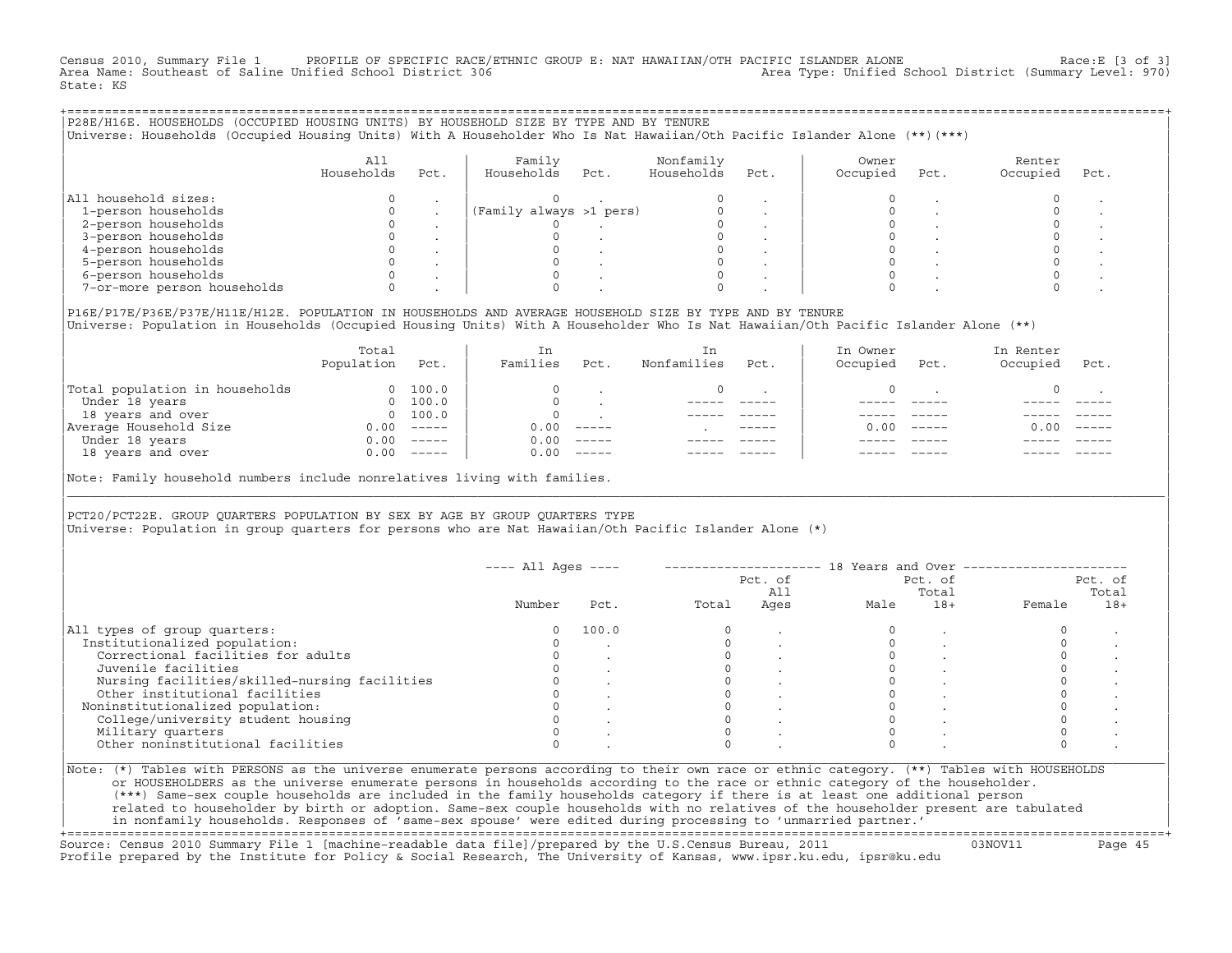Census 2010, Summary File 1 PROFILE OF SPECIFIC RACE/ETHNIC GROUP F: SOME OTHER RACE ALONE Race:F [1 of 3] Area Name: Southeast of Saline Unified School District 306 Area Type: Unified School District (Summary Level: 970) State: KS

| P29/P29F. POPULATION SUMMARY BY RESIDENCE TYPE FOR DESIGNATED UNIVERSE<br>Universe: PERSONS Who Are Some Other Race Alone                                                                                                                                                                                                                     |  |  |  | P38F/39F. FAMILY TYPE BY PRESENCE AND AGE OF OWN OR RELATED CHILDREN<br>Universe: Families With A Householder Who Is                                                                                                                                                                                                                                                                              |  |  |
|-----------------------------------------------------------------------------------------------------------------------------------------------------------------------------------------------------------------------------------------------------------------------------------------------------------------------------------------------|--|--|--|---------------------------------------------------------------------------------------------------------------------------------------------------------------------------------------------------------------------------------------------------------------------------------------------------------------------------------------------------------------------------------------------------|--|--|
|                                                                                                                                                                                                                                                                                                                                               |  |  |  | Some Other Race Alone (**)(***)                                                                                                                                                                                                                                                                                                                                                                   |  |  |
| Total Persons:<br>Total Persons:<br>$\begin{array}{ccccccccc}\n & & & & & \text{Population} & \text{As} & * & \text{of Population of all Races} \\ \text{Total Persons} & & & & & 19 & & 0.6 & * & 0.6 \\ \text{In Households} & & & & & 19 & & 0.6 & * & 0 \\ \text{In Group Quarters} & & & & & 0 & . & * & \text{of} & & 0 \\ \end{array}$ |  |  |  |                                                                                                                                                                                                                                                                                                                                                                                                   |  |  |
|                                                                                                                                                                                                                                                                                                                                               |  |  |  | By Presence of: Own Children Related Children<br>Families Pct.   Families Pct.                                                                                                                                                                                                                                                                                                                    |  |  |
|                                                                                                                                                                                                                                                                                                                                               |  |  |  |                                                                                                                                                                                                                                                                                                                                                                                                   |  |  |
|                                                                                                                                                                                                                                                                                                                                               |  |  |  |                                                                                                                                                                                                                                                                                                                                                                                                   |  |  |
|                                                                                                                                                                                                                                                                                                                                               |  |  |  |                                                                                                                                                                                                                                                                                                                                                                                                   |  |  |
|                                                                                                                                                                                                                                                                                                                                               |  |  |  |                                                                                                                                                                                                                                                                                                                                                                                                   |  |  |
|                                                                                                                                                                                                                                                                                                                                               |  |  |  |                                                                                                                                                                                                                                                                                                                                                                                                   |  |  |
|                                                                                                                                                                                                                                                                                                                                               |  |  |  |                                                                                                                                                                                                                                                                                                                                                                                                   |  |  |
|                                                                                                                                                                                                                                                                                                                                               |  |  |  |                                                                                                                                                                                                                                                                                                                                                                                                   |  |  |
|                                                                                                                                                                                                                                                                                                                                               |  |  |  |                                                                                                                                                                                                                                                                                                                                                                                                   |  |  |
|                                                                                                                                                                                                                                                                                                                                               |  |  |  |                                                                                                                                                                                                                                                                                                                                                                                                   |  |  |
|                                                                                                                                                                                                                                                                                                                                               |  |  |  |                                                                                                                                                                                                                                                                                                                                                                                                   |  |  |
|                                                                                                                                                                                                                                                                                                                                               |  |  |  |                                                                                                                                                                                                                                                                                                                                                                                                   |  |  |
|                                                                                                                                                                                                                                                                                                                                               |  |  |  |                                                                                                                                                                                                                                                                                                                                                                                                   |  |  |
|                                                                                                                                                                                                                                                                                                                                               |  |  |  |                                                                                                                                                                                                                                                                                                                                                                                                   |  |  |
|                                                                                                                                                                                                                                                                                                                                               |  |  |  |                                                                                                                                                                                                                                                                                                                                                                                                   |  |  |
|                                                                                                                                                                                                                                                                                                                                               |  |  |  |                                                                                                                                                                                                                                                                                                                                                                                                   |  |  |
|                                                                                                                                                                                                                                                                                                                                               |  |  |  |                                                                                                                                                                                                                                                                                                                                                                                                   |  |  |
|                                                                                                                                                                                                                                                                                                                                               |  |  |  |                                                                                                                                                                                                                                                                                                                                                                                                   |  |  |
|                                                                                                                                                                                                                                                                                                                                               |  |  |  |                                                                                                                                                                                                                                                                                                                                                                                                   |  |  |
|                                                                                                                                                                                                                                                                                                                                               |  |  |  |                                                                                                                                                                                                                                                                                                                                                                                                   |  |  |
|                                                                                                                                                                                                                                                                                                                                               |  |  |  |                                                                                                                                                                                                                                                                                                                                                                                                   |  |  |
|                                                                                                                                                                                                                                                                                                                                               |  |  |  |                                                                                                                                                                                                                                                                                                                                                                                                   |  |  |
|                                                                                                                                                                                                                                                                                                                                               |  |  |  |                                                                                                                                                                                                                                                                                                                                                                                                   |  |  |
|                                                                                                                                                                                                                                                                                                                                               |  |  |  |                                                                                                                                                                                                                                                                                                                                                                                                   |  |  |
|                                                                                                                                                                                                                                                                                                                                               |  |  |  |                                                                                                                                                                                                                                                                                                                                                                                                   |  |  |
|                                                                                                                                                                                                                                                                                                                                               |  |  |  |                                                                                                                                                                                                                                                                                                                                                                                                   |  |  |
|                                                                                                                                                                                                                                                                                                                                               |  |  |  |                                                                                                                                                                                                                                                                                                                                                                                                   |  |  |
|                                                                                                                                                                                                                                                                                                                                               |  |  |  |                                                                                                                                                                                                                                                                                                                                                                                                   |  |  |
|                                                                                                                                                                                                                                                                                                                                               |  |  |  |                                                                                                                                                                                                                                                                                                                                                                                                   |  |  |
|                                                                                                                                                                                                                                                                                                                                               |  |  |  |                                                                                                                                                                                                                                                                                                                                                                                                   |  |  |
|                                                                                                                                                                                                                                                                                                                                               |  |  |  |                                                                                                                                                                                                                                                                                                                                                                                                   |  |  |
|                                                                                                                                                                                                                                                                                                                                               |  |  |  |                                                                                                                                                                                                                                                                                                                                                                                                   |  |  |
|                                                                                                                                                                                                                                                                                                                                               |  |  |  |                                                                                                                                                                                                                                                                                                                                                                                                   |  |  |
|                                                                                                                                                                                                                                                                                                                                               |  |  |  |                                                                                                                                                                                                                                                                                                                                                                                                   |  |  |
|                                                                                                                                                                                                                                                                                                                                               |  |  |  |                                                                                                                                                                                                                                                                                                                                                                                                   |  |  |
|                                                                                                                                                                                                                                                                                                                                               |  |  |  |                                                                                                                                                                                                                                                                                                                                                                                                   |  |  |
|                                                                                                                                                                                                                                                                                                                                               |  |  |  |                                                                                                                                                                                                                                                                                                                                                                                                   |  |  |
|                                                                                                                                                                                                                                                                                                                                               |  |  |  |                                                                                                                                                                                                                                                                                                                                                                                                   |  |  |
|                                                                                                                                                                                                                                                                                                                                               |  |  |  |                                                                                                                                                                                                                                                                                                                                                                                                   |  |  |
|                                                                                                                                                                                                                                                                                                                                               |  |  |  |                                                                                                                                                                                                                                                                                                                                                                                                   |  |  |
|                                                                                                                                                                                                                                                                                                                                               |  |  |  |                                                                                                                                                                                                                                                                                                                                                                                                   |  |  |
|                                                                                                                                                                                                                                                                                                                                               |  |  |  |                                                                                                                                                                                                                                                                                                                                                                                                   |  |  |
|                                                                                                                                                                                                                                                                                                                                               |  |  |  |                                                                                                                                                                                                                                                                                                                                                                                                   |  |  |
|                                                                                                                                                                                                                                                                                                                                               |  |  |  |                                                                                                                                                                                                                                                                                                                                                                                                   |  |  |
|                                                                                                                                                                                                                                                                                                                                               |  |  |  |                                                                                                                                                                                                                                                                                                                                                                                                   |  |  |
|                                                                                                                                                                                                                                                                                                                                               |  |  |  | $\begin{bmatrix} \text{C1} & \text{C1} & \text{C2} & \text{C3} & \text{C4} & \text{C5} & \text{C6} & \text{C1} & \text{C2} & \text{C3} & \text{C4} & \text{C5} & \text{C6} & \text{C7} & \text{C8} & \text{C9} & \text{C1} & \text{C1} & \text{C2} & \text{C3} & \text{C4} & \text{C5} & \text{C6} & \text{C7} & \text{C8} & \text{C9} & \text{C1} & \text{C1} & \text{C2} & \text{C3} & \text{C$ |  |  |
|                                                                                                                                                                                                                                                                                                                                               |  |  |  |                                                                                                                                                                                                                                                                                                                                                                                                   |  |  |
|                                                                                                                                                                                                                                                                                                                                               |  |  |  |                                                                                                                                                                                                                                                                                                                                                                                                   |  |  |
|                                                                                                                                                                                                                                                                                                                                               |  |  |  |                                                                                                                                                                                                                                                                                                                                                                                                   |  |  |
|                                                                                                                                                                                                                                                                                                                                               |  |  |  | 0 to 17 a and 11 57.9 6 50.0 2 28.6 Note: (*) Tables with PERSONS as the universe enumerate persons according<br>18 to 64 11 57.9 6 50.0 5 71.4 to their own race or ethnic category. (**) Tables with HOUSEHOLDS or<br>65 plus 0 0.                                                                                                                                                              |  |  |
|                                                                                                                                                                                                                                                                                                                                               |  |  |  |                                                                                                                                                                                                                                                                                                                                                                                                   |  |  |

+===================================================================================================================================================+Source: Census 2010 Summary File 1 [machine−readable data file]/prepared by the U.S.Census Bureau, 2011 03NOV11 Page 46 Profile prepared by the Institute for Policy & Social Research, The University of Kansas, www.ipsr.ku.edu, ipsr@ku.edu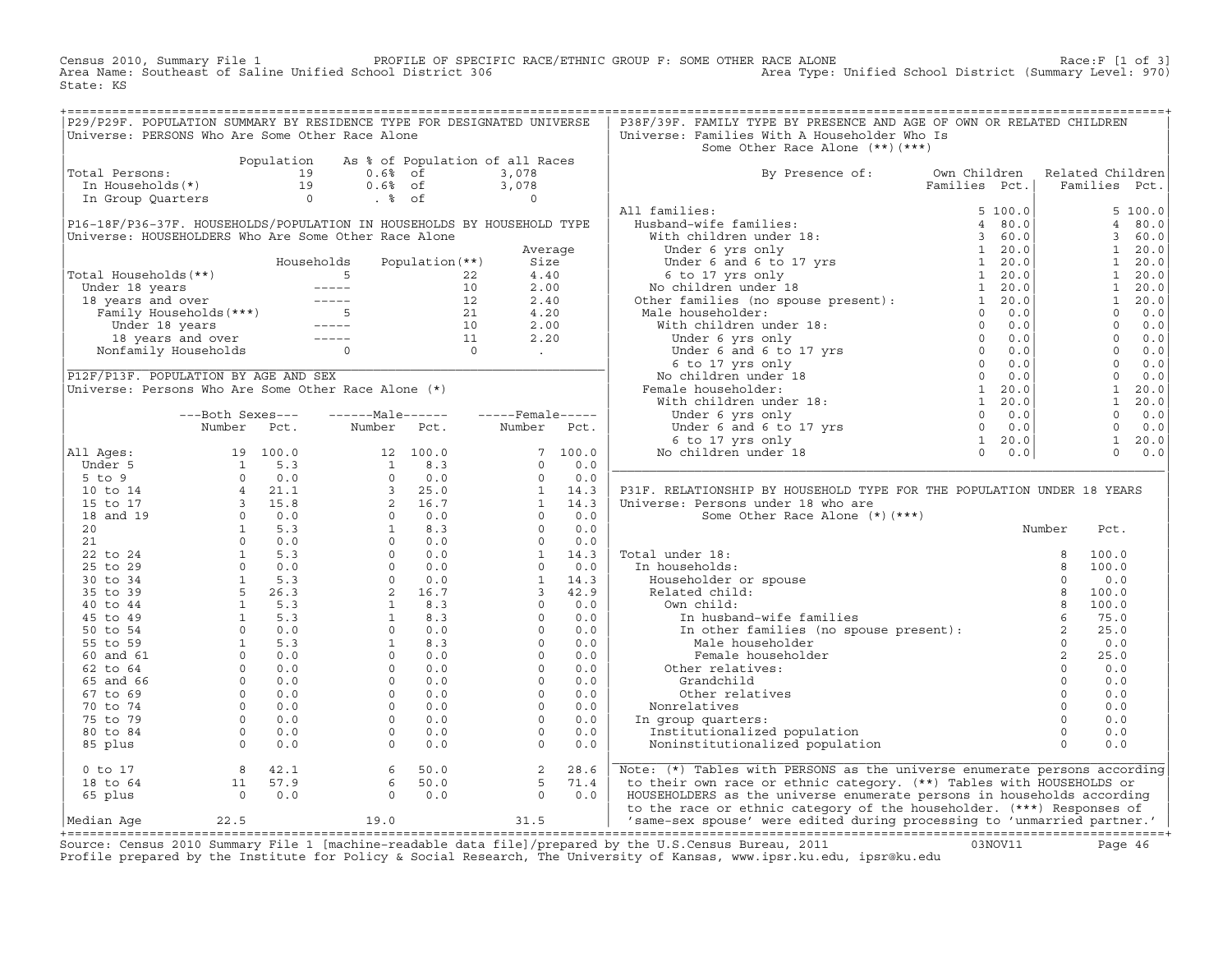PROFILE OF SPECIFIC RACE/ETHNIC GROUP F: SOME OTHER RACE ALONE (2 OF 3)<br>Area Type: Unified School District (Summary Level: 970) Census 2010, Summary File 1 PROFILE OF SPECIF<br>Area Name: Southeast of Saline Unified School District 306 State: KS

| P29F/P34F. RELATIONSHIP BY HOUSEHOLD TYPE FOR ALL PERSONS & PERSONS 65+<br>Universe: Persons Who Are Some Other Race Alone $(*)$ (***) |                   |       |                |                   |                      | PCT14F. PRESENCE OF MULTIGENERATIONAL HOUSEHOLDS<br>Universe: Households With A Householder Who Is<br>Some Other Race Alone (**) |                                                      |                 |                      |
|----------------------------------------------------------------------------------------------------------------------------------------|-------------------|-------|----------------|-------------------|----------------------|----------------------------------------------------------------------------------------------------------------------------------|------------------------------------------------------|-----------------|----------------------|
|                                                                                                                                        | All Ages          |       |                | 65 years and over |                      |                                                                                                                                  |                                                      | Number          | Pct.                 |
|                                                                                                                                        | Number            | Pct.  |                | Number            | Pct.                 |                                                                                                                                  |                                                      |                 |                      |
|                                                                                                                                        |                   |       |                |                   |                      | Total:                                                                                                                           |                                                      |                 | 5, 100.0             |
| Total:                                                                                                                                 | 19                | 100.0 |                | $\Omega$          |                      | Fousehold has 3 or more generations<br>Household does not have 3+ generations                                                    |                                                      | $\Omega$        | 0.0                  |
| In households:                                                                                                                         | 19                | 100.0 |                | $\Omega$          |                      |                                                                                                                                  |                                                      |                 | 5, 100.0             |
| In family households:                                                                                                                  | 19                | 100.0 |                | $\Omega$          | $\ddot{\phantom{0}}$ |                                                                                                                                  |                                                      |                 |                      |
| Householder:                                                                                                                           | $5^{\circ}$       | 26.3  |                | $\Omega$          | $\sim$               |                                                                                                                                  |                                                      |                 |                      |
| Male                                                                                                                                   | $\sim$ 4          | 21.1  |                | $\Omega$          | $\ddot{\phantom{a}}$ |                                                                                                                                  |                                                      |                 |                      |
| Female                                                                                                                                 | $\mathbf{1}$      | 5.3   |                | $\Omega$          | $\sim$               |                                                                                                                                  |                                                      |                 |                      |
| Spouse                                                                                                                                 | $\overline{3}$    | 15.8  |                | $\Omega$          | $\ddot{\phantom{0}}$ | PCT19F. NONRELATIVES BY HOUSEHOLD TYPE (*)(***)                                                                                  |                                                      |                 |                      |
| Parent                                                                                                                                 | $\Omega$          | 0.0   |                | $\Omega$          |                      | Universe: Nonrelatives who are                                                                                                   |                                                      |                 |                      |
| Parent-in-law                                                                                                                          | $\circ$           | 0.0   |                | $\Omega$          |                      |                                                                                                                                  | Some Other Race Alone (Total: 1)                     |                 |                      |
| Child:                                                                                                                                 | 10                | 52.6  |                |                   |                      |                                                                                                                                  |                                                      |                 |                      |
| Biological                                                                                                                             | 10                | 52.6  |                |                   |                      |                                                                                                                                  | In Family                                            | In Nonfamily    |                      |
| Adopted                                                                                                                                | $\Omega$          | 0.0   |                |                   |                      |                                                                                                                                  | Households                                           | Households      |                      |
| Step                                                                                                                                   | $\Omega$          | 0.0   |                |                   |                      |                                                                                                                                  | Number Pct.                                          | Number Pct.     |                      |
| Grandchild                                                                                                                             | $\Omega$          | 0.0   |                |                   |                      |                                                                                                                                  |                                                      |                 |                      |
| Brother or sister                                                                                                                      | $\Omega$          | 0.0   |                |                   |                      | Nonrelatives:                                                                                                                    | 1, 100, 0                                            |                 | 0, 100, 0            |
| Son-in-law/daughter-in-law                                                                                                             | $\Omega$          | 0.0   |                |                   |                      | Roomer or boarder                                                                                                                | 0.0<br>$\Omega$                                      | $\Omega$        |                      |
| Other relatives (#)                                                                                                                    | $0 \qquad \qquad$ | 0.0   |                | $\Omega$          | $\mathbf{r}$         | Housemate or roommate                                                                                                            | $0 \t 0.0$                                           | $\cap$          | $\sim$               |
| Nonrelatives                                                                                                                           | $\mathbf{1}$      | 5.3   |                | $\Omega$          |                      | Unmarried partner                                                                                                                | $\begin{array}{cc} 1 & 100.0 \\ 0 & 0.0 \end{array}$ | $\cap$          | $\ddot{\phantom{a}}$ |
| In nonfamily households:                                                                                                               | $\Omega$          | 0.0   |                | $\Omega$          |                      | Other nonrelatives                                                                                                               |                                                      | $\Omega$        |                      |
| Male householder:                                                                                                                      | $\Omega$          | 0.0   |                | $\Omega$          |                      |                                                                                                                                  |                                                      |                 |                      |
| Living alone                                                                                                                           | $\Omega$          | 0.0   |                | $\Omega$          |                      |                                                                                                                                  |                                                      |                 |                      |
| Not living alone                                                                                                                       | $\circ$           | 0.0   |                | $\circ$           | $\cdot$              |                                                                                                                                  |                                                      |                 |                      |
| Female householder:                                                                                                                    | $0 \qquad \qquad$ | 0.0   |                | $\mathbf 0$       | $\ddot{\phantom{a}}$ | H17F. HOUSING UNITS BY HOUSEHOLDER'S AGE AND TENURE                                                                              |                                                      |                 |                      |
| Living alone                                                                                                                           | $\Omega$          | 0.0   |                | $\mathbf 0$       | $\ddot{\phantom{0}}$ | Universe: Occupied Housing Units With A Householder Who Is                                                                       |                                                      |                 |                      |
| Not living alone                                                                                                                       | $\Omega$          | 0.0   |                | $\Omega$          |                      | Some Other Race Alone (**)                                                                                                       |                                                      |                 |                      |
| Nonrelatives                                                                                                                           | $\Omega$          | 0.0   |                | $\Omega$          | $\sim$               |                                                                                                                                  |                                                      |                 |                      |
| In group quarters:                                                                                                                     | $\Omega$          | 0.0   |                | $\Omega$          | $\ddot{\phantom{a}}$ | Age of                                                                                                                           | Owner Occupied                                       | Renter Occupied |                      |
| Institutionalized                                                                                                                      | $\Omega$          | 0.0   |                | $\Omega$          | $\sim$               | Householder                                                                                                                      | Number Pct.                                          | Number          | Pct.                 |
| Noninstitutionalized                                                                                                                   | $\Omega$          | 0.0   |                | $\Omega$          |                      |                                                                                                                                  |                                                      |                 |                      |
|                                                                                                                                        |                   |       |                |                   |                      | All Ages:                                                                                                                        | 5, 100.0                                             | $\Omega$        | 100.0                |
| (#) For 65 yrs & over, includes children, siblings, etc. not shown separately                                                          |                   |       |                |                   |                      | 15 to 24                                                                                                                         | $\Omega$<br>0.0                                      | $\Omega$        |                      |
|                                                                                                                                        |                   |       |                |                   |                      | 25 to 34                                                                                                                         | 0.0<br>$\Omega$                                      | $\Omega$        | $\ddot{\phantom{a}}$ |
|                                                                                                                                        |                   |       |                |                   |                      | 35 to 44                                                                                                                         | 3 60.0                                               | $\Omega$        | $\ddot{\phantom{a}}$ |
|                                                                                                                                        |                   |       |                |                   |                      | 45 to 54                                                                                                                         | 1 20.0                                               | $\Omega$        | $\ddot{\phantom{a}}$ |
| P18F. HOUSEHOLD TYPE                                                                                                                   |                   |       |                |                   |                      | 55 to 59                                                                                                                         | $1 \t 20.0$                                          | $\Omega$        |                      |
| Universe: Households with a Householder Who is                                                                                         |                   |       |                |                   |                      | 60 to 64                                                                                                                         | $\Omega$<br>0.0                                      | $\Omega$        |                      |
| Some Other Race Alone (**)                                                                                                             |                   |       |                |                   |                      | 65 to 74                                                                                                                         | $0 \qquad 0.0$                                       | $\Omega$        |                      |
|                                                                                                                                        |                   |       | Number         | Pct.              |                      | 75 to 84                                                                                                                         | $0 \t 0.0$                                           | $\mathbf 0$     |                      |
|                                                                                                                                        |                   |       |                |                   |                      | 85 and over                                                                                                                      | $\Omega$<br>0.0                                      | $\Omega$        |                      |
| Total:                                                                                                                                 |                   |       |                | 5, 100.0          |                      |                                                                                                                                  |                                                      |                 |                      |
| Family households (***) :                                                                                                              |                   |       |                | 5, 100.0          |                      |                                                                                                                                  |                                                      |                 |                      |
| Husband-wife families                                                                                                                  |                   |       |                | 480.0             |                      | Note: (*) Tables with PERSONS as the universe enumerate persons                                                                  |                                                      |                 |                      |
| Other families:                                                                                                                        |                   |       | $\sim$ 1       | 20.0              |                      | according to their own race or ethnic category. (**) Tables with                                                                 |                                                      |                 |                      |
| Male householder, no wife present 0 0.0<br>Female householder, no husband present 1 20.0                                               |                   |       |                |                   |                      | HOUSEHOLDS or HOUSEHOLDERS as the universe enumerate persons in                                                                  |                                                      |                 |                      |
|                                                                                                                                        |                   |       |                |                   |                      | households according to the race or ethnic category of the                                                                       |                                                      |                 |                      |
| Nonfamily households:                                                                                                                  |                   |       |                | $0 \qquad 0.0$    |                      | householder. (***) Responses of 'same-sex spouse' were edited                                                                    |                                                      |                 |                      |
| Householder living alone                                                                                                               |                   |       | $\overline{0}$ | 0.0               |                      | during processing to 'unmarried partner.'                                                                                        |                                                      |                 |                      |
| Householder not living alone                                                                                                           |                   |       | $\overline{0}$ | 0.0               |                      |                                                                                                                                  |                                                      |                 |                      |
|                                                                                                                                        |                   |       |                |                   |                      |                                                                                                                                  |                                                      |                 |                      |
|                                                                                                                                        |                   |       |                |                   |                      |                                                                                                                                  |                                                      |                 |                      |

+===================================================================================================================================================+Source: Census 2010 Summary File 1 [machine−readable data file]/prepared by the U.S.Census Bureau, 2011 03NOV11 Page 47 Profile prepared by the Institute for Policy & Social Research, The University of Kansas, www.ipsr.ku.edu, ipsr@ku.edu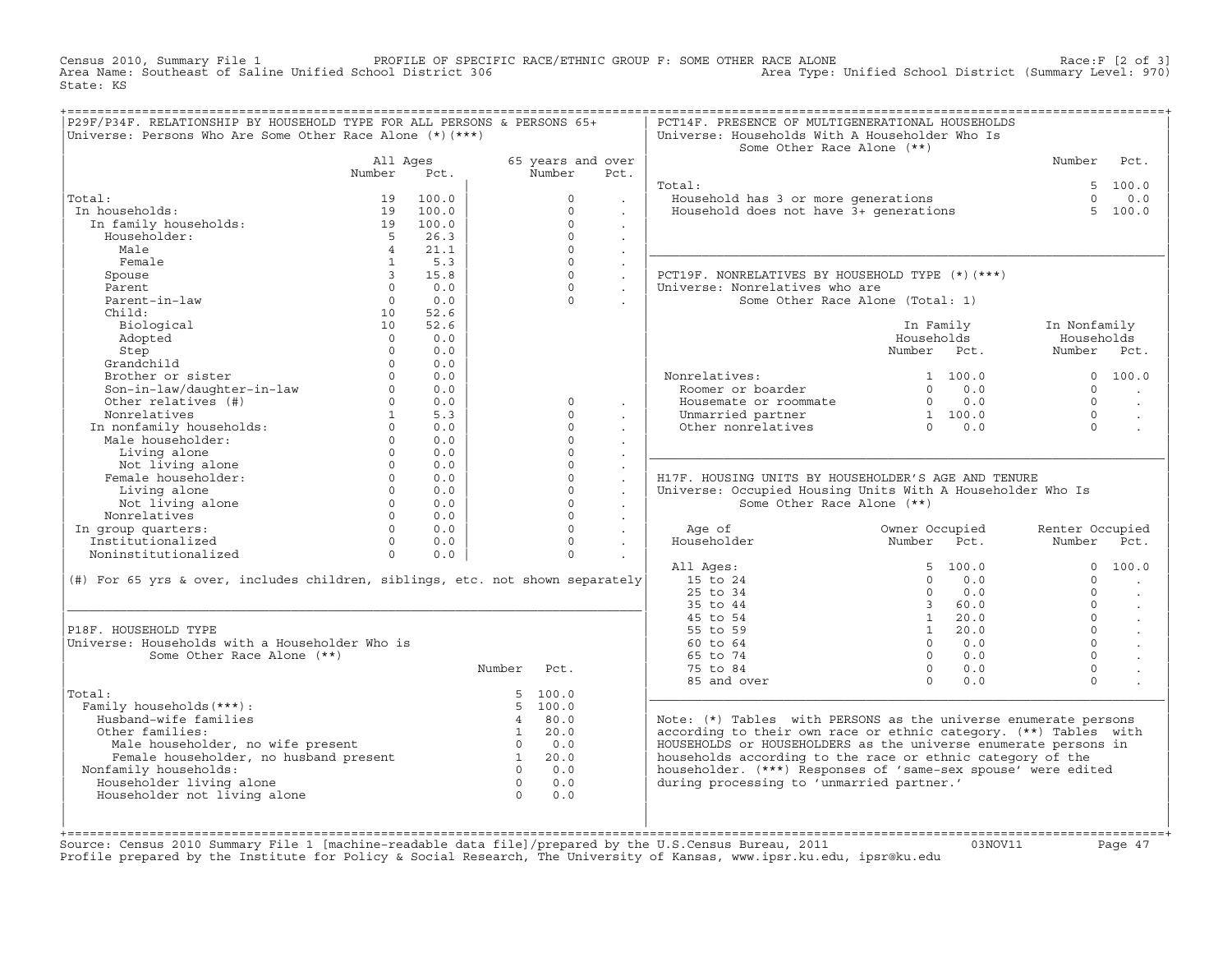Census 2010, Summary File 1 PROFILE OF SPECIFIC RACE/ETHNIC GROUP F: SOME OTHER RACE ALONE Race:F [3 of 3]<br>Area Name: Southeast of Saline Unified School District 306 area Type: Unified School District (Summary Level: 970) Area Type: Unified School District (Summary Level: 970) State: KS

+===================================================================================================================================================+|P28F/H16F. HOUSEHOLDS (OCCUPIED HOUSING UNITS) BY HOUSEHOLD SIZE BY TYPE AND BY TENURE | |Universe: Households (Occupied Housing Units) With A Householder Who Is Some Other Race Alone (\*\*)(\*\*\*) |

|                             | All<br>Households | Pct.  | Family<br>Households    | Pct. | Nonfamily<br>Households | Pct.    | Owner<br>Occupied | Pct.  | Renter<br>Occupied | Pct. |
|-----------------------------|-------------------|-------|-------------------------|------|-------------------------|---------|-------------------|-------|--------------------|------|
| household sizes:<br>All     |                   | 100.0 | 5 100.0                 |      | $\Omega$                |         |                   | 100.0 |                    |      |
| 1-person households         |                   | 0.0   | (Family always >1 pers) |      |                         |         |                   | 0.0   |                    |      |
| 2-person households         |                   | 20.0  |                         | 20.0 | $\Omega$                |         |                   | 20.0  |                    |      |
| 3-person households         |                   | 20.0  |                         | 20.0 | $\mathbf 0$             | $\cdot$ |                   | 20.0  |                    |      |
| 4-person households         |                   | 20.0  |                         | 20.0 | $\Omega$                | $\cdot$ |                   | 20.0  |                    |      |
| 5-person households         |                   | 0.0   |                         | 0.0  | $\Omega$                |         |                   | 0.0   |                    |      |
| 6-person households         |                   | 20.0  |                         | 20.0 | $\Omega$                |         |                   | 20.0  |                    |      |
| 7-or-more person households |                   | 20.0  |                         | 20.0 | $\mathbf 0$             |         |                   | 20.0  |                    |      |

|P16F/P17F/P36F/P37F/H11F/H12F. POPULATION IN HOUSEHOLDS AND AVERAGE HOUSEHOLD SIZE BY TYPE AND BY TENURE | Universe: Population in Households (Occupied Housing Units) With A Householder Who Is Some Other Race Alone (\*\*)

|                                | Total<br>Population | Pct.         | In<br>Families  | Pct.     | In.<br>Nonfamilies | Pct.        | In Owner<br>Occupied | Pct.          | In Renter<br>Occupied | Pct.                      |
|--------------------------------|---------------------|--------------|-----------------|----------|--------------------|-------------|----------------------|---------------|-----------------------|---------------------------|
| Total population in households | 22                  | 100.0        | 21              | 95.5     | 0                  | 0.0         |                      | 22 100.0      |                       | 0.0                       |
| Under 18 years                 | 10                  | 100.0        | 10 <sup>1</sup> | 100.0    |                    |             |                      |               |                       |                           |
| 18 years and over              | 12                  | 100.0        |                 | 91.7     |                    |             |                      |               |                       |                           |
| Average Household Size         | 4.40                | $------$     | 4.20            | $------$ |                    | $- - - - -$ | 4.40                 | $- - - - - -$ | 0.00                  | $\qquad \qquad - - - - -$ |
| Under 18 years                 | 2.00                | $------$     | 2.00            | $------$ |                    |             |                      |               |                       |                           |
| 18 years and over              |                     | $2.40$ ----- | 2.20            | $------$ |                    |             |                      | $- - - - -$   |                       | $- - - - -$               |
|                                |                     |              |                 |          |                    |             |                      |               |                       |                           |

Note: Family household numbers include nonrelatives living with families.

| | PCT20/PCT22F. GROUP OUARTERS POPULATION BY SEX BY AGE BY GROUP OUARTERS TYPE Universe: Population in group quarters for persons who are Some Other Race Alone (\*)

|                                               | $---$ All Ages $---$ |       |       | Pct. of<br>All |      | Pct. of<br>Total |        | Pct. of<br>Total |
|-----------------------------------------------|----------------------|-------|-------|----------------|------|------------------|--------|------------------|
|                                               | Number               | Pct.  | Total | Ages           | Male | $18+$            | Female | $18+$            |
| All types of group quarters:                  |                      | 100.0 |       |                |      |                  |        |                  |
| Institutionalized population:                 |                      |       |       |                |      |                  |        |                  |
| Correctional facilities for adults            |                      |       |       |                |      |                  |        |                  |
| Juvenile facilities                           |                      |       |       |                |      |                  |        |                  |
| Nursing facilities/skilled-nursing facilities |                      |       |       |                |      |                  |        |                  |
| Other institutional facilities                |                      |       |       |                |      |                  |        |                  |
| Noninstitutionalized population:              |                      |       |       |                |      |                  |        |                  |
| College/university student housing            |                      |       |       |                |      |                  |        |                  |
| Military quarters                             |                      |       |       |                |      |                  |        |                  |
| Other noninstitutional facilities             |                      |       |       |                |      |                  |        |                  |

|\_\_\_\_\_\_\_\_\_\_\_\_\_\_\_\_\_\_\_\_\_\_\_\_\_\_\_\_\_\_\_\_\_\_\_\_\_\_\_\_\_\_\_\_\_\_\_\_\_\_\_\_\_\_\_\_\_\_\_\_\_\_\_\_\_\_\_\_\_\_\_\_\_\_\_\_\_\_\_\_\_\_\_\_\_\_\_\_\_\_\_\_\_\_\_\_\_\_\_\_\_\_\_\_\_\_\_\_\_\_\_\_\_\_\_\_\_\_\_\_\_\_\_\_\_\_\_\_\_\_\_\_\_\_\_\_\_\_\_\_\_\_\_\_\_\_\_|

| |

or HOUSEHOLDERS as the universe enumerate persons in households according to the race or ethnic category of the householder. | (\*\*\*) Same−sex couple households are included in the family households category if there is at least one additional person | | related to householder by birth or adoption. Same−sex couple households with no relatives of the householder present are tabulated | | in nonfamily households. Responses of 'same−sex spouse' were edited during processing to 'unmarried partner.' |

+===================================================================================================================================================+ Source: Census 2010 Summary File 1 [machine−readable data file]/prepared by the U.S.Census Bureau, 2011 03NOV11 Page 48 Profile prepared by the Institute for Policy & Social Research, The University of Kansas, www.ipsr.ku.edu, ipsr@ku.edu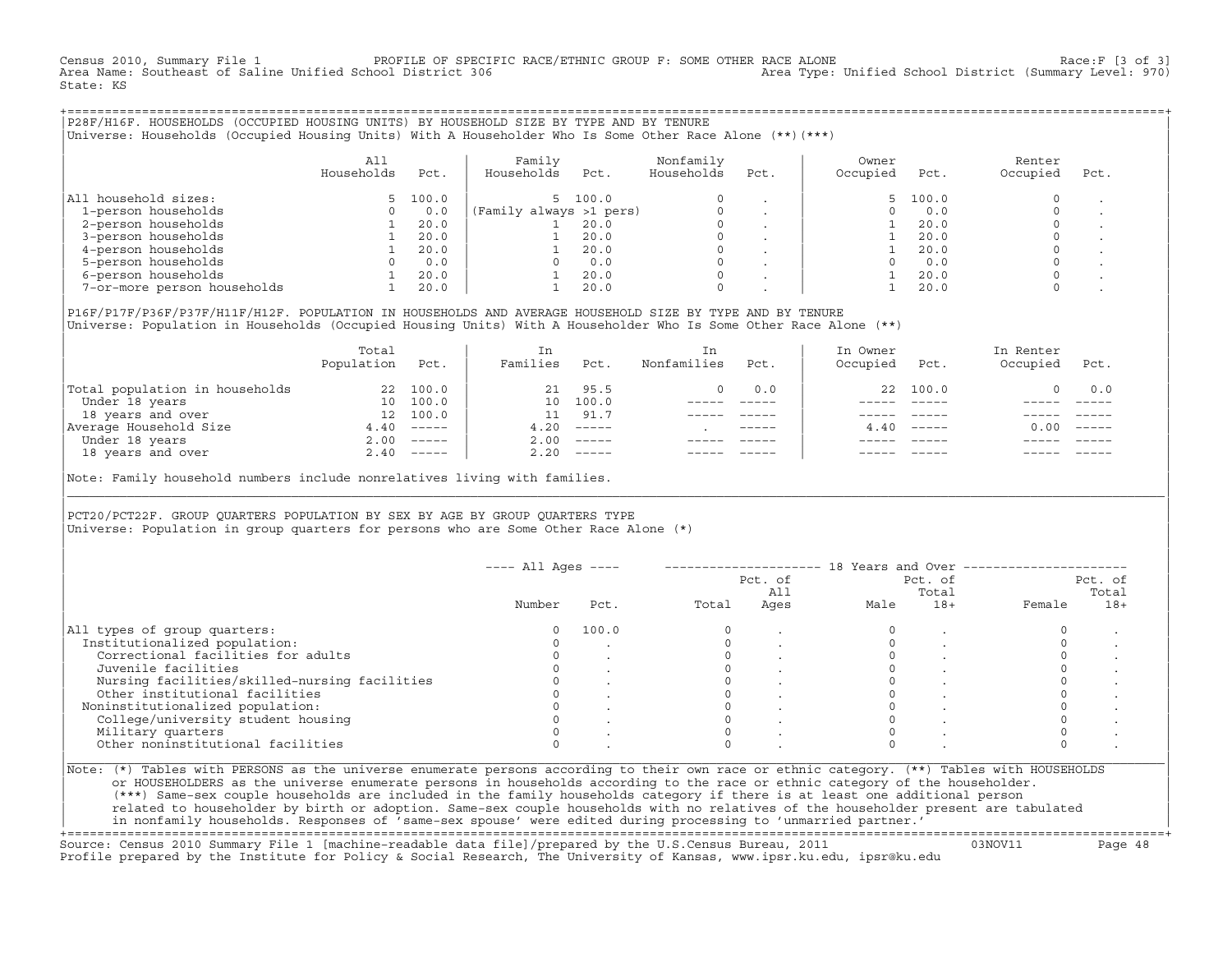Census 2010, Summary File 1 PROFILE OF SPECIFIC RACE/ETHNIC GROUP G: TWO OR MORE RACES Race:G [1 of 3] Area Name: Southeast of Saline Unified School District 306 Area Type: Unified School District (Summary Level: 970) State: KS

+===================================================================================================================================================+

| P29/P29G. POPULATION SUMMARY BY RESIDENCE TYPE FOR DESIGNATED UNIVERSE                                                                                                                                                                                   |                                                                      |                                                                                                                   |                                                                     | P38G/39G. FAMILY TYPE BY PRESENCE AND AGE OF OWN OR RELATED CHILDREN                                                                                                                                                          |                                                                       |                                                                                                                                                                                                                                                                                             |         |
|----------------------------------------------------------------------------------------------------------------------------------------------------------------------------------------------------------------------------------------------------------|----------------------------------------------------------------------|-------------------------------------------------------------------------------------------------------------------|---------------------------------------------------------------------|-------------------------------------------------------------------------------------------------------------------------------------------------------------------------------------------------------------------------------|-----------------------------------------------------------------------|---------------------------------------------------------------------------------------------------------------------------------------------------------------------------------------------------------------------------------------------------------------------------------------------|---------|
| Universe: PERSONS Who Are Two or More Races                                                                                                                                                                                                              |                                                                      |                                                                                                                   |                                                                     | Universe: Families With A Householder Who Is                                                                                                                                                                                  |                                                                       |                                                                                                                                                                                                                                                                                             |         |
|                                                                                                                                                                                                                                                          |                                                                      |                                                                                                                   |                                                                     | Two or More Races $(**)$ $(***)$                                                                                                                                                                                              |                                                                       |                                                                                                                                                                                                                                                                                             |         |
|                                                                                                                                                                                                                                                          |                                                                      | Population As % of Population of all Races                                                                        |                                                                     |                                                                                                                                                                                                                               |                                                                       |                                                                                                                                                                                                                                                                                             |         |
| Total Persons:                                                                                                                                                                                                                                           |                                                                      | 01 Dersons:<br>1.2% of 3,078<br>1.2% of 3,078<br>1.2% of 3,078<br>1.2% of 3,078<br>1.2% of 3,078<br>1.2% of 3,078 |                                                                     | By Presence of:                                                                                                                                                                                                               |                                                                       |                                                                                                                                                                                                                                                                                             |         |
|                                                                                                                                                                                                                                                          |                                                                      |                                                                                                                   |                                                                     |                                                                                                                                                                                                                               | Own Children – Related Children<br>Families – Pot.  – Families – Pot. |                                                                                                                                                                                                                                                                                             |         |
|                                                                                                                                                                                                                                                          |                                                                      |                                                                                                                   |                                                                     |                                                                                                                                                                                                                               |                                                                       |                                                                                                                                                                                                                                                                                             |         |
|                                                                                                                                                                                                                                                          |                                                                      |                                                                                                                   |                                                                     | All families:                                                                                                                                                                                                                 |                                                                       |                                                                                                                                                                                                                                                                                             | 3100.0  |
| P16-18G/P36-37G. HOUSEHOLDS/POPULATION IN HOUSEHOLDS BY HOUSEHOLD TYPE                                                                                                                                                                                   |                                                                      |                                                                                                                   |                                                                     |                                                                                                                                                                                                                               |                                                                       |                                                                                                                                                                                                                                                                                             | 3 100.0 |
| Universe: HOUSEHOLDERS Who Are Two or More Races                                                                                                                                                                                                         |                                                                      |                                                                                                                   |                                                                     |                                                                                                                                                                                                                               |                                                                       |                                                                                                                                                                                                                                                                                             | 3 100.0 |
|                                                                                                                                                                                                                                                          |                                                                      |                                                                                                                   | Average                                                             |                                                                                                                                                                                                                               |                                                                       |                                                                                                                                                                                                                                                                                             |         |
|                                                                                                                                                                                                                                                          |                                                                      |                                                                                                                   |                                                                     |                                                                                                                                                                                                                               |                                                                       |                                                                                                                                                                                                                                                                                             |         |
|                                                                                                                                                                                                                                                          |                                                                      |                                                                                                                   |                                                                     |                                                                                                                                                                                                                               |                                                                       |                                                                                                                                                                                                                                                                                             |         |
|                                                                                                                                                                                                                                                          |                                                                      |                                                                                                                   |                                                                     |                                                                                                                                                                                                                               |                                                                       |                                                                                                                                                                                                                                                                                             |         |
|                                                                                                                                                                                                                                                          |                                                                      |                                                                                                                   |                                                                     |                                                                                                                                                                                                                               |                                                                       |                                                                                                                                                                                                                                                                                             |         |
| Total Households (**)<br>Total Households (**)<br>Under 18 years<br>18 years and over<br>Tamily Households (***)<br>18 years and over<br>18 years and over<br>18 years<br>18 years and over<br>18 years<br>18 years<br>18 years<br>18 years<br>19 and ov |                                                                      |                                                                                                                   |                                                                     |                                                                                                                                                                                                                               |                                                                       |                                                                                                                                                                                                                                                                                             |         |
|                                                                                                                                                                                                                                                          |                                                                      |                                                                                                                   |                                                                     |                                                                                                                                                                                                                               |                                                                       |                                                                                                                                                                                                                                                                                             |         |
|                                                                                                                                                                                                                                                          |                                                                      |                                                                                                                   |                                                                     |                                                                                                                                                                                                                               |                                                                       |                                                                                                                                                                                                                                                                                             |         |
|                                                                                                                                                                                                                                                          |                                                                      |                                                                                                                   |                                                                     |                                                                                                                                                                                                                               |                                                                       |                                                                                                                                                                                                                                                                                             |         |
|                                                                                                                                                                                                                                                          |                                                                      |                                                                                                                   |                                                                     |                                                                                                                                                                                                                               |                                                                       |                                                                                                                                                                                                                                                                                             |         |
|                                                                                                                                                                                                                                                          |                                                                      |                                                                                                                   |                                                                     |                                                                                                                                                                                                                               |                                                                       | $\begin{bmatrix} 3 & 100.0 \ 0 & 0.0 \ 3 & 100.0 \ 3 & 100.0 \ 0 & 0.0 \ 0 & 0.0 \ 0 & 0.0 \ 0 & 0.0 \ 0 & 0.0 \ 0 & 0.0 \ 0 & 0.0 \ 0 & 0.0 \ 0 & 0.0 \ 0 & 0.0 \ 0 & 0.0 \ 0 & 0.0 \ 0 & 0.0 \ 0 & 0.0 \ 0 & 0.0 \ 0 & 0.0 \ 0 & 0.0 \ 0 & 0.0 \ 0 & 0.0 \ 0 & 0.0 \ 0 & 0.0 \ 0 & 0.0 \$ |         |
| P12G/P13G. POPULATION BY AGE AND SEX                                                                                                                                                                                                                     |                                                                      |                                                                                                                   |                                                                     |                                                                                                                                                                                                                               |                                                                       |                                                                                                                                                                                                                                                                                             |         |
| Universe: Persons Who Are Two or More Races (*)                                                                                                                                                                                                          |                                                                      |                                                                                                                   |                                                                     |                                                                                                                                                                                                                               |                                                                       |                                                                                                                                                                                                                                                                                             |         |
|                                                                                                                                                                                                                                                          |                                                                      |                                                                                                                   |                                                                     |                                                                                                                                                                                                                               |                                                                       |                                                                                                                                                                                                                                                                                             |         |
|                                                                                                                                                                                                                                                          | ---Both Sexes---                                                     |                                                                                                                   |                                                                     |                                                                                                                                                                                                                               |                                                                       |                                                                                                                                                                                                                                                                                             |         |
|                                                                                                                                                                                                                                                          | Number Pct.                                                          | Number Pct.                                                                                                       | Number Pct.                                                         |                                                                                                                                                                                                                               |                                                                       |                                                                                                                                                                                                                                                                                             |         |
|                                                                                                                                                                                                                                                          |                                                                      |                                                                                                                   |                                                                     |                                                                                                                                                                                                                               |                                                                       |                                                                                                                                                                                                                                                                                             |         |
|                                                                                                                                                                                                                                                          |                                                                      |                                                                                                                   |                                                                     |                                                                                                                                                                                                                               |                                                                       | $0 \t 0.0$                                                                                                                                                                                                                                                                                  |         |
|                                                                                                                                                                                                                                                          |                                                                      |                                                                                                                   |                                                                     |                                                                                                                                                                                                                               |                                                                       |                                                                                                                                                                                                                                                                                             |         |
|                                                                                                                                                                                                                                                          |                                                                      |                                                                                                                   |                                                                     |                                                                                                                                                                                                                               |                                                                       |                                                                                                                                                                                                                                                                                             |         |
|                                                                                                                                                                                                                                                          |                                                                      |                                                                                                                   |                                                                     | P31G. RELATIONSHIP BY HOUSEHOLD TYPE FOR THE POPULATION UNDER 18 YEARS                                                                                                                                                        |                                                                       |                                                                                                                                                                                                                                                                                             |         |
|                                                                                                                                                                                                                                                          |                                                                      |                                                                                                                   |                                                                     | Universe: Persons under 18 who are                                                                                                                                                                                            |                                                                       |                                                                                                                                                                                                                                                                                             |         |
|                                                                                                                                                                                                                                                          |                                                                      |                                                                                                                   |                                                                     | Two or More Races $(*)$ $(***)$                                                                                                                                                                                               |                                                                       |                                                                                                                                                                                                                                                                                             |         |
|                                                                                                                                                                                                                                                          |                                                                      |                                                                                                                   |                                                                     |                                                                                                                                                                                                                               | Number                                                                | Pct.                                                                                                                                                                                                                                                                                        |         |
|                                                                                                                                                                                                                                                          |                                                                      |                                                                                                                   |                                                                     |                                                                                                                                                                                                                               |                                                                       |                                                                                                                                                                                                                                                                                             |         |
|                                                                                                                                                                                                                                                          |                                                                      |                                                                                                                   |                                                                     | Total under 18:                                                                                                                                                                                                               |                                                                       |                                                                                                                                                                                                                                                                                             |         |
|                                                                                                                                                                                                                                                          |                                                                      |                                                                                                                   |                                                                     | In households:                                                                                                                                                                                                                |                                                                       |                                                                                                                                                                                                                                                                                             |         |
|                                                                                                                                                                                                                                                          |                                                                      |                                                                                                                   |                                                                     |                                                                                                                                                                                                                               |                                                                       |                                                                                                                                                                                                                                                                                             |         |
|                                                                                                                                                                                                                                                          |                                                                      |                                                                                                                   |                                                                     |                                                                                                                                                                                                                               |                                                                       |                                                                                                                                                                                                                                                                                             |         |
|                                                                                                                                                                                                                                                          |                                                                      |                                                                                                                   |                                                                     |                                                                                                                                                                                                                               |                                                                       |                                                                                                                                                                                                                                                                                             |         |
|                                                                                                                                                                                                                                                          |                                                                      |                                                                                                                   |                                                                     |                                                                                                                                                                                                                               |                                                                       |                                                                                                                                                                                                                                                                                             |         |
|                                                                                                                                                                                                                                                          |                                                                      |                                                                                                                   |                                                                     | WHI CHITE:<br>In husband-wife<br>In other famili<br>Male househol<br>Female househol<br>Other relatives:                                                                                                                      |                                                                       |                                                                                                                                                                                                                                                                                             |         |
|                                                                                                                                                                                                                                                          |                                                                      |                                                                                                                   |                                                                     |                                                                                                                                                                                                                               |                                                                       |                                                                                                                                                                                                                                                                                             |         |
|                                                                                                                                                                                                                                                          |                                                                      |                                                                                                                   |                                                                     |                                                                                                                                                                                                                               |                                                                       |                                                                                                                                                                                                                                                                                             |         |
|                                                                                                                                                                                                                                                          |                                                                      |                                                                                                                   |                                                                     |                                                                                                                                                                                                                               |                                                                       |                                                                                                                                                                                                                                                                                             |         |
|                                                                                                                                                                                                                                                          |                                                                      |                                                                                                                   |                                                                     |                                                                                                                                                                                                                               |                                                                       |                                                                                                                                                                                                                                                                                             |         |
|                                                                                                                                                                                                                                                          |                                                                      |                                                                                                                   |                                                                     |                                                                                                                                                                                                                               |                                                                       |                                                                                                                                                                                                                                                                                             |         |
|                                                                                                                                                                                                                                                          |                                                                      |                                                                                                                   |                                                                     |                                                                                                                                                                                                                               |                                                                       |                                                                                                                                                                                                                                                                                             |         |
|                                                                                                                                                                                                                                                          |                                                                      |                                                                                                                   |                                                                     |                                                                                                                                                                                                                               |                                                                       |                                                                                                                                                                                                                                                                                             |         |
|                                                                                                                                                                                                                                                          |                                                                      |                                                                                                                   |                                                                     |                                                                                                                                                                                                                               |                                                                       |                                                                                                                                                                                                                                                                                             |         |
|                                                                                                                                                                                                                                                          |                                                                      |                                                                                                                   |                                                                     | or and the method of the method of the set of the set of the set of the set of the set of the set of the set of the set of the set of the set of the set of the set of the set of the set of the set of the set of the set of |                                                                       |                                                                                                                                                                                                                                                                                             |         |
| $0$ to 17                                                                                                                                                                                                                                                |                                                                      |                                                                                                                   | $\begin{bmatrix} 7 & 9 & 56.3 \\ 7 & 43.8 \\ 0 & 0.0 \end{bmatrix}$ | Note: (*) Tables with PERSONS as the universe enumerate persons according                                                                                                                                                     |                                                                       |                                                                                                                                                                                                                                                                                             |         |
| 18 to 64                                                                                                                                                                                                                                                 | $\begin{array}{@{}ll} 23 & 62.2 \\ 14 & 37.8 \\ 0 & 0.0 \end{array}$ | $\begin{array}{cc} 14 & 66.7 \\ 7 & 33.3 \\ 0 & 0.0 \end{array}$                                                  |                                                                     |                                                                                                                                                                                                                               |                                                                       |                                                                                                                                                                                                                                                                                             |         |
|                                                                                                                                                                                                                                                          |                                                                      |                                                                                                                   |                                                                     | to their own race or ethnic category. (**) Tables with HOUSEHOLDS or                                                                                                                                                          |                                                                       |                                                                                                                                                                                                                                                                                             |         |
| 65 plus                                                                                                                                                                                                                                                  |                                                                      |                                                                                                                   |                                                                     | HOUSEHOLDERS as the universe enumerate persons in households according                                                                                                                                                        |                                                                       |                                                                                                                                                                                                                                                                                             |         |
| Median Aqe                                                                                                                                                                                                                                               |                                                                      |                                                                                                                   |                                                                     | to the race or ethnic category of the householder. (***) Responses of<br>14.3 14.5 14.0   'same-sex spouse' were edited during processing to 'unmarried partner.'                                                             |                                                                       |                                                                                                                                                                                                                                                                                             |         |
|                                                                                                                                                                                                                                                          |                                                                      |                                                                                                                   |                                                                     |                                                                                                                                                                                                                               |                                                                       |                                                                                                                                                                                                                                                                                             |         |

+===================================================================================================================================================+Source: Census 2010 Summary File 1 [machine−readable data file]/prepared by the U.S.Census Bureau, 2011 03NOV11 Page 49 Profile prepared by the Institute for Policy & Social Research, The University of Kansas, www.ipsr.ku.edu, ipsr@ku.edu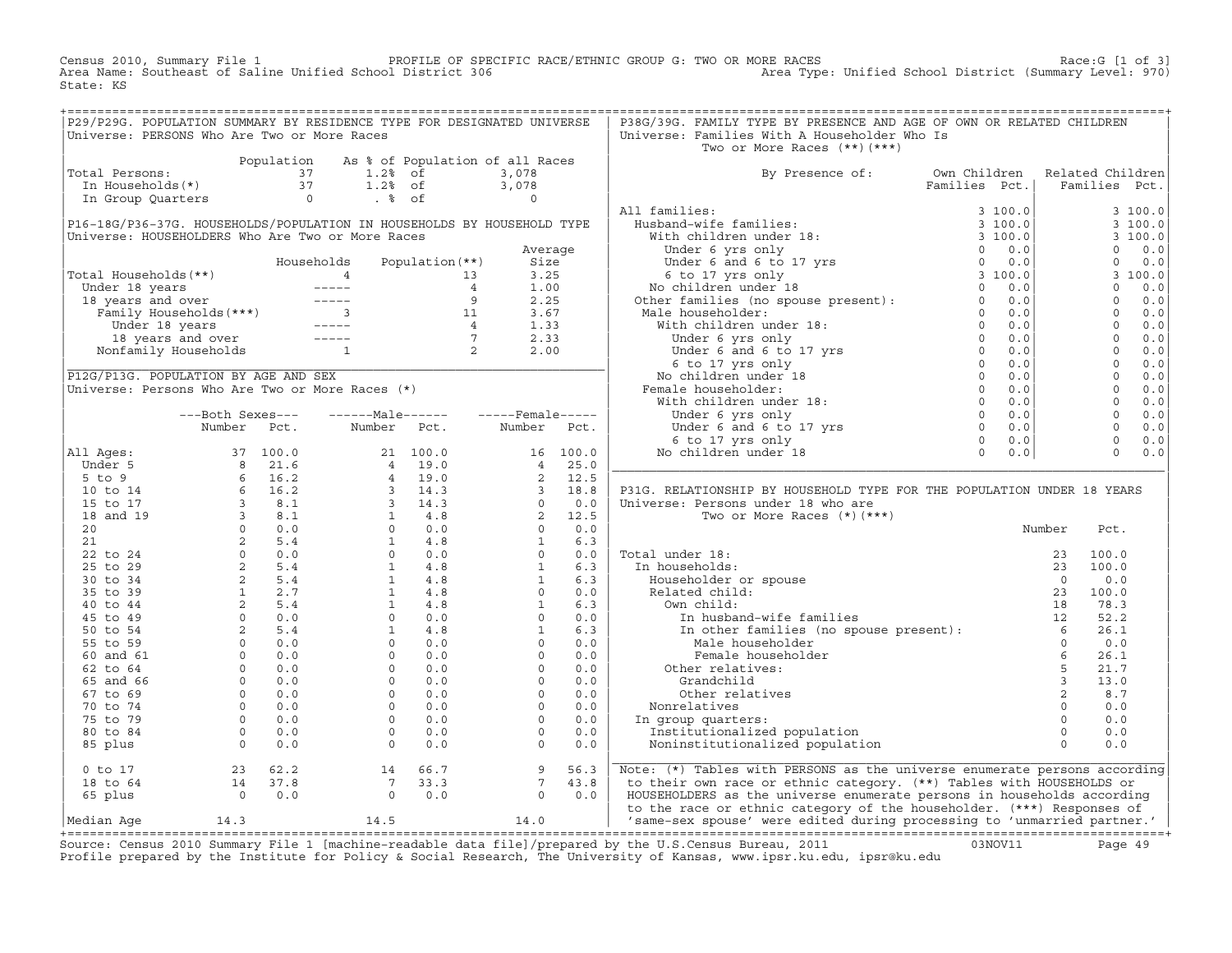Census 2010, Summary File 1 PROFILE OF SPECIFIC RACE/ETHNIC GROUP G: TWO OR MORE RACES Race:G [2 of 3] Area Name: Southeast of Saline Unified School District 306 Area Type: Unified School District (Summary Level: 970) State: KS

| P29G/P34G. RELATIONSHIP BY HOUSEHOLD TYPE FOR ALL PERSONS & PERSONS 65+                                                                                                                                                                                                                                                                                                                                                                                                                                                     |                 |                |                             |                     |                      | PCT14G. PRESENCE OF MULTIGENERATIONAL HOUSEHOLDS                                                                                                                                                 |                |                                         |                                                                                |                 |
|-----------------------------------------------------------------------------------------------------------------------------------------------------------------------------------------------------------------------------------------------------------------------------------------------------------------------------------------------------------------------------------------------------------------------------------------------------------------------------------------------------------------------------|-----------------|----------------|-----------------------------|---------------------|----------------------|--------------------------------------------------------------------------------------------------------------------------------------------------------------------------------------------------|----------------|-----------------------------------------|--------------------------------------------------------------------------------|-----------------|
| Universe: Persons Who Are Two or More Races $(*)$ $(***)$                                                                                                                                                                                                                                                                                                                                                                                                                                                                   |                 |                |                             |                     |                      | Universe: Households With A Householder Who Is<br>Two or More Races (**)                                                                                                                         |                |                                         |                                                                                |                 |
|                                                                                                                                                                                                                                                                                                                                                                                                                                                                                                                             | All Ages        |                |                             | 65 years and over   |                      |                                                                                                                                                                                                  |                |                                         | Number Pct.                                                                    |                 |
|                                                                                                                                                                                                                                                                                                                                                                                                                                                                                                                             | Number Pct.     |                |                             | Number              | Pct.                 |                                                                                                                                                                                                  |                |                                         |                                                                                |                 |
|                                                                                                                                                                                                                                                                                                                                                                                                                                                                                                                             |                 |                |                             |                     |                      | Total:                                                                                                                                                                                           |                |                                         |                                                                                | 4 100.0         |
| Total:                                                                                                                                                                                                                                                                                                                                                                                                                                                                                                                      | 37              | 100.0          |                             | $\circ$             | $\sim$               | <br>Household has 3 or more generations<br>Household does not have 3+ generations                                                                                                                |                |                                         |                                                                                | $\Omega$<br>0.0 |
| In households:                                                                                                                                                                                                                                                                                                                                                                                                                                                                                                              |                 | 37 100.0       |                             | $\Omega$            | $\ddot{\phantom{a}}$ |                                                                                                                                                                                                  |                |                                         |                                                                                | 4 100.0         |
| n households:<br>In family households: 34<br>34                                                                                                                                                                                                                                                                                                                                                                                                                                                                             |                 | 91.9           |                             | $\Omega$            | $\sim$               |                                                                                                                                                                                                  |                |                                         |                                                                                |                 |
| Householder:<br>Male                                                                                                                                                                                                                                                                                                                                                                                                                                                                                                        |                 | 3 8.1          |                             | $\circ$<br>$\Omega$ | $\ddot{\phantom{a}}$ |                                                                                                                                                                                                  |                |                                         |                                                                                |                 |
| Female                                                                                                                                                                                                                                                                                                                                                                                                                                                                                                                      |                 | 2 5.4<br>1 2.7 |                             | $\Omega$            | $\sim$               |                                                                                                                                                                                                  |                |                                         |                                                                                |                 |
| Spouse                                                                                                                                                                                                                                                                                                                                                                                                                                                                                                                      |                 | 4 10.8         |                             | $\Omega$            | $\sim$<br>$\sim$     | PCT19G. NONRELATIVES BY HOUSEHOLD TYPE (*) (***)                                                                                                                                                 |                |                                         |                                                                                |                 |
| Parent                                                                                                                                                                                                                                                                                                                                                                                                                                                                                                                      |                 | $0 \t 0.0$     |                             | $\Omega$            | $\sim$               | Universe: Nonrelatives who are                                                                                                                                                                   |                |                                         |                                                                                |                 |
| Parent-in-law                                                                                                                                                                                                                                                                                                                                                                                                                                                                                                               |                 | $0 \qquad 0.0$ |                             | $\Omega$            |                      | Two or More Races (Total: 4)                                                                                                                                                                     |                |                                         |                                                                                |                 |
| Child:                                                                                                                                                                                                                                                                                                                                                                                                                                                                                                                      |                 | 20 54.1        |                             |                     | $\sim$               |                                                                                                                                                                                                  |                |                                         |                                                                                |                 |
| Biological                                                                                                                                                                                                                                                                                                                                                                                                                                                                                                                  | 13              | 35.1           |                             |                     |                      |                                                                                                                                                                                                  |                | In Family                               | In Nonfamily                                                                   |                 |
| Adopted                                                                                                                                                                                                                                                                                                                                                                                                                                                                                                                     | $7\overline{ }$ | 18.9           |                             |                     |                      |                                                                                                                                                                                                  |                | Households                              | Households                                                                     |                 |
|                                                                                                                                                                                                                                                                                                                                                                                                                                                                                                                             | $\Omega$        | 0.0            |                             |                     |                      |                                                                                                                                                                                                  | Number Pct.    |                                         | Number Pct.                                                                    |                 |
| Adopteu<br>Step<br>Grandchild<br>Brother or sister<br>Son-in-law/daughter-in-law<br>Char relatives (#)                                                                                                                                                                                                                                                                                                                                                                                                                      |                 | 3 8.1          |                             |                     |                      |                                                                                                                                                                                                  |                |                                         |                                                                                |                 |
|                                                                                                                                                                                                                                                                                                                                                                                                                                                                                                                             |                 | $0 \qquad 0.0$ |                             |                     |                      |                                                                                                                                                                                                  |                | 2 100.0                                 |                                                                                | 2, 100.0        |
|                                                                                                                                                                                                                                                                                                                                                                                                                                                                                                                             |                 | $0 \t 0.0$     |                             |                     |                      | Nonrelatives:<br>Roomer or boarder<br>Roomer or boarder<br>Housemate or roommate $\begin{array}{cccc} 2 & 100.0 \\ 0 & 0.0 \\ 0 & 0.0 \\ 0 & 0.0 \\ 0 & 1 & 50.0 \\ 0 & 1 & 50.0 \\ \end{array}$ |                |                                         |                                                                                |                 |
|                                                                                                                                                                                                                                                                                                                                                                                                                                                                                                                             |                 | 2 5.4          |                             | $\Omega$            | $\sim$               |                                                                                                                                                                                                  |                |                                         | $\begin{array}{cc} 0 & 0.0 \\ 0 & 0.0 \\ 1 & 50.0 \\ 1 & \text{E} \end{array}$ |                 |
|                                                                                                                                                                                                                                                                                                                                                                                                                                                                                                                             |                 |                |                             | $\Omega$            | $\sim$               |                                                                                                                                                                                                  |                |                                         |                                                                                |                 |
|                                                                                                                                                                                                                                                                                                                                                                                                                                                                                                                             |                 |                |                             | $\Omega$            | $\ddot{\phantom{0}}$ |                                                                                                                                                                                                  |                |                                         |                                                                                |                 |
|                                                                                                                                                                                                                                                                                                                                                                                                                                                                                                                             |                 |                |                             | $\Omega$            | $\ddot{\phantom{a}}$ |                                                                                                                                                                                                  |                |                                         |                                                                                |                 |
| $\begin{tabular}{l c c} Nonrelatives & $\overset{\text{}}{2}$ & $\overset{\text{2}}{2}$ & $\overset{\text{5}}{5}$\,.4$ \\ In nonfamily households: & $\overset{\text{2}}{3}$ & $\overset{\text{5}}{3}$ & $\overset{\text{8}}{4}$\,.1 \\ \text{Male householder:} & $\overset{\text{1}}{1}$ & $\overset{\text{2.7}}{2}$ & $\overset{\text{5.4}}{1}$ \\ \text{Diving alone} & $\overset{\text{1}}{0}$ & $\overset{\text{0}}{0}$.0 \\ \text{Not living alone} & $\overset{\text{1}}{1}$ & $\overset{\text{2.7}}{2}$ & $\overs$ |                 |                |                             | $\Omega$            | $\sim$               |                                                                                                                                                                                                  |                |                                         |                                                                                |                 |
|                                                                                                                                                                                                                                                                                                                                                                                                                                                                                                                             |                 |                |                             | $\Omega$            | $\sim$               |                                                                                                                                                                                                  |                |                                         |                                                                                |                 |
|                                                                                                                                                                                                                                                                                                                                                                                                                                                                                                                             |                 |                |                             | $\Omega$            | $\sim$               | H17G. HOUSING UNITS BY HOUSEHOLDER'S AGE AND TENURE                                                                                                                                              |                |                                         |                                                                                |                 |
|                                                                                                                                                                                                                                                                                                                                                                                                                                                                                                                             |                 |                |                             | $\Omega$            | $\sim$               | Universe: Occupied Housing Units With A Householder Who Is                                                                                                                                       |                |                                         |                                                                                |                 |
|                                                                                                                                                                                                                                                                                                                                                                                                                                                                                                                             |                 |                |                             | $\circ$             | $\sim$               | Two or More Races (**)                                                                                                                                                                           |                |                                         |                                                                                |                 |
|                                                                                                                                                                                                                                                                                                                                                                                                                                                                                                                             |                 |                |                             | $\overline{0}$      | $\sim$               |                                                                                                                                                                                                  |                |                                         |                                                                                |                 |
|                                                                                                                                                                                                                                                                                                                                                                                                                                                                                                                             |                 |                |                             | $\Omega$            | $\sim$               | Age of                                                                                                                                                                                           | Owner Occupied |                                         | Renter Occupied                                                                |                 |
|                                                                                                                                                                                                                                                                                                                                                                                                                                                                                                                             |                 |                |                             | $\Omega$            | $\sim$               |                                                                                                                                                                                                  |                |                                         | Number Pct.                                                                    |                 |
|                                                                                                                                                                                                                                                                                                                                                                                                                                                                                                                             |                 |                |                             | $\Omega$            | $\sim$               |                                                                                                                                                                                                  |                |                                         |                                                                                |                 |
|                                                                                                                                                                                                                                                                                                                                                                                                                                                                                                                             |                 |                |                             |                     |                      | All Ages:                                                                                                                                                                                        |                | 2, 100.0                                |                                                                                | 2 100.0         |
| (#) For 65 yrs & over, includes children, siblings, etc. not shown separately                                                                                                                                                                                                                                                                                                                                                                                                                                               |                 |                |                             |                     |                      | 15 to 24                                                                                                                                                                                         | $\Omega$       | 0.0                                     | $\Omega$                                                                       | 0.0             |
|                                                                                                                                                                                                                                                                                                                                                                                                                                                                                                                             |                 |                |                             |                     |                      | $25$ to $34$                                                                                                                                                                                     |                | 1 50.0                                  | 1                                                                              | 50.0            |
|                                                                                                                                                                                                                                                                                                                                                                                                                                                                                                                             |                 |                |                             |                     |                      | 35 to 44                                                                                                                                                                                         | 1 50.0         |                                         | $\sim$                                                                         | 50.0            |
|                                                                                                                                                                                                                                                                                                                                                                                                                                                                                                                             |                 |                |                             |                     |                      | 45 to 54                                                                                                                                                                                         |                | $0 \qquad 0.0$                          | $\Omega$                                                                       | 0.0             |
| P18G. HOUSEHOLD TYPE                                                                                                                                                                                                                                                                                                                                                                                                                                                                                                        |                 |                |                             |                     |                      | 55 to 59                                                                                                                                                                                         |                | $0 \qquad 0.0$                          | $\Omega$                                                                       | 0.0             |
| Universe: Households with a Householder Who is                                                                                                                                                                                                                                                                                                                                                                                                                                                                              |                 |                |                             |                     |                      | 60 to 64                                                                                                                                                                                         |                | $0 \t 0.0$                              | $\Omega$<br>$\cap$                                                             | 0.0             |
| Two or More Races (**)                                                                                                                                                                                                                                                                                                                                                                                                                                                                                                      |                 |                |                             |                     |                      | 65 to 74                                                                                                                                                                                         |                | $0 \t 0.0$                              |                                                                                | 0.0             |
|                                                                                                                                                                                                                                                                                                                                                                                                                                                                                                                             |                 |                | Number Pct.                 |                     |                      | 75 to 84                                                                                                                                                                                         | $\overline{0}$ | $\begin{matrix} 0 & 0 & 0 \end{matrix}$ | $\Omega$                                                                       | 0.0             |
|                                                                                                                                                                                                                                                                                                                                                                                                                                                                                                                             |                 |                |                             |                     |                      | 85 and over                                                                                                                                                                                      |                | 0.0                                     | $\Omega$                                                                       | 0.0             |
| Total:<br>Family households (***) :                                                                                                                                                                                                                                                                                                                                                                                                                                                                                         |                 |                |                             | 4 100.0<br>3 75.0   |                      |                                                                                                                                                                                                  |                |                                         |                                                                                |                 |
| Husband-wife families                                                                                                                                                                                                                                                                                                                                                                                                                                                                                                       |                 |                |                             |                     |                      | Note: $(*)$ Tables with PERSONS as the universe enumerate persons                                                                                                                                |                |                                         |                                                                                |                 |
| Other families:                                                                                                                                                                                                                                                                                                                                                                                                                                                                                                             |                 |                | $\frac{3}{3}$ 75.0<br>0 0.0 |                     |                      | according to their own race or ethnic category. (**) Tables with                                                                                                                                 |                |                                         |                                                                                |                 |
| Cher families: 0 0.0<br>Male householder, no wife present 0 0 0.0<br>Female householder, no husband present 0 0 0.0                                                                                                                                                                                                                                                                                                                                                                                                         |                 |                |                             |                     |                      | HOUSEHOLDS or HOUSEHOLDERS as the universe enumerate persons in                                                                                                                                  |                |                                         |                                                                                |                 |
|                                                                                                                                                                                                                                                                                                                                                                                                                                                                                                                             |                 |                |                             |                     |                      | households according to the race or ethnic category of the                                                                                                                                       |                |                                         |                                                                                |                 |
| Nonfamily households:                                                                                                                                                                                                                                                                                                                                                                                                                                                                                                       |                 |                |                             | $1 \t 25.0$         |                      | householder. (***) Responses of 'same-sex spouse' were edited                                                                                                                                    |                |                                         |                                                                                |                 |
| Householder living alone                                                                                                                                                                                                                                                                                                                                                                                                                                                                                                    |                 |                |                             | $0 \qquad 0.0$      |                      | during processing to 'unmarried partner.'                                                                                                                                                        |                |                                         |                                                                                |                 |
| Householder not living alone                                                                                                                                                                                                                                                                                                                                                                                                                                                                                                |                 |                | $\sim$ 1                    | 25.0                |                      |                                                                                                                                                                                                  |                |                                         |                                                                                |                 |
|                                                                                                                                                                                                                                                                                                                                                                                                                                                                                                                             |                 |                |                             |                     |                      |                                                                                                                                                                                                  |                |                                         |                                                                                |                 |
|                                                                                                                                                                                                                                                                                                                                                                                                                                                                                                                             |                 |                |                             |                     |                      |                                                                                                                                                                                                  |                |                                         |                                                                                |                 |
|                                                                                                                                                                                                                                                                                                                                                                                                                                                                                                                             |                 |                |                             |                     |                      |                                                                                                                                                                                                  |                |                                         |                                                                                |                 |

+===================================================================================================================================================+Source: Census 2010 Summary File 1 [machine−readable data file]/prepared by the U.S.Census Bureau, 2011 03NOV11 Page 50 Profile prepared by the Institute for Policy & Social Research, The University of Kansas, www.ipsr.ku.edu, ipsr@ku.edu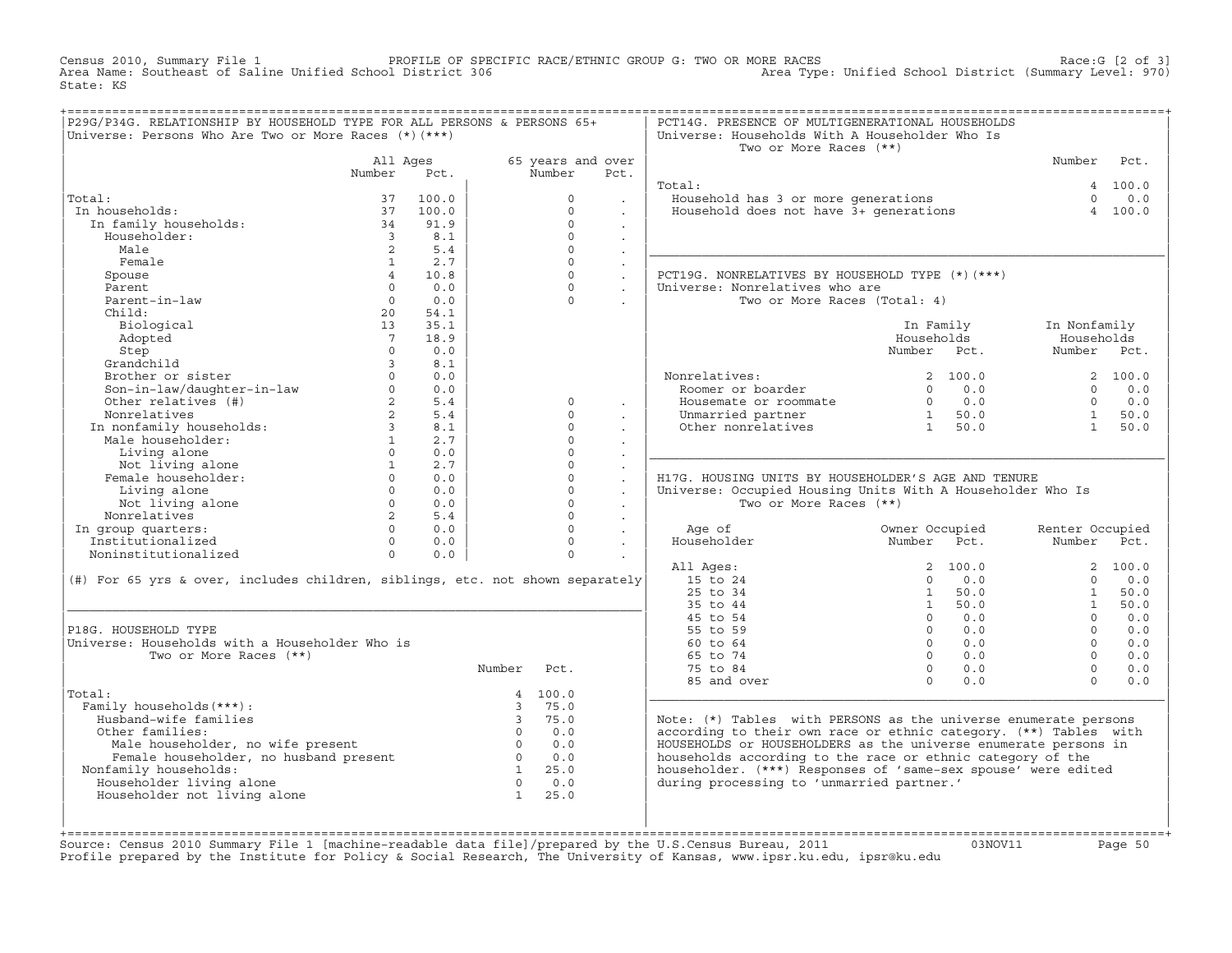Census 2010, Summary File 1 PROFILE OF SPECIFIC RACE/ETHNIC GROUP G: TWO OR MORE RACES Race:G [3 of 3] Area Type: Unified School District (Summary Level: 970) State: KS

+===================================================================================================================================================+|P28G/H16G. HOUSEHOLDS (OCCUPIED HOUSING UNITS) BY HOUSEHOLD SIZE BY TYPE AND BY TENURE | |Universe: Households (Occupied Housing Units) With A Householder Who Is Two or More Races (\*\*)(\*\*\*) |

|                             | All<br>Households | Pct.  | Family<br>Households    | Pct.  | Nonfamily<br>Households | Pct.  | Owner<br>Occupied | Pct.    | Renter<br>Occupied | Pct.  |  |
|-----------------------------|-------------------|-------|-------------------------|-------|-------------------------|-------|-------------------|---------|--------------------|-------|--|
| household sizes:<br>All     | 4                 | 100.0 |                         | 100.0 |                         | 100.0 |                   | 2 100.0 |                    | 100.0 |  |
| 1-person households         |                   | 0.0   | (Family always >1 pers) |       |                         | 0.0   |                   | 0.0     |                    | 0.0   |  |
| 2-person households         |                   | 25.0  |                         | 0.0   |                         | 100.0 |                   | 0.0     |                    | 50.0  |  |
| 3-person households         |                   | 25.0  |                         | 33.3  | $\Omega$                | 0.0   |                   | 0.0     |                    | 50.0  |  |
| 4-person households         |                   | 50.0  |                         | 66.7  | $\Omega$                | 0.0   |                   | 100.0   |                    | 0.0   |  |
| 5-person households         |                   | 0.0   |                         | 0.0   | $\Omega$                | 0.0   |                   | 0.0     |                    | 0.0   |  |
| 6-person households         |                   | 0.0   |                         | 0.0   | $\Omega$                | 0.0   |                   | 0.0     |                    | 0.0   |  |
| 7-or-more person households | $\Omega$          | 0.0   |                         | 0.0   | 0                       | 0.0   |                   | 0.0     |                    | 0.0   |  |

|P16G/P17G/P36G/P37G/H11G/H12G. POPULATION IN HOUSEHOLDS AND AVERAGE HOUSEHOLD SIZE BY TYPE AND BY TENURE | Universe: Population in Households (Occupied Housing Units) With A Householder Who Is Two or More Races (\*\*)

|                                | Total<br>Population | Pct.         | In<br>Families | Pct.     | In.<br>Nonfamilies | Pct.     | In Owner<br>Occupied | Pct.             | In Renter<br>Occupied | Pct.        |
|--------------------------------|---------------------|--------------|----------------|----------|--------------------|----------|----------------------|------------------|-----------------------|-------------|
| Total population in households | 13                  | 100.0        |                | 84.6     |                    | 2 15.4   |                      | 61.5             |                       | 38.5        |
| Under 18 years                 |                     | 4 100.0      |                | 4 100.0  |                    |          |                      |                  |                       |             |
| 18 years and over              |                     | 9 100.0      |                | 77.8     |                    |          |                      |                  |                       |             |
| Average Household Size         | 3.25                | $------$     | 3.67           | $------$ | 2.00               | $------$ |                      | $4.00 - - - - -$ | 2.50                  | $------$    |
| Under 18 years                 | 1.00                | $------$     | 1.33           | $------$ |                    |          |                      |                  |                       |             |
| 18 years and over              |                     | $2.25$ ----- | 2.33           |          |                    |          |                      | $- - - - -$      |                       | $- - - - -$ |
|                                |                     |              |                |          |                    |          |                      |                  |                       |             |

Note: Family household numbers include nonrelatives living with families.

| | PCT20/PCT22G. GROUP OUARTERS POPULATION BY SEX BY AGE BY GROUP OUARTERS TYPE Universe: Population in group quarters for persons who are Two or More Races (\*)

|                                               |        |       |       | Pct. of<br>All |      | Pct. of<br>Total |        | Pct. of<br>Total |
|-----------------------------------------------|--------|-------|-------|----------------|------|------------------|--------|------------------|
|                                               | Number | Pct.  | Total | Ages           | Male | $18+$            | Female | $18+$            |
| All types of group quarters:                  | 0      | 100.0 |       |                |      |                  |        |                  |
| Institutionalized population:                 |        |       |       |                |      |                  |        |                  |
| Correctional facilities for adults            |        |       |       |                |      |                  |        |                  |
| Juvenile facilities                           |        |       |       |                |      |                  |        |                  |
| Nursing facilities/skilled-nursing facilities |        |       |       |                |      |                  |        |                  |
| Other institutional facilities                |        |       |       |                |      |                  |        |                  |
| Noninstitutionalized population:              |        |       |       |                |      |                  |        |                  |
| College/university student housing            |        |       |       |                |      |                  |        |                  |
| Military quarters                             |        |       |       |                |      |                  |        |                  |
| Other noninstitutional facilities             |        |       |       |                |      |                  |        |                  |

|\_\_\_\_\_\_\_\_\_\_\_\_\_\_\_\_\_\_\_\_\_\_\_\_\_\_\_\_\_\_\_\_\_\_\_\_\_\_\_\_\_\_\_\_\_\_\_\_\_\_\_\_\_\_\_\_\_\_\_\_\_\_\_\_\_\_\_\_\_\_\_\_\_\_\_\_\_\_\_\_\_\_\_\_\_\_\_\_\_\_\_\_\_\_\_\_\_\_\_\_\_\_\_\_\_\_\_\_\_\_\_\_\_\_\_\_\_\_\_\_\_\_\_\_\_\_\_\_\_\_\_\_\_\_\_\_\_\_\_\_\_\_\_\_\_\_\_|

| |

or HOUSEHOLDERS as the universe enumerate persons in households according to the race or ethnic category of the householder. | (\*\*\*) Same−sex couple households are included in the family households category if there is at least one additional person | | related to householder by birth or adoption. Same−sex couple households with no relatives of the householder present are tabulated | | in nonfamily households. Responses of 'same−sex spouse' were edited during processing to 'unmarried partner.' |

+===================================================================================================================================================+ Source: Census 2010 Summary File 1 [machine−readable data file]/prepared by the U.S.Census Bureau, 2011 03NOV11 Page 51 Profile prepared by the Institute for Policy & Social Research, The University of Kansas, www.ipsr.ku.edu, ipsr@ku.edu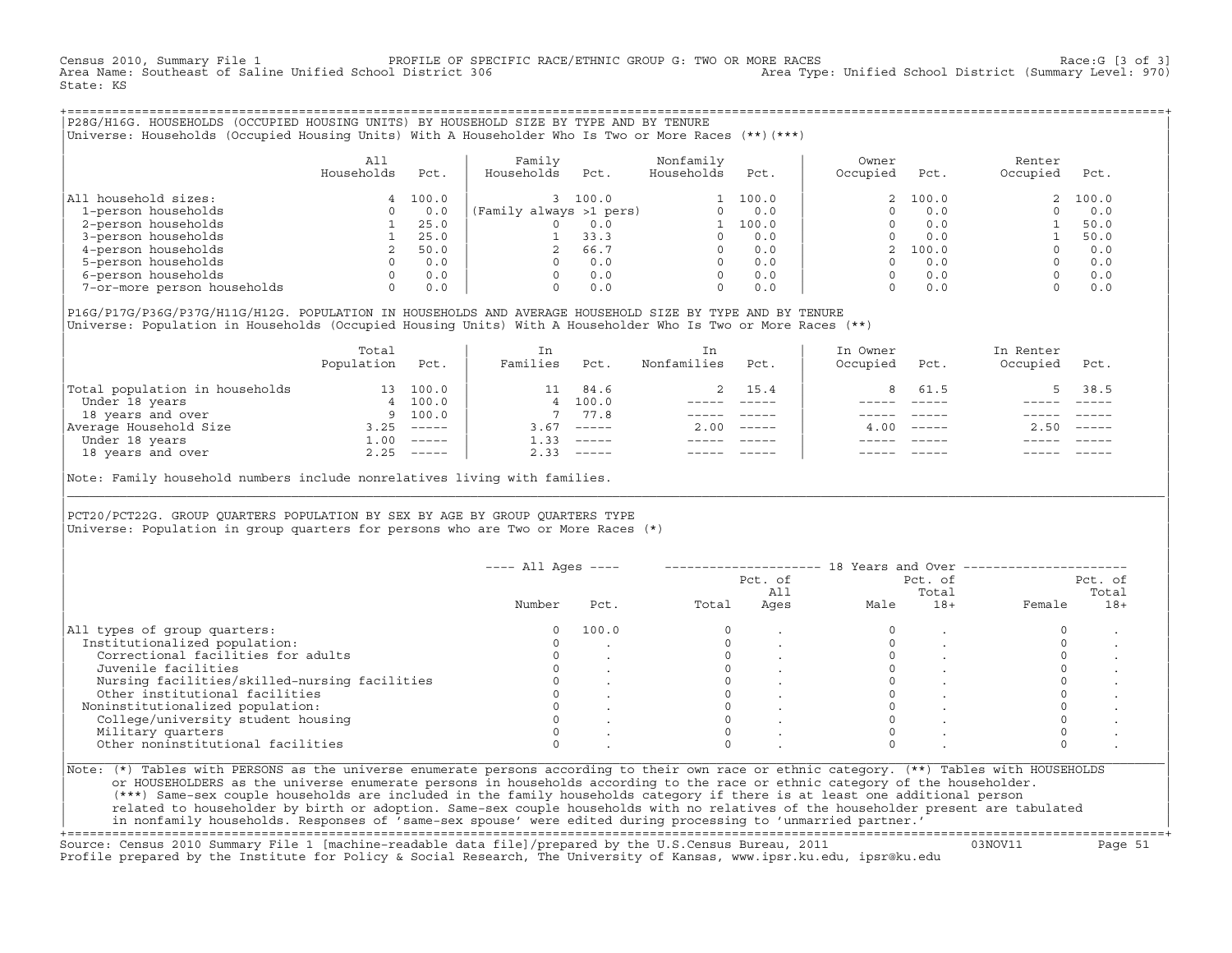Census 2010, Summary File 1 PROFILE OF SPECIFIC RACE/ETHNIC GROUP H: HISPANIC OR LATINO OF ANY RACE<br>Area Name: Southeast of Saline Unified School District 306 Area Type: Unified Sch State: KS

| P29/P29H. POPULATION SUMMARY BY RESIDENCE TYPE FOR DESIGNATED UNIVERSE |                                                 |                                                                                                                                                                                                                                                                                                                                                           |         |             | P38H/39H. FAMILY TYPE BY PRESENCE AND AGE OF OWN OR RELATED CHILDREN                                                                                                                                                                                                                                                                                                                                                                                                                                            |        |                        |  |
|------------------------------------------------------------------------|-------------------------------------------------|-----------------------------------------------------------------------------------------------------------------------------------------------------------------------------------------------------------------------------------------------------------------------------------------------------------------------------------------------------------|---------|-------------|-----------------------------------------------------------------------------------------------------------------------------------------------------------------------------------------------------------------------------------------------------------------------------------------------------------------------------------------------------------------------------------------------------------------------------------------------------------------------------------------------------------------|--------|------------------------|--|
| Universe: PERSONS Who Are Hispanic or Latino of Any Race               |                                                 |                                                                                                                                                                                                                                                                                                                                                           |         |             | Universe: Families With A Householder Who Is                                                                                                                                                                                                                                                                                                                                                                                                                                                                    |        |                        |  |
|                                                                        |                                                 |                                                                                                                                                                                                                                                                                                                                                           |         |             | Hispanic or Latino of Any Race (**) (***)                                                                                                                                                                                                                                                                                                                                                                                                                                                                       |        |                        |  |
|                                                                        |                                                 | Population As % of Population of all Races                                                                                                                                                                                                                                                                                                                |         |             |                                                                                                                                                                                                                                                                                                                                                                                                                                                                                                                 |        |                        |  |
| Total Persons:                                                         |                                                 | 01 Dersons:<br>1997 - The Mouseholds (*)<br>1997 - The Contract of Contract of Contract of Contract of Contract of Contract of Contract of Contract of Contract of Contract of Contract of Contract of Contract of Contract of Con                                                                                                                        |         |             | By Presence of: Own Children                                                                                                                                                                                                                                                                                                                                                                                                                                                                                    |        | Related Children       |  |
|                                                                        |                                                 |                                                                                                                                                                                                                                                                                                                                                           |         |             |                                                                                                                                                                                                                                                                                                                                                                                                                                                                                                                 |        |                        |  |
|                                                                        |                                                 |                                                                                                                                                                                                                                                                                                                                                           |         |             | $\begin{tabular}{l c c c} \multicolumn{1}{c}{\textbf{B}} & \multicolumn{1}{c}{\textbf{B}} & \multicolumn{1}{c}{\textbf{B}} & \multicolumn{1}{c}{\textbf{B}} & \multicolumn{1}{c}{\textbf{B}} & \multicolumn{1}{c}{\textbf{B}} & \multicolumn{1}{c}{\textbf{B}} & \multicolumn{1}{c}{\textbf{B}} & \multicolumn{1}{c}{\textbf{B}} & \multicolumn{1}{c}{\textbf{B}} & \multicolumn{1}{c}{\textbf{B}} & \multicolumn{1}{c}{\textbf{B}} & \multicolumn{1}{c}{\textbf{B$                                             |        |                        |  |
|                                                                        |                                                 |                                                                                                                                                                                                                                                                                                                                                           |         |             |                                                                                                                                                                                                                                                                                                                                                                                                                                                                                                                 |        |                        |  |
| P16-18H/P36-37H. HOUSEHOLDS/POPULATION IN HOUSEHOLDS BY HOUSEHOLD TYPE |                                                 |                                                                                                                                                                                                                                                                                                                                                           |         |             |                                                                                                                                                                                                                                                                                                                                                                                                                                                                                                                 |        |                        |  |
| Universe: HOUSEHOLDERS Who Are Hispanic or Latino of Any Race          |                                                 |                                                                                                                                                                                                                                                                                                                                                           |         |             |                                                                                                                                                                                                                                                                                                                                                                                                                                                                                                                 |        |                        |  |
|                                                                        |                                                 |                                                                                                                                                                                                                                                                                                                                                           | Average |             |                                                                                                                                                                                                                                                                                                                                                                                                                                                                                                                 |        |                        |  |
|                                                                        |                                                 | Households Population (**)                                                                                                                                                                                                                                                                                                                                | Size    |             |                                                                                                                                                                                                                                                                                                                                                                                                                                                                                                                 |        |                        |  |
| Total Households(**)                                                   |                                                 |                                                                                                                                                                                                                                                                                                                                                           |         |             |                                                                                                                                                                                                                                                                                                                                                                                                                                                                                                                 |        |                        |  |
|                                                                        |                                                 |                                                                                                                                                                                                                                                                                                                                                           |         |             |                                                                                                                                                                                                                                                                                                                                                                                                                                                                                                                 |        |                        |  |
|                                                                        |                                                 |                                                                                                                                                                                                                                                                                                                                                           |         |             |                                                                                                                                                                                                                                                                                                                                                                                                                                                                                                                 |        |                        |  |
|                                                                        |                                                 | Valid Households (**)<br>Under 18 years<br>18 years and over<br>18 years and over<br>18 years and over<br>18 years and over<br>18 years and over<br>18 years and over<br>18 years and over<br>18 years and over<br>18 years and over<br>18 years and                                                                                                      |         |             |                                                                                                                                                                                                                                                                                                                                                                                                                                                                                                                 |        |                        |  |
|                                                                        |                                                 |                                                                                                                                                                                                                                                                                                                                                           |         |             |                                                                                                                                                                                                                                                                                                                                                                                                                                                                                                                 |        |                        |  |
|                                                                        |                                                 |                                                                                                                                                                                                                                                                                                                                                           |         |             |                                                                                                                                                                                                                                                                                                                                                                                                                                                                                                                 |        |                        |  |
|                                                                        |                                                 |                                                                                                                                                                                                                                                                                                                                                           |         |             |                                                                                                                                                                                                                                                                                                                                                                                                                                                                                                                 |        |                        |  |
| P12H/P13H. POPULATION BY AGE AND SEX                                   |                                                 |                                                                                                                                                                                                                                                                                                                                                           |         |             |                                                                                                                                                                                                                                                                                                                                                                                                                                                                                                                 |        |                        |  |
| Universe: Persons Who Are Hispanic or Latino of Any Race (*)           |                                                 |                                                                                                                                                                                                                                                                                                                                                           |         |             |                                                                                                                                                                                                                                                                                                                                                                                                                                                                                                                 |        |                        |  |
|                                                                        |                                                 |                                                                                                                                                                                                                                                                                                                                                           |         |             |                                                                                                                                                                                                                                                                                                                                                                                                                                                                                                                 |        |                        |  |
|                                                                        | ---Both Sexes---                                |                                                                                                                                                                                                                                                                                                                                                           |         |             |                                                                                                                                                                                                                                                                                                                                                                                                                                                                                                                 |        |                        |  |
|                                                                        | Number Pct.                                     | Number Pct.                                                                                                                                                                                                                                                                                                                                               |         | Number Pct. |                                                                                                                                                                                                                                                                                                                                                                                                                                                                                                                 |        |                        |  |
|                                                                        |                                                 |                                                                                                                                                                                                                                                                                                                                                           |         |             |                                                                                                                                                                                                                                                                                                                                                                                                                                                                                                                 |        |                        |  |
| All Ages:                                                              |                                                 |                                                                                                                                                                                                                                                                                                                                                           |         |             |                                                                                                                                                                                                                                                                                                                                                                                                                                                                                                                 |        |                        |  |
|                                                                        |                                                 |                                                                                                                                                                                                                                                                                                                                                           |         |             |                                                                                                                                                                                                                                                                                                                                                                                                                                                                                                                 |        |                        |  |
|                                                                        |                                                 |                                                                                                                                                                                                                                                                                                                                                           |         |             |                                                                                                                                                                                                                                                                                                                                                                                                                                                                                                                 |        |                        |  |
|                                                                        |                                                 |                                                                                                                                                                                                                                                                                                                                                           |         |             | P31H. RELATIONSHIP BY HOUSEHOLD TYPE FOR THE POPULATION UNDER 18 YEARS                                                                                                                                                                                                                                                                                                                                                                                                                                          |        |                        |  |
|                                                                        |                                                 |                                                                                                                                                                                                                                                                                                                                                           |         |             | Universe: Persons under 18 who are                                                                                                                                                                                                                                                                                                                                                                                                                                                                              |        |                        |  |
|                                                                        |                                                 |                                                                                                                                                                                                                                                                                                                                                           |         |             | Hispanic or Latino of Any Race (*) (***)                                                                                                                                                                                                                                                                                                                                                                                                                                                                        |        |                        |  |
|                                                                        |                                                 |                                                                                                                                                                                                                                                                                                                                                           |         |             |                                                                                                                                                                                                                                                                                                                                                                                                                                                                                                                 | Number | Pct.                   |  |
|                                                                        |                                                 |                                                                                                                                                                                                                                                                                                                                                           |         |             |                                                                                                                                                                                                                                                                                                                                                                                                                                                                                                                 |        |                        |  |
|                                                                        |                                                 |                                                                                                                                                                                                                                                                                                                                                           |         |             | Total under 18:                                                                                                                                                                                                                                                                                                                                                                                                                                                                                                 |        | 100.0                  |  |
|                                                                        |                                                 |                                                                                                                                                                                                                                                                                                                                                           |         |             | In households:                                                                                                                                                                                                                                                                                                                                                                                                                                                                                                  |        | 100.0                  |  |
|                                                                        |                                                 |                                                                                                                                                                                                                                                                                                                                                           |         |             |                                                                                                                                                                                                                                                                                                                                                                                                                                                                                                                 |        | 0.0                    |  |
|                                                                        |                                                 |                                                                                                                                                                                                                                                                                                                                                           |         |             |                                                                                                                                                                                                                                                                                                                                                                                                                                                                                                                 |        | 100.0                  |  |
|                                                                        |                                                 |                                                                                                                                                                                                                                                                                                                                                           |         |             | Own child:                                                                                                                                                                                                                                                                                                                                                                                                                                                                                                      |        | 79.1                   |  |
|                                                                        |                                                 |                                                                                                                                                                                                                                                                                                                                                           |         |             |                                                                                                                                                                                                                                                                                                                                                                                                                                                                                                                 |        | 55.8                   |  |
|                                                                        |                                                 |                                                                                                                                                                                                                                                                                                                                                           |         |             |                                                                                                                                                                                                                                                                                                                                                                                                                                                                                                                 |        | 23.3<br>$1 \t 2.3$     |  |
|                                                                        |                                                 |                                                                                                                                                                                                                                                                                                                                                           |         |             | UWN CHILLO:<br>In other families (<br>In other families (<br>Male householder<br>Female householde<br>Other relatives:<br>The statives:<br>Female householder                                                                                                                                                                                                                                                                                                                                                   |        | $\overline{9}$<br>20.9 |  |
|                                                                        |                                                 |                                                                                                                                                                                                                                                                                                                                                           |         |             |                                                                                                                                                                                                                                                                                                                                                                                                                                                                                                                 |        | 9<br>20.9              |  |
|                                                                        |                                                 |                                                                                                                                                                                                                                                                                                                                                           |         |             | Grandchild                                                                                                                                                                                                                                                                                                                                                                                                                                                                                                      |        | 18.6                   |  |
|                                                                        |                                                 |                                                                                                                                                                                                                                                                                                                                                           |         |             | Other relatives                                                                                                                                                                                                                                                                                                                                                                                                                                                                                                 |        | 2.3                    |  |
|                                                                        |                                                 |                                                                                                                                                                                                                                                                                                                                                           |         |             | Nonrelatives                                                                                                                                                                                                                                                                                                                                                                                                                                                                                                    |        | 0.0                    |  |
|                                                                        |                                                 |                                                                                                                                                                                                                                                                                                                                                           |         |             | In group quarters:                                                                                                                                                                                                                                                                                                                                                                                                                                                                                              |        | $\overline{0}$<br>0.0  |  |
|                                                                        |                                                 | All Ages:<br>$\begin{array}{cccccccc} \text{Number} & \text{Pct.} & \text{Number} & \text{Pct.} \\ \text{Under 5} & 6 & 100.0 & 51 & 100.0 & 35 & 100.0 \\ \text{Under 5} & 9 & 10.5 & 6 & 11.8 & 3 & 8.6 \\ \text{5 to 9} & 6 & 7.0 & 4 & 7 & 8 & 2 & 5.7 \\ \text{15 to 17} & 2 & 24.4 & 12 & 23.5 & 9 & 25.7 \\ \text{15 to 17} & 7 & 8.1 & 5 & 9.8 &$ |         |             | $\begin{array}{c}\n 1 \\  0 \\  \hline\n 0 \\  0 \\  \hline\n 0 \\  1 \\  \hline\n 0 \\  0 \\  \hline\n 0 \\  0 \\  \hline\n 0 \\  0 \\  \hline\n 0 \\  0 \\  \hline\n 0 \\  0 \\  \hline\n 0 \\  0 \\  \hline\n 0 \\  0 \\  \hline\n 0 \\  0 \\  \hline\n 0 \\  0 \\  \hline\n 0 \\  0 \\  \hline\n 0 \\  0 \\  \hline\n 0 \\  0 \\  \hline\n 0 \\  0 \\  \hline\n 0 \\  0 \\  \hline\n 0 \\  0 \\  \hline\n 0 \\  0 \\  \hline\n 0 \\  0 \\  \hline\n 0 \\  0 \\  \hline\n 0$<br>Institutionalized population |        | 0.0                    |  |
|                                                                        |                                                 |                                                                                                                                                                                                                                                                                                                                                           |         |             | Noninstitutionalized population                                                                                                                                                                                                                                                                                                                                                                                                                                                                                 |        | 0.0                    |  |
|                                                                        |                                                 |                                                                                                                                                                                                                                                                                                                                                           |         |             |                                                                                                                                                                                                                                                                                                                                                                                                                                                                                                                 |        |                        |  |
|                                                                        |                                                 |                                                                                                                                                                                                                                                                                                                                                           |         |             | Note: (*) Tables with PERSONS as the universe enumerate persons according                                                                                                                                                                                                                                                                                                                                                                                                                                       |        |                        |  |
|                                                                        | 0 to 17<br>18 to 64<br>65 plus<br>6<br>6<br>7.0 | $\begin{array}{cccc} 27 & 52.9 & & 16 & 45.7 \\ 20 & 39.2 & & 17 & 48.6 \\ 4 & 7.8 & & 2 & 5.7 \end{array}$                                                                                                                                                                                                                                               |         |             | to their own race or ethnic category. (**) Tables with HOUSEHOLDS or                                                                                                                                                                                                                                                                                                                                                                                                                                            |        |                        |  |
|                                                                        |                                                 |                                                                                                                                                                                                                                                                                                                                                           |         |             | HOUSEHOLDERS as the universe enumerate persons in households according                                                                                                                                                                                                                                                                                                                                                                                                                                          |        |                        |  |
|                                                                        |                                                 |                                                                                                                                                                                                                                                                                                                                                           |         |             | to the race or ethnic category of the householder. (***) Responses of                                                                                                                                                                                                                                                                                                                                                                                                                                           |        |                        |  |
| Median Aqe                                                             |                                                 | 18.0 16.5 22.5                                                                                                                                                                                                                                                                                                                                            |         |             | 'same-sex spouse' were edited during processing to 'unmarried partner.'                                                                                                                                                                                                                                                                                                                                                                                                                                         |        |                        |  |
|                                                                        |                                                 |                                                                                                                                                                                                                                                                                                                                                           |         |             |                                                                                                                                                                                                                                                                                                                                                                                                                                                                                                                 |        |                        |  |

+===================================================================================================================================================+Source: Census 2010 Summary File 1 [machine−readable data file]/prepared by the U.S.Census Bureau, 2011 03NOV11 Page 52 Profile prepared by the Institute for Policy & Social Research, The University of Kansas, www.ipsr.ku.edu, ipsr@ku.edu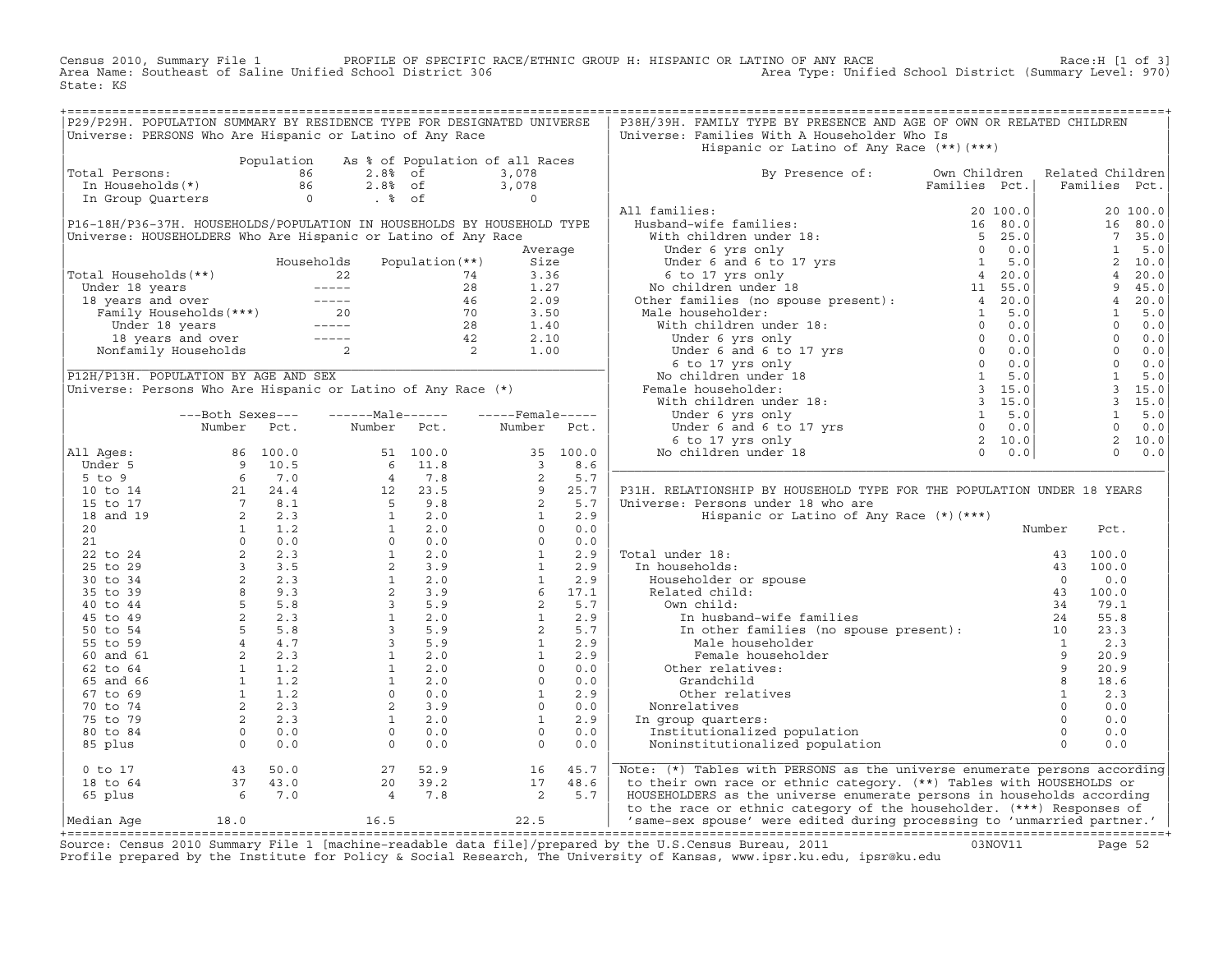Census 2010, Summary File 1 PROFILE OF SPECIFIC RACE/ETHNIC GROUP H: HISPANIC OR LATINO OF ANY RACE<br>Area Name: Southeast of Saline Unified School District 306 Area Type: Unified S State: KS

| P29H/P34H. RELATIONSHIP BY HOUSEHOLD TYPE FOR ALL PERSONS & PERSONS 65+                  |                        |                 |                         |                |                   | PCT14H. PRESENCE OF MULTIGENERATIONAL HOUSEHOLDS                 |                                           |                 |                      |
|------------------------------------------------------------------------------------------|------------------------|-----------------|-------------------------|----------------|-------------------|------------------------------------------------------------------|-------------------------------------------|-----------------|----------------------|
| Universe: Persons Who Are Hispanic or Latino of Any Race $(*)$ $(***)$                   |                        |                 |                         |                |                   | Universe: Households With A Householder Who Is                   |                                           |                 |                      |
|                                                                                          |                        |                 |                         |                |                   |                                                                  | Hispanic or Latino of Any Race (**)       |                 |                      |
|                                                                                          |                        | All Ages        |                         |                | 65 years and over |                                                                  |                                           | Number          | Pct.                 |
|                                                                                          | Number                 | Pct.            |                         | Number         | Pct.              |                                                                  |                                           |                 |                      |
|                                                                                          |                        |                 |                         |                |                   | Total:                                                           |                                           |                 | 22 100.0             |
| Total:                                                                                   | 86                     | 100.0           |                         | 6              | 100.0             | Household has 3 or more generations                              |                                           | $\overline{2}$  | 9.1                  |
| In households:                                                                           | 86                     | 100.0           |                         | 6              | 100.0             | Household does not have 3+ generations                           |                                           | 20              | 90.9                 |
| In family households:                                                                    | 84                     | 97.7            |                         | 6              | 100.0             |                                                                  |                                           |                 |                      |
| Householder:                                                                             | 20                     | 23.3            |                         | $\overline{4}$ | 66.7              |                                                                  |                                           |                 |                      |
| Male                                                                                     | 14                     | 16.3            |                         | $\overline{4}$ | 66.7              |                                                                  |                                           |                 |                      |
| Female                                                                                   | - 6                    | 7.0             |                         | $\Omega$       | 0.0               |                                                                  |                                           |                 |                      |
| Spouse                                                                                   | 11                     | 12.8            |                         | 1              | 16.7              | PCT19H. NONRELATIVES BY HOUSEHOLD TYPE (*) (***)                 |                                           |                 |                      |
| Parent                                                                                   | $\sim$ 1               | 1.2             |                         | $\overline{1}$ | 16.7              | Universe: Nonrelatives who are                                   |                                           |                 |                      |
| Parent-in-law                                                                            | $\Omega$               | 0.0             |                         | $\Omega$       | 0.0               |                                                                  |                                           |                 |                      |
| Child:                                                                                   |                        | 48.8            |                         |                |                   |                                                                  | Hispanic or Latino of Any Race (Total: 1) |                 |                      |
|                                                                                          | 42                     |                 |                         |                |                   |                                                                  |                                           |                 |                      |
| Biological                                                                               | 37                     | 43.0            |                         |                |                   |                                                                  | In Family                                 | In Nonfamily    |                      |
| Adopted                                                                                  | $\overline{4}$         | 4.7             |                         |                |                   |                                                                  | Households                                | Households      |                      |
| Step                                                                                     | 1                      | 1.2             |                         |                |                   |                                                                  | Number Pct.                               | Number Pct.     |                      |
| Grandchild                                                                               | 8                      | 9.3             |                         |                |                   |                                                                  |                                           |                 |                      |
| Brother or sister                                                                        | $\Omega$               | 0.0             |                         |                |                   | Nonrelatives:                                                    | 1 100.0                                   |                 | 0 100.0              |
| Son-in-law/daughter-in-law                                                               | $\Omega$               | 0.0             |                         |                |                   | Roomer or boarder                                                | $\Omega$<br>0.0                           | $\Omega$        |                      |
| Other relatives (#)                                                                      | $1 \quad \blacksquare$ | 1.2             |                         | $\mathbf 0$    | 0.0               | Housemate or roommate                                            | $0 \qquad 0.0$                            | $\Omega$        | $\ddot{\phantom{a}}$ |
| Nonrelatives                                                                             | 1                      | 1.2             |                         | $\Omega$       | 0.0               | Unmarried partner                                                | 1 100.0                                   | $\Omega$        |                      |
| NONIFERRIVE<br>In nonfamily households:                                                  | $\overline{2}$         | 2.3             |                         | $\Omega$       | 0.0               | Other nonrelatives                                               | $0 \t 0.0$                                | $\Omega$        |                      |
| Male householder:                                                                        | $2^{\circ}$            | 2.3             |                         | $\Omega$       | 0.0               |                                                                  |                                           |                 |                      |
| Living alone                                                                             | 2                      | 2.3             |                         | $\Omega$       | 0.0               |                                                                  |                                           |                 |                      |
| Not living alone                                                                         | $\Omega$               | 0.0             |                         | $\Omega$       | 0.0               |                                                                  |                                           |                 |                      |
| Female householder:                                                                      | $\Omega$               | 0.0             |                         | $\Omega$       | 0.0               | H17H. HOUSING UNITS BY HOUSEHOLDER'S AGE AND TENURE              |                                           |                 |                      |
| Living alone                                                                             |                        | $\Omega$<br>0.0 |                         | $\Omega$       | 0.0               | Universe: Occupied Housing Units With A Householder Who Is       |                                           |                 |                      |
|                                                                                          |                        |                 |                         |                |                   |                                                                  |                                           |                 |                      |
| Not living alone                                                                         | $\Omega$               | 0.0             |                         | $\Omega$       | 0.0               |                                                                  | Hispanic or Latino of Any Race (**)       |                 |                      |
| Nonrelatives                                                                             | $\Omega$               | 0.0             |                         | $\Omega$       | 0.0               |                                                                  |                                           |                 |                      |
| In group quarters:                                                                       | $\Omega$               | 0.0             |                         | $\Omega$       | 0.0               | Age of                                                           | Owner Occupied                            | Renter Occupied |                      |
| Institutionalized                                                                        | $\Omega$               | 0.0             |                         | $\Omega$       | 0.0               | Householder                                                      | Number<br>Pct.                            | Number          | Pct.                 |
| Noninstitutionalized                                                                     | $\Omega$               | 0.0             |                         | $\Omega$       | 0.0               |                                                                  |                                           |                 |                      |
|                                                                                          |                        |                 |                         |                |                   | All Ages:                                                        | 21 100.0                                  |                 | 1 100.0              |
| (#) For 65 yrs & over, includes children, siblings, etc. not shown separately            |                        |                 |                         |                |                   | 15 to 24                                                         | 0.0<br>$\Omega$                           | $\Omega$        | 0.0                  |
|                                                                                          |                        |                 |                         |                |                   | 25 to 34                                                         | <sup>1</sup><br>4.8                       | $\Omega$        | 0.0                  |
|                                                                                          |                        |                 |                         |                |                   | 35 to 44                                                         | 28.6<br>6                                 |                 | 1 100.0              |
|                                                                                          |                        |                 |                         |                |                   | 45 to 54                                                         | 4 19.0                                    | $\Omega$        | 0.0                  |
| P18H. HOUSEHOLD TYPE                                                                     |                        |                 |                         |                |                   | 55 to 59                                                         | 4 19.0                                    | $\Omega$        | 0.0                  |
|                                                                                          |                        |                 |                         |                |                   | 60 to 64                                                         | $\overline{2}$<br>9.5                     | $\cap$          | 0.0                  |
| Universe: Households with a Householder Who is                                           |                        |                 |                         |                |                   | 65 to 74                                                         |                                           | $\Omega$        | 0.0                  |
| Hispanic or Latino of Any Race (**)                                                      |                        |                 |                         |                |                   |                                                                  | 3, 14.3                                   | $\Omega$        |                      |
|                                                                                          |                        |                 | Number                  | Pct.           |                   | 75 to 84                                                         | $1 \t 4.8$<br>$\Omega$                    | $\Omega$        | 0.0                  |
|                                                                                          |                        |                 |                         |                |                   | 85 and over                                                      | 0.0                                       |                 | 0.0                  |
| Total:                                                                                   |                        |                 |                         | 22 100.0       |                   |                                                                  |                                           |                 |                      |
| Family households (***) :                                                                |                        |                 |                         | 20 90.9        |                   |                                                                  |                                           |                 |                      |
| Husband-wife families                                                                    |                        |                 |                         | 16 72.7        |                   | Note: (*) Tables with PERSONS as the universe enumerate persons  |                                           |                 |                      |
| Other families:                                                                          |                        |                 |                         | 4 18.2         |                   | according to their own race or ethnic category. (**) Tables with |                                           |                 |                      |
|                                                                                          |                        |                 |                         |                |                   | HOUSEHOLDS or HOUSEHOLDERS as the universe enumerate persons in  |                                           |                 |                      |
| Male householder, no wife present 1 4.5<br>Female householder, no husband present 3 13.6 |                        |                 |                         |                |                   | households according to the race or ethnic category of the       |                                           |                 |                      |
| Nonfamily households:                                                                    |                        |                 |                         | 2 9.1          |                   | householder. (***) Responses of 'same-sex spouse' were edited    |                                           |                 |                      |
| Householder living alone                                                                 |                        |                 | $\overline{\mathbf{c}}$ | 9.1            |                   | during processing to 'unmarried partner.'                        |                                           |                 |                      |
| Householder not living alone                                                             |                        |                 | $\overline{0}$          | 0.0            |                   |                                                                  |                                           |                 |                      |
|                                                                                          |                        |                 |                         |                |                   |                                                                  |                                           |                 |                      |

+===================================================================================================================================================+Source: Census 2010 Summary File 1 [machine−readable data file]/prepared by the U.S.Census Bureau, 2011 03NOV11 Page 53 Profile prepared by the Institute for Policy & Social Research, The University of Kansas, www.ipsr.ku.edu, ipsr@ku.edu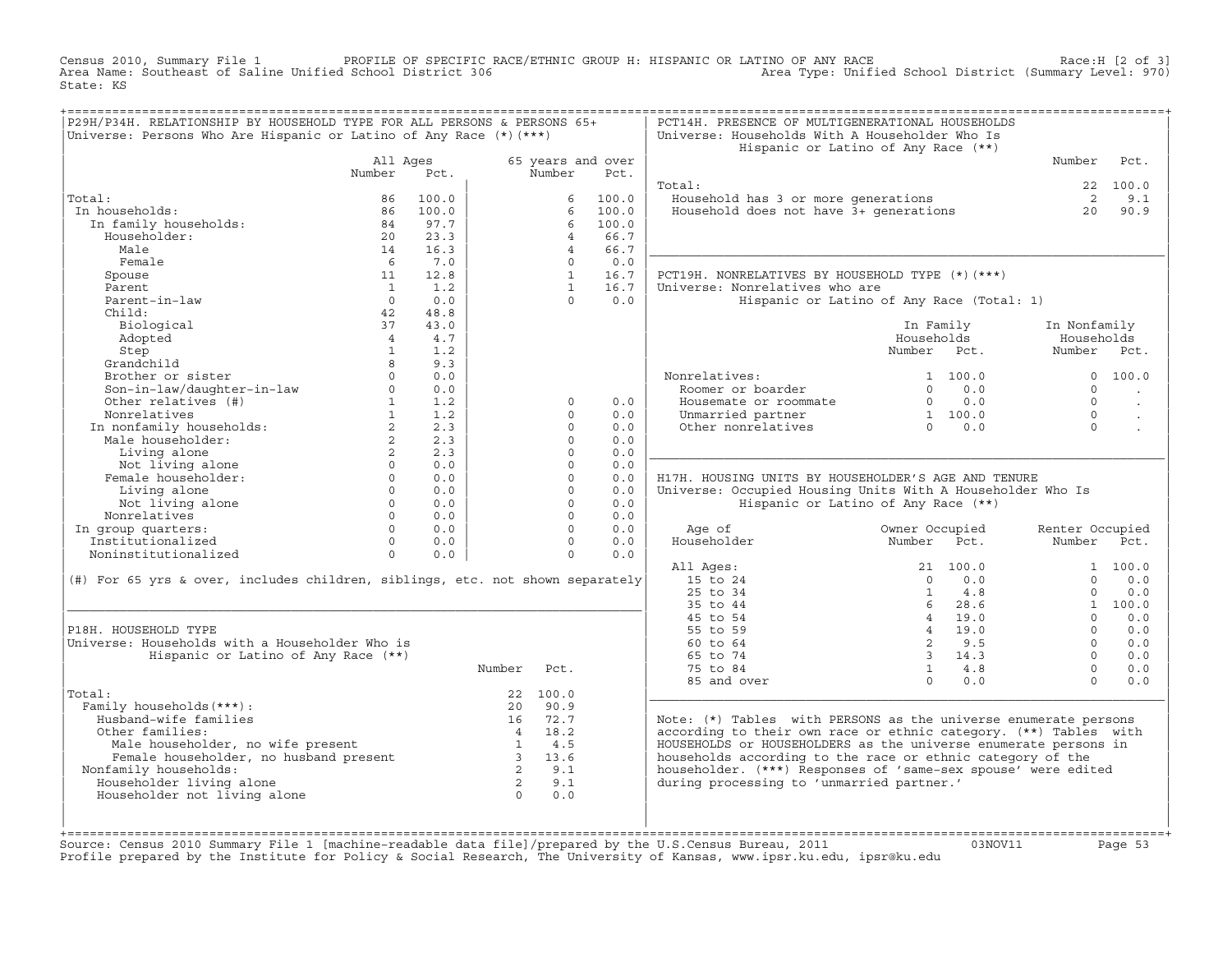Census 2010, Summary File 1 PROFILE OF SPECIFIC RACE/ETHNIC GROUP H: HISPANIC OR LATINO OF ANY RACE Race:H [3 of 3]<br>Area Name: Southeast of Saline Unified School District 306 area Type: Unified School District (Summary Lev Area Type: Unified School District (Summary Level: 970) State: KS

+===================================================================================================================================================+|P28H/H16H. HOUSEHOLDS (OCCUPIED HOUSING UNITS) BY HOUSEHOLD SIZE BY TYPE AND BY TENURE | |Universe: Households (Occupied Housing Units) With A Householder Who Is Hispanic or Latino of Any Race (\*\*)(\*\*\*) |

|                             | All<br>Households        | Pct.  | Family<br>Households    | Pct.  | Nonfamily<br>Households | Pct.     | Owner<br>Occupied | Pct.     | Renter<br>Occupied | Pct.  |
|-----------------------------|--------------------------|-------|-------------------------|-------|-------------------------|----------|-------------------|----------|--------------------|-------|
| All household sizes:        | 22                       | 100.0 | 20                      | 100.0 |                         | 2, 100.0 |                   | 21 100.0 |                    | 100.0 |
| 1-person households         | 2                        | 9.1   | (Family always >1 pers) |       |                         | 2, 100.0 |                   | 9.5      |                    | 0.0   |
| 2-person households         | 10                       | 45.5  | $10^{-}$                | 50.0  |                         | 0.0      | 10                | 47.6     |                    | 0.0   |
| 3-person households         | 2                        | 9.1   |                         | 10.0  | $\Omega$                | 0.0      |                   | 9.5      |                    | 0.0   |
| 4-person households         |                          | 13.6  |                         | 15.0  | $\Omega$                | 0.0      |                   | 14.3     |                    | 0.0   |
| 5-person households         |                          | 4.5   |                         | 5.0   | $\Omega$                | 0.0      |                   | 4.8      |                    | 0.0   |
| 6-person households         | $\overline{\phantom{a}}$ | 9.1   |                         | 10.0  | $\Omega$                | 0.0      |                   | 9.5      |                    | 0.0   |
| 7-or-more person households | ∠                        | 9.1   |                         | 10.0  | 0                       | 0.0      |                   | 4.8      |                    | 100.0 |

|P16H/P17H/P36H/P37H/H11H/H12H. POPULATION IN HOUSEHOLDS AND AVERAGE HOUSEHOLD SIZE BY TYPE AND BY TENURE | Universe: Population in Households (Occupied Housing Units) With A Householder Who Is Hispanic or Latino of Any Race (\*\*)

|                                | Total<br>Population | Pct.         | In<br>Families | Pct.     | In.<br>Nonfamilies | Pct.     | In Owner<br>Occupied | Pct.                      | In Renter<br>Occupied | Pct.                      |  |
|--------------------------------|---------------------|--------------|----------------|----------|--------------------|----------|----------------------|---------------------------|-----------------------|---------------------------|--|
| Total population in households | 74                  | 100.0        | 70             | 94.6     |                    | 2.7      | 64                   | 86.5                      | 1 N                   | 13.5                      |  |
| Under 18 years                 | 28                  | 100.0        | 28             | 100.0    |                    |          |                      |                           |                       |                           |  |
| 18 years and over              | 46                  | 100.0        | 42             | 91.3     |                    |          |                      |                           |                       |                           |  |
| Average Household Size         | 3.36                | $------$     | 3.50           | $------$ | 1.00               | $------$ | 3.05                 | $\qquad \qquad - - - - -$ | 10.00                 | $\qquad \qquad - - - - -$ |  |
| Under 18 years                 | 1.27                | $------$     | .40            | $------$ |                    |          |                      |                           |                       |                           |  |
| 18 years and over              |                     | $2.09$ ----- | 2.10           |          |                    |          |                      | $- - - - -$               |                       | $- - - - -$               |  |
|                                |                     |              |                |          |                    |          |                      |                           |                       |                           |  |

Note: Family household numbers include nonrelatives living with families.

| | PCT20/PCT22H. GROUP OUARTERS POPULATION BY SEX BY AGE BY GROUP OUARTERS TYPE Universe: Population in group quarters for persons who are Hispanic or Latino of Any Race (\*)

|                                               |        |       |       | Pct. of<br>All |      | Pct. of<br>Total |        | Pct. of<br>Total |
|-----------------------------------------------|--------|-------|-------|----------------|------|------------------|--------|------------------|
|                                               | Number | Pct.  | Total | Ages           | Male | $18+$            | Female | $18+$            |
| All types of group quarters:                  |        | 100.0 |       |                |      |                  |        |                  |
| Institutionalized population:                 |        |       |       |                |      |                  |        |                  |
| Correctional facilities for adults            |        |       |       |                |      |                  |        |                  |
| Juvenile facilities                           |        |       |       |                |      |                  |        |                  |
| Nursing facilities/skilled-nursing facilities |        |       |       |                |      |                  |        |                  |
| Other institutional facilities                |        |       |       |                |      |                  |        |                  |
| Noninstitutionalized population:              |        |       |       |                |      |                  |        |                  |
| College/university student housing            |        |       |       |                |      |                  |        |                  |
| Military quarters                             |        |       |       |                |      |                  |        |                  |
| Other noninstitutional facilities             |        |       |       |                |      |                  |        |                  |

|\_\_\_\_\_\_\_\_\_\_\_\_\_\_\_\_\_\_\_\_\_\_\_\_\_\_\_\_\_\_\_\_\_\_\_\_\_\_\_\_\_\_\_\_\_\_\_\_\_\_\_\_\_\_\_\_\_\_\_\_\_\_\_\_\_\_\_\_\_\_\_\_\_\_\_\_\_\_\_\_\_\_\_\_\_\_\_\_\_\_\_\_\_\_\_\_\_\_\_\_\_\_\_\_\_\_\_\_\_\_\_\_\_\_\_\_\_\_\_\_\_\_\_\_\_\_\_\_\_\_\_\_\_\_\_\_\_\_\_\_\_\_\_\_\_\_\_|

| |

or HOUSEHOLDERS as the universe enumerate persons in households according to the race or ethnic category of the householder. | (\*\*\*) Same−sex couple households are included in the family households category if there is at least one additional person | | related to householder by birth or adoption. Same−sex couple households with no relatives of the householder present are tabulated | | in nonfamily households. Responses of 'same−sex spouse' were edited during processing to 'unmarried partner.' |

+===================================================================================================================================================+ Source: Census 2010 Summary File 1 [machine−readable data file]/prepared by the U.S.Census Bureau, 2011 03NOV11 Page 54 Profile prepared by the Institute for Policy & Social Research, The University of Kansas, www.ipsr.ku.edu, ipsr@ku.edu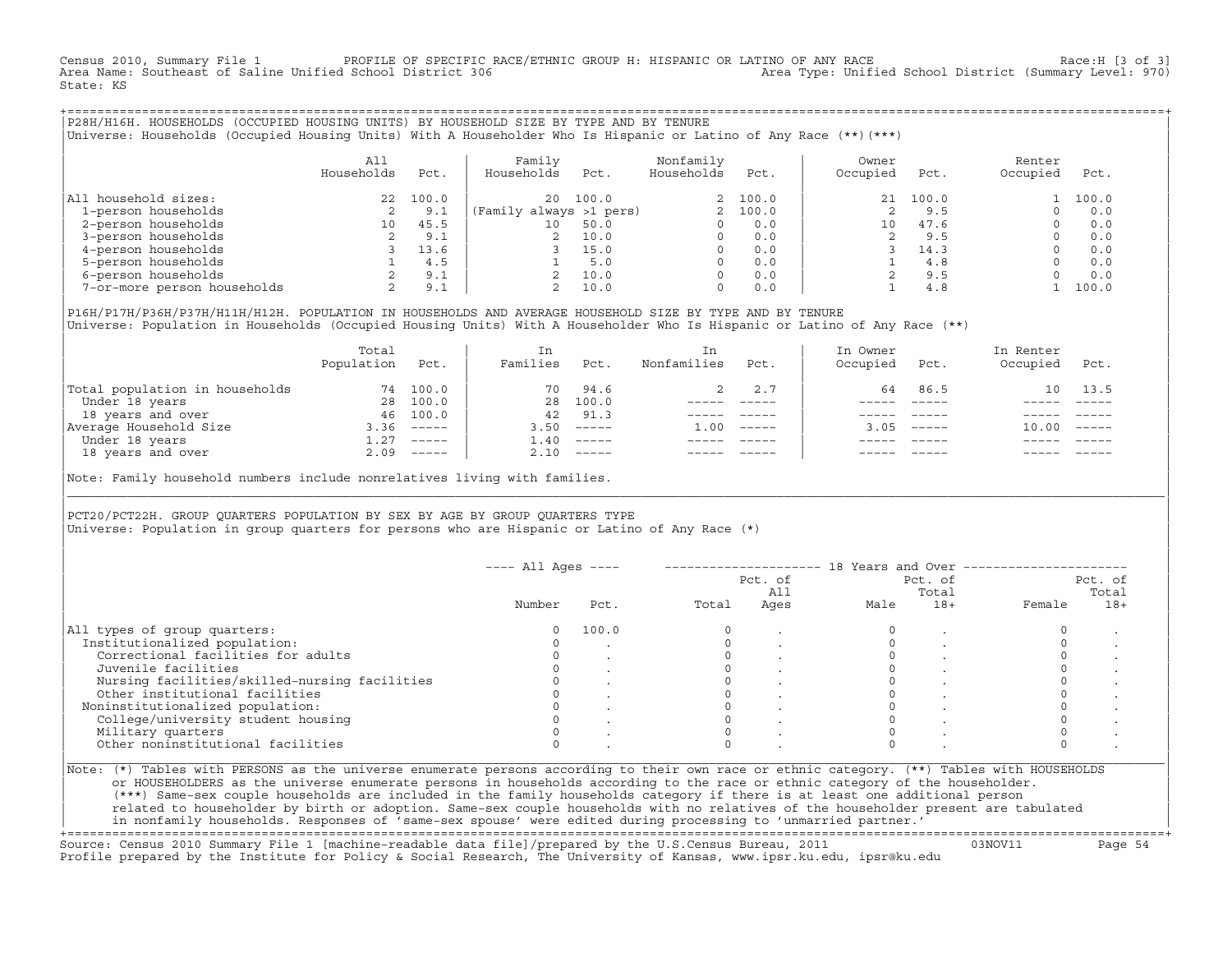Census 2010, Summary File 1 PROFILE OF SPECIFIC RACE/ETHNIC GROUP I: WHITE ALONE, NOT HISPANIC OR LATINO<br>Area Name: Southeast of Saline Unified School District 306 Area Type: Unified State: KS

| Total Persons:<br>0tal Persons: $2,912$ 94.6% of<br>In Households (*) 2,912 94.6% of<br>In Group Quarters 0 . % of<br>P16-18I/P36-37I. HOUSEHOLDS/POPULATION IN HOUSEHOLDS BY HOUSEHOLD TYPE<br>Universe: HOUSEHOLDERS Who Are White Alone, Not Hispanic or Latino<br>Total Households (**)<br>Under 18 years<br>1,159 2,964 2.56<br>18 years and over<br>Family Households (***)<br>1902 2,592 2.87<br>Under 18 years<br>18 years and over<br>18 years and over<br>18 years and over<br>18 years and over<br>1902 2,592 2 |                  |      | Population As % of Population of all Races                                                                                                                                          |      |                                                                       |      |                                                                                                                                                                                                                                                       |  |                 |             |
|----------------------------------------------------------------------------------------------------------------------------------------------------------------------------------------------------------------------------------------------------------------------------------------------------------------------------------------------------------------------------------------------------------------------------------------------------------------------------------------------------------------------------|------------------|------|-------------------------------------------------------------------------------------------------------------------------------------------------------------------------------------|------|-----------------------------------------------------------------------|------|-------------------------------------------------------------------------------------------------------------------------------------------------------------------------------------------------------------------------------------------------------|--|-----------------|-------------|
|                                                                                                                                                                                                                                                                                                                                                                                                                                                                                                                            |                  |      |                                                                                                                                                                                     |      |                                                                       |      | White Alone, Not Hispanic or Latino (**) (***)                                                                                                                                                                                                        |  |                 |             |
|                                                                                                                                                                                                                                                                                                                                                                                                                                                                                                                            |                  |      |                                                                                                                                                                                     |      | 3,078                                                                 |      | By Presence of: Own Children Related Children                                                                                                                                                                                                         |  |                 |             |
|                                                                                                                                                                                                                                                                                                                                                                                                                                                                                                                            |                  |      |                                                                                                                                                                                     |      |                                                                       |      | Families Pct.                                                                                                                                                                                                                                         |  | Families Pct.   |             |
|                                                                                                                                                                                                                                                                                                                                                                                                                                                                                                                            |                  |      |                                                                                                                                                                                     |      | $\begin{array}{c} 3,078 \\ 0 \end{array}$                             |      | Families Pct.<br>Husband-wife families :<br>With children under 18:<br>Under 6 yrs only<br>Under 6 and 6 to 17 yrs<br>26 29 3.0<br>Under 6 and 6 to 17 yrs<br>27 3.0<br>6 to 17 yrs only<br>No children under 18<br>28 58.5<br>6 to 17 yrs only<br>We |  |                 |             |
|                                                                                                                                                                                                                                                                                                                                                                                                                                                                                                                            |                  |      |                                                                                                                                                                                     |      |                                                                       |      | All families:                                                                                                                                                                                                                                         |  |                 |             |
|                                                                                                                                                                                                                                                                                                                                                                                                                                                                                                                            |                  |      |                                                                                                                                                                                     |      |                                                                       |      |                                                                                                                                                                                                                                                       |  |                 | 902 100.0   |
|                                                                                                                                                                                                                                                                                                                                                                                                                                                                                                                            |                  |      |                                                                                                                                                                                     |      |                                                                       |      |                                                                                                                                                                                                                                                       |  |                 | 797 88.4    |
|                                                                                                                                                                                                                                                                                                                                                                                                                                                                                                                            |                  |      |                                                                                                                                                                                     |      |                                                                       |      |                                                                                                                                                                                                                                                       |  |                 | 285 31.6    |
|                                                                                                                                                                                                                                                                                                                                                                                                                                                                                                                            |                  |      |                                                                                                                                                                                     |      | Average                                                               |      |                                                                                                                                                                                                                                                       |  |                 | 31 3.4      |
|                                                                                                                                                                                                                                                                                                                                                                                                                                                                                                                            |                  |      |                                                                                                                                                                                     |      |                                                                       |      |                                                                                                                                                                                                                                                       |  |                 | 57 6.3      |
|                                                                                                                                                                                                                                                                                                                                                                                                                                                                                                                            |                  |      |                                                                                                                                                                                     |      |                                                                       |      |                                                                                                                                                                                                                                                       |  |                 | 197 21.8    |
|                                                                                                                                                                                                                                                                                                                                                                                                                                                                                                                            |                  |      |                                                                                                                                                                                     |      |                                                                       |      |                                                                                                                                                                                                                                                       |  | 512             | 56.8        |
|                                                                                                                                                                                                                                                                                                                                                                                                                                                                                                                            |                  |      |                                                                                                                                                                                     |      |                                                                       |      |                                                                                                                                                                                                                                                       |  |                 | 105 11.6    |
|                                                                                                                                                                                                                                                                                                                                                                                                                                                                                                                            |                  |      |                                                                                                                                                                                     |      |                                                                       |      |                                                                                                                                                                                                                                                       |  |                 | 41 4.5      |
|                                                                                                                                                                                                                                                                                                                                                                                                                                                                                                                            |                  |      |                                                                                                                                                                                     |      |                                                                       |      |                                                                                                                                                                                                                                                       |  |                 | 25 2.8      |
|                                                                                                                                                                                                                                                                                                                                                                                                                                                                                                                            |                  |      |                                                                                                                                                                                     |      |                                                                       |      |                                                                                                                                                                                                                                                       |  |                 | 6 0.7       |
|                                                                                                                                                                                                                                                                                                                                                                                                                                                                                                                            |                  |      |                                                                                                                                                                                     |      |                                                                       |      |                                                                                                                                                                                                                                                       |  |                 | 30.3        |
|                                                                                                                                                                                                                                                                                                                                                                                                                                                                                                                            |                  |      |                                                                                                                                                                                     |      |                                                                       |      |                                                                                                                                                                                                                                                       |  | 16              | 1.8         |
| P12I/P13I. POPULATION BY AGE AND SEX                                                                                                                                                                                                                                                                                                                                                                                                                                                                                       |                  |      |                                                                                                                                                                                     |      |                                                                       |      |                                                                                                                                                                                                                                                       |  |                 | 16 1.8      |
| Universe: Persons Who Are White Alone, Not Hispanic or Latino (*)                                                                                                                                                                                                                                                                                                                                                                                                                                                          |                  |      |                                                                                                                                                                                     |      |                                                                       |      |                                                                                                                                                                                                                                                       |  |                 | 64 7.1      |
|                                                                                                                                                                                                                                                                                                                                                                                                                                                                                                                            |                  |      |                                                                                                                                                                                     |      |                                                                       |      |                                                                                                                                                                                                                                                       |  |                 | 43 4.8      |
|                                                                                                                                                                                                                                                                                                                                                                                                                                                                                                                            | ---Both Sexes--- |      | ------Male------                                                                                                                                                                    |      | $---$ Female $---$                                                    |      |                                                                                                                                                                                                                                                       |  | $5^{\circ}$     | 0.6         |
|                                                                                                                                                                                                                                                                                                                                                                                                                                                                                                                            | Number           | Pct. | Number Pct.                                                                                                                                                                         |      | Number                                                                | Pct. |                                                                                                                                                                                                                                                       |  | $\overline{9}$  | 1.0         |
|                                                                                                                                                                                                                                                                                                                                                                                                                                                                                                                            |                  |      |                                                                                                                                                                                     |      |                                                                       |      |                                                                                                                                                                                                                                                       |  |                 | 29 3.2      |
| All Ages:                                                                                                                                                                                                                                                                                                                                                                                                                                                                                                                  |                  |      |                                                                                                                                                                                     |      | 1,424 100.0                                                           |      |                                                                                                                                                                                                                                                       |  |                 | $21 \t 2.3$ |
| Under 5                                                                                                                                                                                                                                                                                                                                                                                                                                                                                                                    |                  |      |                                                                                                                                                                                     |      | 46                                                                    | 3.2  |                                                                                                                                                                                                                                                       |  |                 |             |
| $5$ to $9$                                                                                                                                                                                                                                                                                                                                                                                                                                                                                                                 |                  |      | $\begin{array}{cccc} 1,488& 100.0\\ 64& 4.3\\ 101& 6.8\\ 120& 8.1\\ 70& 4.7\\ 29& 1.9\\ 18& 1.2\\ 7& 0.5\\ 21& 1.4\\ 50& 3.4\\ 69& 4.6\\ 72& 4.8\\ 111& 7.5\\ 121& 8.1 \end{array}$ |      | 92                                                                    | 6.5  |                                                                                                                                                                                                                                                       |  |                 |             |
| 10 to 14                                                                                                                                                                                                                                                                                                                                                                                                                                                                                                                   |                  |      |                                                                                                                                                                                     |      | $\begin{array}{c} 123 \\ 67 \\ 29 \end{array}$                        | 8.6  | P31I. RELATIONSHIP BY HOUSEHOLD TYPE FOR THE POPULATION UNDER 18 YEARS                                                                                                                                                                                |  |                 |             |
| 15 to 17                                                                                                                                                                                                                                                                                                                                                                                                                                                                                                                   |                  |      |                                                                                                                                                                                     |      |                                                                       | 4.7  | Universe: Persons under 18 who are                                                                                                                                                                                                                    |  |                 |             |
| 18 and 19                                                                                                                                                                                                                                                                                                                                                                                                                                                                                                                  |                  |      |                                                                                                                                                                                     |      |                                                                       | 2.0  | White Alone, Not Hispanic or Latino (*) (***)                                                                                                                                                                                                         |  |                 |             |
| 20                                                                                                                                                                                                                                                                                                                                                                                                                                                                                                                         |                  |      |                                                                                                                                                                                     |      | $\begin{array}{c} 7 \\ 5 \\ 25 \\ \end{array}$                        | 0.5  |                                                                                                                                                                                                                                                       |  | Number<br>Pct.  |             |
| 21                                                                                                                                                                                                                                                                                                                                                                                                                                                                                                                         |                  |      |                                                                                                                                                                                     |      |                                                                       | 0.4  |                                                                                                                                                                                                                                                       |  |                 |             |
| 22 to 24                                                                                                                                                                                                                                                                                                                                                                                                                                                                                                                   |                  |      |                                                                                                                                                                                     |      |                                                                       | 1.8  | al under 18:<br>a households:<br>Householder or spouse<br>Related child:<br>Allahid:<br>Total under 18:                                                                                                                                               |  | 683<br>100.0    |             |
| 25 to 29                                                                                                                                                                                                                                                                                                                                                                                                                                                                                                                   |                  |      |                                                                                                                                                                                     |      | 45                                                                    | 3.2  | In households:                                                                                                                                                                                                                                        |  | 100.0<br>683    |             |
| 30 to 34                                                                                                                                                                                                                                                                                                                                                                                                                                                                                                                   |                  |      |                                                                                                                                                                                     |      | 60                                                                    | 4.2  |                                                                                                                                                                                                                                                       |  | $\Omega$<br>0.0 |             |
| 35 to 39                                                                                                                                                                                                                                                                                                                                                                                                                                                                                                                   |                  |      |                                                                                                                                                                                     |      | 81                                                                    | 5.7  |                                                                                                                                                                                                                                                       |  | 668<br>97.8     |             |
| 40 to 44                                                                                                                                                                                                                                                                                                                                                                                                                                                                                                                   |                  |      |                                                                                                                                                                                     |      | 101                                                                   | 7.1  | Own child:                                                                                                                                                                                                                                            |  | 638<br>93.4     |             |
| 45 to 49                                                                                                                                                                                                                                                                                                                                                                                                                                                                                                                   |                  |      | 121                                                                                                                                                                                 | 8.1  | 137                                                                   | 9.6  | In husband-wife families                                                                                                                                                                                                                              |  | 535<br>78.3     |             |
| 50 to 54                                                                                                                                                                                                                                                                                                                                                                                                                                                                                                                   |                  |      | 144                                                                                                                                                                                 | 9.7  | 135                                                                   | 9.5  | In other families (no spouse present): 103<br>Male bourget and leading the state of the state of the state of the state of the state of the state of the state of the state of the state of the state of the state of the state o                     |  | 15.1            |             |
| 55 to 59                                                                                                                                                                                                                                                                                                                                                                                                                                                                                                                   |                  |      | 130                                                                                                                                                                                 | 8.7  | 138                                                                   | 9.7  | Male householder                                                                                                                                                                                                                                      |  | 38<br>5.6       |             |
| 60 and 61                                                                                                                                                                                                                                                                                                                                                                                                                                                                                                                  |                  |      | 40                                                                                                                                                                                  | 2.7  | 40                                                                    | 2.8  | Female householder                                                                                                                                                                                                                                    |  | 9.5<br>65       |             |
| 62 to 64                                                                                                                                                                                                                                                                                                                                                                                                                                                                                                                   |                  |      |                                                                                                                                                                                     |      | $\begin{array}{r} 40 \\ 51 \\ 33 \\ 41 \\ 64 \\ 46 \\ 31 \end{array}$ | 3.6  | Other relatives:                                                                                                                                                                                                                                      |  | 30<br>4.4       |             |
| 65 and 66                                                                                                                                                                                                                                                                                                                                                                                                                                                                                                                  |                  |      |                                                                                                                                                                                     |      |                                                                       | 2.3  |                                                                                                                                                                                                                                                       |  | 3.4             |             |
| 67 to 69                                                                                                                                                                                                                                                                                                                                                                                                                                                                                                                   |                  |      |                                                                                                                                                                                     |      |                                                                       | 2.9  |                                                                                                                                                                                                                                                       |  | 1.0             |             |
| 70 to 74                                                                                                                                                                                                                                                                                                                                                                                                                                                                                                                   |                  |      |                                                                                                                                                                                     |      |                                                                       | 4.5  |                                                                                                                                                                                                                                                       |  | 2.2             |             |
| 75 to 79                                                                                                                                                                                                                                                                                                                                                                                                                                                                                                                   |                  |      |                                                                                                                                                                                     |      |                                                                       | 3.2  | In group quarters:                                                                                                                                                                                                                                    |  | 0.0             |             |
| 80 to 84                                                                                                                                                                                                                                                                                                                                                                                                                                                                                                                   |                  |      |                                                                                                                                                                                     |      |                                                                       | 2.2  |                                                                                                                                                                                                                                                       |  | 0.0             |             |
| 85 plus                                                                                                                                                                                                                                                                                                                                                                                                                                                                                                                    |                  |      | $\begin{array}{ccc} 40 & 2.7 \\ 71 & 4.8 \\ 38 & 2.6 \\ 45 & 3.0 \\ 63 & 4.2 \\ 56 & 3.8 \\ 25 & 1.7 \\ 23 & 1.5 \end{array}$                                                       |      | 27                                                                    | 1.9  | Grandchild 23<br>Other relatives 7<br>Nonrelatives 15<br>n group quarters: 6<br>Institutionalized population 0<br>Noninstitutionalized population 0<br>0                                                                                              |  | 0.0             |             |
| Number FCC:<br>2, 912 100.0<br>110 3.8<br>193 6.6<br>243 8.3<br>137 4.7<br>58 2.0<br>25 0.9<br>12 4.4<br>46 1.6<br>95 3.3<br>258 8.9<br>279 9.6<br>279 9.6<br>279 9.6<br>279 9.6<br>279 9.6<br>279 9.6<br>279 9.6<br>279 9.6<br>279 9.6<br>268 9.2<br>279 9.6<br>279 9.6<br>26                                                                                                                                                                                                                                             |                  |      |                                                                                                                                                                                     |      |                                                                       |      |                                                                                                                                                                                                                                                       |  |                 |             |
| $0$ to $17$<br>$683$ $23.5$<br>1,737 59.6<br>492 16.9                                                                                                                                                                                                                                                                                                                                                                                                                                                                      |                  |      | 355 23.9<br>883 59.3<br>250 16.8                                                                                                                                                    |      | 328                                                                   | 23.0 | Note: (*) Tables with PERSONS as the universe enumerate persons according                                                                                                                                                                             |  |                 |             |
| 18 to 64                                                                                                                                                                                                                                                                                                                                                                                                                                                                                                                   |                  |      |                                                                                                                                                                                     |      | 854                                                                   | 60.0 | to their own race or ethnic category. (**) Tables with HOUSEHOLDS or                                                                                                                                                                                  |  |                 |             |
| 65 plus                                                                                                                                                                                                                                                                                                                                                                                                                                                                                                                    |                  |      |                                                                                                                                                                                     |      | 242 17.0                                                              |      | HOUSEHOLDERS as the universe enumerate persons in households according                                                                                                                                                                                |  |                 |             |
|                                                                                                                                                                                                                                                                                                                                                                                                                                                                                                                            |                  |      |                                                                                                                                                                                     |      |                                                                       |      | to the race or ethnic category of the householder. (***) Responses of                                                                                                                                                                                 |  |                 |             |
| 45.9<br>Median Aqe                                                                                                                                                                                                                                                                                                                                                                                                                                                                                                         |                  |      | 45.6                                                                                                                                                                                | 46.2 |                                                                       |      | 'same-sex spouse' were edited during processing to 'unmarried partner.'                                                                                                                                                                               |  |                 |             |

Source: Census 2010 Summary File 1 [machine-readable data file]/prepared by the U.S.Census Bureau, 2011 Page 55<br>Profile prepared by the Institute for Policy & Social Research, The University of Kansas, www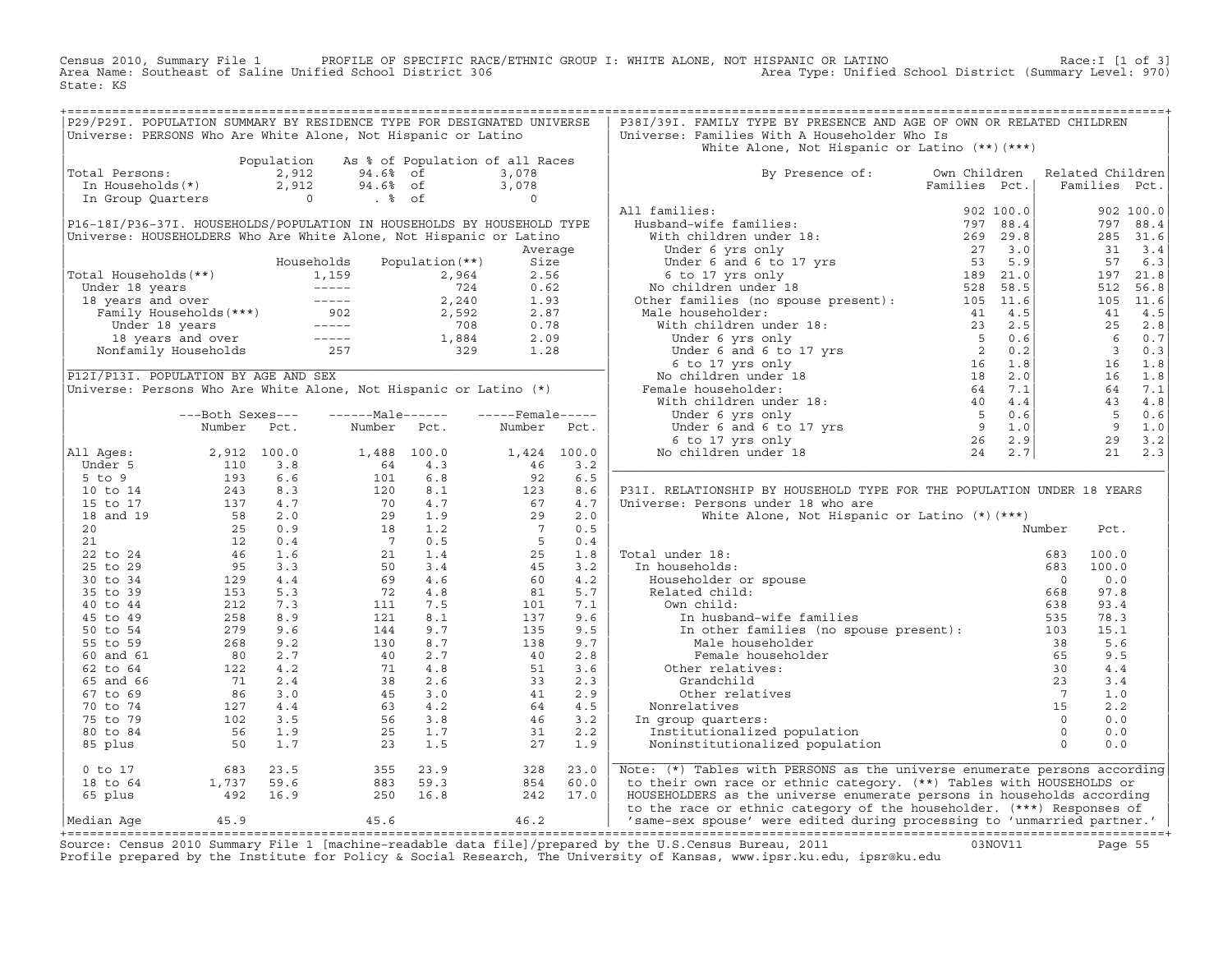Census 2010, Summary File 1 PROFILE OF SPECIFIC RACE/ETHNIC GROUP I: WHITE ALONE, NOT HISPANIC OR LATINO<br>Area Name: Southeast of Saline Unified School District 306 Area Type: Unified State: KS

| P29I/P34I. RELATIONSHIP BY HOUSEHOLD TYPE FOR ALL PERSONS & PERSONS 65+<br>Universe: Persons Who Are White Alone, Not Hispanic or Latino (*) (***) |                                                 |       |                       |                   |                | PCT14I. PRESENCE OF MULTIGENERATIONAL HOUSEHOLDS<br>Universe: Households With A Householder Who Is | White Alone, Not Hispanic or Latino (**)         |                            |           |
|----------------------------------------------------------------------------------------------------------------------------------------------------|-------------------------------------------------|-------|-----------------------|-------------------|----------------|----------------------------------------------------------------------------------------------------|--------------------------------------------------|----------------------------|-----------|
|                                                                                                                                                    | All Ages                                        |       |                       | 65 years and over |                |                                                                                                    |                                                  | Number                     | Pct.      |
|                                                                                                                                                    | Number                                          | Pct.  |                       | Number            | Pct.           |                                                                                                    |                                                  |                            |           |
| Total:                                                                                                                                             |                                                 | 100.0 |                       | 492               |                | Total:                                                                                             |                                                  | 1,159 100.0                | 1.7       |
| In households:                                                                                                                                     | 2,912                                           | 100.0 |                       | 492               | 100.0<br>100.0 | Household has 3 or more generations                                                                |                                                  | 20                         | 98.3      |
| .u<br>1 households:<br>In family households:                                                                                                       | 2,912<br>2,589                                  | 88.9  |                       | 392               | 79.7           | Household does not have 3+ generations                                                             |                                                  | 1,139                      |           |
| Householder:                                                                                                                                       | 902                                             | 31.0  |                       | 219               | 44.5           |                                                                                                    |                                                  |                            |           |
| Male                                                                                                                                               | 756                                             | 26.0  |                       | 197               | 40.0           |                                                                                                    |                                                  |                            |           |
| Female                                                                                                                                             | 146                                             | 5.0   |                       | 22                | 4.5            |                                                                                                    |                                                  |                            |           |
| Spouse                                                                                                                                             | 798                                             | 27.4  |                       | 160               | 32.5           | PCT19I. NONRELATIVES BY HOUSEHOLD TYPE (*) (***)                                                   |                                                  |                            |           |
| Parent                                                                                                                                             | $\overline{9}$                                  | 0.3   |                       | 8                 | 1.6            | Universe: Nonrelatives who are                                                                     |                                                  |                            |           |
| Parent-in-law                                                                                                                                      | $\overline{\phantom{a}}$                        | 0.1   |                       | 2                 | 0.4            |                                                                                                    | White Alone, Not Hispanic or Latino (Total: 106) |                            |           |
| Child:                                                                                                                                             | 777                                             | 26.7  |                       |                   |                |                                                                                                    |                                                  |                            |           |
| Biological                                                                                                                                         | 702                                             | 24.1  |                       |                   |                |                                                                                                    | In Family                                        | In Nonfamily               |           |
| Adopted                                                                                                                                            | 22                                              | 0.8   |                       |                   |                |                                                                                                    | Households                                       | Households                 |           |
|                                                                                                                                                    | 53                                              | 1.8   |                       |                   |                |                                                                                                    | Number Pct.                                      | Number Pct.                |           |
|                                                                                                                                                    | 31                                              | 1.1   |                       |                   |                |                                                                                                    |                                                  |                            |           |
| Step<br>Grandchild<br>Brother or sister<br>Son-in-law/daughter-in-law<br>Andrives (#)                                                              | $\overline{9}$                                  | 0.3   |                       |                   |                | Nonrelatives:                                                                                      | 40 100.0                                         |                            | 66 100.0  |
|                                                                                                                                                    |                                                 | 0.1   |                       |                   |                | Roomer or boarder                                                                                  | 5 12.5                                           | $\overline{\phantom{0}}^2$ | 3.0       |
|                                                                                                                                                    | 18                                              | 0.6   |                       | 2                 | 0.4            | Housemate or roommate                                                                              | $7 \quad 17.5$                                   |                            | 14 21.2   |
| Nonrelatives                                                                                                                                       | 40                                              | 1.4   |                       | 1                 | 0.2            | Unmarried partner 17 42.5<br>Other nonrelatives 11 27.5                                            |                                                  | 38                         | 57.6      |
|                                                                                                                                                    |                                                 | 11.1  |                       | 100               | 20.3           |                                                                                                    |                                                  | 12                         | 18.2      |
| $\begin{tabular}{ll} In nonfamily households: & \\ \hline \texttt{Male householder}: & \\ & 140 \end{tabular}$                                     |                                                 | 4.8   |                       | 35                | 7.1            |                                                                                                    |                                                  |                            |           |
| Living alone                                                                                                                                       | 103                                             | 3.5   |                       | 29                | 5.9            |                                                                                                    |                                                  |                            |           |
| Not living alone                                                                                                                                   |                                                 | 1.3   |                       | - 6               | 1.2            |                                                                                                    |                                                  |                            |           |
| Female householder:                                                                                                                                | $\begin{array}{c} 103 \\ 37 \\ 117 \end{array}$ | 4.0   |                       | 58                | 11.8           | H17I, HOUSING UNITS BY HOUSEHOLDER'S AGE AND TENURE                                                |                                                  |                            |           |
| Living alone                                                                                                                                       |                                                 | 3.3   |                       | 53                | 10.8           | Universe: Occupied Housing Units With A Householder Who Is                                         |                                                  |                            |           |
| Not living alone                                                                                                                                   |                                                 | 0.7   |                       | $-5$              | 1.0            |                                                                                                    | White Alone, Not Hispanic or Latino (**)         |                            |           |
| Nonrelatives                                                                                                                                       | 97<br>20<br>66                                  | 2.3   |                       | $7\overline{ }$   | 1.4            |                                                                                                    |                                                  |                            |           |
| In group quarters:                                                                                                                                 | $\overline{0}$                                  | 0.0   |                       | $\Omega$          | 0.0            | Age of                                                                                             | Owner Occupied                                   | Renter Occupied            |           |
| Institutionalized                                                                                                                                  | $\overline{0}$                                  | 0.0   |                       | $\Omega$          | 0.0            | Householder                                                                                        | Number<br>Pct.                                   | Number Pct.                |           |
| Noninstitutionalized                                                                                                                               | $\overline{0}$                                  | 0.0   |                       | $\Omega$          | 0.0            |                                                                                                    |                                                  |                            |           |
|                                                                                                                                                    |                                                 |       |                       |                   |                | All Ages:                                                                                          | 1,003 100.0                                      |                            | 156 100.0 |
| (#) For 65 yrs & over, includes children, siblings, etc. not shown separately                                                                      |                                                 |       |                       |                   |                | 15 to 24                                                                                           | $\overline{7}$<br>0.7                            |                            | 17 10.9   |
|                                                                                                                                                    |                                                 |       |                       |                   |                | 25 to 34                                                                                           | 6.4<br>64                                        | 35                         | 22.4      |
|                                                                                                                                                    |                                                 |       |                       |                   |                | 35 to 44                                                                                           | 15.0<br>150                                      | 36                         | 23.1      |
|                                                                                                                                                    |                                                 |       |                       |                   |                | 45 to 54                                                                                           | 25.3<br>254                                      | 30                         | 19.2      |
| P18I. HOUSEHOLD TYPE                                                                                                                               |                                                 |       |                       |                   |                | 55 to 59                                                                                           | 122<br>12.2                                      | 13                         | 8.3       |
| Universe: Households with a Householder Who is                                                                                                     |                                                 |       |                       |                   |                | 60 to 64                                                                                           | 108<br>10.8                                      | 11                         | 7.1       |
| White Alone, Not Hispanic or Latino (**)                                                                                                           |                                                 |       |                       |                   |                | 65 to 74                                                                                           | 164 16.4                                         | $\overline{9}$             | 5.8       |
|                                                                                                                                                    |                                                 |       | Number                | Pct.              |                | 75 to 84                                                                                           | 9.8<br>98                                        | $5^{\circ}$                | 3.2       |
|                                                                                                                                                    |                                                 |       |                       |                   |                | 85 and over                                                                                        | 3.6<br>36                                        | $\Omega$                   | 0.0       |
| Total:                                                                                                                                             |                                                 |       | 1,159 100.0           |                   |                |                                                                                                    |                                                  |                            |           |
| Family households (***) :                                                                                                                          |                                                 |       | 902                   | 77.8              |                |                                                                                                    |                                                  |                            |           |
| Husband-wife families                                                                                                                              |                                                 |       |                       | 797 68.8          |                | Note: $(*)$ Tables with PERSONS as the universe enumerate persons                                  |                                                  |                            |           |
| Other families:                                                                                                                                    |                                                 |       | 105                   | 9.1               |                | according to their own race or ethnic category. (**) Tables with                                   |                                                  |                            |           |
| ther ramilies:<br>Male householder, no wife present<br>Female householder, no husband present<br>Family households: 257 22.2                       |                                                 |       |                       |                   |                | HOUSEHOLDS or HOUSEHOLDERS as the universe enumerate persons in                                    |                                                  |                            |           |
|                                                                                                                                                    |                                                 |       |                       |                   |                | households according to the race or ethnic category of the                                         |                                                  |                            |           |
| Nonfamily households:                                                                                                                              |                                                 |       |                       |                   |                | householder. (***) Responses of 'same-sex spouse' were edited                                      |                                                  |                            |           |
| Householder living alone                                                                                                                           |                                                 |       | $\frac{200}{57}$ 17.3 |                   |                | during processing to 'unmarried partner.'                                                          |                                                  |                            |           |
| Householder not living alone                                                                                                                       |                                                 |       |                       |                   |                |                                                                                                    |                                                  |                            |           |
|                                                                                                                                                    |                                                 |       |                       |                   |                |                                                                                                    |                                                  |                            |           |
|                                                                                                                                                    |                                                 |       |                       |                   |                |                                                                                                    |                                                  |                            |           |

+===================================================================================================================================================+Source: Census 2010 Summary File 1 [machine−readable data file]/prepared by the U.S.Census Bureau, 2011 03NOV11 Page 56 Profile prepared by the Institute for Policy & Social Research, The University of Kansas, www.ipsr.ku.edu, ipsr@ku.edu